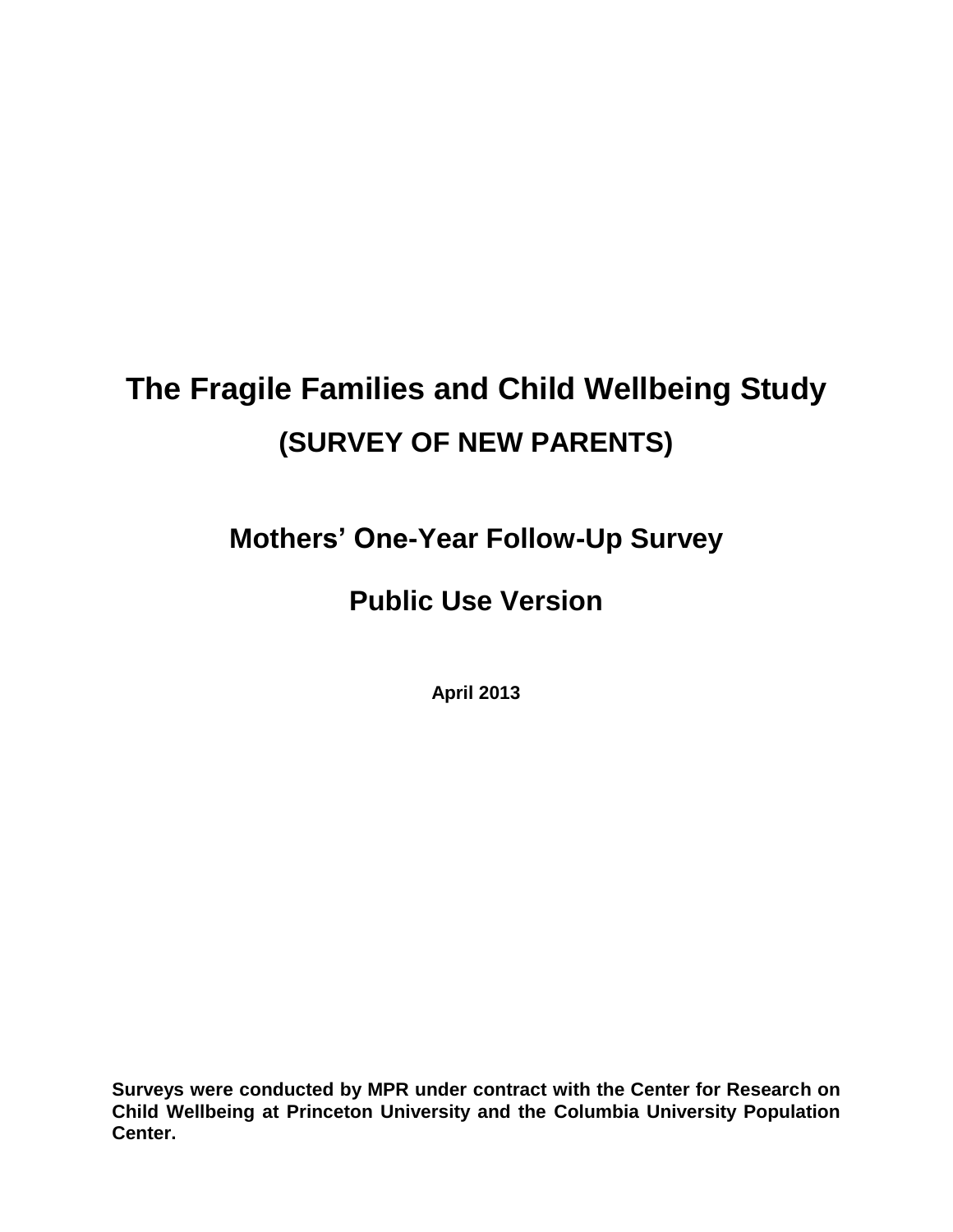## **TABLE OF CONTENTS**

| <b>Section</b> |                                                       | Page |
|----------------|-------------------------------------------------------|------|
|                |                                                       |      |
|                |                                                       |      |
|                |                                                       |      |
|                |                                                       |      |
|                |                                                       |      |
|                |                                                       |      |
|                | SECTION G: MOTHER'S FAMILY BACKGROUND AND SUPPORT  79 |      |
|                |                                                       |      |
|                |                                                       |      |
|                |                                                       |      |
|                |                                                       |      |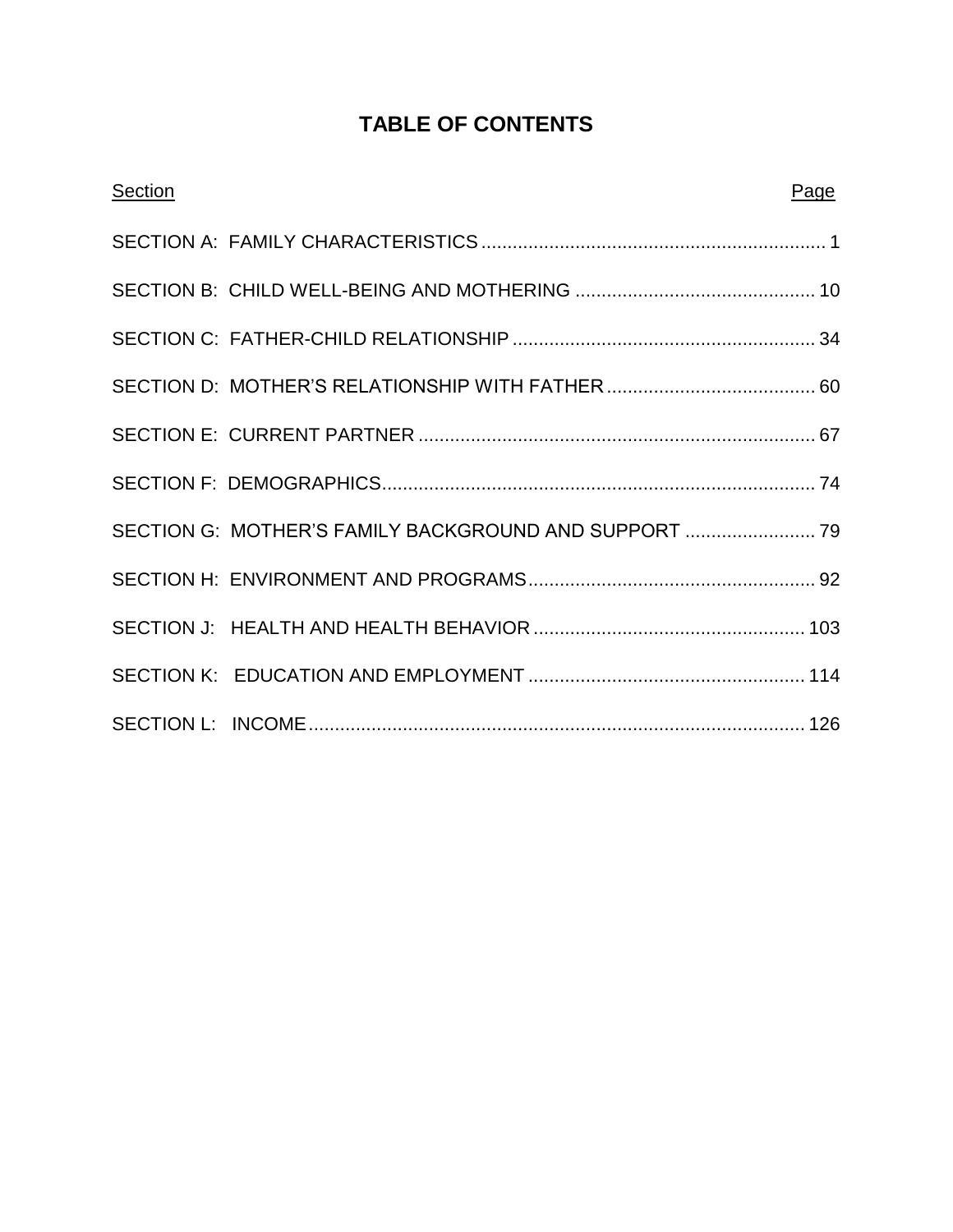## **INTRODUCTION**

#### RESPONSE CATEGORIES

There were three types of response sets used in the Fragile Families Survey.

1) The choices were read to the respondent (for this type of question possible response categories are in lower case).

2) Choices were presented to the respondent on a card (indicated by interviewer instructions).

3) Answers were coded by the interviewer into categories to best correspond to the answer of the respondent (possible response categories are in CAPS).

Questions in BOLD in the survey were interviewer check questions that summarized information previously gathered to facilitate skip pattern; they were not asked of the respondents.

Respondents who replied 'don't know', refused or were missing a response to a question that involved a skip pattern, were skipped from the subsequent question(s).

#### OPEN-ENDED RESPONSES

Free response questions (open-ended questions) were coded by CRCW staff. Codes were assigned by two CRCW staff members working independently and these codes were reconciled by a third staff member.

When appropriate, open-ended responses were recoded into the main response categories of the questions. Open-ended responses that did not fit into the existing response categories are recoded into new categories in the 100's range. Cases that indicate an "other" but do not provide an actual answer are coded simply as "Other, specify".

#### ANNOTATION OF QUESTIONNAIRE

This version of the questionnaire has been annotated to reflect changes to the instrument during fielding. We denoted new questions and changes to the skip pattern as (18 cities only), and those in which reflect a previous version of the questionnaire as (2 cities only).

Questions that were added during the fielding are coded as "not asked" (-5) for cases that were interviewed prior to the question being added to the instrument.

Several questions, asked only in the first two cities, remain on the file because the measure a similar concept to new/changed questions asked in the other cities. The questions from the old questionnaire were named using an X in their prefix (i.e. MX2 and FX2) to indicate they have valid values for the first two cities only.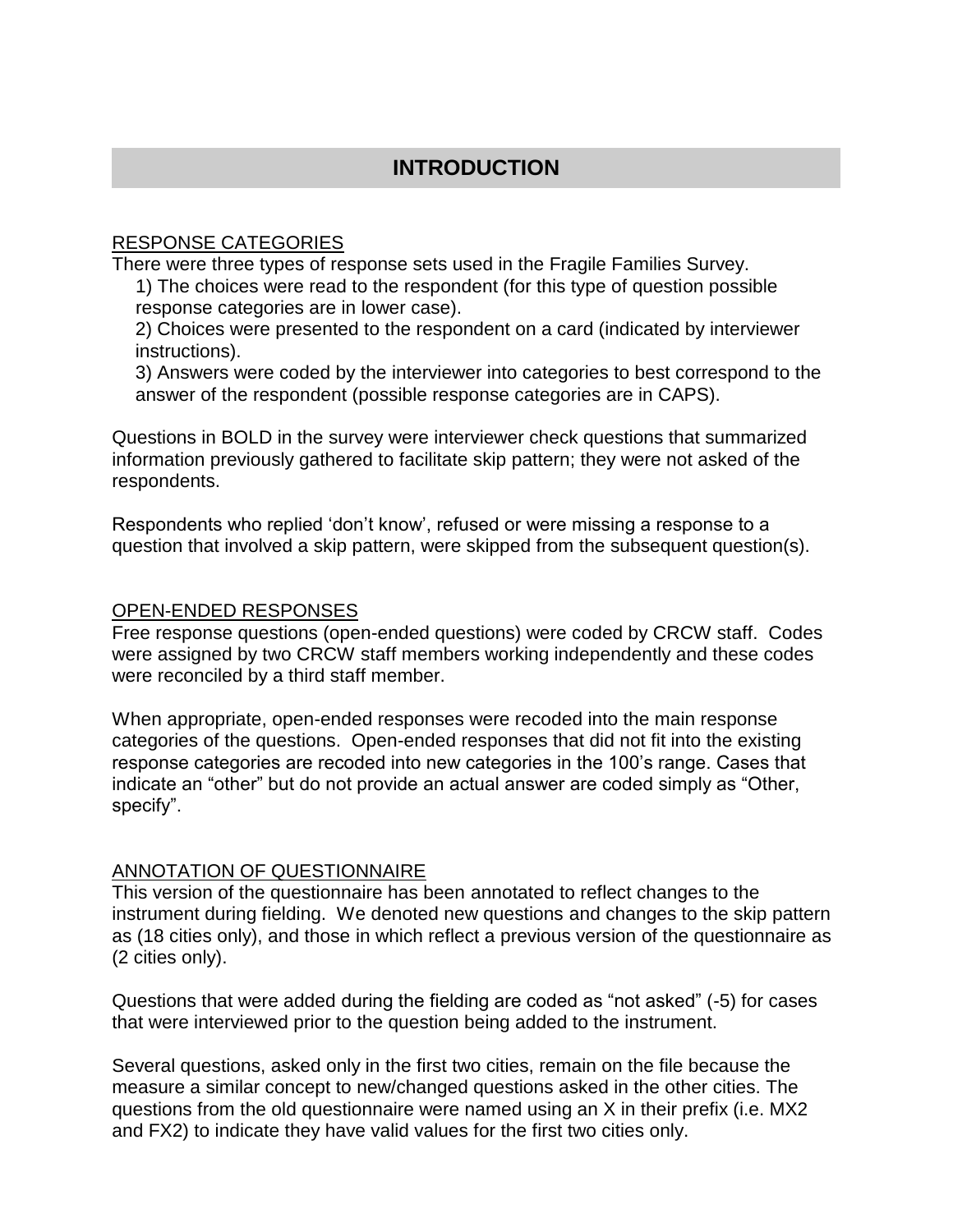## **SECTION A: FAMILY CHARACTERISTICS**

First, I'd like to ask you some questions about (CHILD).

#### **IF RESPONDENT HAD TWINS, ASK ABOUT THE OLDER ONE.**

- A1. **NOT FOR PUBLIC RELEASE.**
- A1A. **NOT FOR PUBLIC RELEASE.**
- A1A1. **NOT FOR PUBLIC RELEASE.**
- A1B. CHECK CONTACT SHEET. **WAS THE FATHER NAMED?**

- A2A. **NOT FOR PUBLIC RELEASE.**
- A2B. **NOT FOR PUBLIC RELEASE.**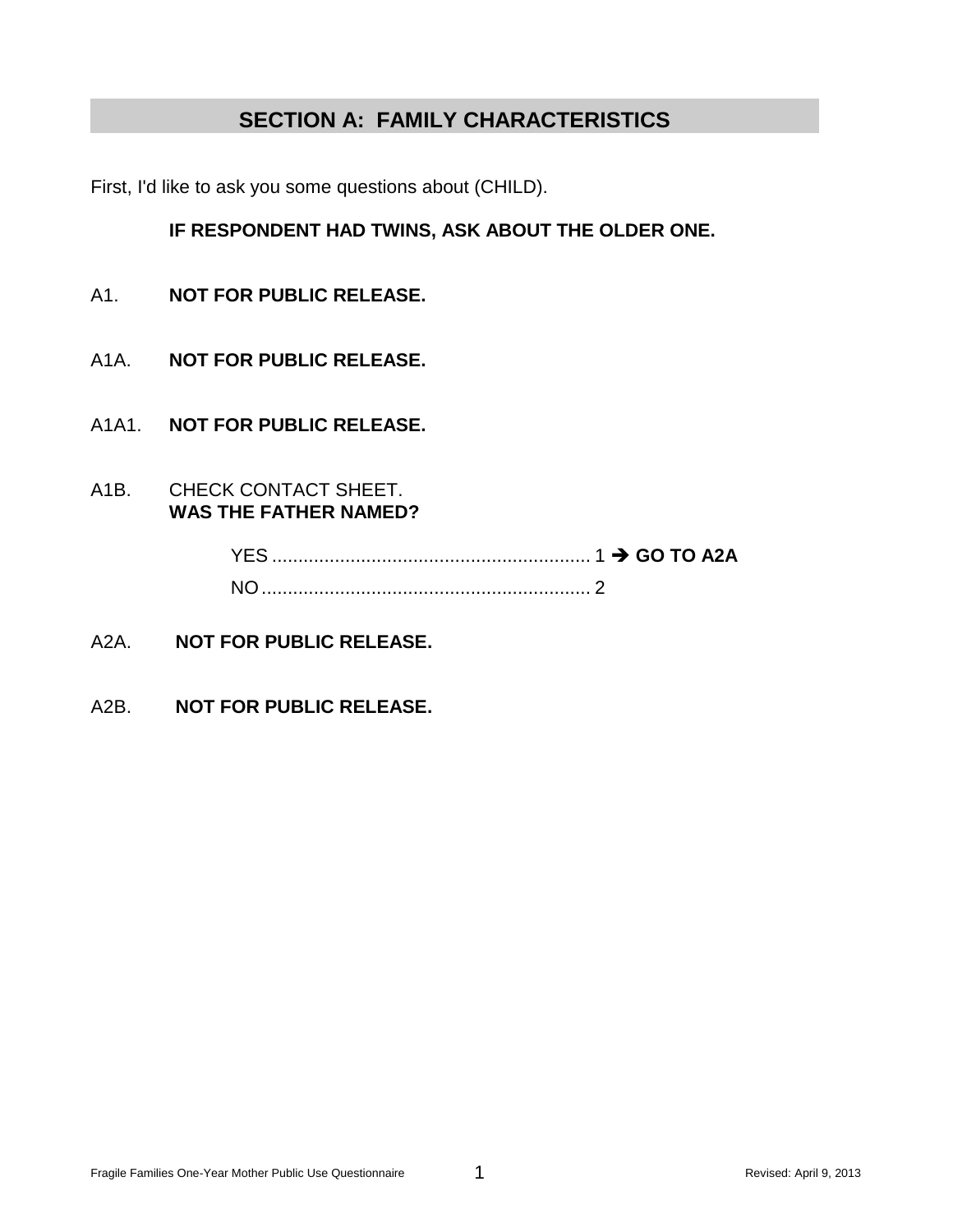A3. How much of the time does (CHILD) live with you? Is it . . . **RECORD HERE AND ON HELP SHEET**

| VOLUNTEERED-CHILD DECEASED5  |  |
|------------------------------|--|
| VOLUNTEERED-CHILD ADOPTED  6 |  |
|                              |  |
|                              |  |

A4. How many months ago did (he/she) stop living with you (most of the time)?

**PROBE:** How many months ago?

|\_\_\_|\_\_\_| MONTHS AGO

NOT APPLICABLE: NEVER LIVED WITH (CHILD) MOST OR ALL OF THE TIME ...... -10

#### **CODE WITHOUT ASKING IF KNOWN.**

A4A. Who does (CHILD) (usually) live with?

| MATERNAL GRANDPARENT(S) 2  |                                                   |
|----------------------------|---------------------------------------------------|
| PATERNAL GRANDPARENT(S)  3 |                                                   |
|                            |                                                   |
|                            |                                                   |
|                            |                                                   |
|                            | <b>AND END INTERVIEW</b><br><b>UPDATE ADDRESS</b> |
|                            |                                                   |
|                            |                                                   |

A4B. About how long has (CHILD) been living there?

\_\_\_\_\_\_\_\_\_\_\_\_\_\_\_\_\_\_\_\_\_\_\_\_\_\_\_\_\_\_\_\_\_\_

**PROBE:** How many months?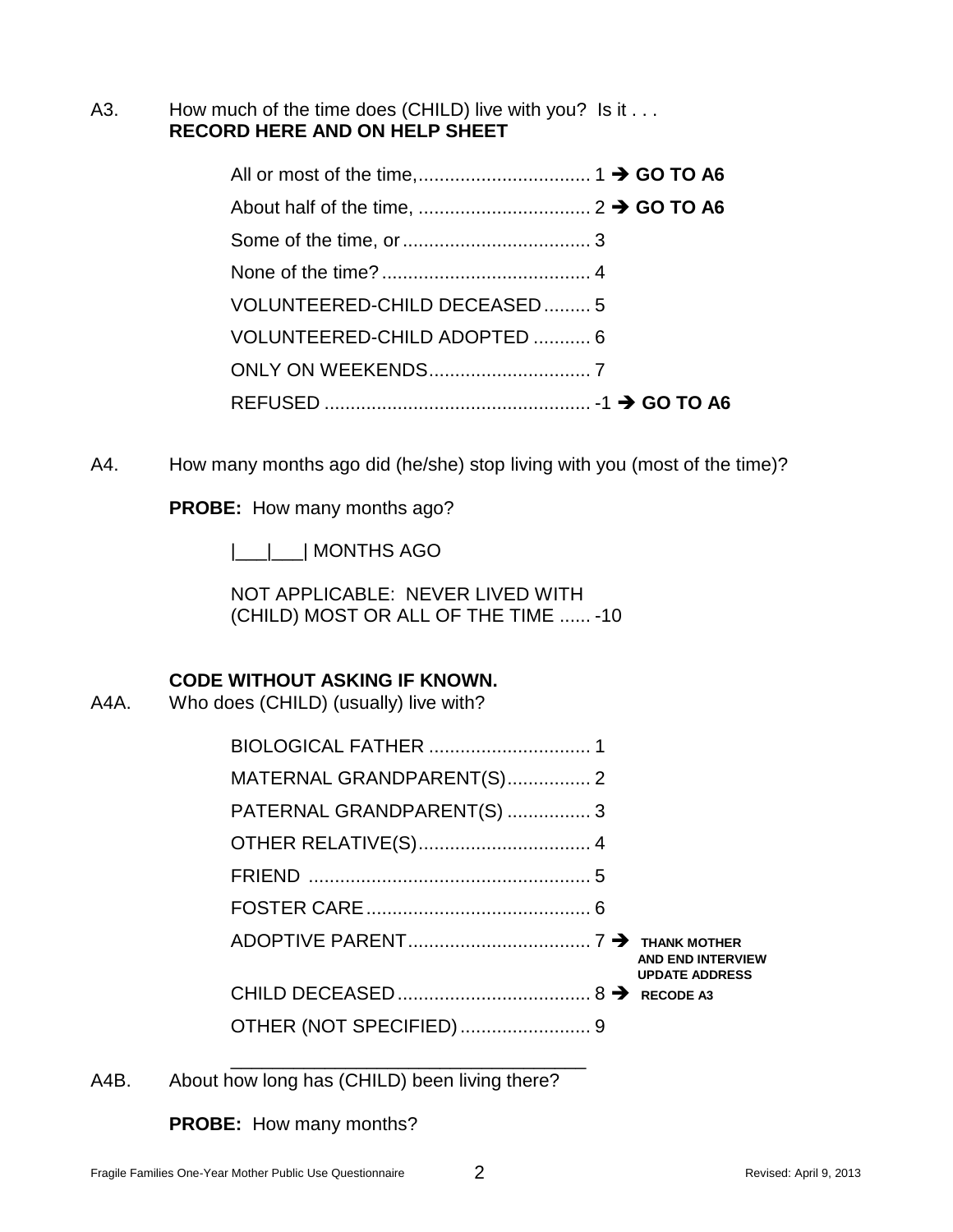|\_\_\_|\_\_\_| MONTHS

LESS THAN ONE MONTH.......................... 0

A4C. Do you expect (CHILD) to live with you (again) during the coming year?

A4D. About how many days did you see (CHILD) in the past 30 days?

|\_\_\_|\_\_\_| NUMBER OF DAYS

#### A5. **NO A5**

A6. Next, I have a few questions about your relationship with (CHILD'S) father, (FATHER).

> **RECORD ALL ANSWERS TO A6-A7A ON QUESTIONNAIRE AND HELP SHEET.** What was your relationship with (FATHER) when (CHILD) was born? Were you . . .

| <b>FATHER NOT KNOWN AT TIME</b> |  |
|---------------------------------|--|
|                                 |  |
| VOLUNTEERED--DIFFERENT          |  |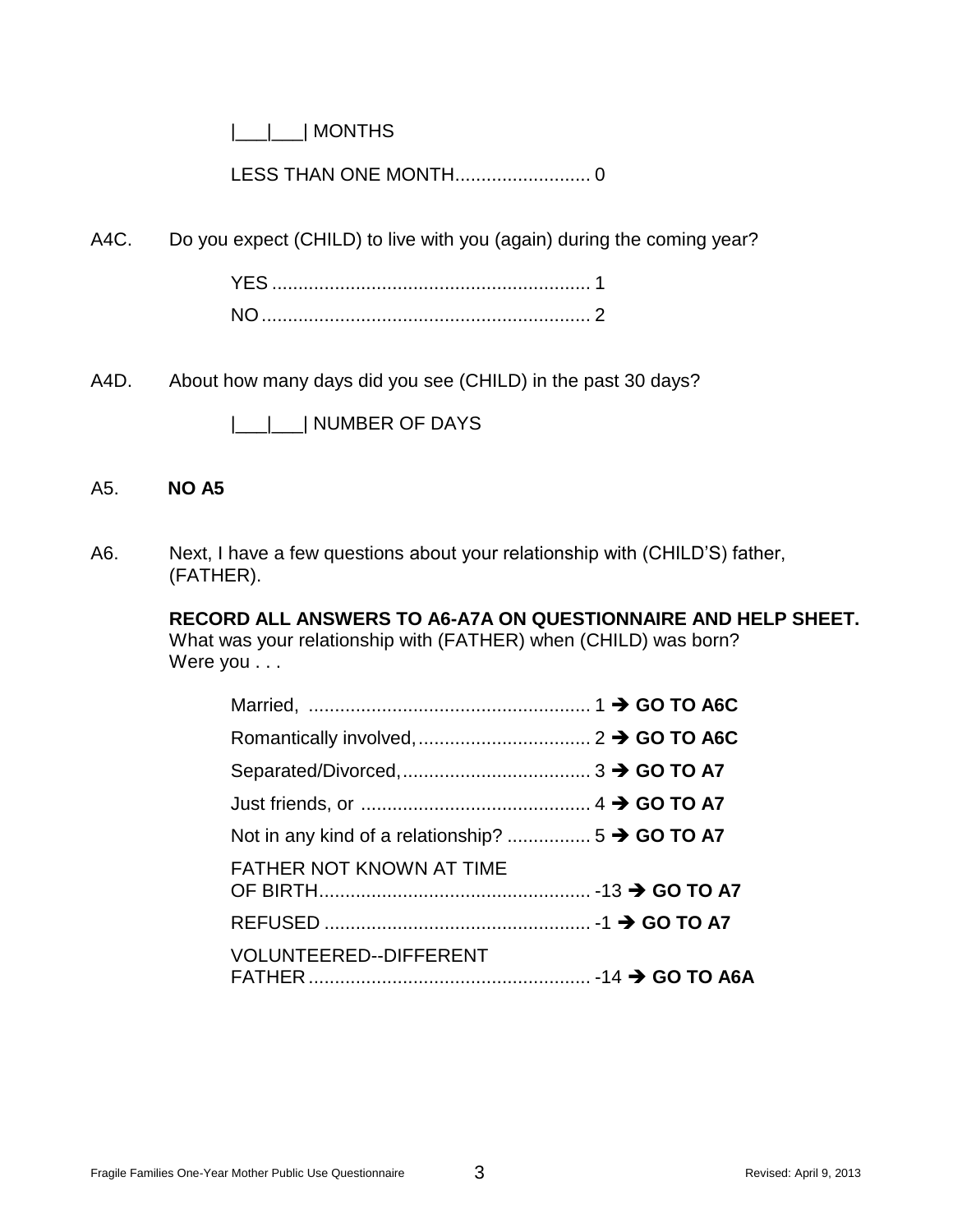A6B. What was your relationship with (FATHER) when (CHILD) was born? Were you . . .

| <b>FATHER NOT KNOWN AT TIME</b> |  |
|---------------------------------|--|
|                                 |  |

A6C. When (CHILD) was born, were you and (FATHER) living together . . .

A7. What is your relationship with (FATHER) now? Are you . . .

| VOLUNTEERED, FATHER DIED -14 → GO TO A7B |  |
|------------------------------------------|--|
|                                          |  |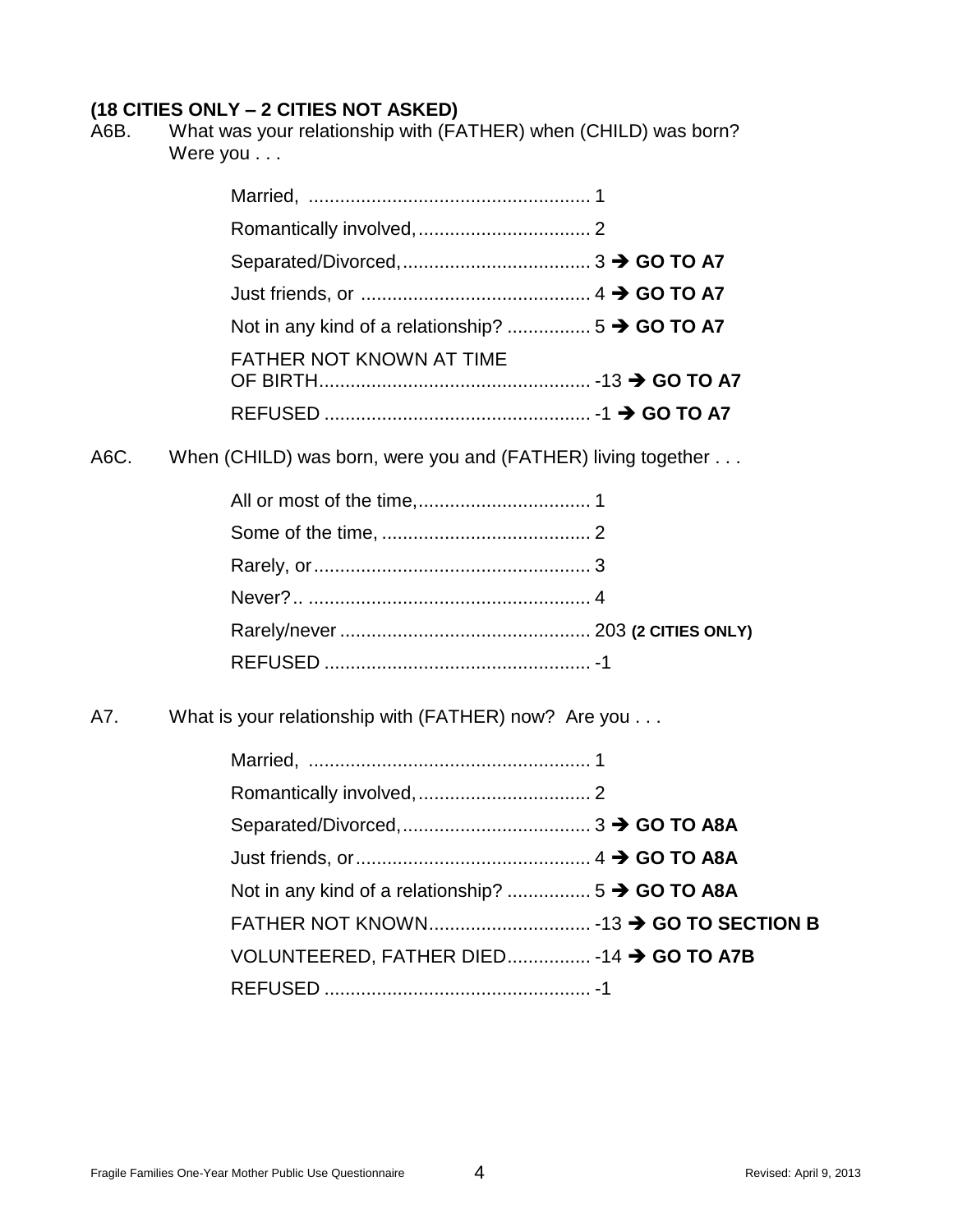#### **CODE WITHOUT ASKING IF KNOWN:**

| A7A. |  |  |  | Are you and (FATHER) currently living together |  |
|------|--|--|--|------------------------------------------------|--|
|------|--|--|--|------------------------------------------------|--|

#### **(CONSTRUCTED FOR 2 CITIES)**

## A7A1. **ARE MOTHER AND FATHER MARRIED AND LIVING TOGETHER ALL OR MOST OF THE TIME?**

**(A7=1 AND A7A=1)**

#### **(18 CITIES ONLY – 2 CITIES NOT ASKED)**

A7A2. How many nights a week do you and (FATHER) usually spend the night together?

|\_\_\_| NIGHTS

NONE... ...................................................... 0

REFUSED ................................................... -1 **GO TO A8A**

**GO TO A8A**

#### **OFFER CONDOLENCES:**

A7B. When did (FATHER) die?

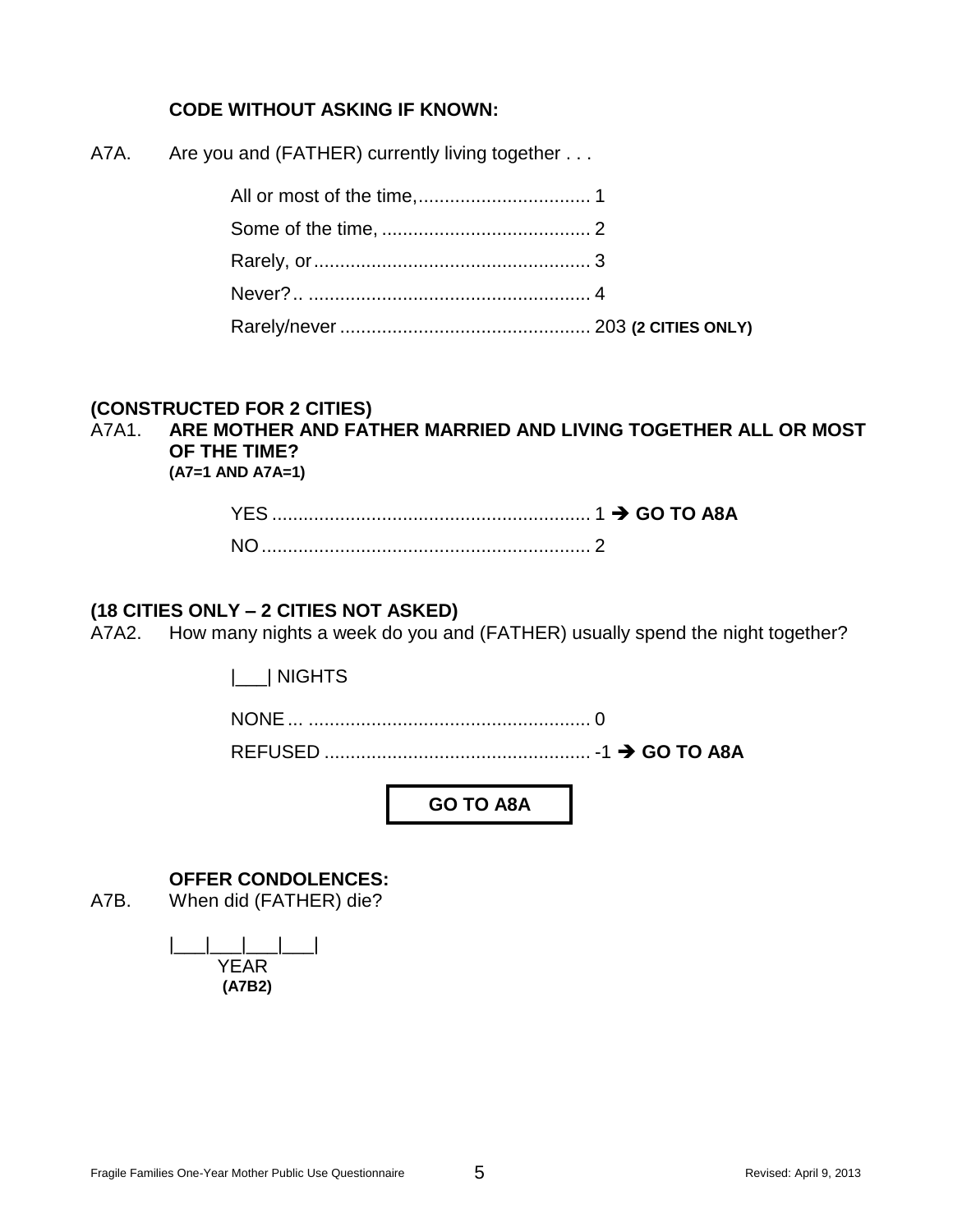#### **CODE WITHOUT ASKING IF KNOWN:**

A7C. What was the cause of his death?

WON'T DISCUSS........................................ 1

ILLNESS (NOT SPECIFIED)....................... 2

ACCIDENT (NOT SPECIFIED) ................... 3

\_\_\_\_\_\_\_\_\_\_\_\_\_\_\_\_\_\_\_\_\_\_\_\_\_\_\_\_\_\_\_\_\_\_\_

| OTHER (NOT SPECIFIED) 4 |  |
|-------------------------|--|
|                         |  |
|                         |  |
|                         |  |

#### A8A. **WERE MOTHER AND FATHER EVER MARRIED TO EACH OTHER? (A6=1 OR 3, OR A7=1 OR 3)**

\_\_\_\_\_\_\_\_\_\_\_\_\_\_\_\_\_\_\_\_\_\_\_\_\_\_\_\_\_\_\_\_\_\_\_

#### A8A1. When did you and (FATHER) get married?

|\_\_\_|\_\_\_| / |\_\_\_|\_\_\_|\_\_\_|\_\_\_| MONTH YEAR **(A8A1) (A8B1)**

NOT APPLICABLE-- NEVER MARRIED....................................... 0 **(18 CITIES ONLY)**

#### A8B. **WERE MOTHER AND FATHER LIVING TOGETHER AT BIRTH OR FOLLOW-UP? (A6C=1 OR 2, OR A7A=1 OR 2)**

A8B1. When did you and (FATHER) start living together?

| MONTH   | YFAR   |
|---------|--------|
| (A8B1A) | (AB1B) |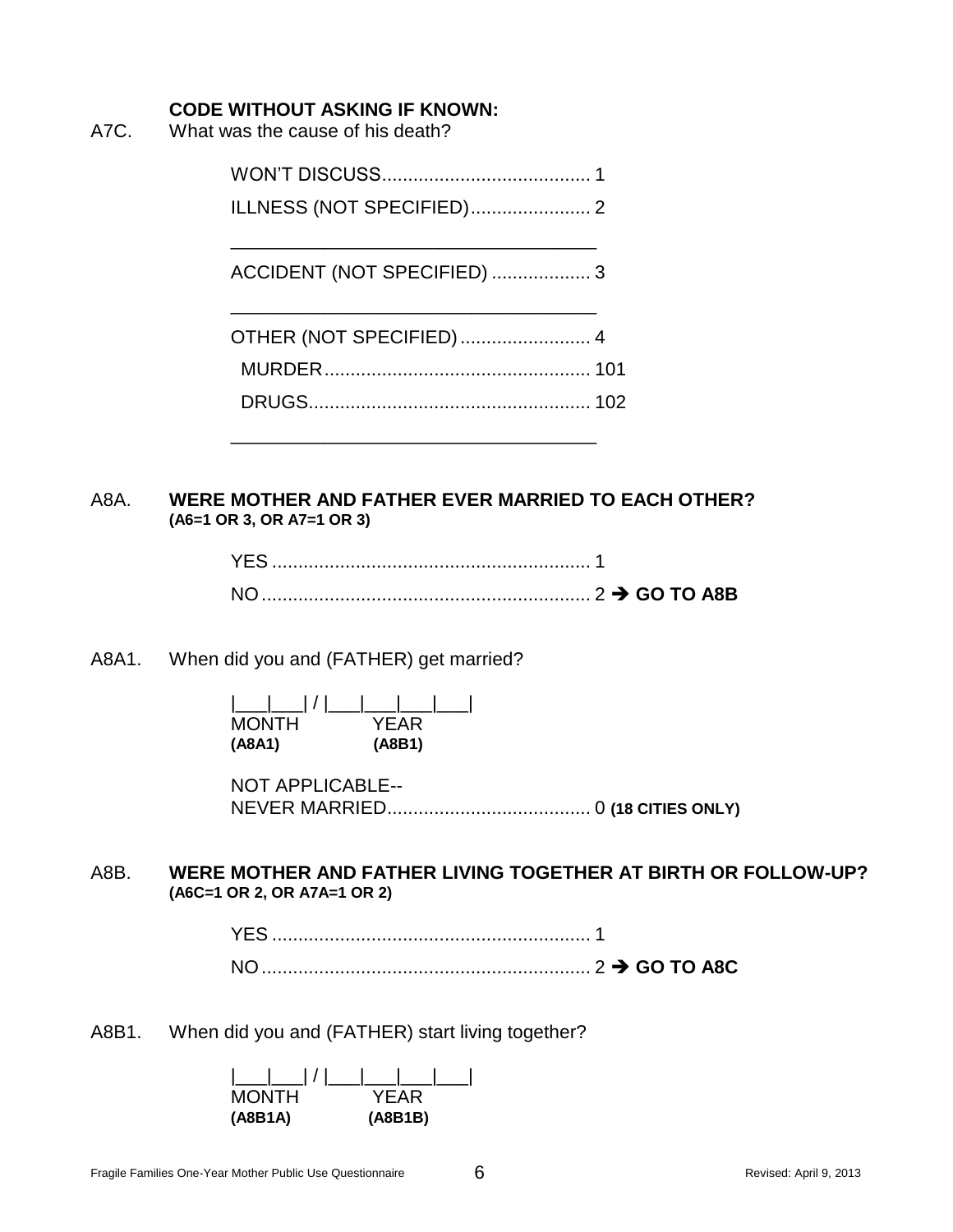#### A8C. **ARE MOTHER AND FATHER DIVORCED OR SEPARATED FROM EACH OTHER? (A6 OR A7=3)**

| <b>NIC</b> |  |  |
|------------|--|--|

A8C1. When did you and (FATHER) separate?

|         | ___ ___  /  ___ ___ ___  → GO TO A9 |  |
|---------|-------------------------------------|--|
| MONTH   | YFAR.                               |  |
| (A8C1A) | (ABC1B)                             |  |

#### A8D. **ARE MOTHER AND FATHER CURRENTLY ROMANTICALLY INVOLVED (NOT MARRIED)? (A7=2)**

A8D1. What do you think the chances are that you will marry (FATHER) in the future? Would you say there is . . .

**GO TO A10**

A8E. **WERE MOTHER AND FATHER ROMANTICALLY INVOLVED (NOT MARRIED) AT BIRTH, BUT NOT IN A RELATIONSHIP NOW? (A6=2 AND A7=3, 4, OR 5)**

**IF FATHER DIED (A7=-14) CODE "-14" WITHOUT ASKING.**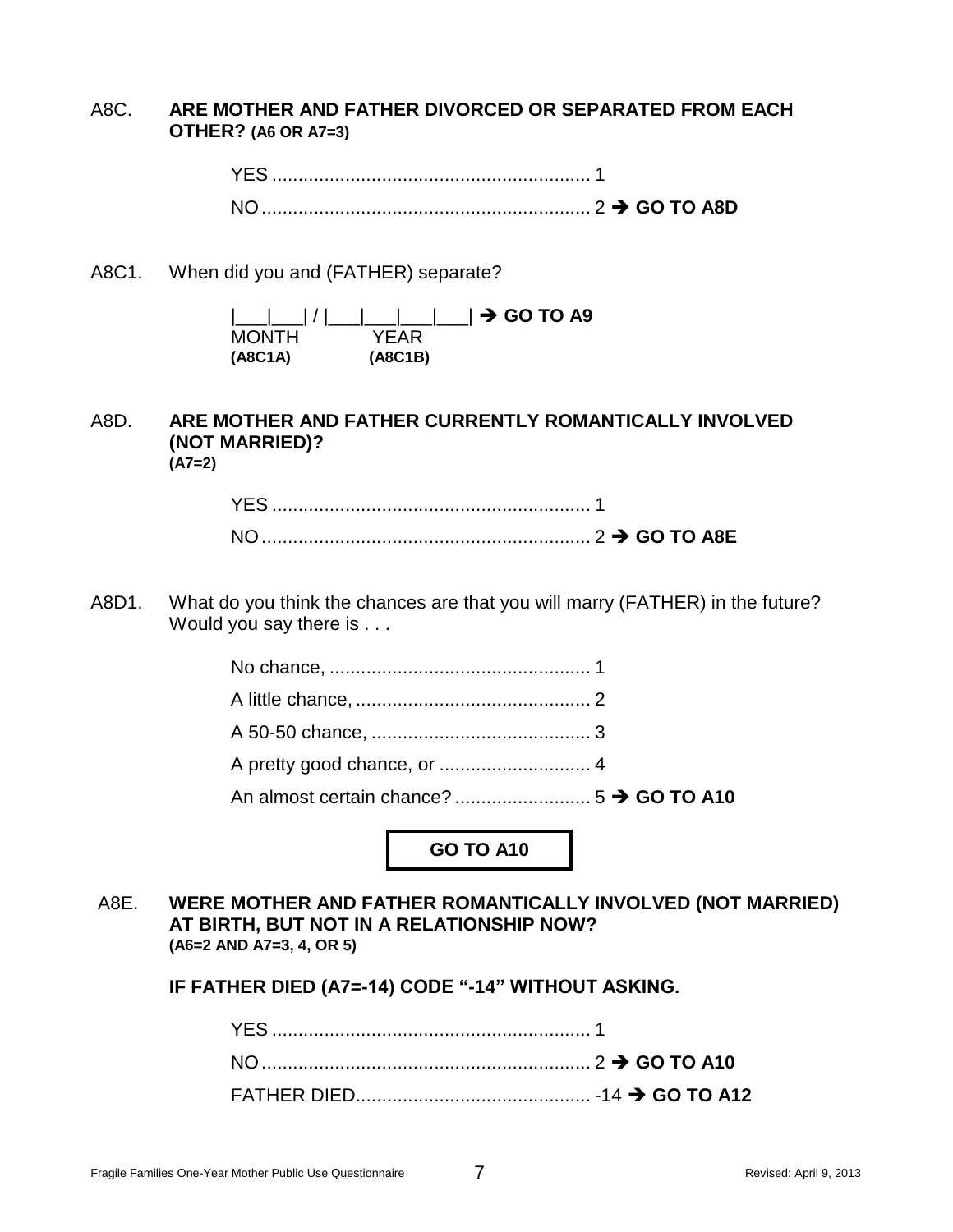A8E1. When did your romantic relationship with (FATHER) end?

| MONTH   | YEAR    |
|---------|---------|
| (A8E1A) | (A8E1B) |

A9. Please tell me why your (marriage/romantic relationship) ended. **RECORD VERBATIM THEN CIRCLE ALL THAT APPLY**.

VERBATIM:

**PROBE:** Any other reasons?

#### CIRCLE ALL THAT APPLY

| FINANCIAL REASONS (DON'T HAVE                                                                  |  |
|------------------------------------------------------------------------------------------------|--|
| <b>DISTANCE (DON'T LIVE IN</b>                                                                 |  |
| MOTHER'S INCARCERATION  3                                                                      |  |
| FATHER'S INCARCERATION  4                                                                      |  |
| <b>RELATIONSHIP REASONS (DON'T</b><br>GET ALONG, TOO YOUNG, NOT IN<br>LOVE, NOT MATURE ENOUGH, |  |
| DRUG OR ALCOHOL PROBLEM 6                                                                      |  |
|                                                                                                |  |
| OTHER (NOT SPECIFIED)  8                                                                       |  |
| BECAUSE OF CHILD 101                                                                           |  |
| FATHER HAS PROBLEMS 102                                                                        |  |
|                                                                                                |  |
|                                                                                                |  |
|                                                                                                |  |
|                                                                                                |  |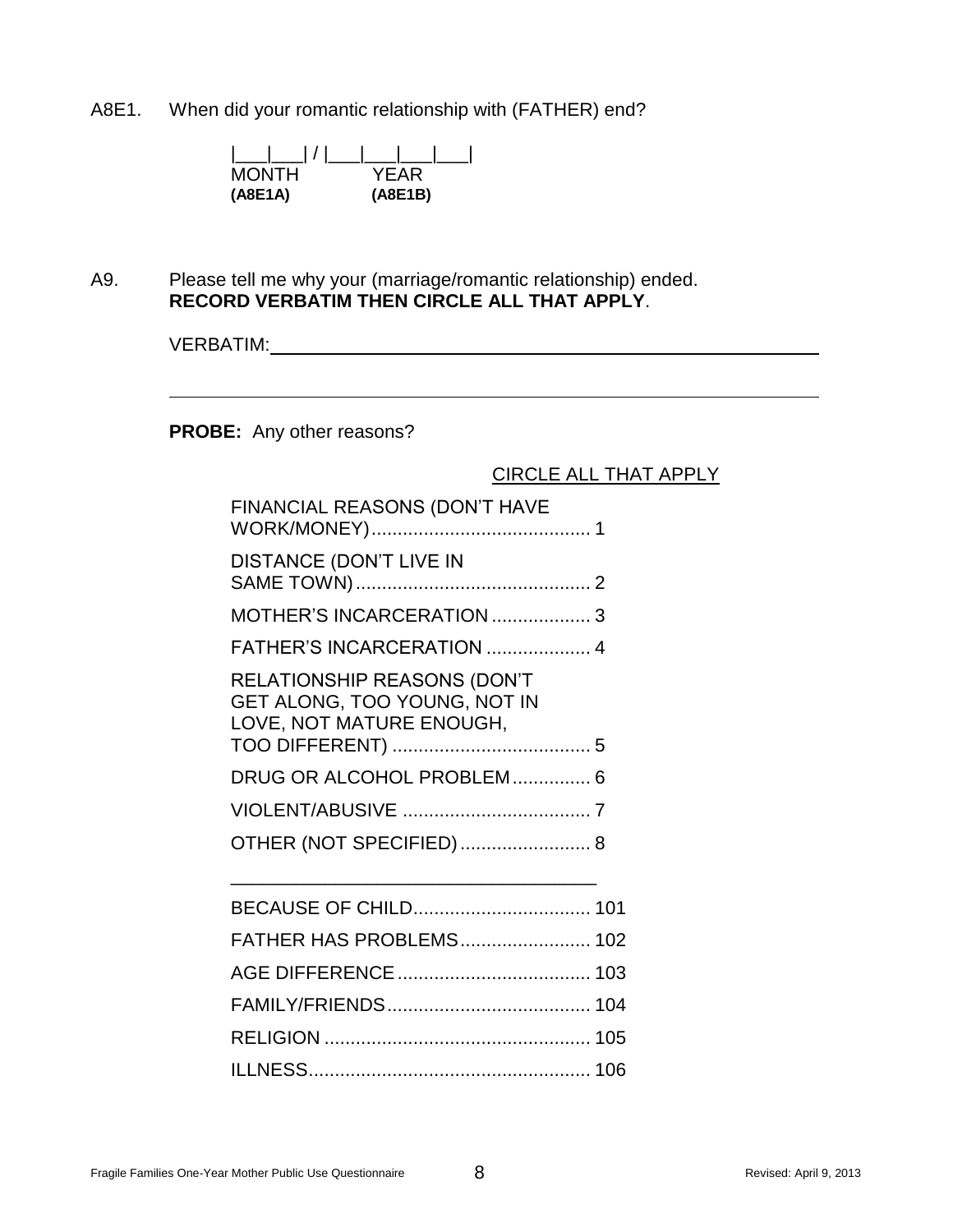#### **(CONSTRUCTED FOR TWO CITIES)**

| A <sub>10</sub> . | DO MOTHER AND FATHER LIVE TOGETHER ALL OR MOST OF THE TIME, OR |
|-------------------|----------------------------------------------------------------|
|                   | DO THEY SPEND 7 NIGHTS PER WEEK TOGETHER?                      |
|                   | (A7A=1 <u>OR</u> A7A2=7)                                       |

A11. How often do you and (FATHER) see or talk to each other? Is it . . .

| Only a few times in the past year, or  4 |
|------------------------------------------|
|                                          |
|                                          |

A12. Including (CHILD) how many biological children do you have with (FATHER)?

**PROBE:** Include children who do not live with you as well as children who do live with you.

CHILDREN .................................................. |\_\_\_|\_\_\_|

ONLY CHILD............................................... 1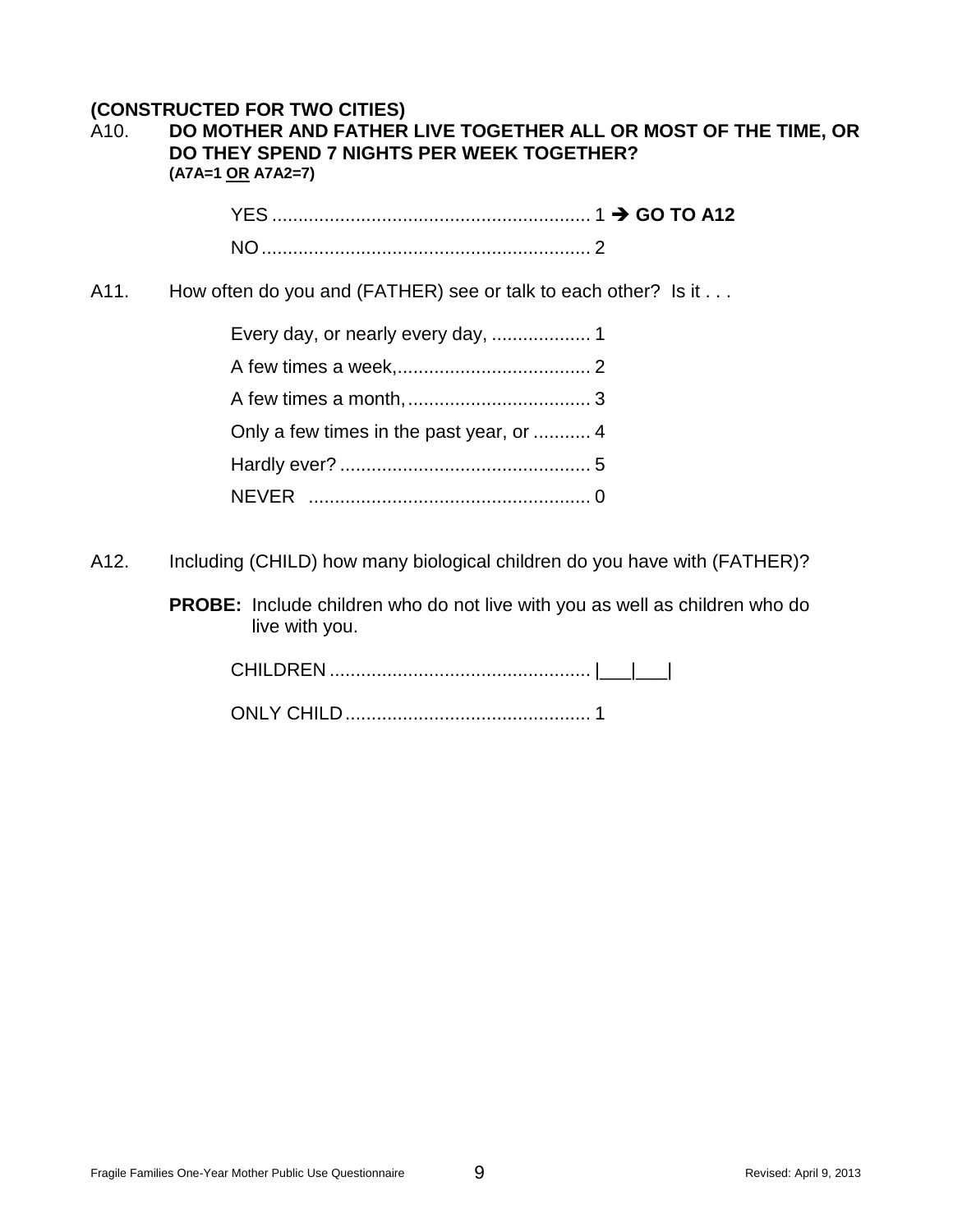## **SECTION B: CHILD WELL-BEING AND MOTHERING**

#### B1. **DOES CHILD LIVE WITH MOTHER AT LEAST SOME OF THE TIME? (A3=1, 2 OR 3)**

YES, LIVES WITH MOTHER AT LEAST SOME OF THE TIME .................................. 1

NO, LIVES MOSTLY WITH SOMEONE ELSE ........................................................... 2 **GO TO B37**

#### **QUESTIONS FOR MOTHERS WHO LIVE WITH THEIR CHILDREN:**

B2. Now, I'd like to ask you some questions about (CHILD'S) health and development and how (he/she) is doing. In general, would you say (CHILD'S) health is . . .

B3. Does (CHILD) have any physical disabilities?

| <b>YFS</b> |  |  |
|------------|--|--|
|            |  |  |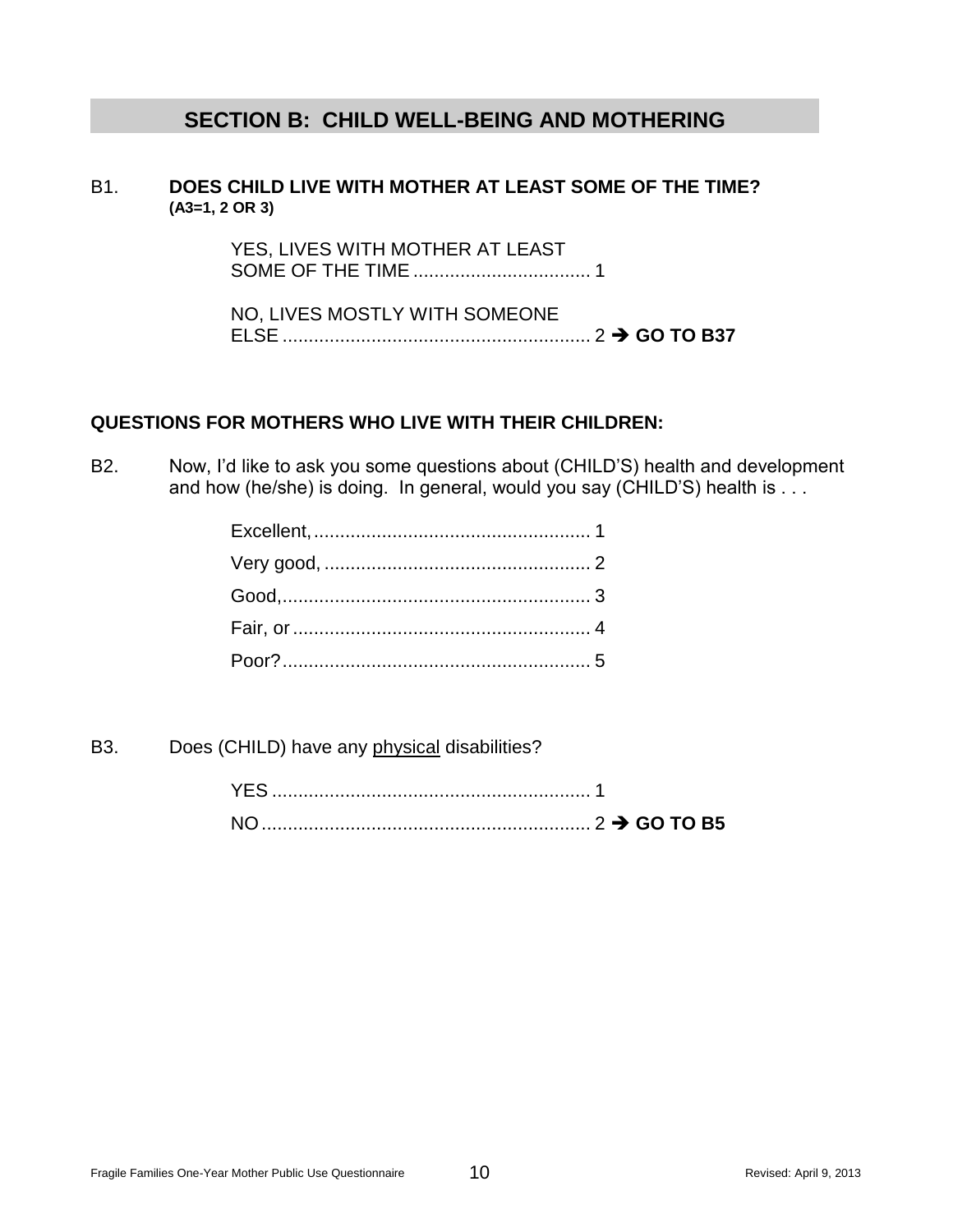B4. What type of physical disability does (he/she) have?

**PROBE:** Any other disabilities?

#### CIRCLE ALL THAT APPLY

| PROBLEM WITH LIMBS (NOT SPECIFIED)  7 |  |
|---------------------------------------|--|

\_\_\_\_\_\_\_\_\_\_\_\_\_\_\_\_\_\_\_\_\_\_\_\_\_\_\_\_\_\_\_\_\_\_\_

| OTHER (NOT SPECIFIED) 8    |  |
|----------------------------|--|
| RESPIRATORY PROBLEMS 101   |  |
|                            |  |
|                            |  |
| DEVELOPMENTAL PROBLEMS 104 |  |
| <b>MUSCLE PROBLEMS 105</b> |  |
| NEUROLOGICAL DISEASE  106  |  |
|                            |  |
| SPINAL PROBLEMS 108        |  |
|                            |  |

B5. When was (CHILD) last weighed at a doctor's office, clinic, or hospital?

**NMIHS**

| YEAR  |
|-------|
| (B5B) |
|       |

DON'T KNOW ............................................. -2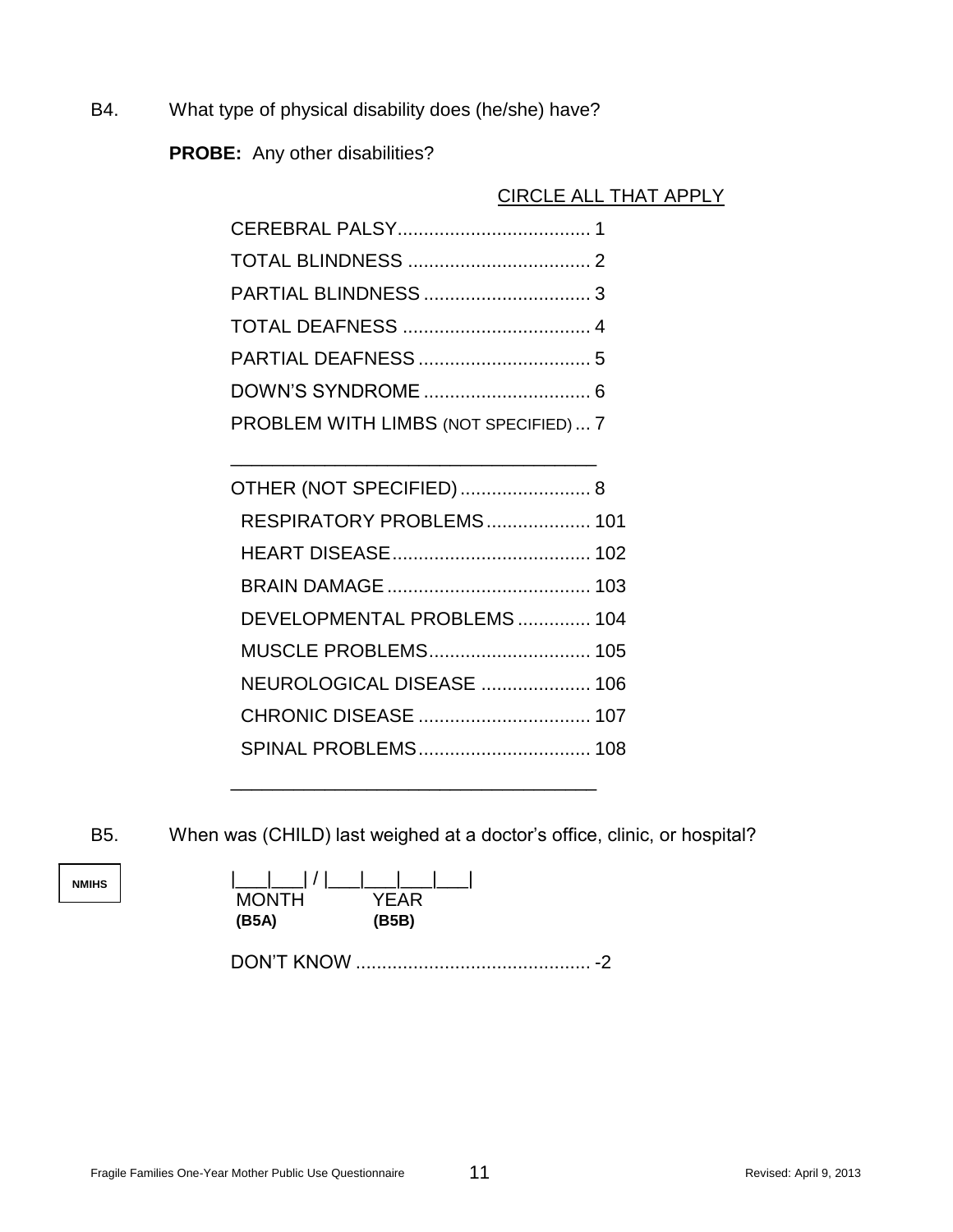B5C. About how much did (he/she) weigh on that day?

|  | <b>RECORD WEIGHT AS POUNDS.</b> |  |
|--|---------------------------------|--|
|--|---------------------------------|--|

|       | POUNDS                                                                                                                                                        |
|-------|---------------------------------------------------------------------------------------------------------------------------------------------------------------|
|       |                                                                                                                                                               |
|       |                                                                                                                                                               |
| B6.   | Since (CHILD) was born, approximately how many times has (he/she) been seen by<br>a doctor, nurse, or other health care professional for a regular checkup or |
| IMIHS | "well-baby visit"? Would you say                                                                                                                              |

**PROBE:** This is a visit to the doctor when (he/she) is not sick, but to get checked out or to get vaccinations.

#### **(18 CITIES ONLY – 2 CITIES NOT ASKED)**

**NMIHS**

B7. Since (CHILD) was born, how many times has (he/she) been seen by a doctor, nurse, or other health care professional because of an **illness**?

|\_\_\_|\_\_\_| TIMES

NEVER ................................................................0

#### **(18 CITIES ONLY – 2 CITIES NOT ASKED)**

B7A. Since (CHILD) was born, how many times has (CHILD) been seen by a doctor, nurse, or other health care professional because of an **injury**?

|\_\_\_|\_\_\_| TIMES

NEVER ................................................................0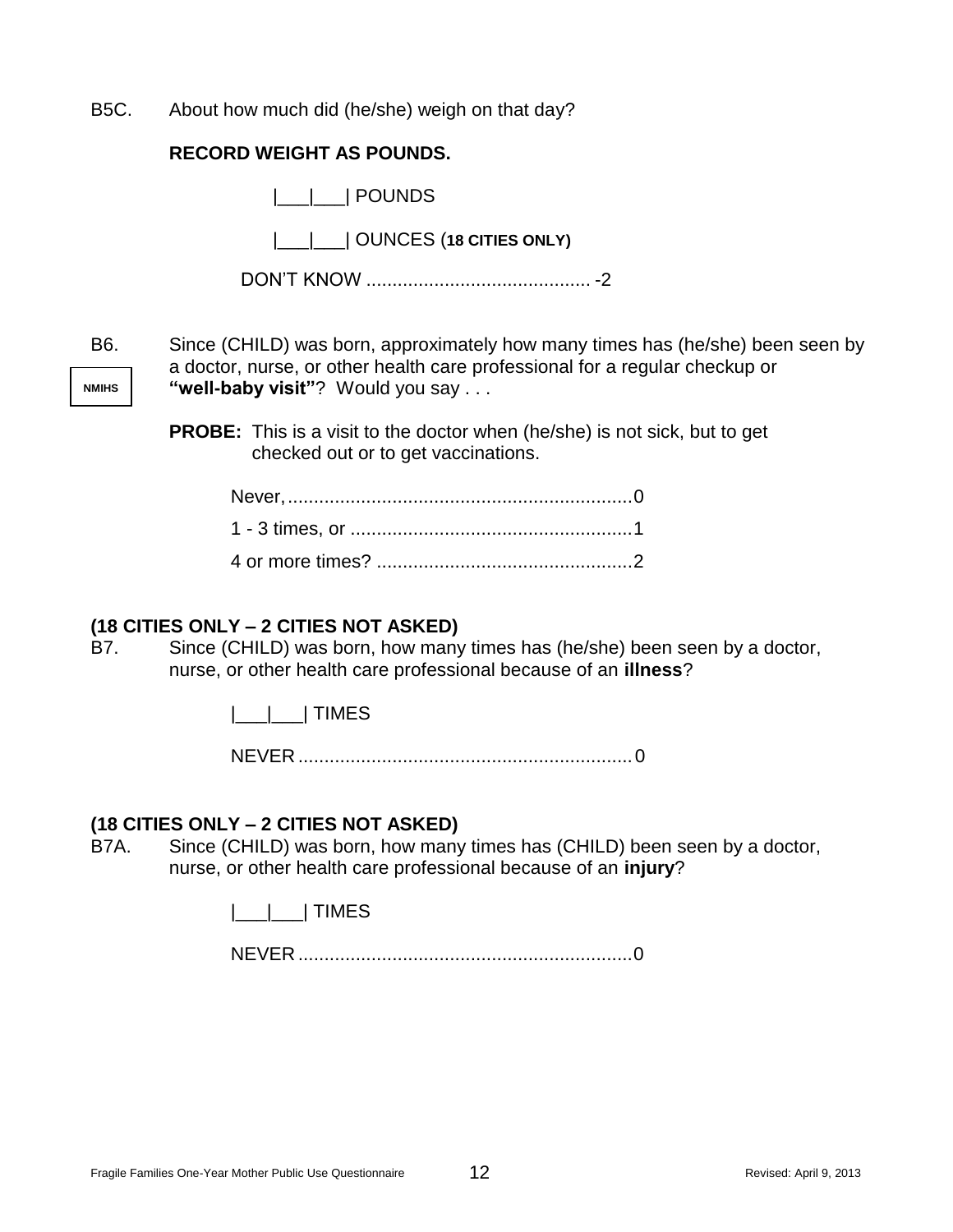#### **(2 CITIES ONLY)**

MX2B7.Since (CHILD) was born, how many times has (he/she) been seen by a doctor, nurse, or other health care professional because of an **illness or injury**?

|  | <b>TIMES</b> |
|--|--------------|
|--|--------------|

NEVER ................................................................ 0

B8. Since (CHILD) was born, how many times has (he/she) been taken to the emergency room?

|\_\_\_|\_\_\_| TIMES

NONE... ..............................................................0 **GO TO B9**

B8A. (Was this visit/How many of these (NUMBER IN B8) visits were) to the emergency room because of an **accident or injury**?

|\_\_\_|\_\_\_| TIMES FOR ACCIDENT/INJURY

NONE... ..............................................................0

B9. Since (CHILD) was released from the hospital after (he/she) was born, has (he/she) stayed overnight in a hospital?

**EHS-P PROBE:** Please do not include time spent in the hospital at birth.

B10. Since (he/she) was born, how many times has (CHILD) stayed overnight in a hospital?

**EHS EHS-P**

**EHS**

**PROBE:** Please do not include time spent in the hospital at birth.



B10A. (Was this/Were any of these) hospitalization(s) because of an accident or injury?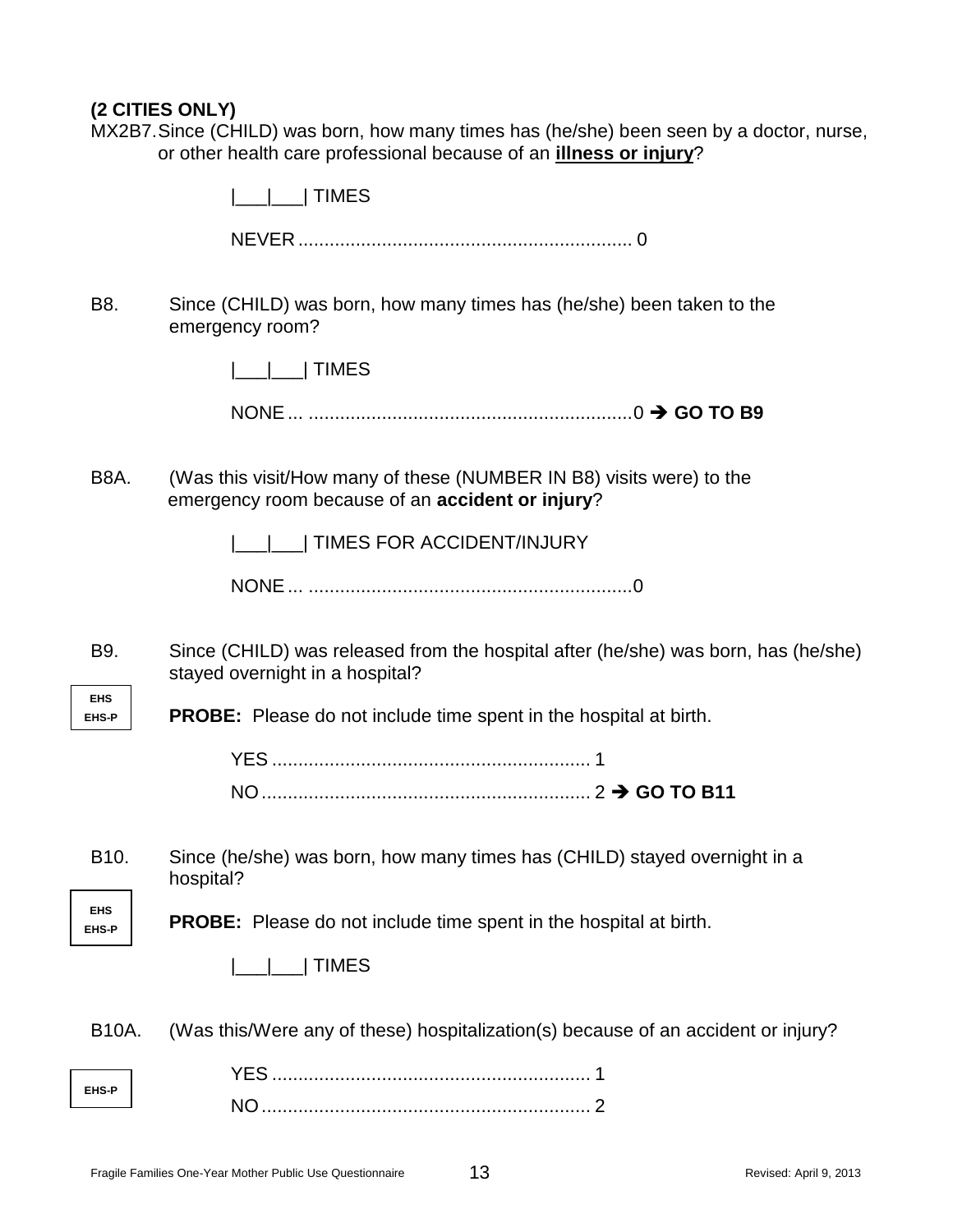B10B. How long did (CHILD) stay in the hospital [during (his/her) longest stay]?

|\_\_\_|\_\_\_| DAYS

#### **(18 CITIES ONLY – 2 CITIES NOT ASKED)**

B11. Has a doctor or other health professional ever told you that (CHILD) has asthma?

#### **(18 CITIES ONLY – 2 CITIES NOT ASKED)**

B11A. Since (CHILD) was born, has (CHILD) had an episode of asthma or an asthma attack?

#### **(18 CITIES ONLY – 2 CITIES NOT ASKED)**

B11B. Since (CHILD) was born, did (CHILD) have to visit an emergency room or urgent care center because of asthma?

| B <sub>12</sub> . | Next, I'd like to ask you a few questions about (CHILD'S) growth and |
|-------------------|----------------------------------------------------------------------|
|                   | development. Did you ever breastfeed (CHILD)?                        |

**NHIS-CS**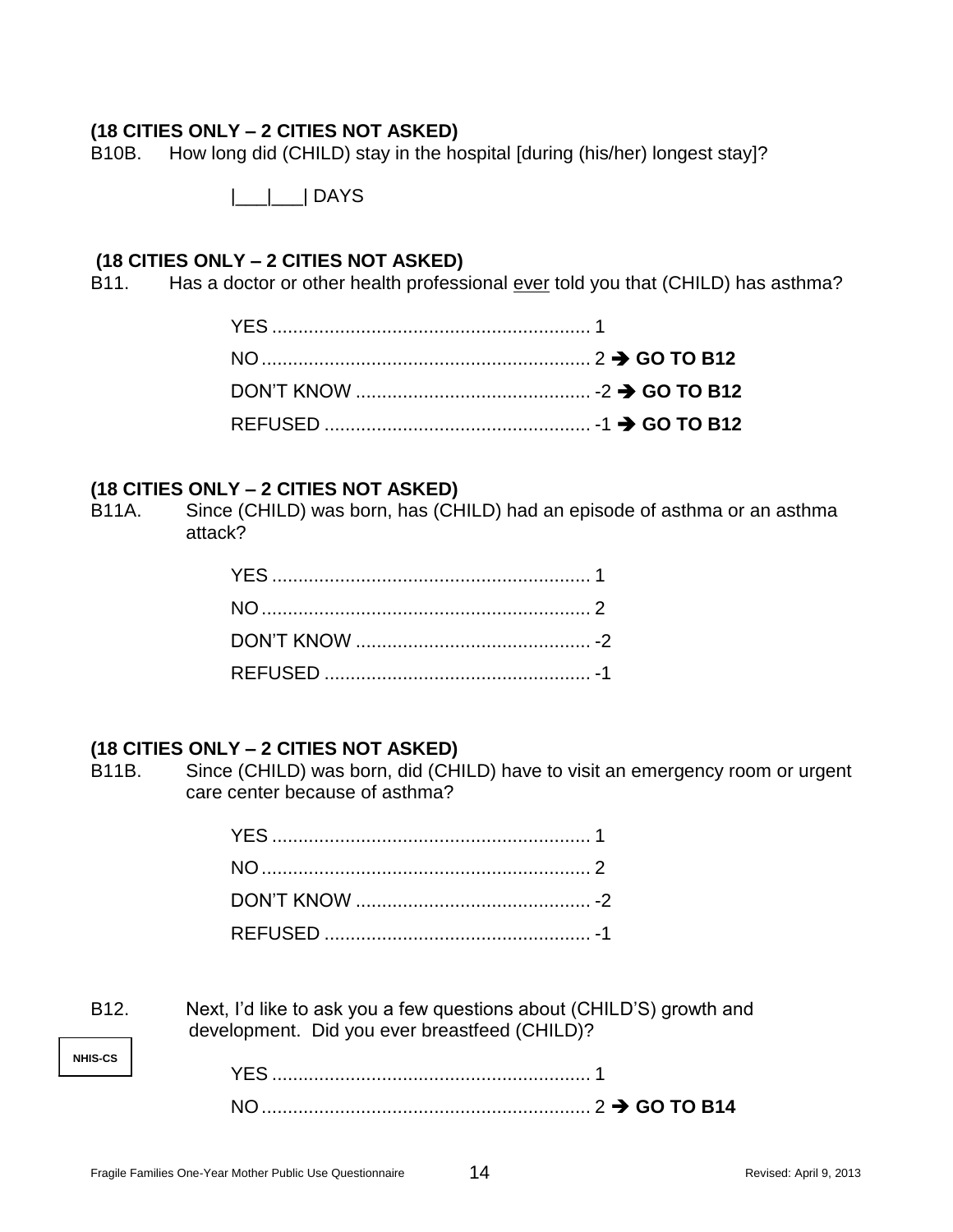B13. How old was (CHILD) when you stopped breastfeeding (him/her)?

B14. Does (CHILD) walk or crawl yet?

| YFS |  |
|-----|--|
|     |  |

B15. Since (CHILD) was born, how many times have you and (CHILD) been separated for a week or more?

B15A. Where did (CHILD) stay during (that/those) separation(s)?

**EHS**

**PROBE:** Any other places?

CIRCLE ALL THAT APPLY

| WITH CHILD'S OTHER BIOLOGICAL |  |
|-------------------------------|--|
| WITH MATERNAL GRANDPARENT  2  |  |
| WITH PATERNAL GRANDPARENT 3   |  |
| WITH OTHER RELATIVE/FRIEND 4  |  |
|                               |  |
| IN INSTITUTION/GROUP HOME  6  |  |
|                               |  |
| OTHER (NOT SPECIFIED)  8      |  |
|                               |  |
| PROTECTIVE SERVICES  101      |  |
| UNSPECIFIED GRANDPARENT 102   |  |
|                               |  |
|                               |  |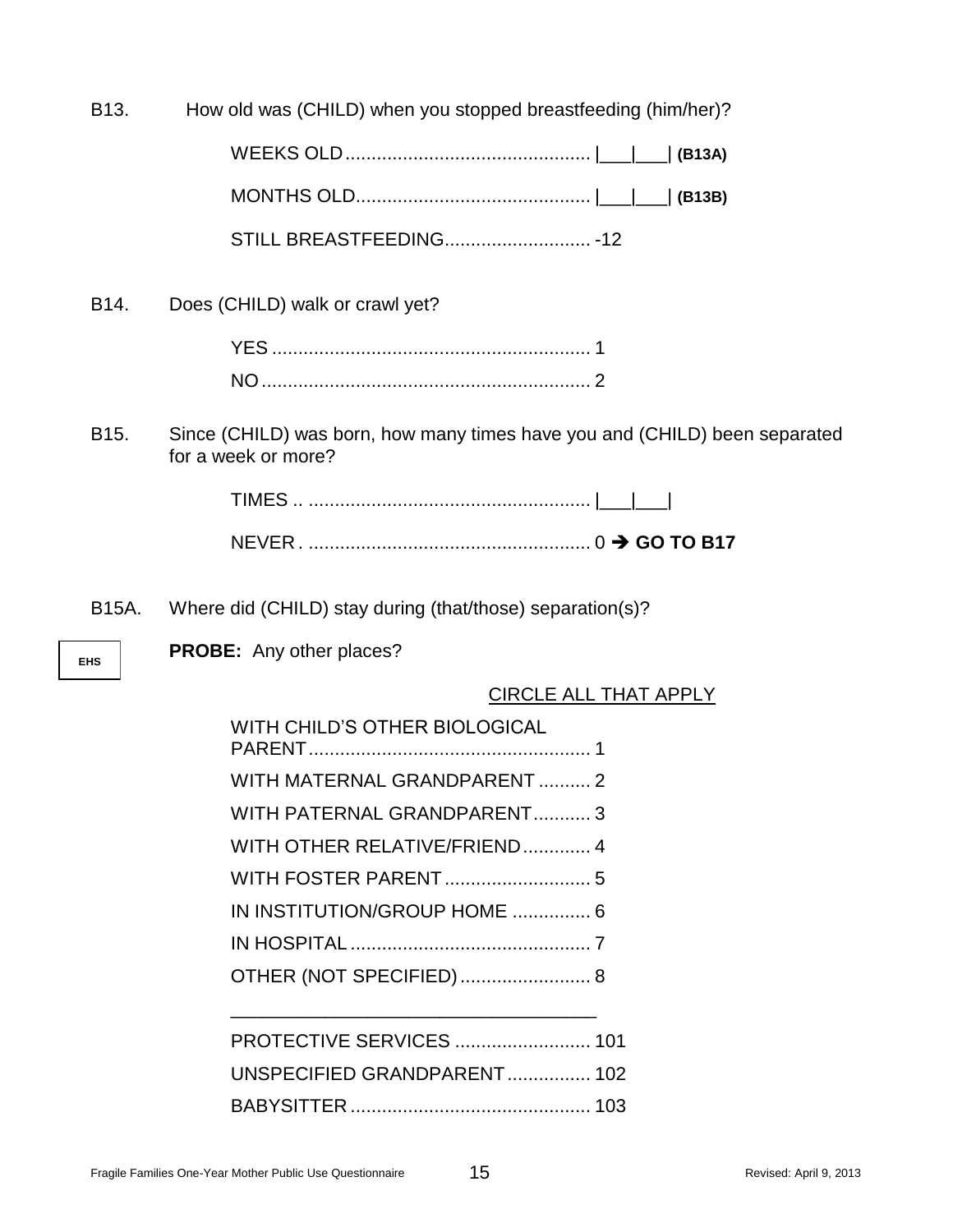B16. Thinking about (the last/that) separation, why were you and (CHILD) separated?

| <b>CIRCLE ONE</b>               |
|---------------------------------|
| CHILD OR PARENT'S ILLNESS 1     |
| <b>COURT OR AGENCY REMOVED</b>  |
| MOTHER'S WORK SCHEDULE 3        |
|                                 |
|                                 |
| VISITED FATHER/FATHER-FIGURE  6 |
|                                 |
| OTHER (NOT SPECIFIED) 8         |
|                                 |
|                                 |

**EASI**

**EHS**

B17. Now I am going to read some statements about childhood behavior. Using a scale from 1 to 5, where 1 means "not at all like your child," 5 means "very much like your child," and 2, 3, and 4 mean somewhere in between, tell me how well each statement describes (CHILD).

First, (READ ITEM). Which number would you use for this statement?

#### **REPEAT INSTRUCTIONS AS NECESSARY TO MAKE SURE RESPONDENT UNDERSTANDS THE SCALE.**

|                    |                                     | <b>NOT AT</b><br><b>ALL LIKE</b><br><b>MY CHILD</b> |               |                         |                | <b>VERY</b><br><b>MUCH LIKE</b><br><b>MY CHILD</b> |
|--------------------|-------------------------------------|-----------------------------------------------------|---------------|-------------------------|----------------|----------------------------------------------------|
| B <sub>17</sub> A. |                                     | $\mathbf{1}$                                        | $2 \quad 3$   |                         | $\overline{4}$ | 5                                                  |
| B17B.              | (He/She) often fusses and cries     | 1                                                   | 2             | 3                       | 4              | 5                                                  |
| <b>B17C.</b>       | (He/She) is very sociable           | 1                                                   | 2             | 3                       | $\overline{4}$ | 5                                                  |
| B17D.              | (He/She) gets upset easily          | 1                                                   | $2^{\circ}$   | 3                       | 4              | 5                                                  |
| <b>B17E.</b>       | (He/She) reacts strongly when upset |                                                     | $\mathcal{P}$ | $\overline{\mathbf{3}}$ | $\overline{4}$ | 5                                                  |
| <b>B17F.</b>       | (He/She) is very friendly with      |                                                     | $\mathcal{P}$ | 3                       | 4              | 5                                                  |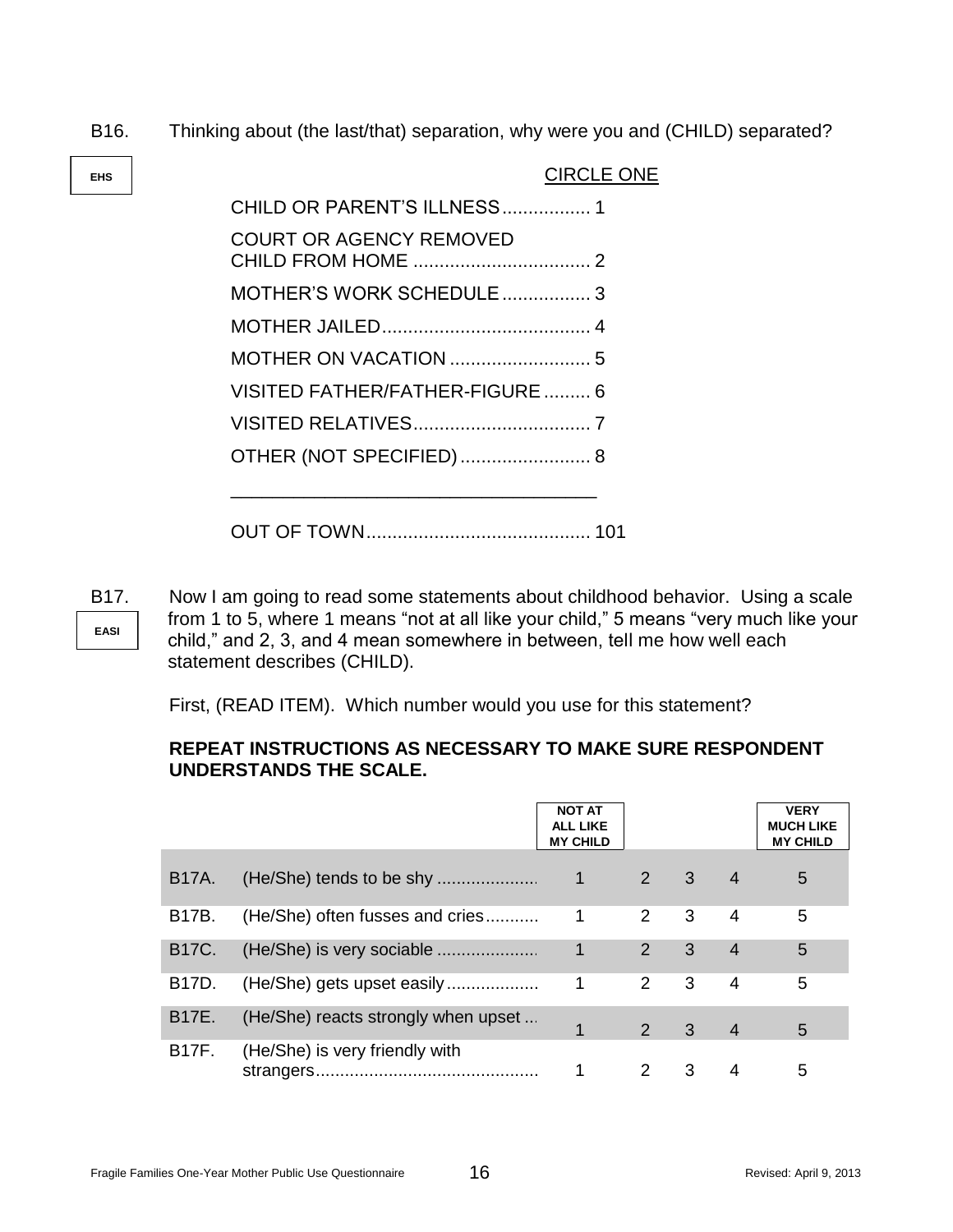B18. Now I would like to ask you some questions about things you do with (CHILD).

**HOME** For each activity, please tell me how many days a week you do this in a typical week.

How many days a week do you usually (READ ITEM)?

#### **(B18D-B18H – 18 CITIES ONLY – 2 CITIES NOT ASKED)**

#### **RECORD NEVER AS 0**

| DAYS PER WEEK |                                                               |                |                |                     |              |                |                 |                 |                |
|---------------|---------------------------------------------------------------|----------------|----------------|---------------------|--------------|----------------|-----------------|-----------------|----------------|
| <b>B18A.</b>  | Play games like "peek-a-boo" or "gotcha"                      | $\overline{0}$ | $\overline{1}$ | $\overline{2}$      |              | $3 \quad 4$    | $5\overline{)}$ | 6               | $\overline{7}$ |
| B18B.         | Sing songs or nursery rhymes to (CHILD)                       | $\mathbf 0$    | $\mathbf{1}$   | 2                   | 3            | $\overline{4}$ | 5               | 6               | $\overline{7}$ |
| B18C.         |                                                               | $\overline{0}$ | $\mathbf{1}$   | $\sqrt{2}$          | 3            | $\overline{4}$ | 5               | $6\phantom{1}$  | $\overline{7}$ |
| B18D.         |                                                               |                | $0 \quad 1$    | $2 \quad 3$         |              | $\overline{4}$ | 5               | 6               | $\overline{7}$ |
| B18E.         | Play inside with toys such<br>as blocks or legos with (CHILD) |                |                | $0 \t1 \t2 \t3 \t4$ |              |                | $5\overline{5}$ | 6               | $\overline{7}$ |
| B18F.         | Take (CHILD) to visit relatives                               | $\mathbf{0}$   | $1 -$          |                     | $2 \quad 3$  | $\overline{4}$ | 5               | 6               | $\overline{7}$ |
| B18G.         | Hug or show physical affection to (CHILD).                    | $\overline{0}$ | $\mathbf{1}$   | $\overline{2}$      | $\mathbf{3}$ | $\overline{4}$ | $5\overline{)}$ | $6\phantom{1}6$ | $\overline{7}$ |
| <b>B18H.</b>  |                                                               | $\mathbf 0$    | $\mathbf{1}$   | 2                   | 3            | $\overline{4}$ | 5               | 6               | $\overline{7}$ |
|               |                                                               |                |                |                     |              |                |                 |                 |                |

B19. Sometimes children behave pretty well and sometimes they don't. In the past month, have you spanked (CHILD) because (he/she) was misbehaving or acting up?

| YES.                                 |  |
|--------------------------------------|--|
| <b>NO</b><br>$\frac{1}{2}$ GO TO B20 |  |

B19A. Did you do this ...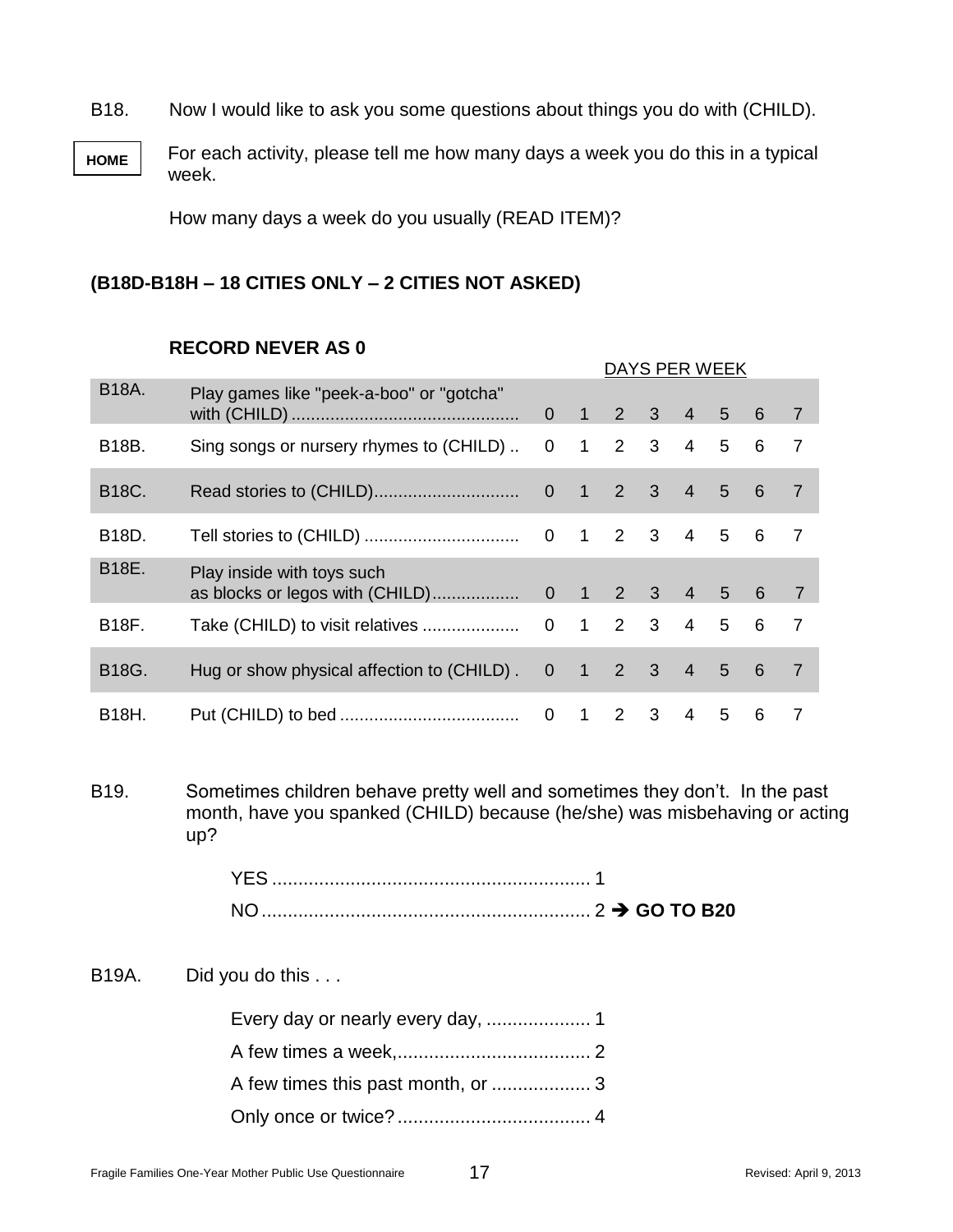Now I'm going to read some statements about raising (CHILD). Please tell me if you agree or disagree with each statement.

#### **(18 CITIES ONLY – 2 CITIES NOT ASKED)**

B20A. Being a parent is harder than I thought it would be. Do you . . .

| $CDS-P$ |  |
|---------|--|
|         |  |
|         |  |
|         |  |

#### **(18 CITIES ONLY – 2 CITIES NOT ASKED)**

B20B. I feel trapped by my responsibilities as a parent. Do you . . .

#### **(18 CITIES ONLY – 2 CITIES NOT ASKED)**

B20C. I find that taking care of my child(ren) is much more work than pleasure. Do you . . .

**CDS-P**

**CDS-P**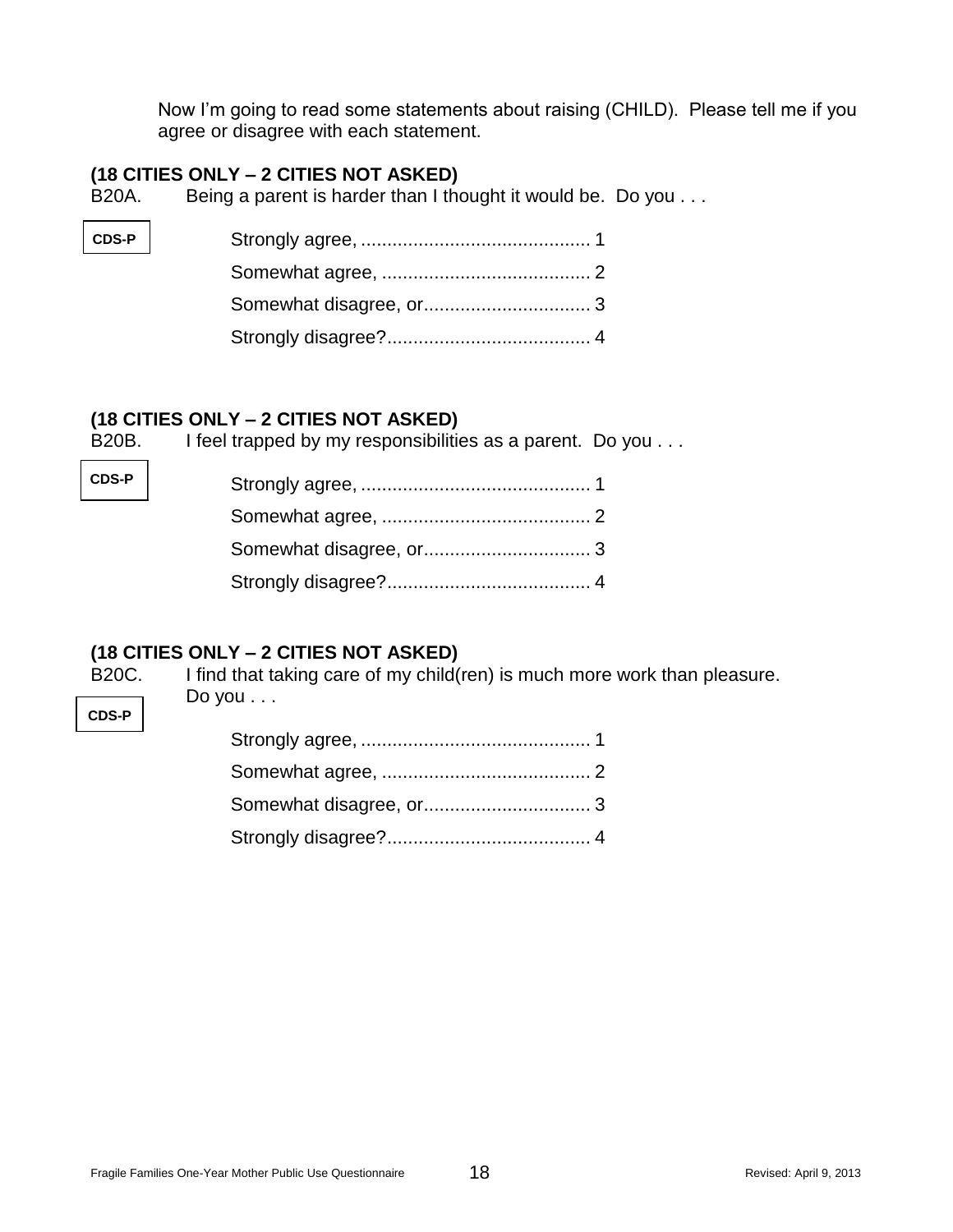B20D. I often feel tired, worn out, or exhausted from raising a family. Do you . . .

| $CDS-P$ |  |
|---------|--|
|         |  |
|         |  |
|         |  |

### **(2 CITIES ONLY)**

MX2B20A. (CHILD) seems harder to care for than most children. Do you . . .

| Somewhat disagree, or3 |  |
|------------------------|--|
|                        |  |

## **(2 CITIES ONLY)**

| MX2B20B. | You often feel angry with (CHILD). Do you |
|----------|-------------------------------------------|
|          |                                           |
|          |                                           |
|          |                                           |
|          |                                           |

#### **(2 CITIES ONLY)**

| MX2B20C. | You would be doing better in life without (CHILD). Do you |
|----------|-----------------------------------------------------------|
|----------|-----------------------------------------------------------|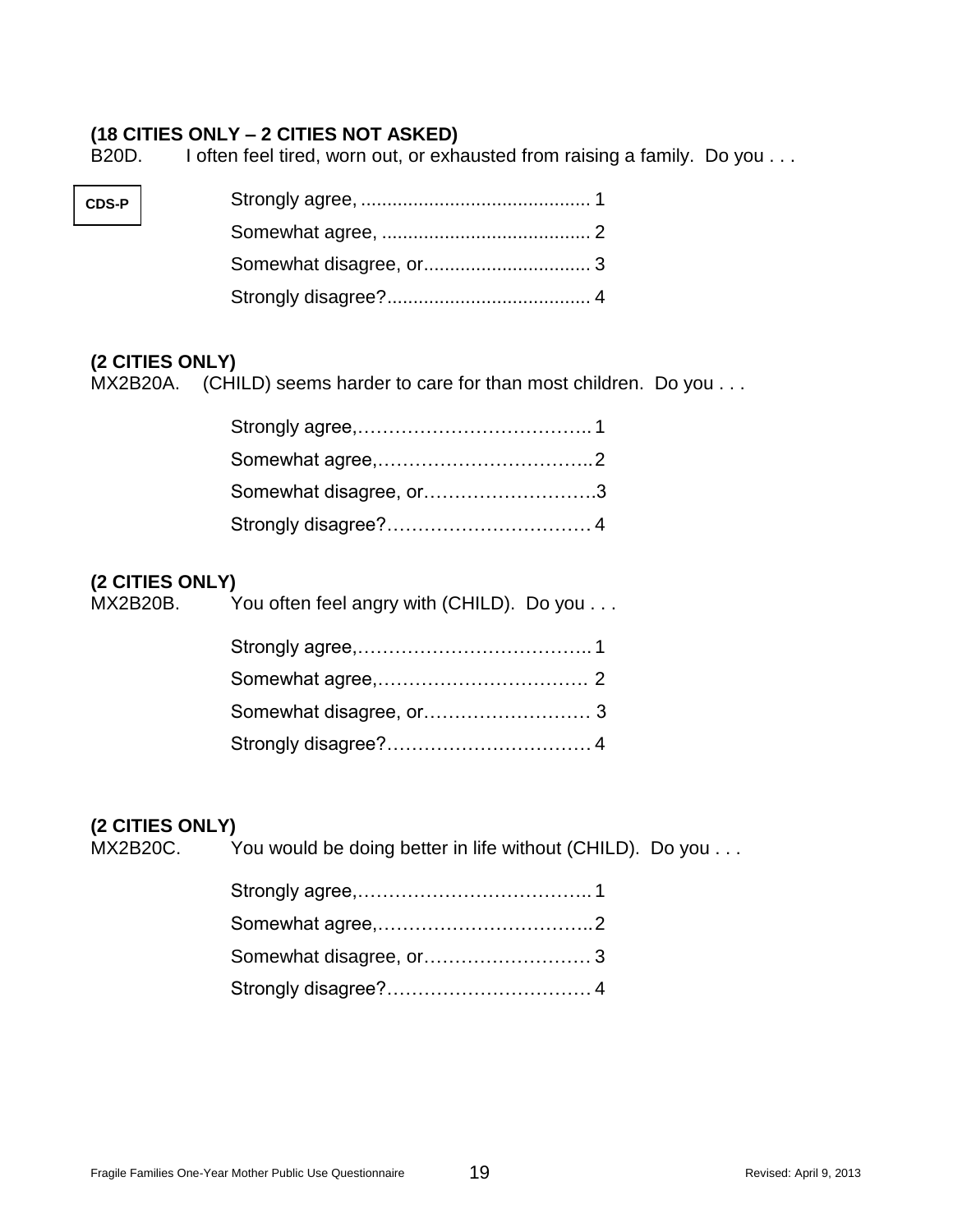B21. Is (CHILD) currently being cared for by someone other than you (and his/her father) on a regular basis? By regular, I mean at least once a week for the past month.

#### **NOTE: THIS ITEM REFERS ONLY TO CARE GIVEN BY SOMEONE OTHER THAN THE CUSTODIAL PARENTS.**

YES ............................................................. 1 NO............................................................... 2 **GO TO SECTION C, PAGE 34**

#### **(18 CITIES ONLY – 2 CITIES NOT ASKED)**

B21A. How many hours a week is (CHILD) in care, including all the different arrangements that you use?

|\_\_\_|\_\_\_| HOURS

#### **(CONSTRUCTED FOR 2 CITIES)** B22. **IS CHILD IN CARE LESS THAN 10 HOURS A WEEK?**

| <b>PAGE 34</b> |
|----------------|
|                |

B23. How many different arrangements are you currently using?

**EHS** |\_\_\_|\_\_\_| ARRANGEMENTS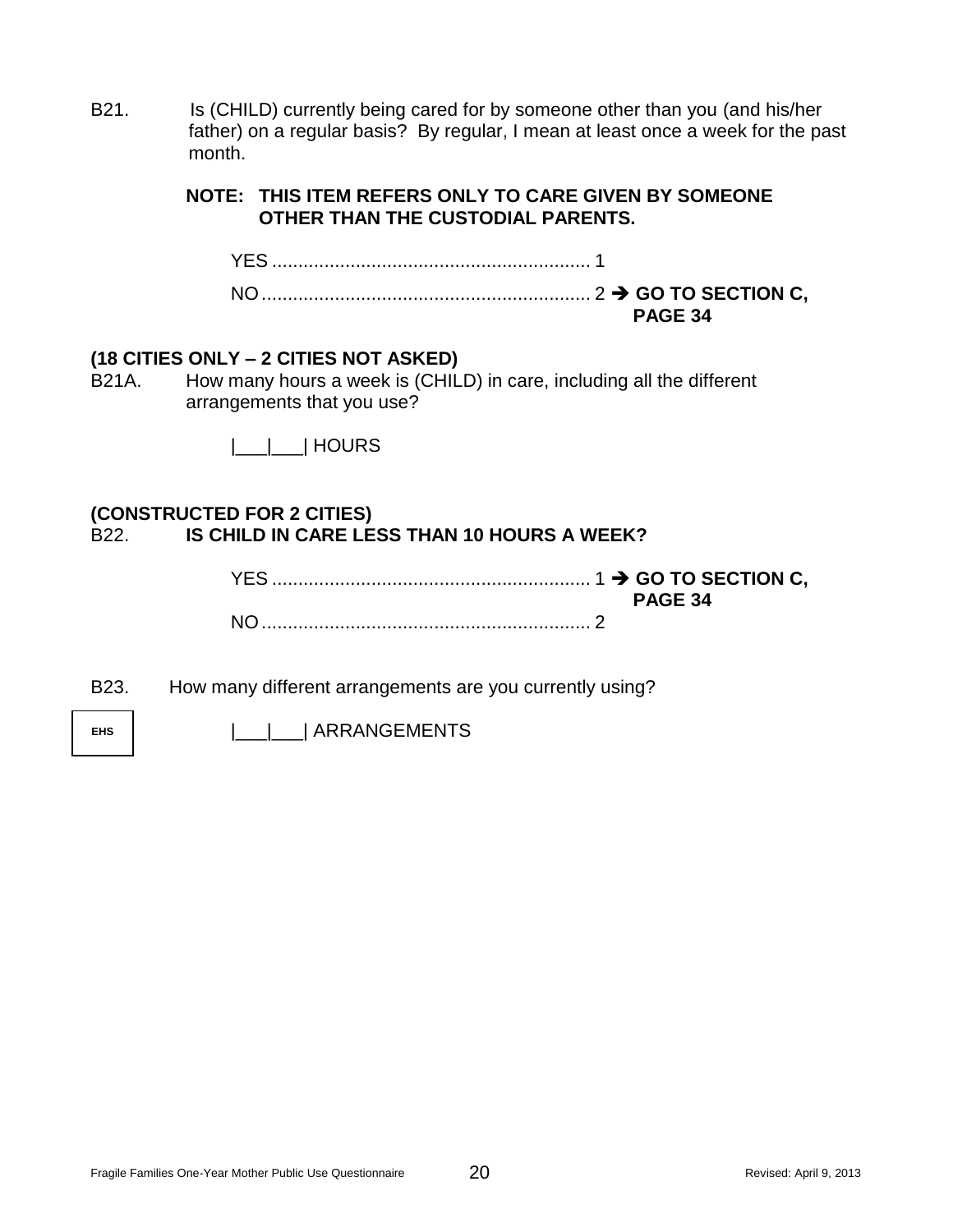B24. How old was (CHILD) when (he/she) was first taken care of by someone else on a regular basis?

|\_\_\_|\_\_\_| YEARS |\_\_\_|\_\_\_| MONTHS

B25A. What type(s) of arrangement(s) are you using now?

**PROBE:** Any others?

B25B. **IF MORE THAN ONE ARRANGEMENT:** Which is your primary arrangement? Is it (LIST ARRANGEMENTS CIRCLED IN COLUMN A)? By primary, I mean the arrangement where (CHILD) spends the most time.

|                                 | <b>B25A</b>                            | <b>B25B</b>                         |
|---------------------------------|----------------------------------------|-------------------------------------|
|                                 | <b>CIRCLE ALL THAT</b><br><b>APPLY</b> | <b>CIRCLE</b><br><b>PRIMARY ONE</b> |
| CHILD'S FATHER (NOT LIVE-IN)    | 1                                      | 1                                   |
| MOTHER'S PARTNER OR BOYFRIEND   | 2                                      | $\overline{2}$                      |
|                                 | 3                                      | 3                                   |
| CHILD'S MATERNAL GRANDPARENT    | $\overline{4}$                         | $\overline{4}$                      |
| OTHER RELATIVE ON MOTHER'S SIDE | 5                                      | 5                                   |
| CHILD'S PATERNAL GRANDPARENT    | 6                                      | 6                                   |
| OTHER RELATIVE ON FATHER'S SIDE | $\overline{7}$                         | 7                                   |
|                                 | 8                                      | 8                                   |
| MOTHER'S PARTNER'S RELATIVE     | 9                                      | 9                                   |
| NON-RELATIVE/FAMILY CHILD CARE  | 10                                     | 10                                  |
|                                 | 11                                     | 11 $\rightarrow$ GO TO B27          |
| HEAD START/EARLY HEAD START     | 12                                     | 12 → GO TO B27                      |
|                                 | 13                                     | 13                                  |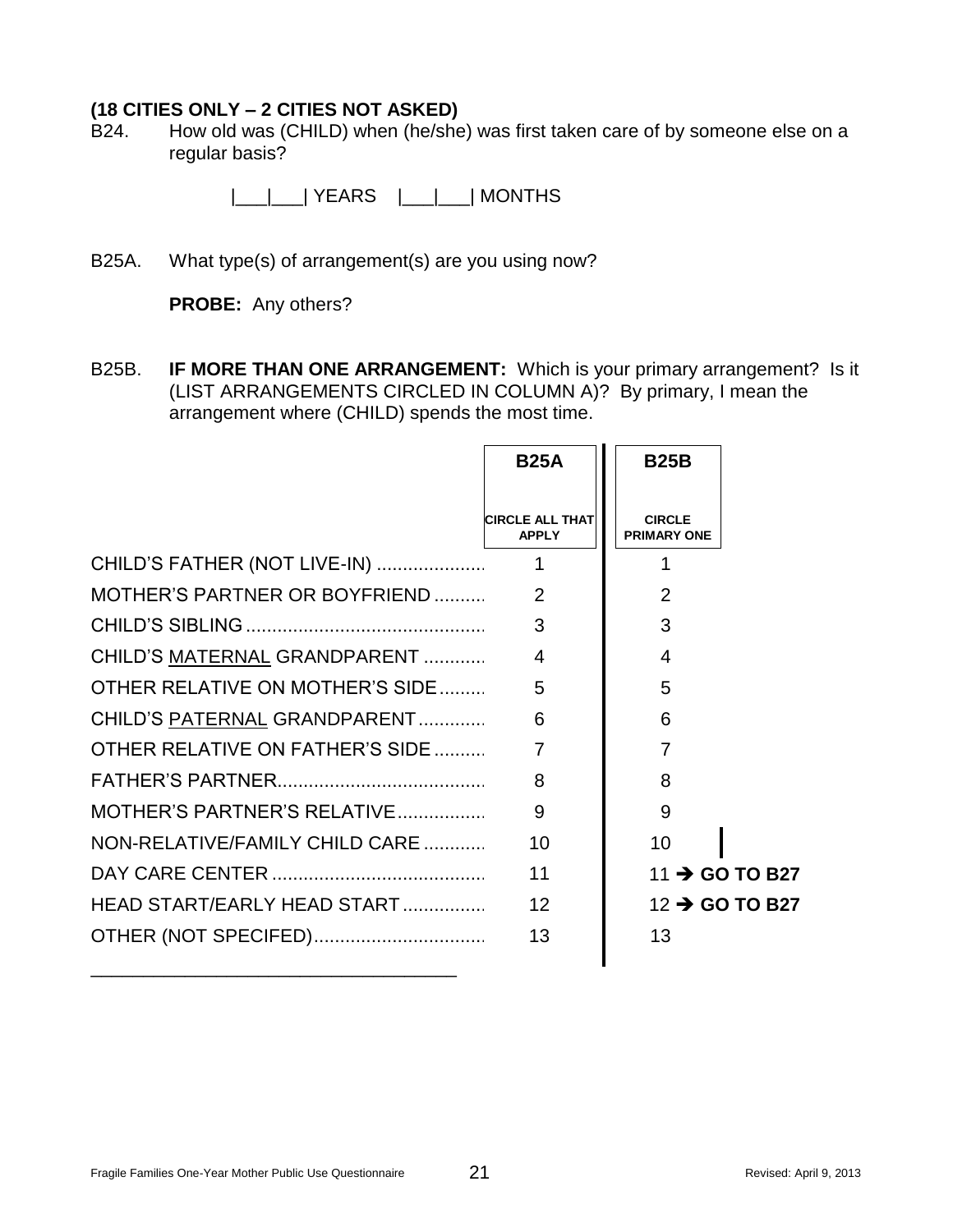- B26. Where does (MAIN PROVIDER) usually take care of (CHILD)?
- **EHS** IN CHILD'S HOME ...................................... 1 IN PROVIDER'S HOME .............................. 2 PROVIDER AND (CHILD) LIVE IN SAME HOME............................................... 3 OTHER (NOT SPECIFIED)......................... 4 \_\_\_\_\_\_\_\_\_\_\_\_\_\_\_\_\_\_\_\_\_\_\_\_\_\_\_\_\_\_\_\_\_\_\_ DAYCARE/SCHOOL ................................... 101 CHILD'S AND PROVIDER'S HOME ........... 102
	- B27. How old was (CHILD) when you first started using (PRIMARY ARRANGEMENT IN B25B)?

|\_\_\_|\_\_\_| MONTHS OLD

LESS THAN A MONTH OLD....................... 0

B28. How many days each week does (PRIMARY ARRANGEMENT IN B25B) usually take care of (CHILD)?

|\_\_\_| DAYS

B28A. How many hours each day does (PRIMARY ARRANGEMENT IN B25B) usually take care of (CHILD)?

**EHS**

|\_\_\_|\_\_\_| HOURS

## **(18 CITIES ONLY – 2 CITIES NOT ASKED)**

B28B. How many times have you changed your child care arrangements since (CHILD) was born? By changes I mean, for example, that your child got a new babysitter, or started going to a new family child care program or day care center.

|\_\_\_|\_\_\_| TIMES

NONE.......................................................... 0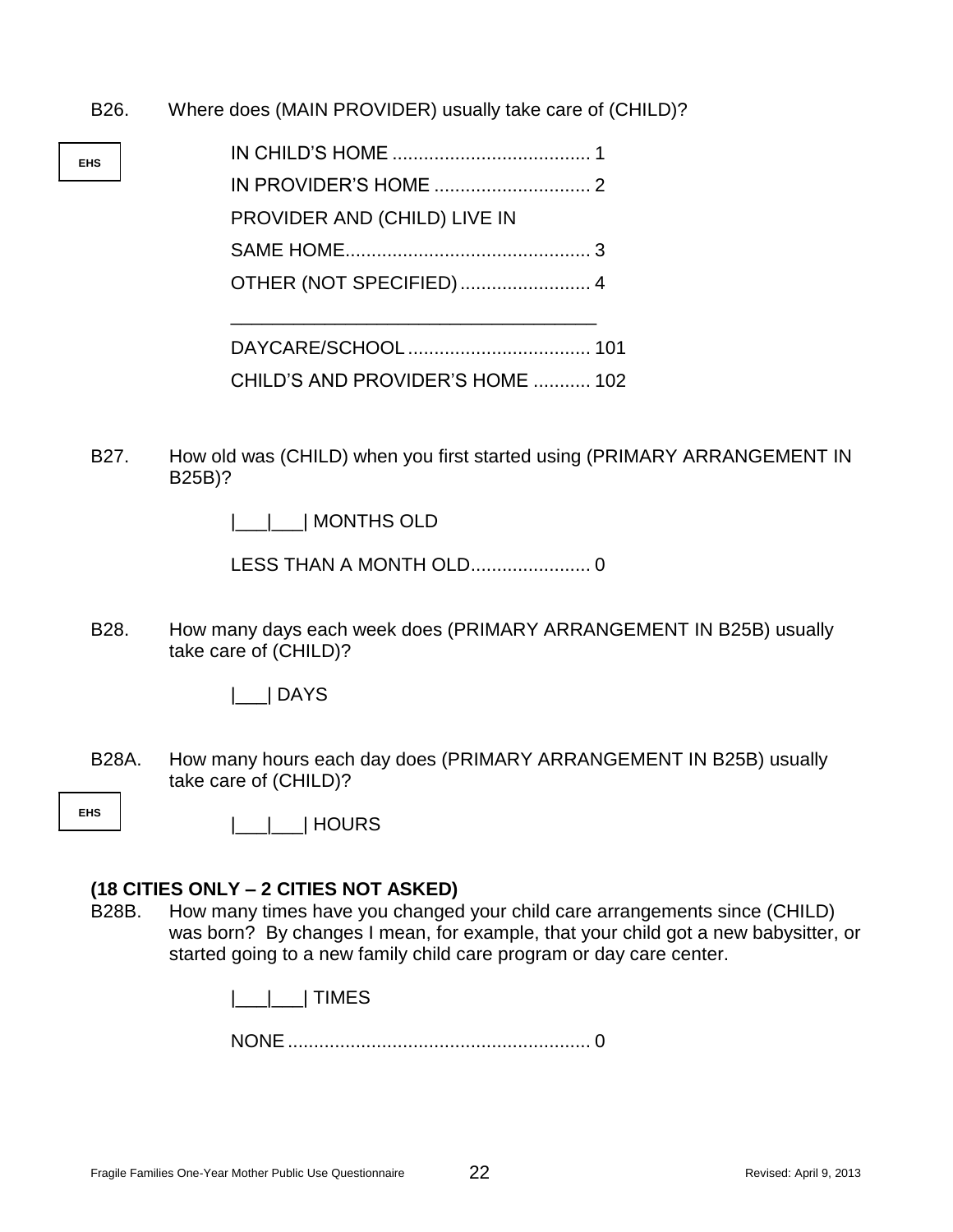B29. Does any person or any agency give you money, a voucher, or a scholarship to help pay for child care?

> YES ............................................................. 1 NO............................................................... 2 **GO TO B32** NO CHARGE FOR CHILD CARE, CARE BY RELATIVE .................................. 3 **GO TO B34A, PAGE 28**

B30. Who gives you money or the voucher or scholarship?

**PROBE:** Anyone or any place else?

**CWORK**

CIRCLE ALL THAT APPLY

| CHILD'S FATHER (NOT LIVE-IN) 1 |  |
|--------------------------------|--|
| <b>RELATIVE NOT LIVING</b>     |  |
|                                |  |
|                                |  |
|                                |  |
| <b>HEAD START OR</b>           |  |
|                                |  |
|                                |  |

| COMMUNITY ORGANIZATION  101 |  |
|-----------------------------|--|
|                             |  |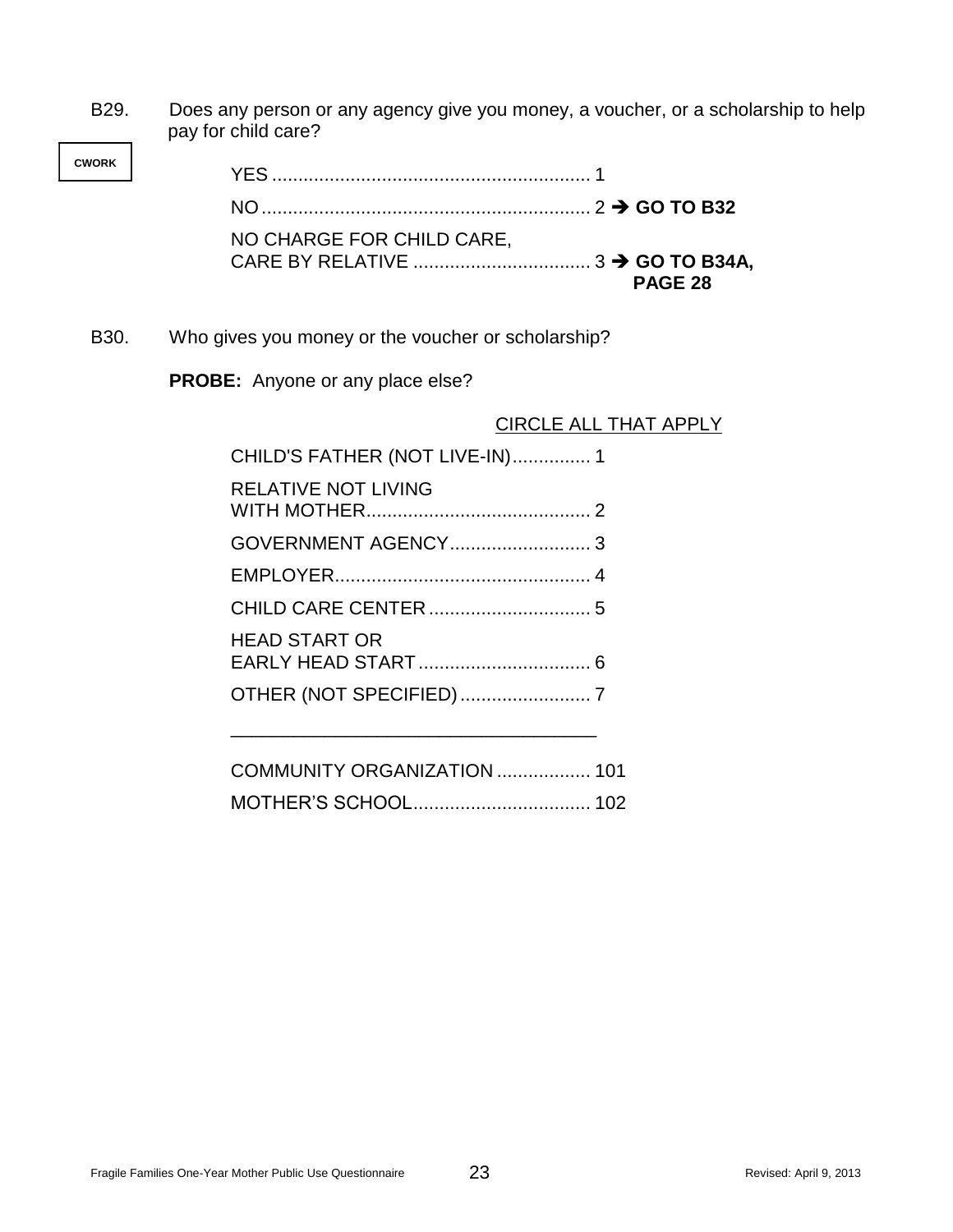B31A. How much money does child's father (not live in) give you (or what is the value of the voucher or scholarship?)

#### **(18 CITIES ONLY – 2 CITIES NOT ASKED)**

B31B. How much money does relative (not living with you) give you (or what is the value of the voucher or scholarship?)

| $\frac{1}{2}$ $\frac{1}{2}$ $\frac{1}{2}$ $\frac{1}{2}$ $\frac{1}{2}$ $\frac{1}{2}$ $\frac{1}{2}$ $\frac{1}{2}$ $\frac{1}{2}$ $\frac{1}{2}$ $\frac{1}{2}$ $\frac{1}{2}$ $\frac{1}{2}$ $\frac{1}{2}$ $\frac{1}{2}$ $\frac{1}{2}$ $\frac{1}{2}$ $\frac{1}{2}$ $\frac{1}{2}$ $\frac{1}{2}$ $\frac{1}{2}$ $\frac{1}{2}$ |
|---------------------------------------------------------------------------------------------------------------------------------------------------------------------------------------------------------------------------------------------------------------------------------------------------------------------|
|                                                                                                                                                                                                                                                                                                                     |
|                                                                                                                                                                                                                                                                                                                     |
|                                                                                                                                                                                                                                                                                                                     |
|                                                                                                                                                                                                                                                                                                                     |
|                                                                                                                                                                                                                                                                                                                     |
|                                                                                                                                                                                                                                                                                                                     |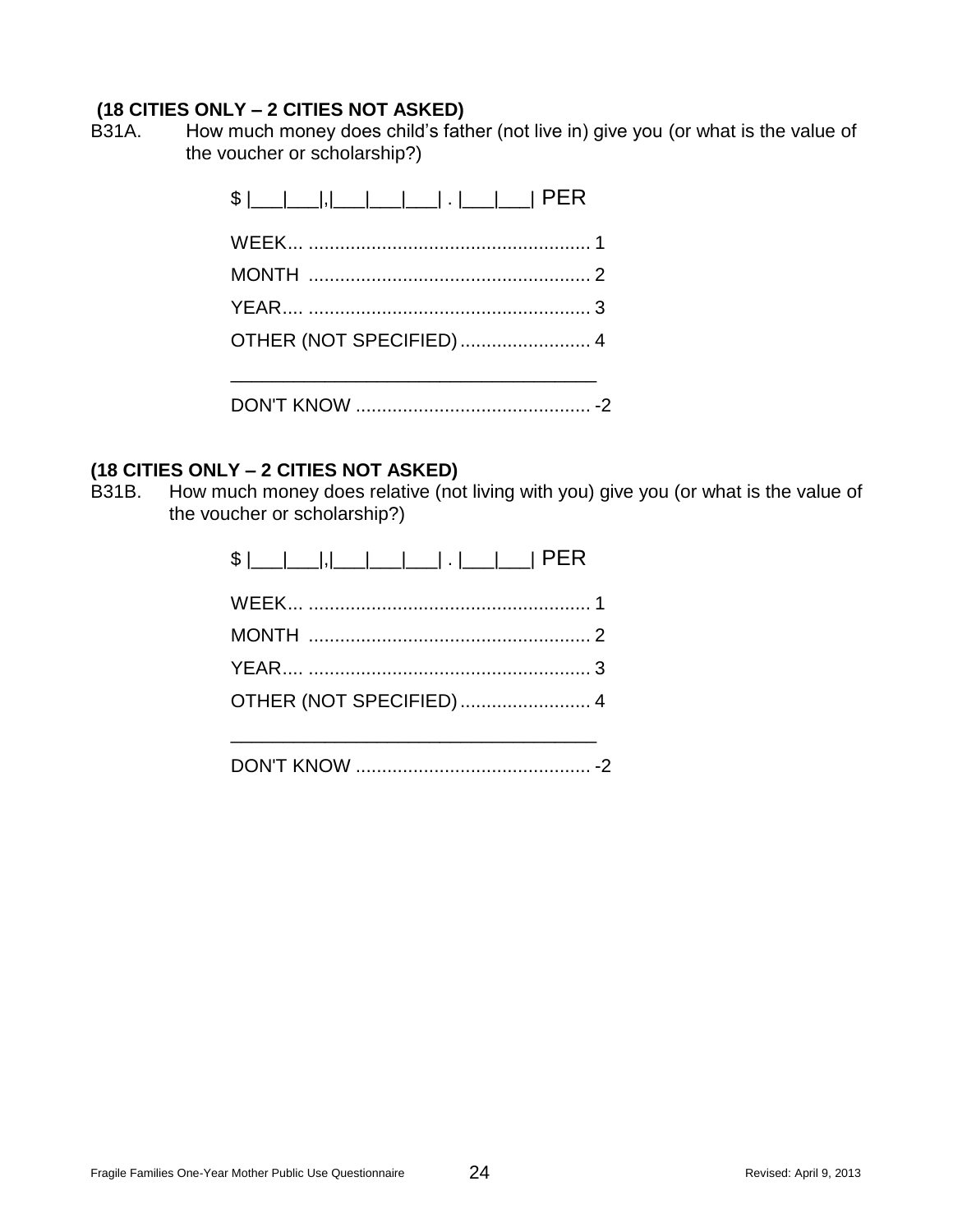B31C. How much money does government agency give you (or what is the value of the voucher or scholarship?)

| OTHER (NOT SPECIFIED) 4 |  |
|-------------------------|--|
|                         |  |
|                         |  |
|                         |  |
|                         |  |

#### **(18 CITIES ONLY – 2 CITIES NOT ASKED)**

B31D. How much money does employer give you (or what is the value of the voucher or scholarship?)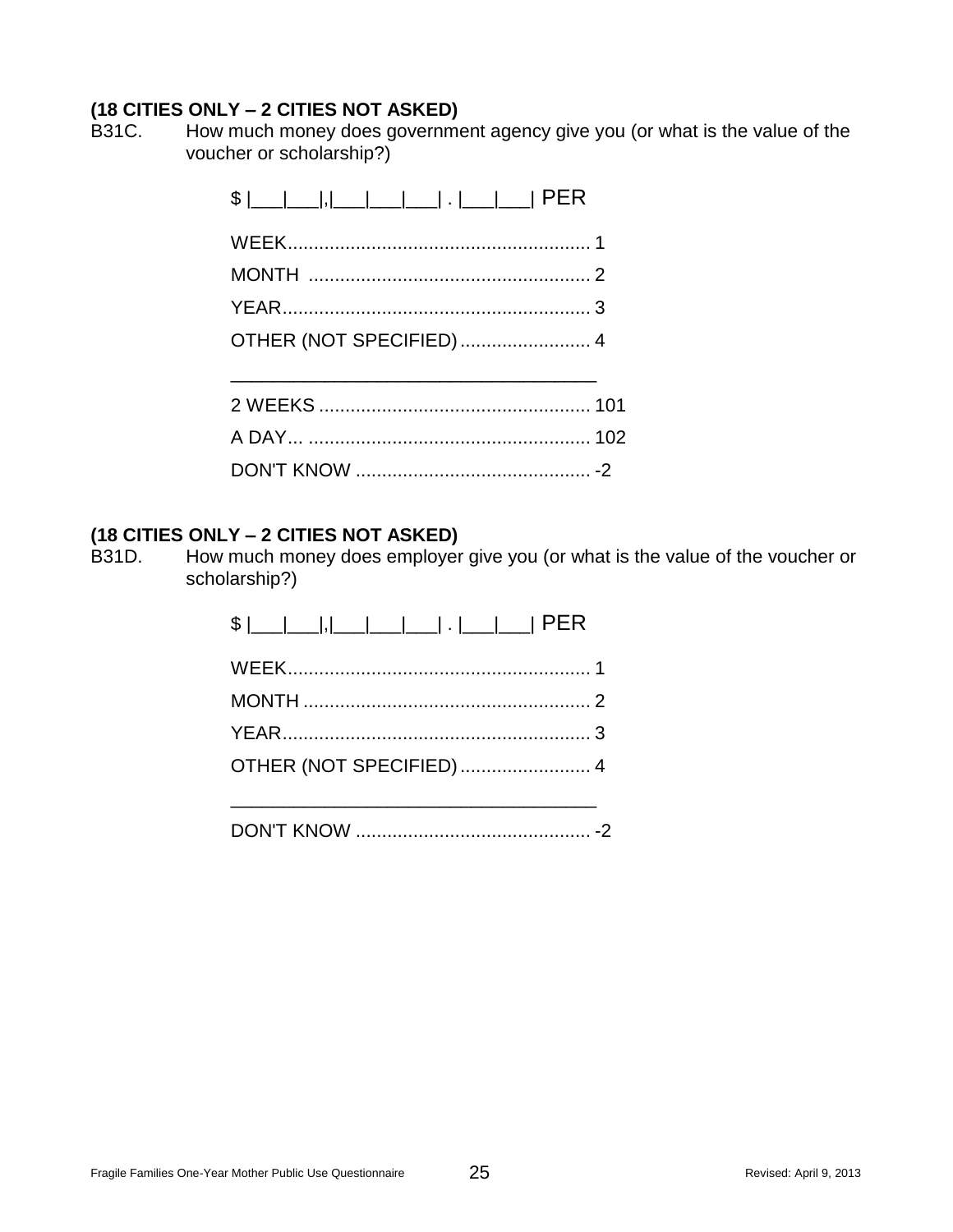B31E. How much money does child care center give you (or what is the value of the voucher or scholarship?)

#### **(18 CITIES ONLY – 2 CITIES NOT ASKED)**

B31F. How much money does head start/early head start give you (or what is the value of the voucher or scholarship?)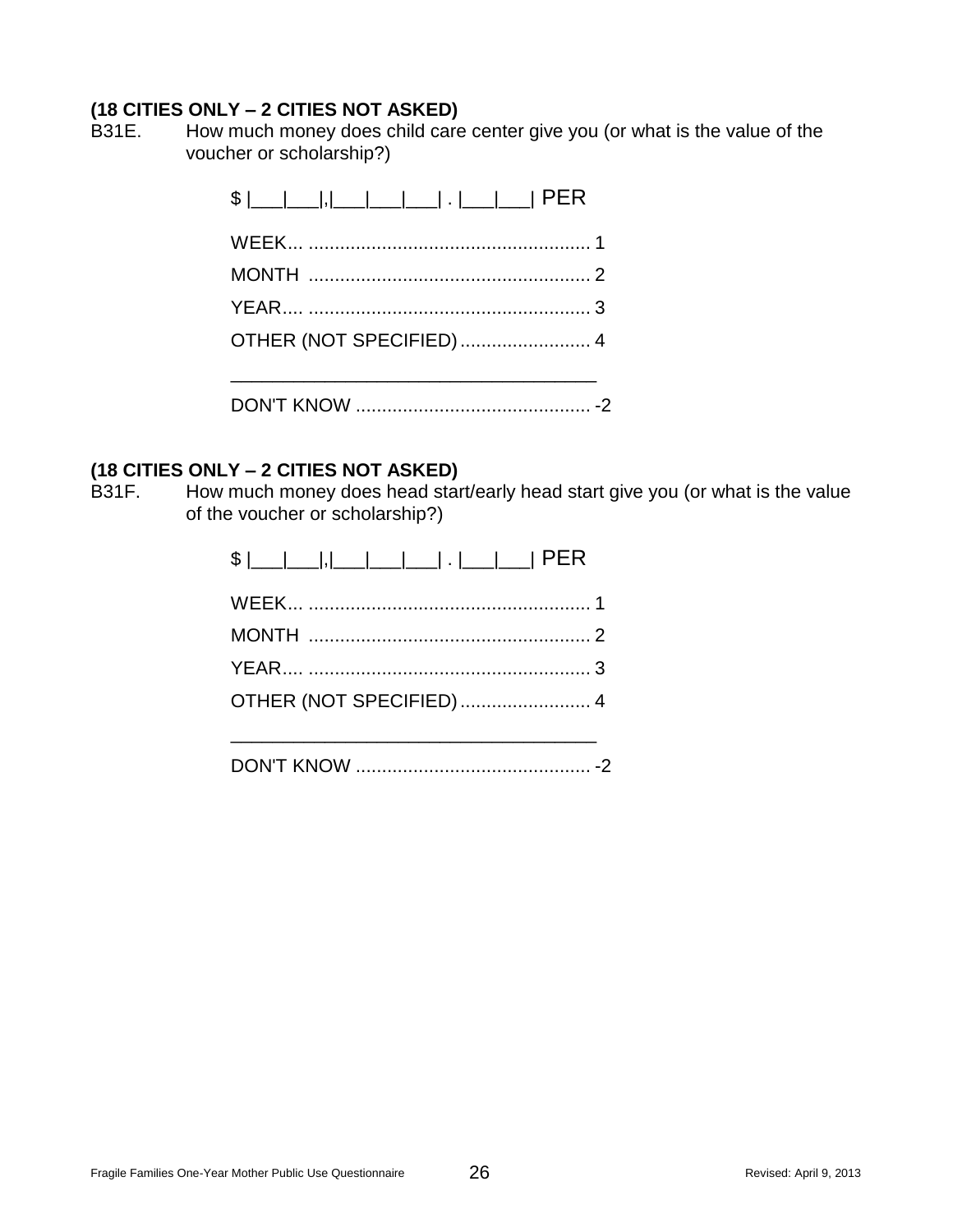B31G. How much money does other person/agency give you (or what is the value of the voucher or scholarship?)

| OTHER (NOT SPECIFIED)  4 |  |
|--------------------------|--|
|                          |  |
|                          |  |

DON'T KNOW ............................................. -2

B32. How much do you pay out-of-pocket for all the child care you currently use?

**EHS**

**PROBE:** Do not include money from other people or agencies.

| <u> ,                 </u>   PER<br>\$ |  |
|----------------------------------------|--|
|                                        |  |
|                                        |  |
|                                        |  |
|                                        |  |
|                                        |  |
|                                        |  |
|                                        |  |
|                                        |  |
|                                        |  |
|                                        |  |
|                                        |  |
| CHILD CARE PROVIDED IN EXCHANGE        |  |
|                                        |  |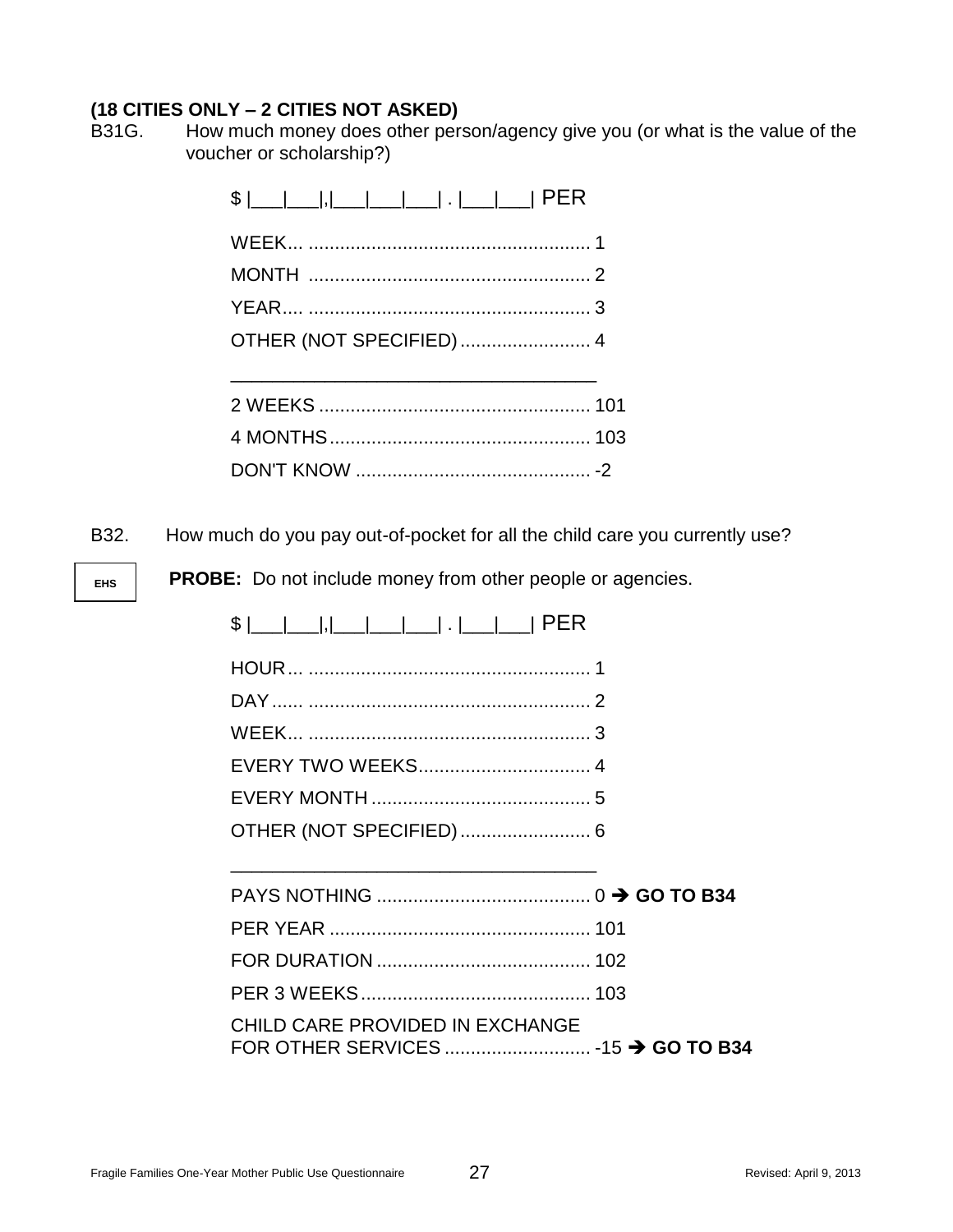B33. Is this amount for (CHILD'S) care only, or does it cover other children from your household?

> CHILD ONLY............................................... 1 **GO TO B34** CHILD AND OTHERS ................................. 2

#### **(18 CITIES ONLY – 2 CITIES NOT ASKED)**

B33A. How many children, including (CHILD), are covered in this amount?

|\_\_\_|\_\_\_| CHILDREN

#### **(CONSTRUCTED FOR 2 CITIES)**

B34. **DID RESPONDENT RECEIVE ANY HELP FROM A NON-FAMILY SOURCE? (B29=1 AND B30=3-7)**

#### **(18 CITIES ONLY – 2 CITIES NOT ASKED)**

B34A. Are you eligible for any subsidies or vouchers for child care?

- B35. Approximately how many times in the past month did you have to make special arrangements because your usual child care arrangement fell through?
	- **PROBE:** This could be because (one of) your provider(s) was sick or not available due to a holiday.
		- |\_\_\_|\_\_\_| TIMES

NONE... ...................................................... 0 **GO TO B35B**

DID NOT USE CHILD CARE IN PAST MONTH ........................................ -10 **GO TO B35B**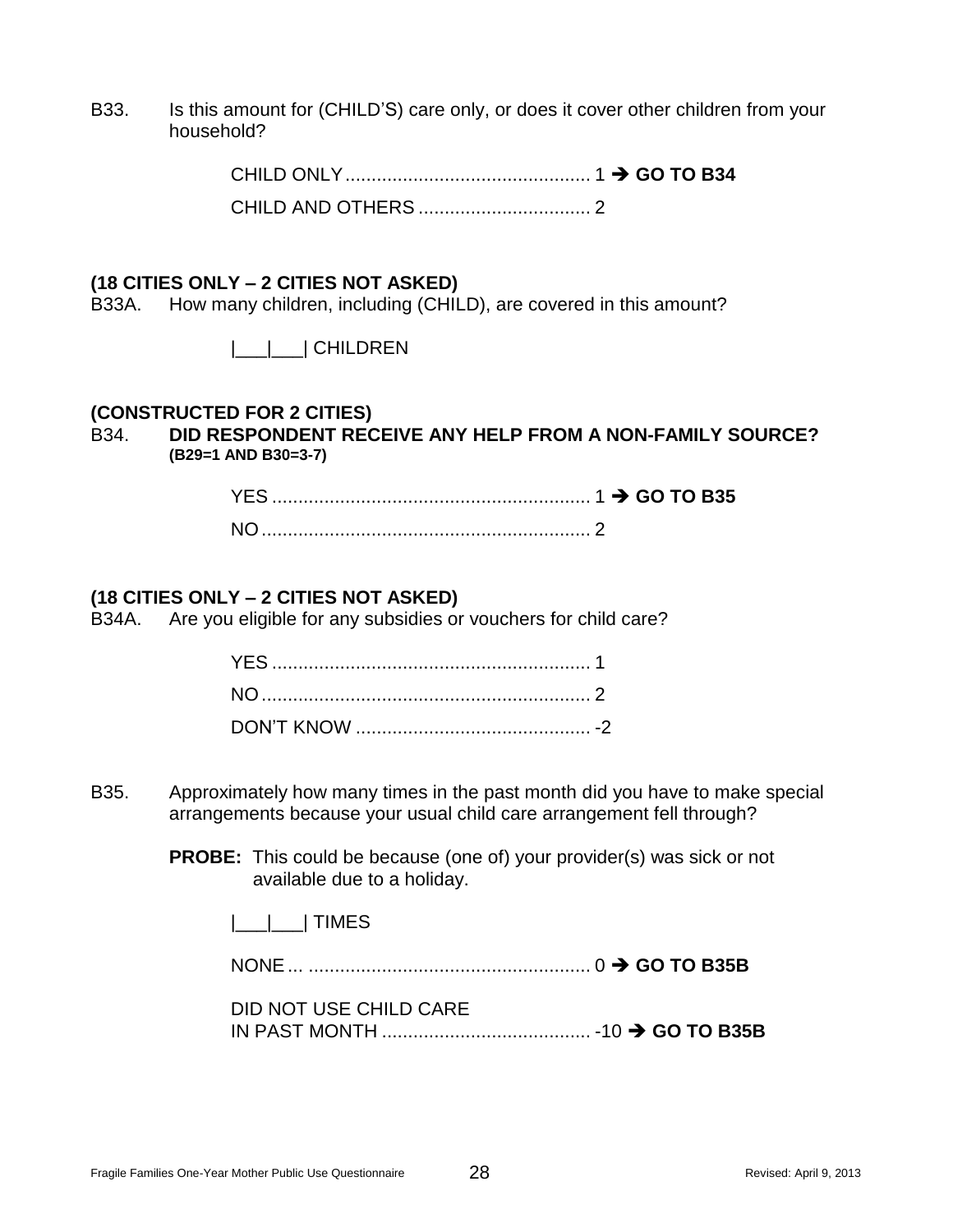B35A. How many times in the past month did you miss work or school because your child care arrangement fell through?

|\_\_\_|\_\_\_| TIMES

NONE.......................................................... 0

**MFIP** B35B. At anytime since (CHILD) was born, have you had to quit a job, school, or training activity because you had problems arranging child care or keeping a child care arrangement?

B36. When (CHILD) is sick, can (any of) your provider(s) take care of (him/her), do you need to make other arrangements, or do you have to miss work or school to take care of (him/her)?

| ONE OF CURRENT PROVIDERS                               |
|--------------------------------------------------------|
| <b>HAS TO MAKE OTHER</b>                               |
|                                                        |
| SOMETIMES CAN MAKE OTHER                               |
| ARRANGEMENTS, SOMETIMES<br>HAVE TO MISS WORK/SCHOOL  4 |

**GO TO SECTION C, PAGE 34**

#### **(18 CITIES ONLY – 2 CITIES NOT ASKED)**

B37. Now, I'd like to ask you some questions about (CHILD'S) health and development and how (he/she) is doing. In general, would you say (CHILD'S) health is . . .

**NHI**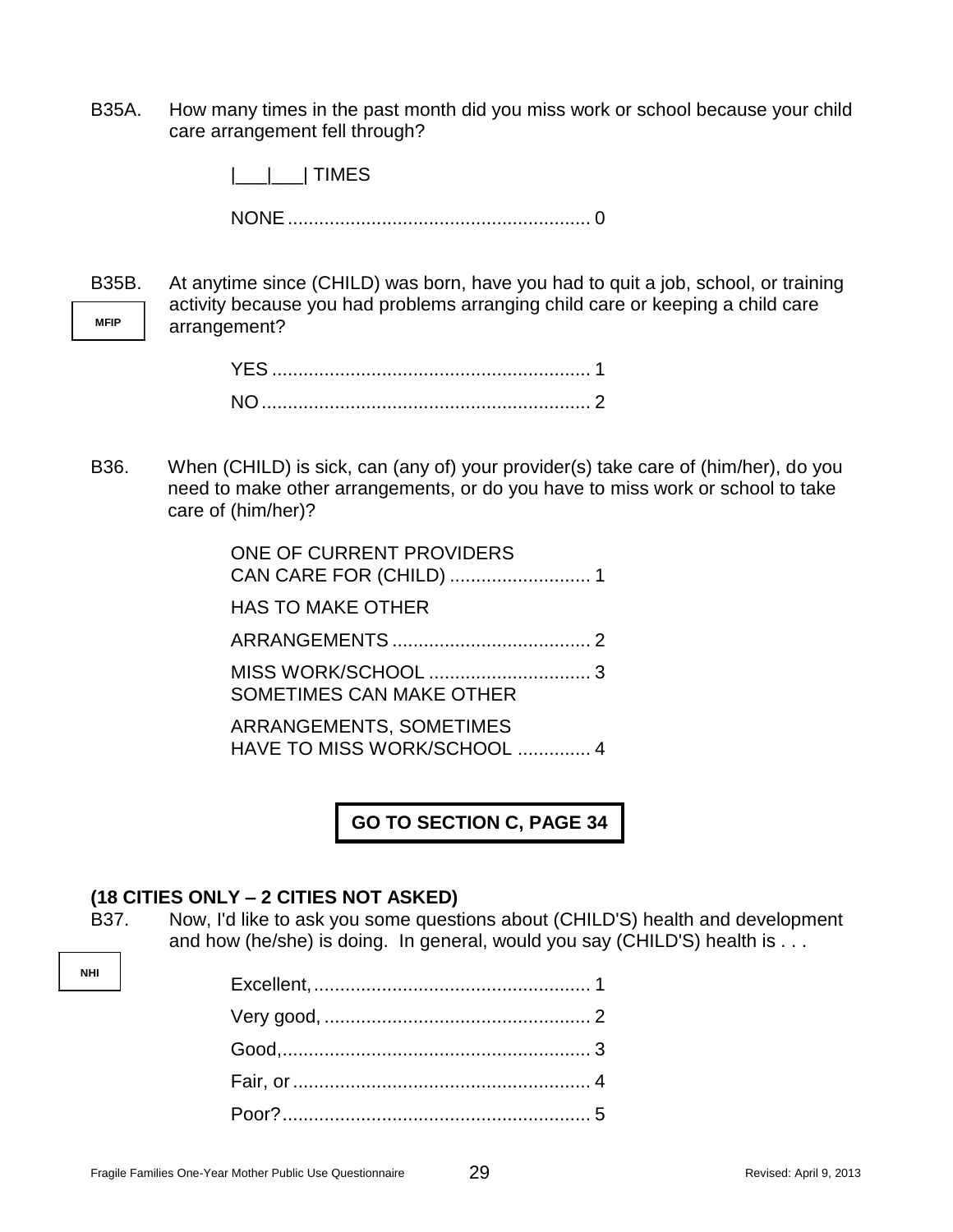B38. During the past year, did you ever talk to (CHILD'S) doctor about how (he/she) is doing? This could be as part of a visit or a separate call.

| CHILD DOESN'T HAVE DOCTOR - 10 → GO TO B39 |  |
|--------------------------------------------|--|

#### **(18 CITIES ONLY – 2 CITIES NOT ASKED)**

B38A. Do you feel you could talk to (CHILD'S) doctor if you wanted to?

| CHILD DOESN'T HAVE DOCTOR - 10 |  |
|--------------------------------|--|

#### **(18 CITIES ONLY – 2 CITIES NOT ASKED)**

B39. Is (CHILD) currently being cared for by someone other than (PERSON IN A4A) on a regular basis? By regular, I mean at least once a week for the past month.

#### **(18 CITIES ONLY – 2 CITIES NOT ASKED)**

B40. During the past year, did you ever talk to (CHILD'S) child care provider about how (he/she) was doing?

> YES ............................................................. 1 **GO TO B42** NO............................................................... 2 CHILD DOESN'T HAVE CHILD

CARE PROVIDER....................................... -10 **GO TO B42**

#### **(18 CITIES ONLY – 2 CITIES NOT ASKED)**

B40A. Do you feel you could talk to (CHILD'S) child care provider if you wanted to?

| CHILD DOESN'T HAVE CHILD |  |
|--------------------------|--|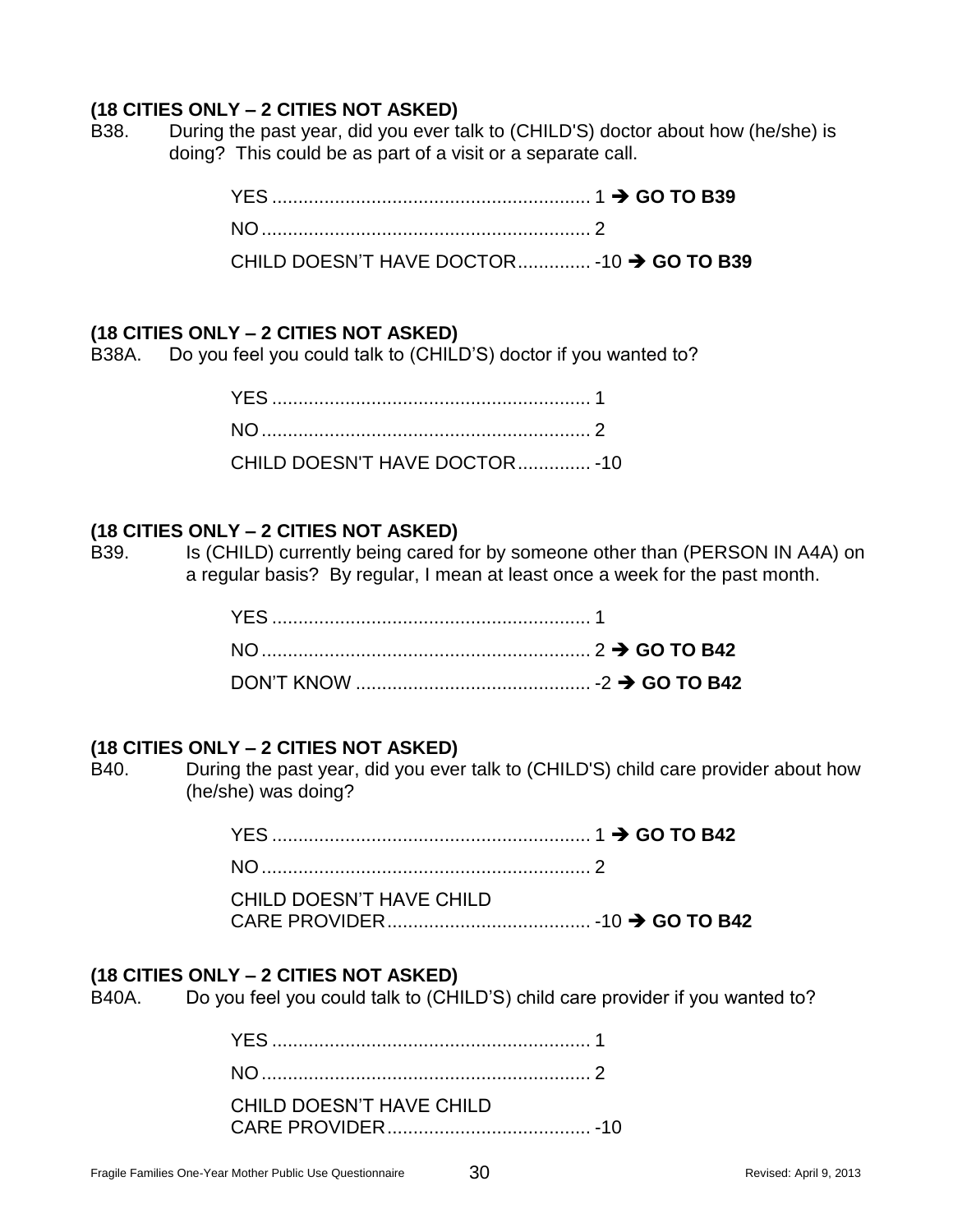### **(CONSTRUCTED FOR 2 CITIES)** B41. **DID MOTHER SEE CHILD IN THE PAST 30 DAYS?**

**(A3=1 OR 2, OR A4D GREATER THAN 0)**

YES ........................................................... 1 NO ............................................................. 2 **GO TO B43**

#### **(18 CITIES ONLY – 2 CITIES NOT ASKED)**

B42. Now I would like to ask you some questions about things you do with (CHILD).

**HOME**

For each activity, please tell me how many days a week you do this in a typical week.

DAYS PER WEEK

How many days a week do you usually (READ ITEM)?

#### **RECORD NEVER AS 0.**

| <b>B42A.</b> | Play games like "peek-a-boo"                                      |          | $\blacktriangleleft$ | $2^{\circ}$ | $\overline{\mathbf{3}}$ | $\overline{4}$ | 5 | 6 |  |
|--------------|-------------------------------------------------------------------|----------|----------------------|-------------|-------------------------|----------------|---|---|--|
| B42B.        | Sing songs or nursery rhymes                                      |          | 1                    | 2           | 3                       | 4              | 5 | 6 |  |
| B42C.        | Read stories to (CHILD)                                           | $\Omega$ | 1                    | 2           | 3                       | $\overline{4}$ | 5 | 6 |  |
| B42D.        |                                                                   |          | 1                    | 2           | 3                       | 4              | 5 | 6 |  |
| B42E.        | Play inside with toys such<br>as blocks or legos with (CHILD) . 0 |          | $\mathbf{1}$         | 2           | $\mathbf{3}$            | $\overline{4}$ | 5 | 6 |  |
| B42F.        | Take (CHILD) to visit relatives 0                                 |          | 1                    | 2           | 3                       | 4              | 5 | 6 |  |
| B42G.        | Hug or show physical affection                                    |          | $\mathbf{1}$         | 2           | 3                       | $\overline{4}$ | 5 | 6 |  |
| <b>B42H</b>  | Put (CHILD) to bed                                                | 0        |                      | 2           | 3                       | 4              | 5 | 6 |  |

B42I. Sometimes children behave pretty well and sometimes they don't. In the past month, have you spanked (CHILD) because (he/she) was misbehaving or acting up?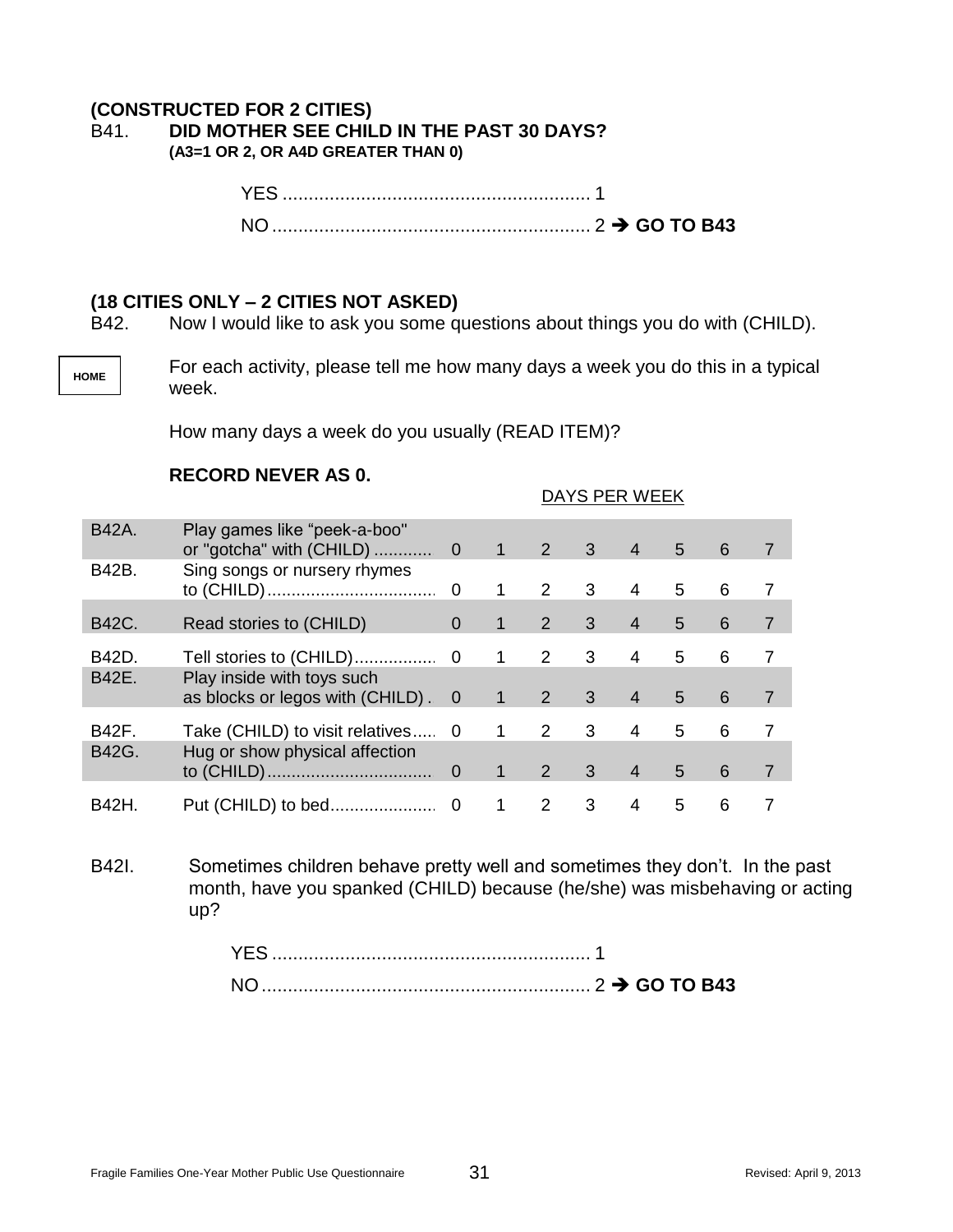B42I1. Did you do this ...

| Every day or nearly every day,  1 |  |
|-----------------------------------|--|
|                                   |  |
|                                   |  |
|                                   |  |

#### **(18 CITIES ONLY – 2 CITIES NOT ASKED)**

**EASI** B43. Now I am going to read some statements about childhood behavior. Using a scale from 1 to 5, where 1 means not at all like your child, 5 means very much like your child, and 2, 3, and 4 mean somewhere in between, tell me how well each statement describes (CHILD).

First, (READ ITEM). Which number would you use for this statement?

#### **REPEAT INSTRUCTIONS AS NECESSARY TO MAKE SURE RESPONDENT UNDERSTANDS THE SCALE.**

|       |                                     | <b>NOT AT</b><br>ALL LIKE<br><b>MY CHILD</b> |               |                         |                | <b>VERY</b><br><b>MUCH LIKE</b><br><b>MY CHILD</b> |
|-------|-------------------------------------|----------------------------------------------|---------------|-------------------------|----------------|----------------------------------------------------|
| B43A. |                                     | $\mathbf 1$                                  | 2             | $\overline{\mathbf{3}}$ | $\overline{4}$ | 5                                                  |
| B43B. | (He/She) often fusses and cries     | $\mathbf{1}$                                 | 2             | 3                       | 4              | 5                                                  |
| B43C. |                                     | $\mathbf{1}$                                 | 2             | 3                       | $\overline{4}$ | 5                                                  |
| B43D. | (He/She) gets upset easily          | 1                                            | 2             | 3                       | 4              | 5                                                  |
| B43E. | (He/She) reacts strongly when upset |                                              | $\mathcal{P}$ | 3                       | 4              | 5                                                  |
| B43F. | (He/She) is very friendly with      |                                              | 2             | 3                       | 4              | 5                                                  |

Fragile Families One-Year Mother Public Use Questionnaire 32 **32** Revised: April 9, 2013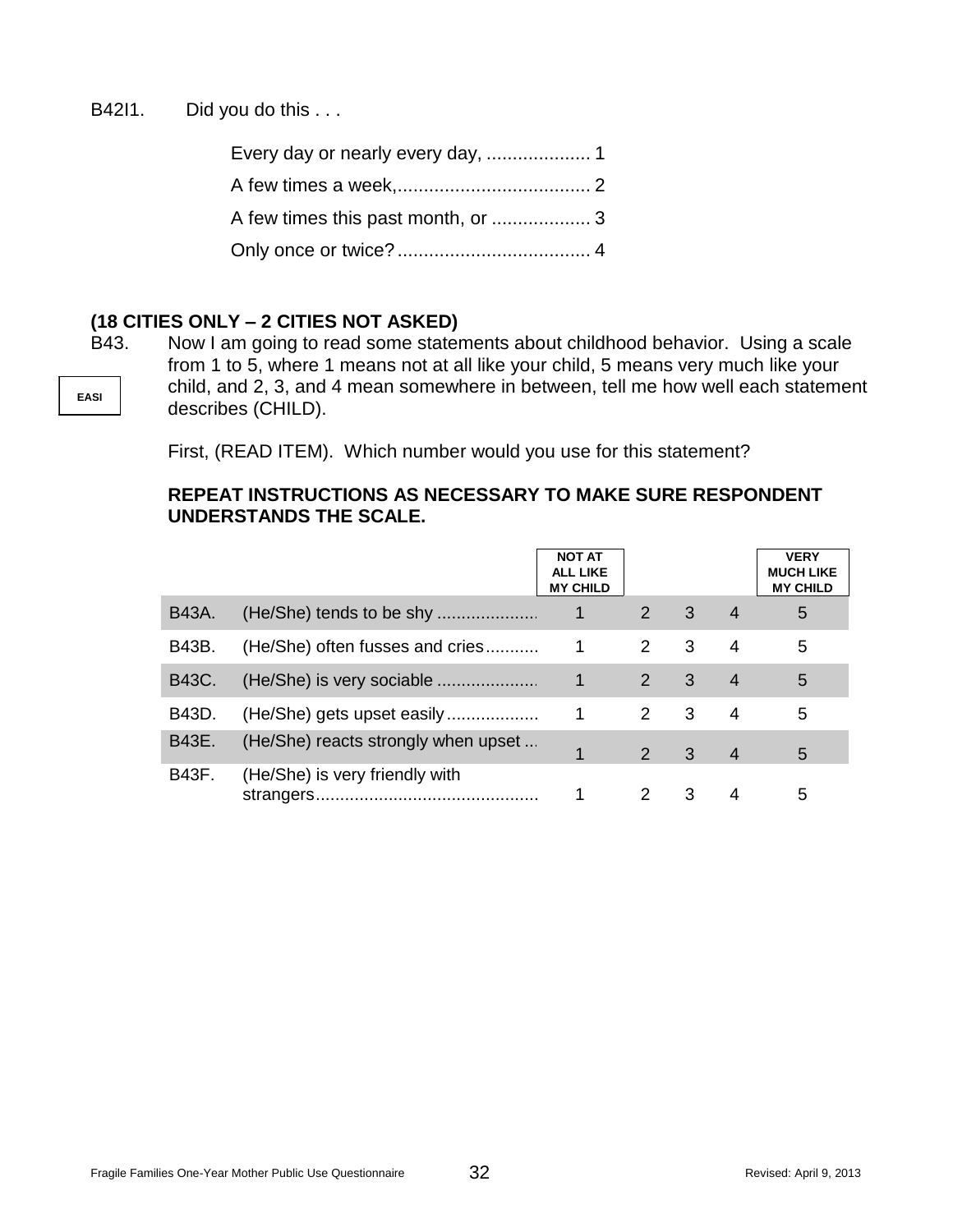Now I'm going to read some statements about being a parent. Please tell me how much you agree or disagree with each statement.

#### **(18 CITIES ONLY – 2 CITIES NOT ASKED)**

CDS-

**CDS-P**

**CDS-P**

**CDS-P**

B44A. Being a parent is harder than I thought it would be. Do you . . .

| $\overline{P}$ |  |
|----------------|--|
|                |  |
|                |  |
|                |  |

#### **(18 CITIES ONLY – 2 CITIES NOT ASKED)**

B44B. I feel trapped by my responsibilities as a parent. Do you ...

#### **(18 CITIES ONLY – 2 CITIES NOT ASKED)**

B44C. I find that taking care of my child(ren) is much more work than pleasure. Do you . . .

#### **(18 CITIES ONLY – 2 CITIES NOT ASKED)**

B44D. I often feel tired, worn out, or exhausted from raising a family. Do you . . .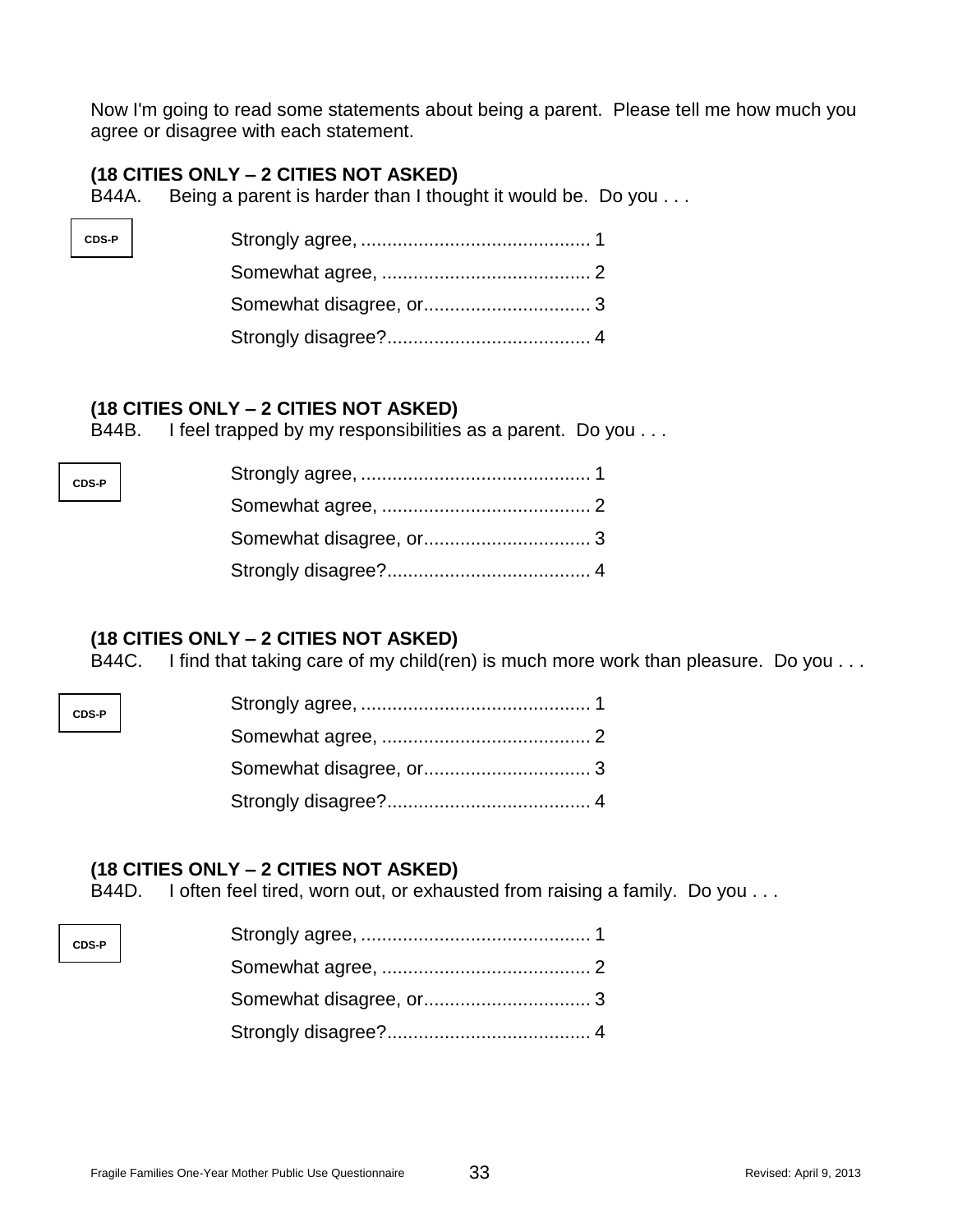## **SECTION C: FATHER-CHILD RELATIONSHIP**

## C1. **ARE MOTHER AND FATHER CURRENTLY LIVING TOGETHER? (A7A=1 OR 2)**

YES, LIVING TOGETHER........................... 1 **GO TO C3**

NO............................................................... 2

#### C1A. **IS FATHER DECEASED? (A7=-14)**

| YES.      |  |
|-----------|--|
| <b>NO</b> |  |

#### C1B. **IS FATHER KNOWN? (A7=1-5)**

| <b>YFS</b>     |  |
|----------------|--|
| N <sub>O</sub> |  |

Now I'd like to ask you some questions about (FATHER) and his relationship with (CHILD).

## C2. Since (CHILD) was born, has (FATHER) seen (him/her)?

| DOESN'T KNOW ABOUT CHILD  0 → GO TO SECTION E<br><b>VOLUNTEERED, FATHER</b> |  |
|-----------------------------------------------------------------------------|--|
|                                                                             |  |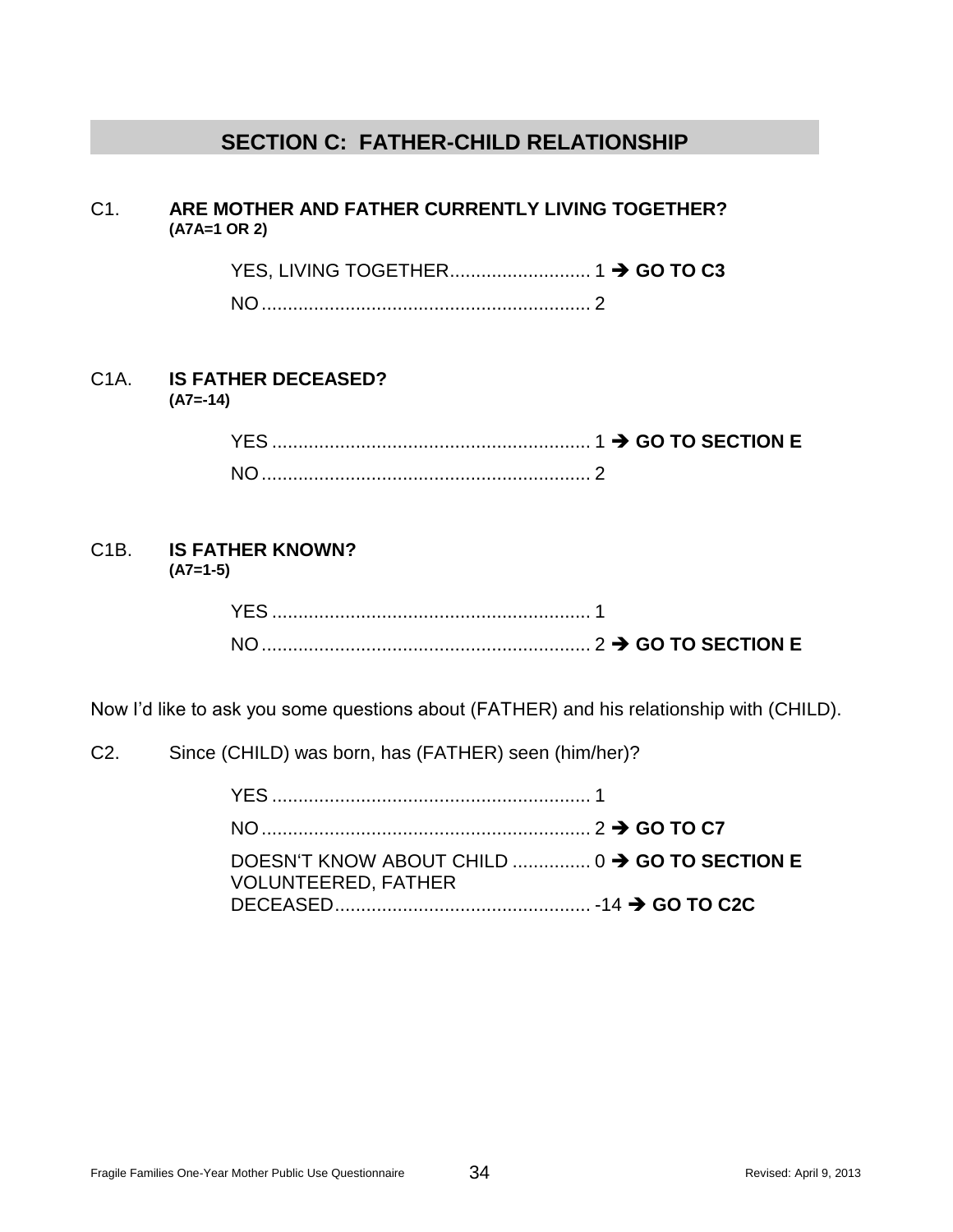C2A. During the past 30 days, how many days has (FATHER) seen (CHILD)?

ONCE THIS MONTH................................... 1 **GO TO C2E** NUMBER OF DAYS .................................... |\_\_\_|\_\_\_| **GO TO C2E** NONE.......................................................... 0 VOLUNTEERED, FATHER DECEASED................................................. -14 **GO TO C2C**

C2B. When did (FATHER) last see (CHILD)?

|\_\_\_|\_\_\_| / |\_\_\_|\_\_\_|\_\_\_|\_\_\_| **MONTH (C2B1) (C2B2)**

## C2C. **NOT FOR PUBLIC RELEASE.**

C2D. **NOT FOR PUBLIC RELEASE.**

## **(18 CITIES ONLY – 2 CITIES NOT ASKED)**

C2E. Since (CHILD'S) birth, has (CHILD) ever stayed overnight with (FATHER)?

## **(18 CITIES ONLY – 2 CITIES NOT ASKED)**

C2F. How many nights altogether has (CHILD) spent with (FATHER)?

|\_\_\_|\_\_\_|\_\_\_| NIGHTS

## **(CONSTRUCTED FOR 2 CITIES)**

C2G. **DID (FATHER) SEE (CHILD) MORE THAN ONCE DURING THE PAST MONTH? (C2A > 1)**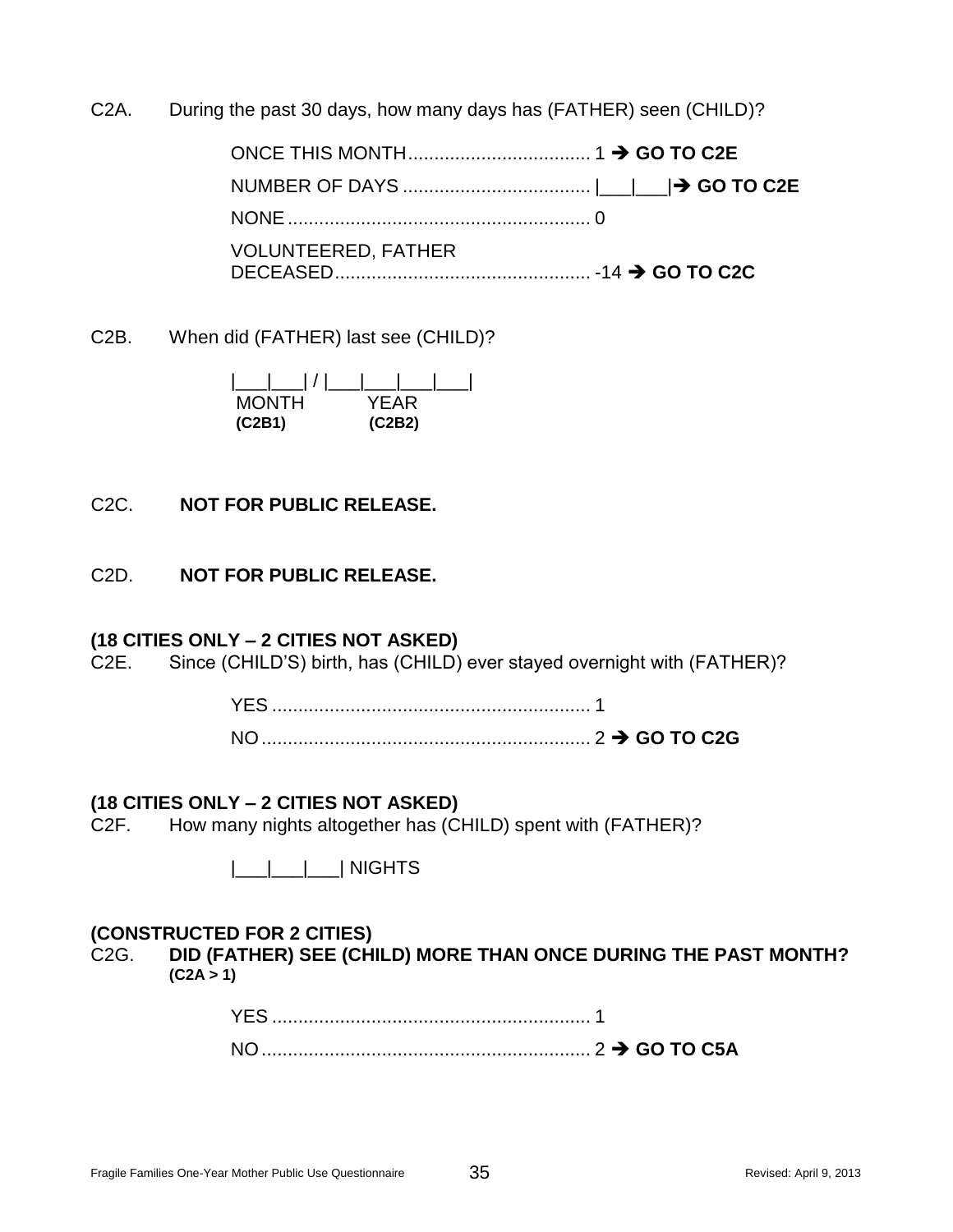C3. Now I would like to ask you some questions about things (FATHER) does with (CHILD).

For each activity, please tell me how many days a week he does this in a typical week.

How many days a week does he usually (READ ITEM)?

#### **RECORD NEVERAS 0.**

|                   |                                                                    | DAYS PER WEEK  |              |                |   |                |   |   |                |   |
|-------------------|--------------------------------------------------------------------|----------------|--------------|----------------|---|----------------|---|---|----------------|---|
| C <sub>3</sub> A. | Play games like "peek-a-boo"<br>or "gotcha" with (CHILD)           | $\overline{0}$ | 1            | 2              | 3 | $\overline{4}$ | 5 | 6 | $\overline{7}$ | d |
| C <sub>3</sub> B. | Sing songs or nursery rhymes<br>to (him/her)                       | 0              | 1            | $\overline{2}$ | 3 | $\overline{4}$ | 5 | 6 | $\overline{7}$ | d |
| C <sub>3</sub> C. | Read stories to (CHILD)                                            | $\mathbf 0$    | $\mathbf 1$  | 2              | 3 | $\overline{4}$ | 5 | 6 | $\overline{7}$ | d |
| C <sub>3</sub> D. | Tell stories to (him/her)                                          | $\mathbf 0$    | 1            | $\overline{2}$ | 3 | $\overline{4}$ | 5 | 6 | 7              | d |
| C <sub>3</sub> E. | Play inside with toys such as<br>blocks or legos with<br>(him/her) | $\Omega$       | 1            | 2              | 3 | $\overline{4}$ | 5 | 6 | $\overline{7}$ | d |
| C <sub>3</sub> F. | Take (CHILD) to visit relatives                                    | $\mathbf 0$    | 1            | $\overline{2}$ | 3 | $\overline{4}$ | 5 | 6 | $\overline{7}$ | d |
| C3G.              | Change (his/her) diaper                                            | $\mathbf 0$    | $\mathbf{1}$ | 2              | 3 | $\overline{4}$ | 5 | 6 | $\overline{7}$ | d |
| C <sub>3</sub> H. | Feed or give a bottle to                                           | $\overline{0}$ | 1            | $\mathcal{P}$  | 3 | $\overline{4}$ | 5 | 6 | $\overline{7}$ | d |
| C3I.              | Hug or show physical affection<br>to (CHILD)                       | $\overline{0}$ | 1            | $\overline{2}$ | 3 | $\overline{4}$ | 5 | 6 | $\overline{7}$ | d |
| C <sub>3</sub> J. | Put (CHILD) to bed                                                 | $\overline{0}$ | 1            | $\mathcal{P}$  | 3 | $\overline{4}$ | 5 | 6 | 7              | d |

## **(2 CITIES ONLY)**

**HOME**

MX2C2C. Taken (CHILD) to play or for a walk outside?

| <b>NEARLY</b> | АT           | AT            | <b>NEVER</b> | <b>DON'T</b> |
|---------------|--------------|---------------|--------------|--------------|
| <b>EVERY</b>  | <b>LEAST</b> | <b>LEAST</b>  |              | <b>KNOW</b>  |
| <b>DAY</b>    | <b>ONCE</b>  | <b>ONCE</b>   |              |              |
|               | А            | <b>DURING</b> |              |              |
|               | <b>WEEK</b>  | <b>MONTH</b>  |              |              |
|               |              |               |              |              |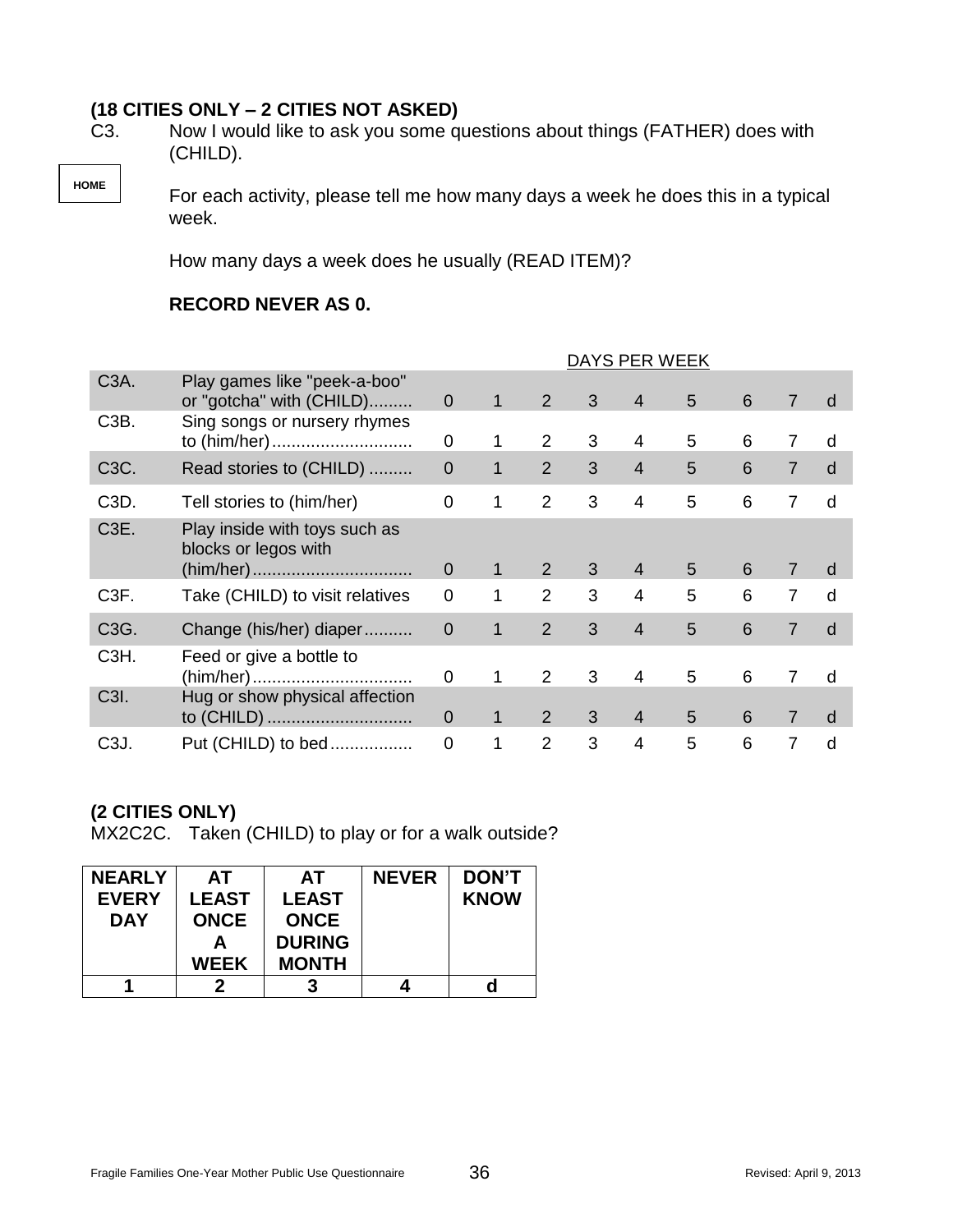C4. Sometimes children behave pretty well and sometimes they don't. In the past month, has (FATHER) spanked (CHILD) because (he/she) was misbehaving or acting up?

C4A. Did he do this ...

**EHS**

| Every day or nearly every day,1   |  |
|-----------------------------------|--|
|                                   |  |
| A few times this past month, or 3 |  |
|                                   |  |

C5. **In the past month**, how often has (FATHER) spent one or more hours a day with (CHILD)? Was it . . .

| Every day or nearly every day,1 |  |
|---------------------------------|--|
|                                 |  |
| A few times this past month, 3  |  |
|                                 |  |
|                                 |  |

## **(18 CITIES ONLY – 2 CITIES NOT ASKED)**

C5A. How often do you think (FATHER) should spend one or more hours a day with (CHILD)? Would you say . . .

| Every day or nearly every day,1  |  |
|----------------------------------|--|
|                                  |  |
|                                  |  |
| Only once or twice a month, or 4 |  |
|                                  |  |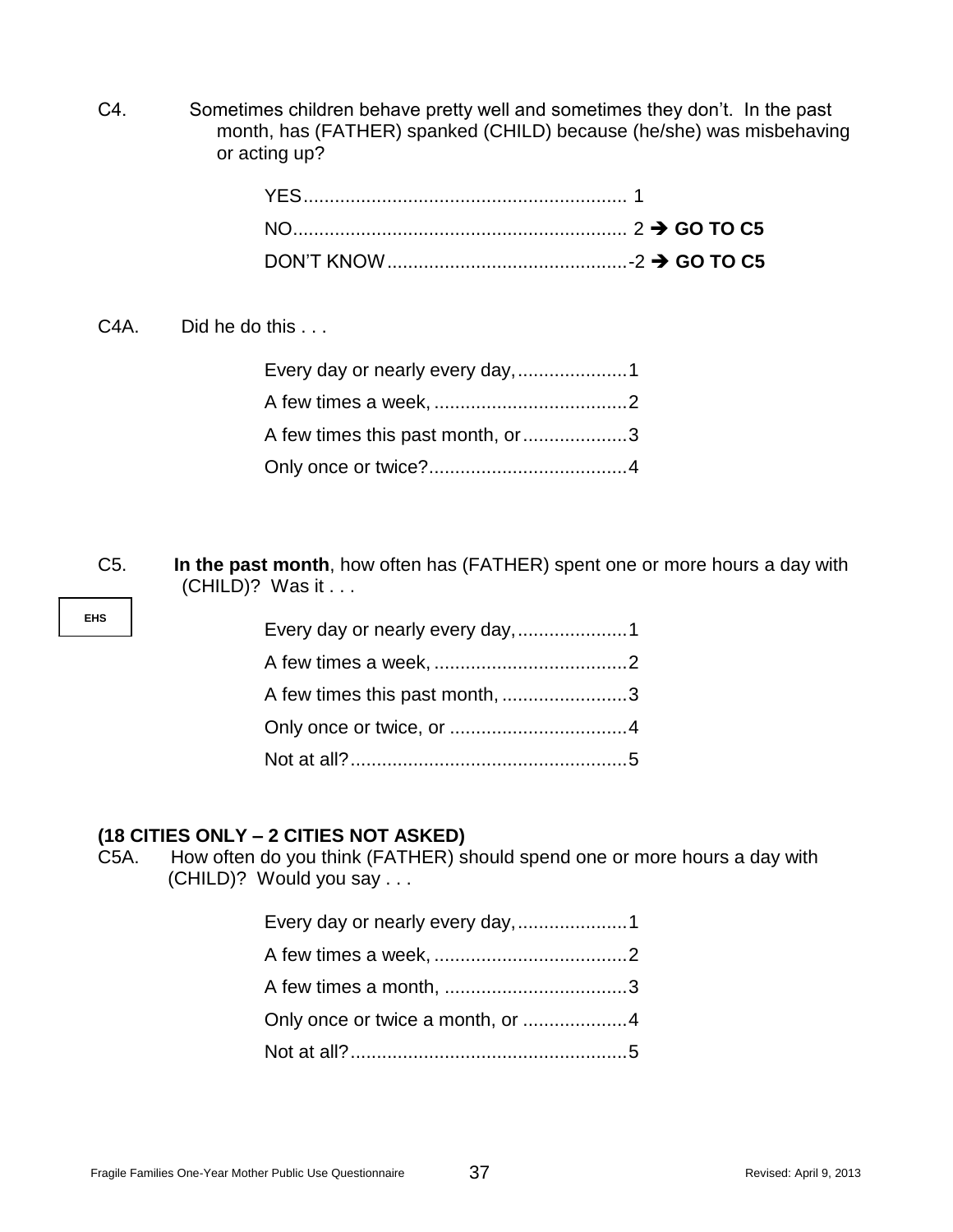## **(2 CITIES ONLY)**

MX2C3A. Do you think he spends too much time, not enough time, or just about the right amount of time with (CHILD)?

C5B. Have you ever asked (FATHER) to spend more time with (CHILD)?

## **(18 CITIES ONLY – 2 CITIES NOT ASKED)**

C6. Fathers can help in many different ways. Please tell me how often (FATHER) helps you with the following:

> (READ ITEM). Would you say he helps you with this often, sometimes, rarely, or never?

|                   |                                                                               | Often | <b>Sometimes</b> | Rarely | <b>Never</b> |
|-------------------|-------------------------------------------------------------------------------|-------|------------------|--------|--------------|
| C <sub>6</sub> A. | How often does he look after (CHILD)<br>when you need to do things?           |       |                  |        |              |
| C6B.              | How often does he run errands for you<br>like picking things up from the      |       |                  | 3      |              |
| C <sub>6</sub> C. | How often does he fix things around<br>your home, paint, or help make it look |       |                  |        |              |
| C <sub>6</sub> D. | How often does he take (CHILD)<br>places (he/she) needs to go, such as to     |       |                  |        |              |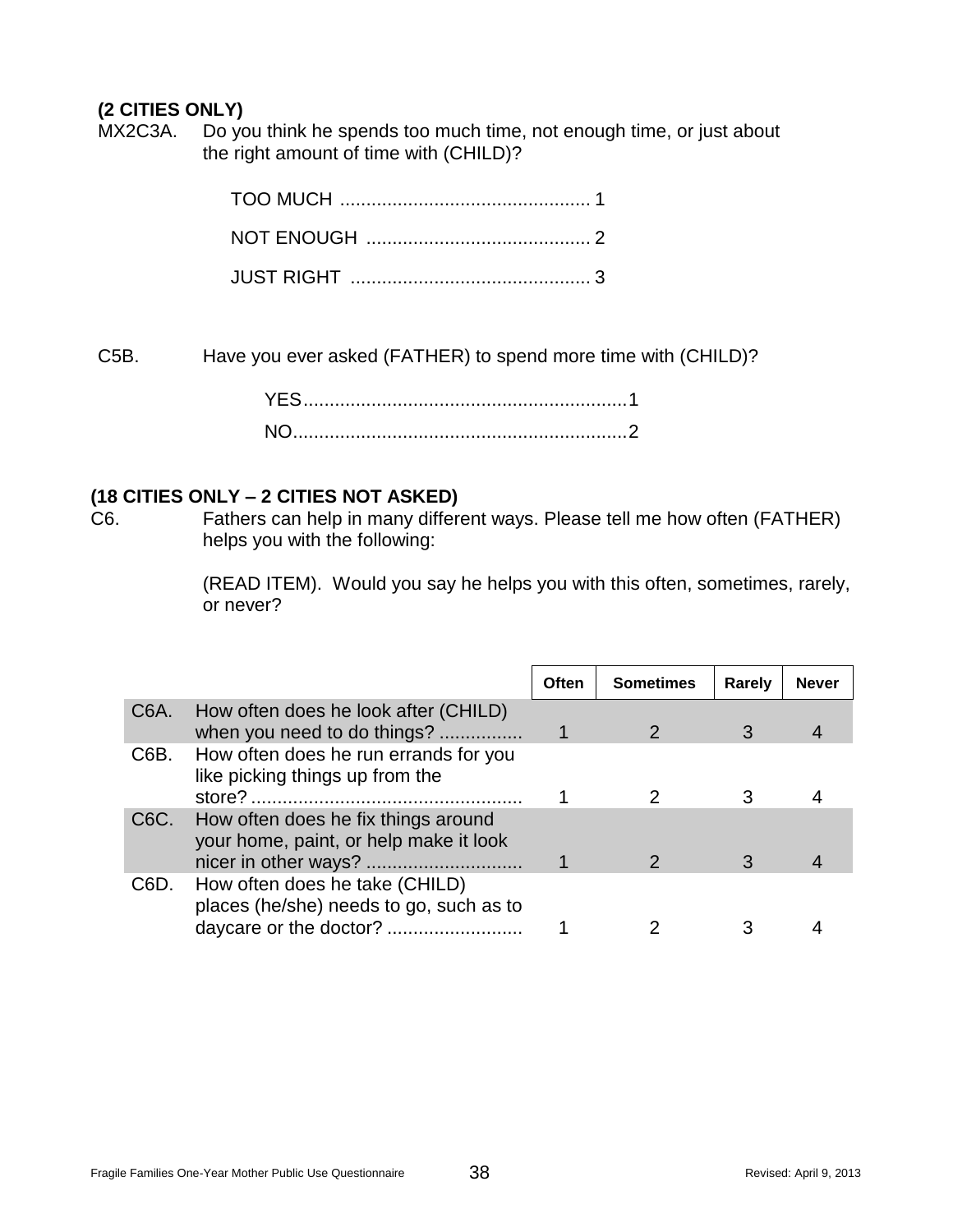#### C7. **WHEN CHILD WAS BORN, WERE MOTHER AND FATHER MARRIED TO EACH OTHER? (A6=1)**

My next questions are about the legal arrangements you and (FATHER) have regarding (CHILD).

C8A. Has (FATHER'S) legal paternity been established? That is, did he sign any document that identifies him as the legal father of (CHILD)? Or, has the court ruled that he is the father?

C8B. Did you or anyone else want him to establish legal paternity?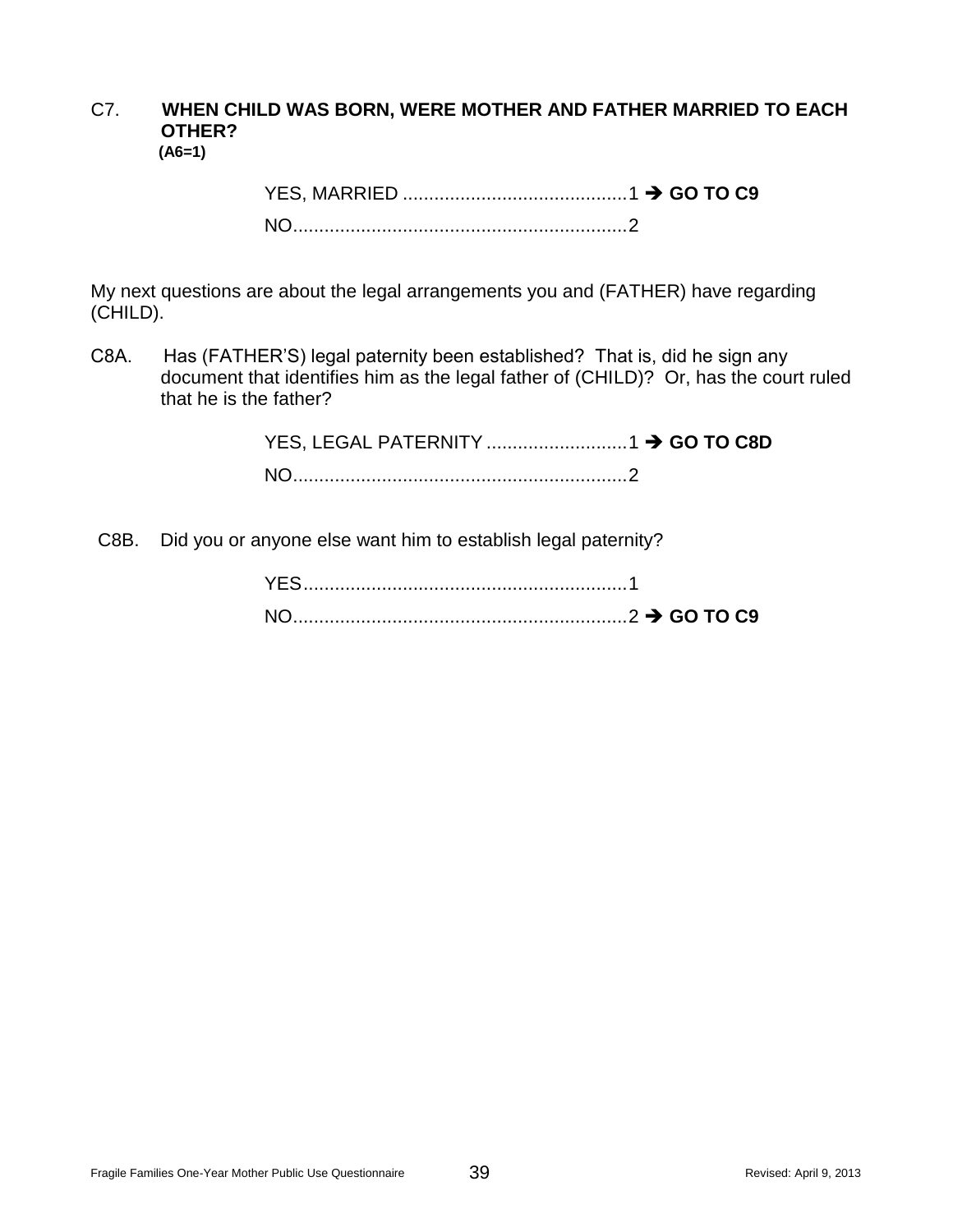C8C. Why wasn't paternity established?

## CIRCLE ONE

| HE DIDN'T WANT LEGAL                                       |
|------------------------------------------------------------|
| HE DIDN'T WANT FINANCIAL                                   |
| MOTHER DIDN'T WANT FATHER<br>LEGALLY BOUND TO HER OR BABY3 |
| OTHER (NOT SPECIFIED)4                                     |

\_\_\_\_\_\_\_\_\_\_\_\_\_\_\_\_\_\_\_\_\_\_\_\_\_\_\_\_\_\_\_\_\_\_\_

| FATHER WASN'T AROUND 102    |  |
|-----------------------------|--|
| WAITING FOR DNA TEST 103    |  |
| TECHNICAL PROBLEM 104       |  |
|                             |  |
| MOTHER MARRIED TO OTHER 106 |  |
|                             |  |
|                             |  |

**GO TO C9**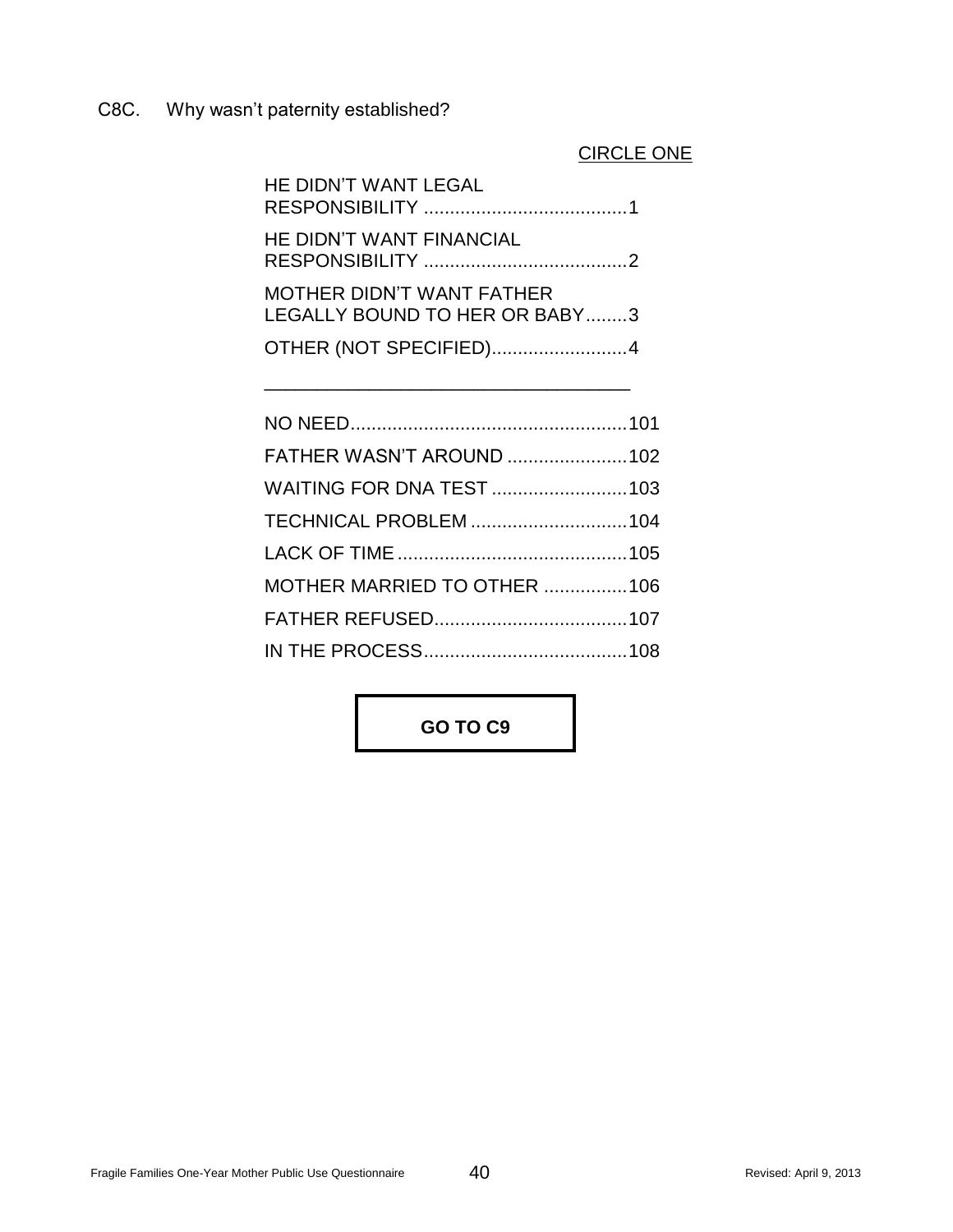C8D. Did you establish paternity at the hospital or through some other means?

| OTHER (NOT SPECIFIED)0           |  |
|----------------------------------|--|
|                                  |  |
| CHILD SUPPORT/WELFARE AGENCY 102 |  |
|                                  |  |
| CLINIC/HEALTH DEPARTMENT 105     |  |
|                                  |  |
|                                  |  |

 C8E. Who initiated the action to make him (CHILD'S) legal father? Was it you, (FATHER), both of you, or was it required by some government agency?

| BOTH MOTHER AND FATHER3                 |  |
|-----------------------------------------|--|
| <b>REQUIRED BY GOVERNMENT</b>           |  |
| OTHER (NOT SPECIFIED)5 (18 CITIES ONLY) |  |
|                                         |  |

| <b>OTHER FAMILY MEMBER103</b> |  |
|-------------------------------|--|

\_\_\_\_\_\_\_\_\_\_\_\_\_\_\_\_\_\_\_\_\_\_\_\_\_\_\_\_\_\_\_\_\_\_\_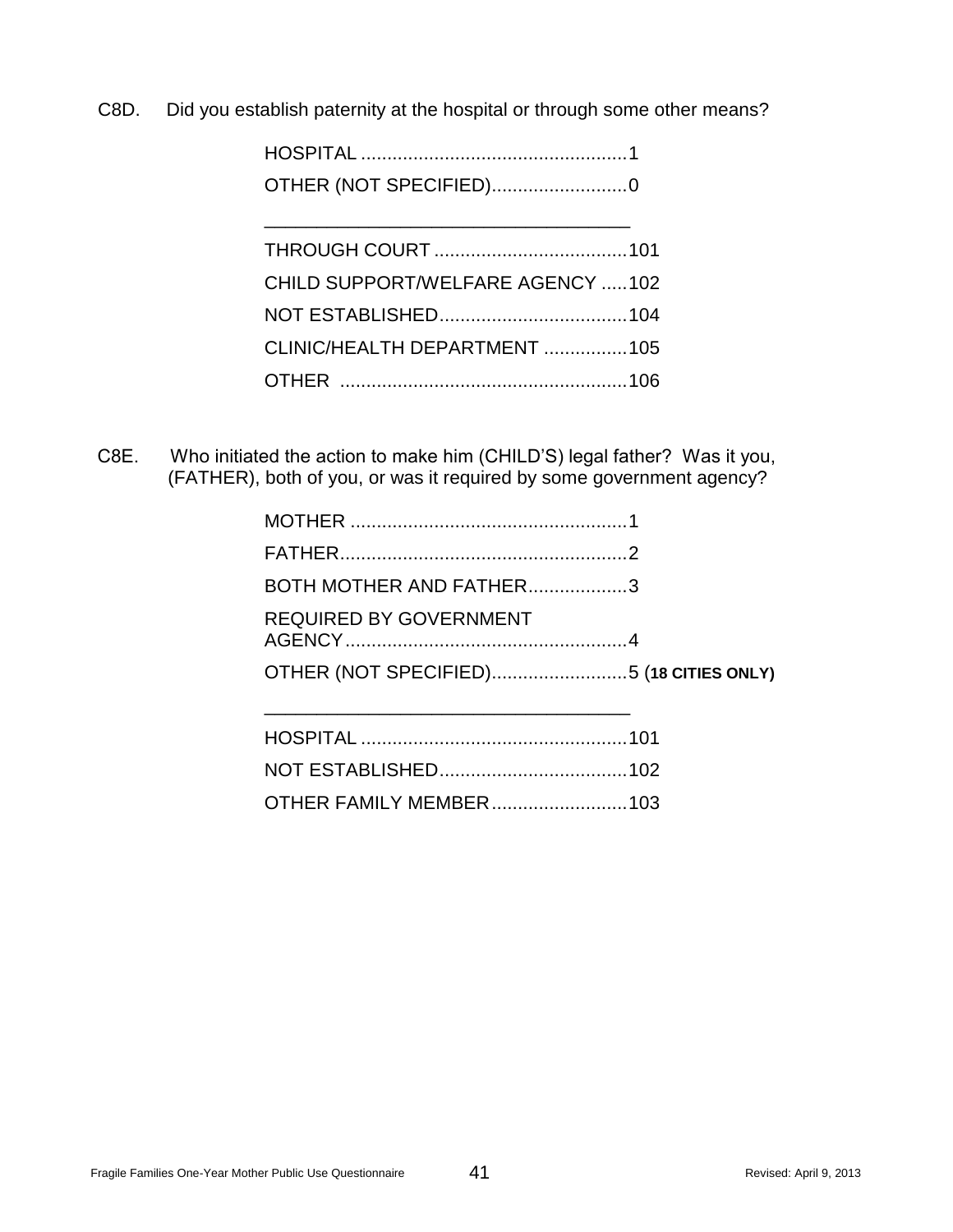**NOTE: SKIP PATTERN CHANGE FOR 2 CITIES RESPONDENTS CURRENTLY LIVING TOGETHER; CASES ARE CODED AS NOT ASKED.** 

#### **(CONSTRUCTED FOR 2 CITIES)** C9. **ARE MOTHER AND FATHER MARRIED AND LIVING TOGETHER? (A7=1 AND A7A=1 OR 2)**

YES..............................................................1 **GO TO C24** NO................................................................2

C10. Next I have some questions about financial contributions (FATHER) might make to help support (CHILD).

Do you have a legal agreement or child support order that requires (FATHER) to provide financial support to (CHILD)?

C10A. When was that legal agreement first reached?

| $\frac{1}{\sqrt{2}}$<br>$\mathcal{F}$ |         |
|---------------------------------------|---------|
| <b>MONTH</b>                          | YFAR    |
| (C10A1)                               | (C10A2) |

C10B. **NOT FOR PUBLIC RELEASE.**

**PSID**

## **(CONSTRUCTED FOR 2 CITIES)**

## C11. **DOES MOTHER HAVE ANY OTHER CHILDREN BY FATHER? (A12 > 1)**

YES, MORE THAN ONE..............................1 NO, JUST FOCUS CHILD ...........................2 **GO TO C12**

C11A. Is your legal agreement just for (CHILD) or is it for (any of) your other child(ren) as well?

JUST FOR CHILD........................................1

FOR OTHER CHILDREN AS WELL............2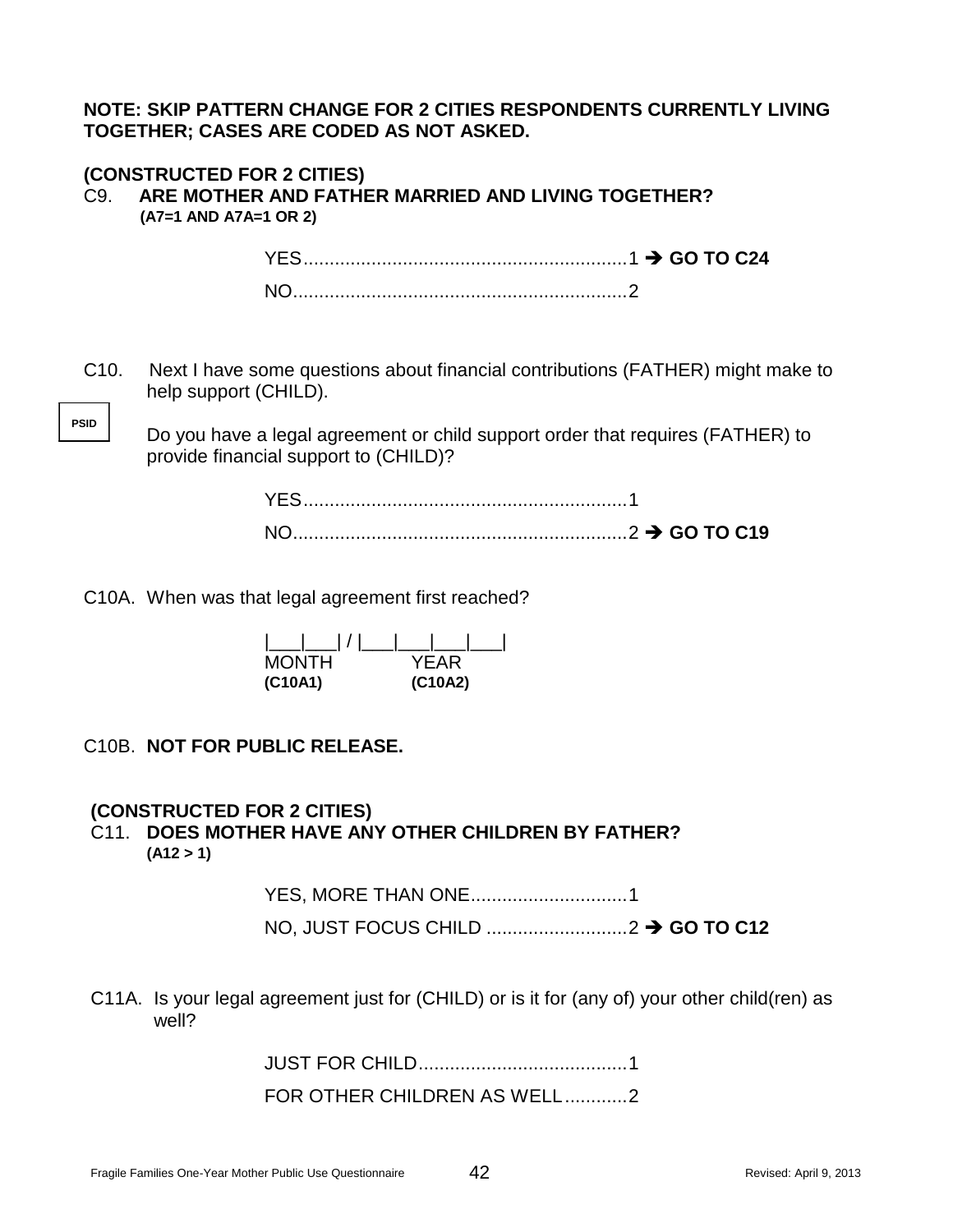C12. How much are the payments supposed to be per month?

|                                   | <b>PER</b> |
|-----------------------------------|------------|
|                                   |            |
|                                   |            |
|                                   |            |
| OTHER (NOT SPECIFIED)4            |            |
|                                   |            |
|                                   |            |
| NO PAYMENT REQUIRED 102           |            |
| <b>WHATEVER HE CAN AFFORD 103</b> |            |
|                                   |            |

# **(CONSTRUCTED FOR 2 CITIES)**

**DO MOTHER AND FATHER LIVE TOGETHER? (A7A=1 OR 2)**

 C14. Are payments supposed to be received directly from (FATHER), from the court from a welfare or child support agency, or from some other source?

| <b>WELFARE OR CHILD SUPPORT</b> |  |
|---------------------------------|--|
| OTHER (NOT SPECIFIED)4          |  |
|                                 |  |
|                                 |  |
| <b>NOT REQUIRED TO PAY</b>      |  |
|                                 |  |
|                                 |  |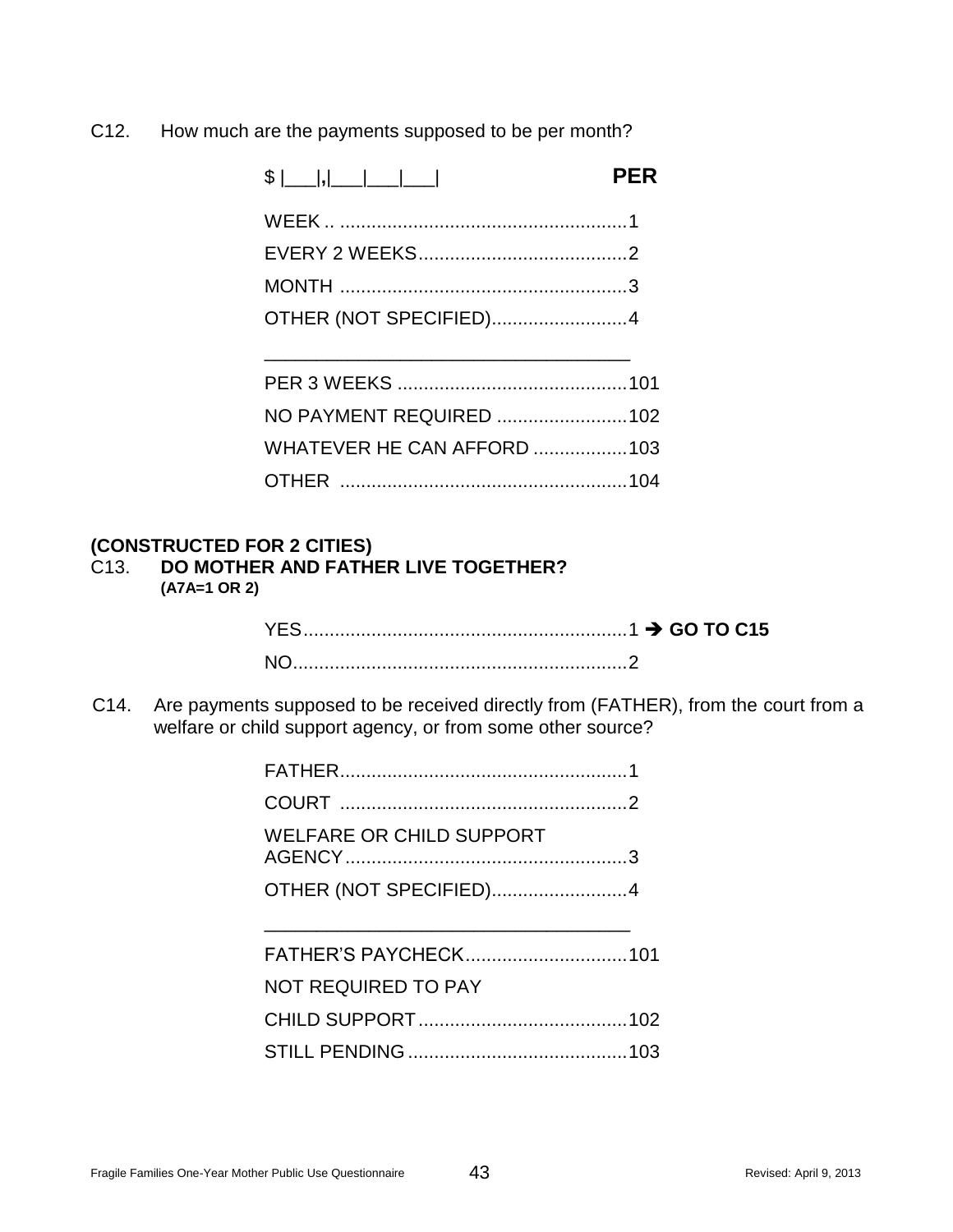C15. How often does (FATHER) pay on time? Is it . . .

C15A. About how much of this legally agreed upon child support has (FATHER) actually paid since (DATE IN C10A)?

| \$  ___ ___ , ___ ___ ___  → GO TO C16 |  |
|----------------------------------------|--|
|----------------------------------------|--|

| <b>FATHER PAID TOTAL AMOUNT</b> |  |
|---------------------------------|--|
|                                 |  |
|                                 |  |
|                                 |  |

C15A1. I just need to have a range. Can you tell me if it is . . .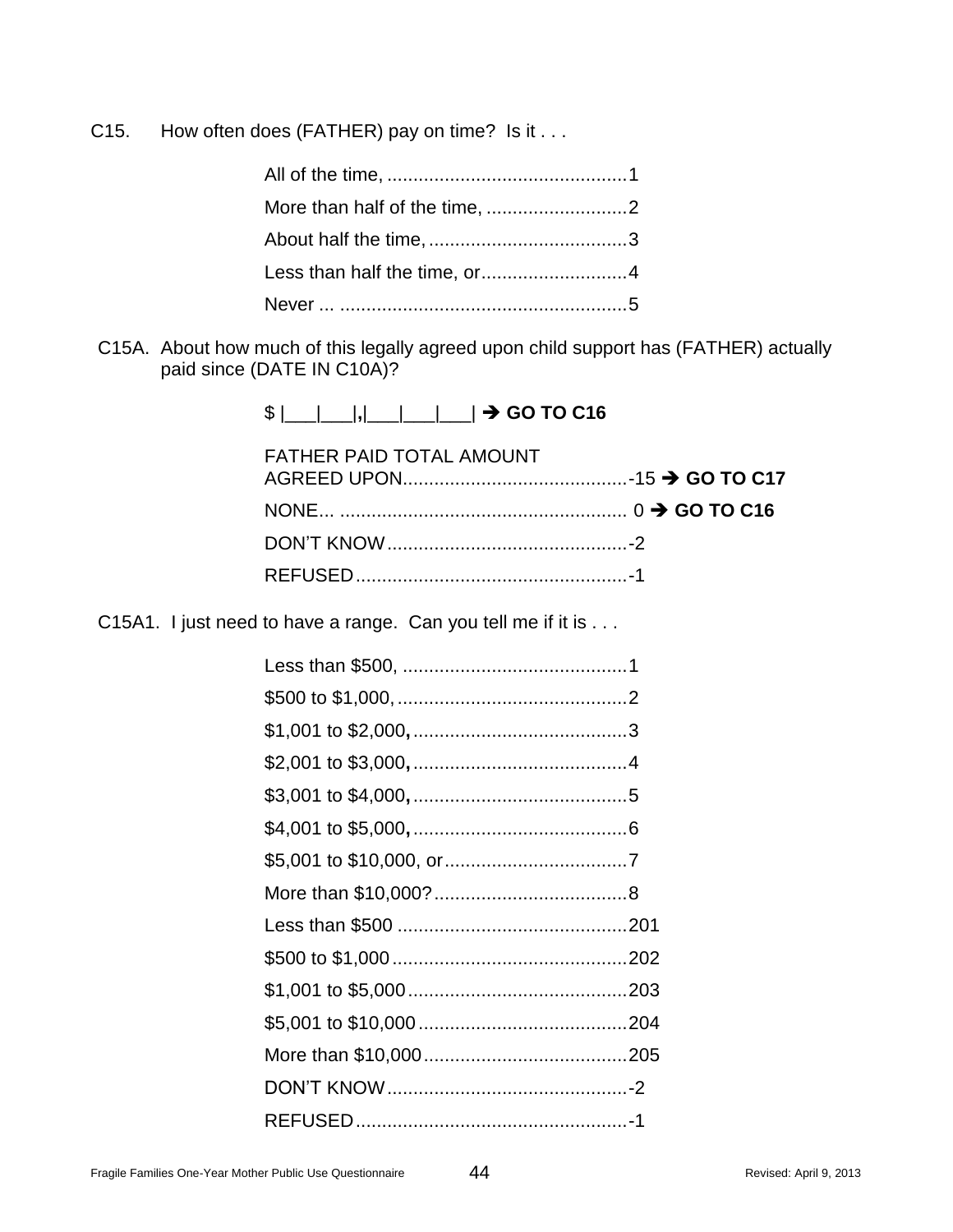- C16. Does (FATHER) have any arrears on the child support that he is supposed to pay to you, or does he owe anything to the welfare department for unpaid monthly support or for reimbursing birthing costs?
	- **PROBE:** Arrears is unpaid child support that the father owes to the mother or to the child support agency.

## **(18 CITIES ONLY – 2 CITIES NOT ASKED)**

C16A. What is the amount of the arrears?

| $\frac{1}{2}$ $\frac{1}{2}$ $\frac{1}{2}$ $\frac{1}{2}$ $\frac{1}{2}$ $\frac{1}{2}$ GO TO C17 |  |
|-----------------------------------------------------------------------------------------------|--|
|                                                                                               |  |
|                                                                                               |  |

## **(18 CITIES ONLY – 2 CITIES NOT ASKED)**

C16A1. I just need to have a range. Can you tell me if it is . . .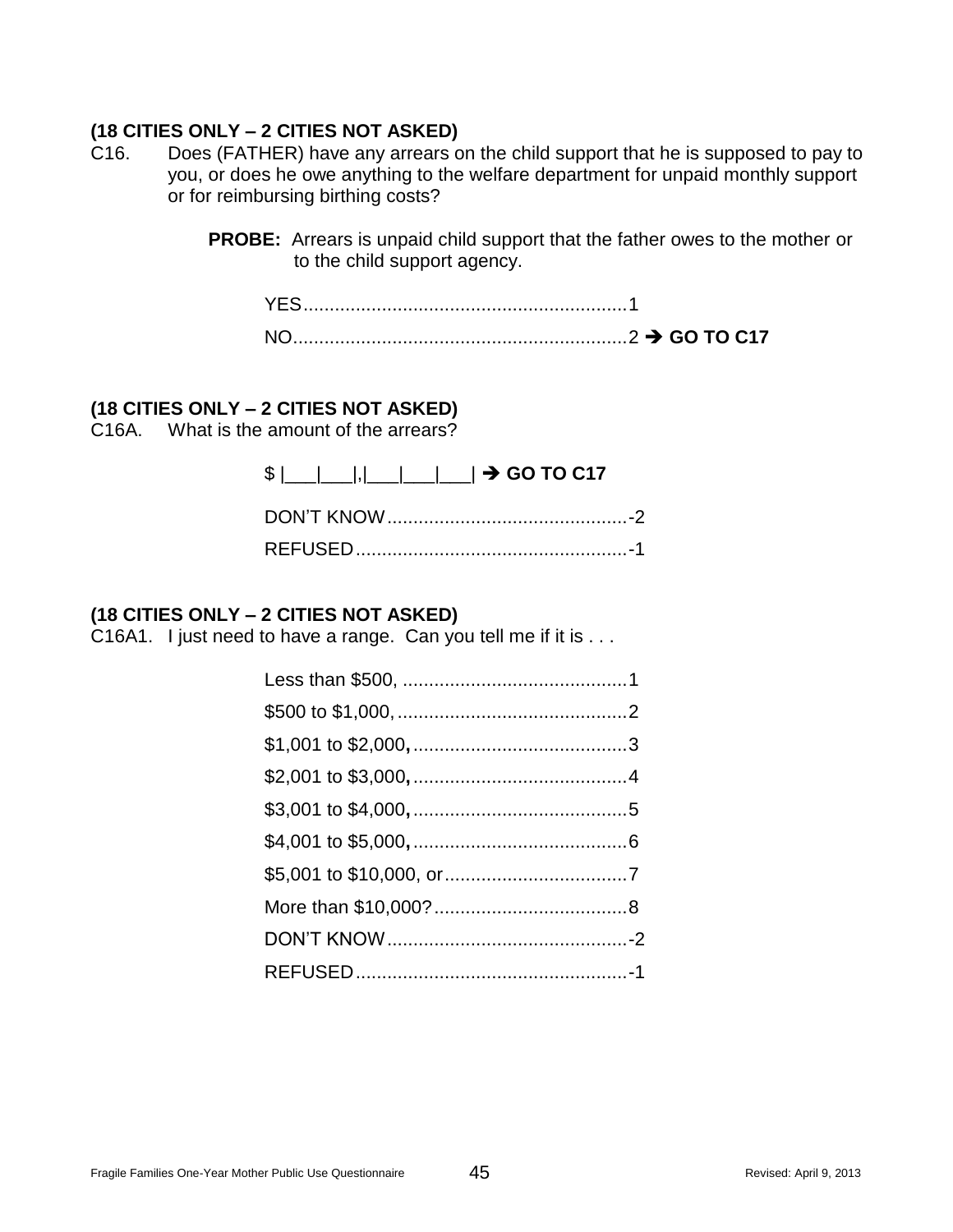| (CONSTRUCTED FOR 2 CITIES)               |
|------------------------------------------|
| C17. DO MOTHER AND FATHER LIVE TOGETHER? |
| $(A7A=1 \text{ OR } 2)$                  |

| $\mathsf{N} \mathsf{C}$ |  |
|-------------------------|--|

|             | $\frac{10}{10}$ of the one that $\frac{2}{10}$ is the state of the state of $\frac{1}{10}$ |                                                                                |
|-------------|--------------------------------------------------------------------------------------------|--------------------------------------------------------------------------------|
| C18.        |                                                                                            | Does the child support agreement specify anything about visits between (CHILD) |
|             | and (FATHER)?                                                                              |                                                                                |
| <b>NSFH</b> |                                                                                            |                                                                                |
|             |                                                                                            |                                                                                |
|             |                                                                                            |                                                                                |

## **(18 CITIES ONLY – 2 CITIES NOT ASKED)**

C18A. How many days per month is (CHILD) supposed to spend with (FATHER)?

**NSFH**

|\_\_\_|\_\_\_| DAYS

OTHER (NOT SPECIFIED)..........................-10

\_\_\_\_\_\_\_\_\_\_\_\_\_\_\_\_\_\_\_\_\_\_\_\_\_\_\_\_\_\_\_\_\_\_\_

**GO TO C22, PAGE 50**

#### **(CONSTRUCTED FOR 2 CITIES)**

 C19**. DO MOTHER AND FATHER LIVE TOGETHER ALL OR MOST OF THE TIME? (A7A=1)**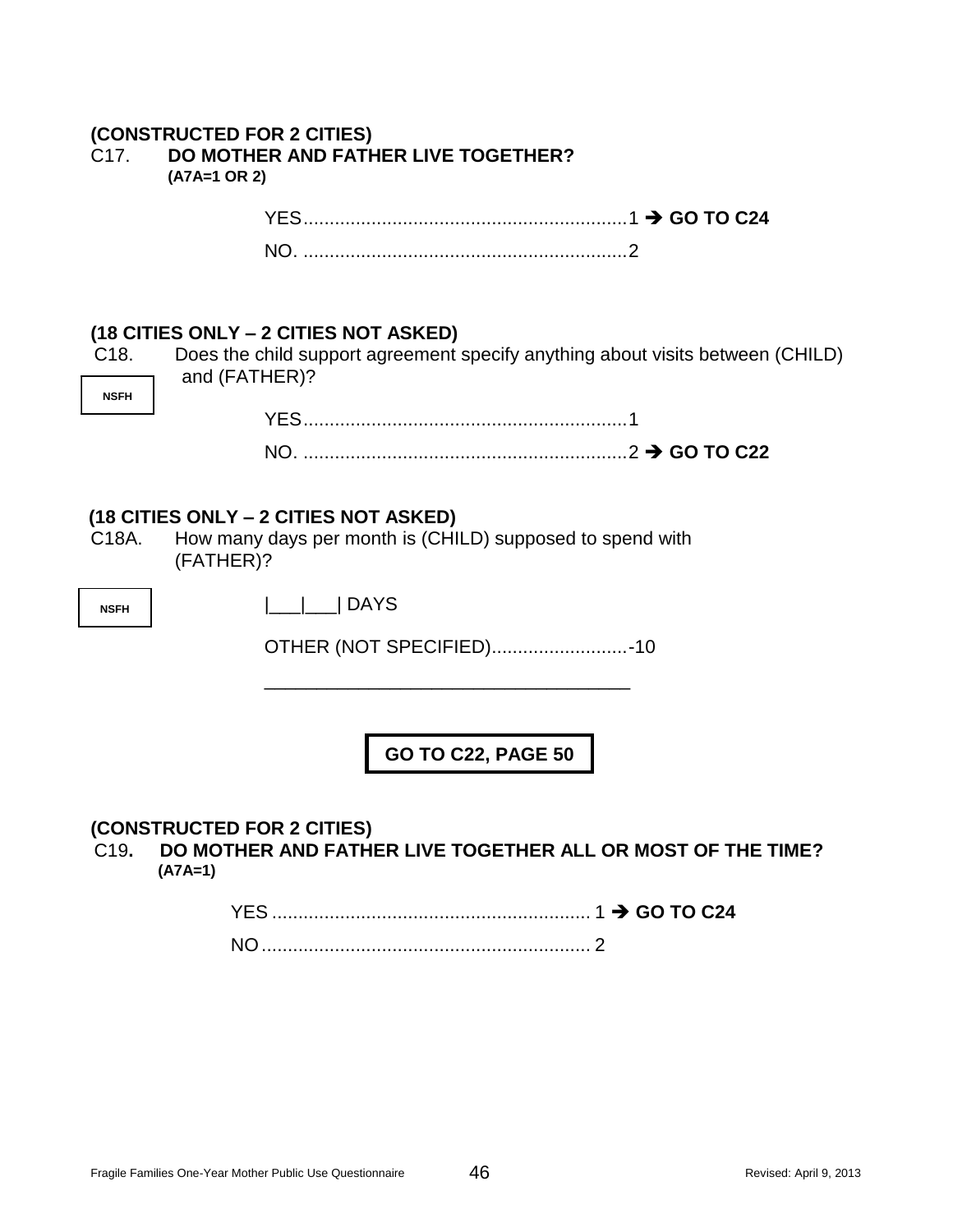C19A. Do you have an informal agreement, or an understanding, not spelled out in a legal document that (FATHER) will provide financial support to you?

## **ABOUT FATHERS WITH NO LEGAL AGREEMENTS:**

C20. How much has he agreed to give you each month?

|                     | <b>PER</b> |
|---------------------|------------|
|                     |            |
|                     |            |
|                     |            |
|                     |            |
|                     |            |
|                     |            |
|                     |            |
| NO SPECIFIC AMOUNT/ |            |
|                     |            |
|                     |            |

C20A. How often does (FATHER) give you this money when he is supposed to?  $Is it...$ 

REFUSED ................................................... -1

| NO SPECIFIC SCHEDULE/ |  |
|-----------------------|--|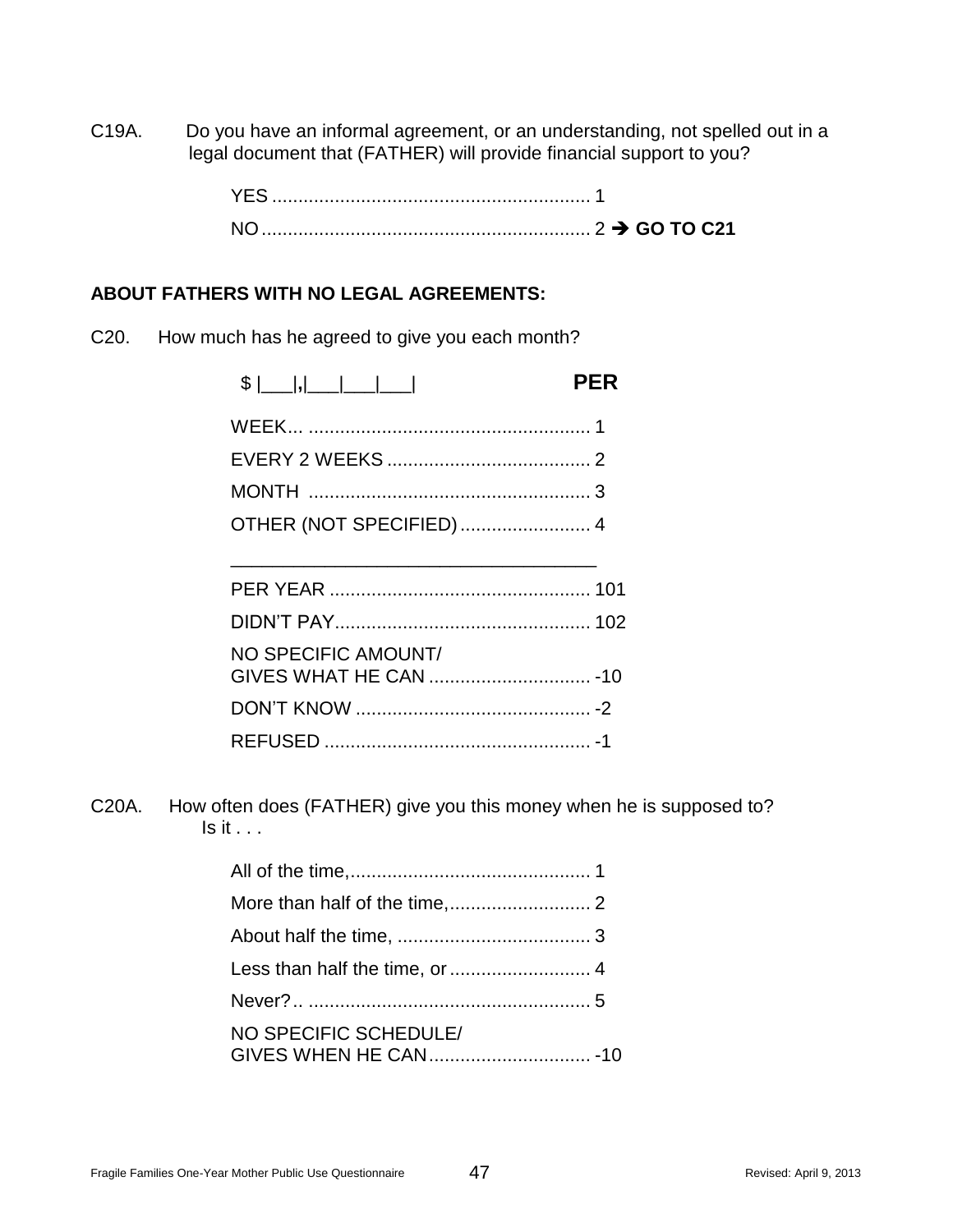C20B. About how much have you received in total from (FATHER) in child support payments since your informal agreement was reached?

 $\frac{1}{2}$   $\frac{1}{2}$   $\frac{1}{2}$   $\frac{1}{2}$   $\frac{1}{2}$   $\frac{1}{2}$  GO TO C22

| <b>FATHER PAID TOTAL AMOUNT</b> |  |
|---------------------------------|--|
|                                 |  |
|                                 |  |
|                                 |  |
|                                 |  |

C20B1. I just need to have a range. Can you tell me if it is . . .

**GO TO C22**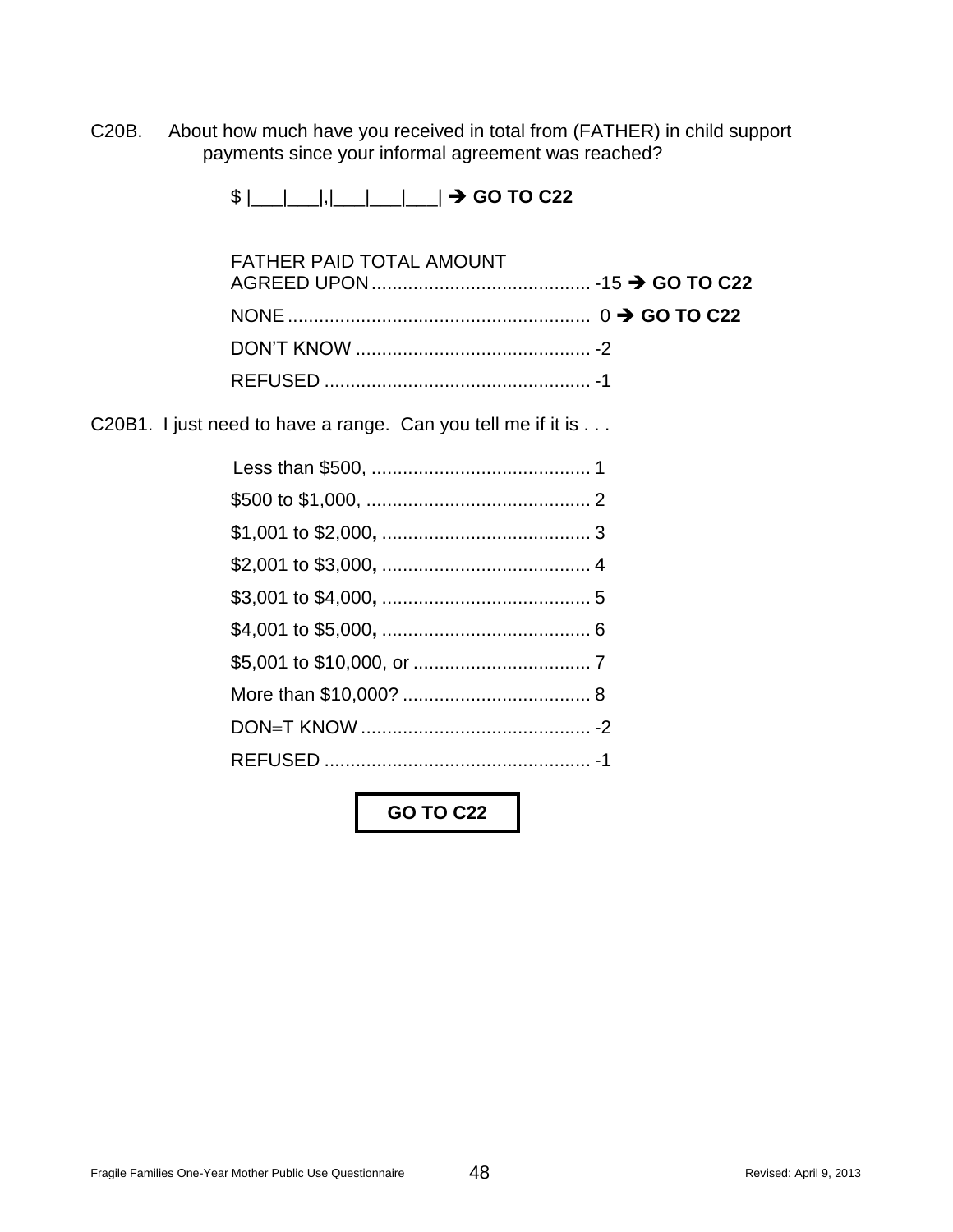## **FOR PARENTS WHO DO NOT HAVE A FORMAL OR INFORMAL AGREEMENT:**

C21. Has (FATHER) paid anything toward [(CHILD'S)/your children's] support since (he/she/they) (was/were) born?

C21A. How much have you received from him for [(CHILD'S)/your children's] support in the past year?

| $\frac{1}{2}$ $\frac{1}{2}$ $\frac{1}{2}$ $\frac{1}{2}$ $\frac{1}{2}$ $\frac{1}{2}$ GO TO C22 |  |
|-----------------------------------------------------------------------------------------------|--|
|                                                                                               |  |
|                                                                                               |  |

C21A1. I just need to have a range. Can you tell me if it was . . .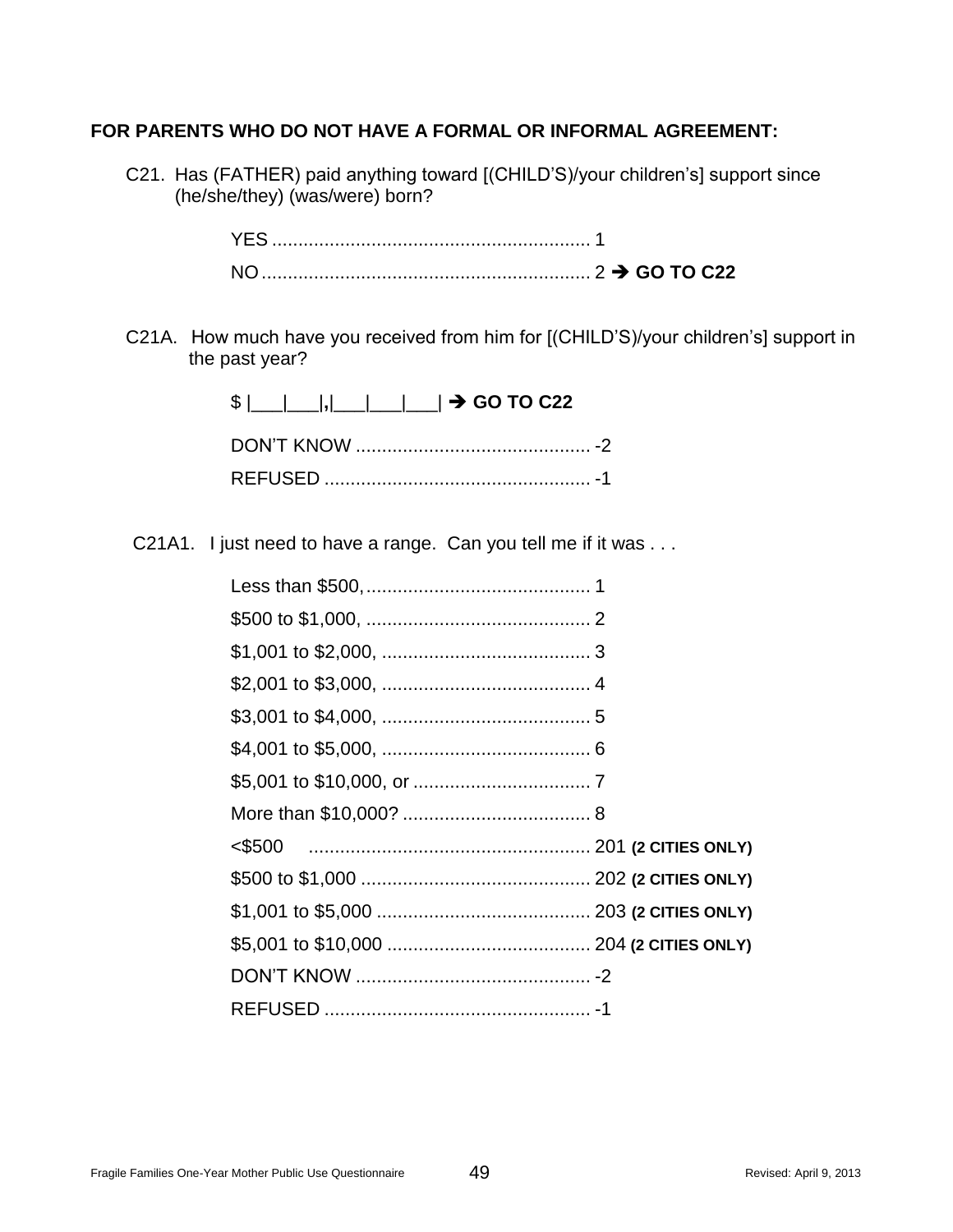## **(CONSTRUCTED FOR 2 CITIES)**

## C22. **DO MOTHER AND FATHER LIVE TOGETHER ALL OR MOST OF THE TIME? (A7A=1)**

## **ALL PARENTS WHO ARE NOT LIVING TOGETHER:**

C23. I am going to read you a list of things that children need. Please tell me how often (FATHER) buys these for [CHILD].

**EHS**

How often does (FATHER) buy (ITEM)? Is it often, sometimes, rarely or never?

|                    |                                             | <b>OFTEN</b> | <b>SOMETIMES</b> | <b>RARELY</b> | <b>NEVER</b> |
|--------------------|---------------------------------------------|--------------|------------------|---------------|--------------|
| C <sub>23</sub> A. |                                             |              |                  |               |              |
| C23B.              |                                             |              |                  |               |              |
|                    |                                             |              |                  |               |              |
|                    | C23D. Child care items, such as diapers and |              |                  |               |              |
|                    |                                             |              |                  |               |              |
| C23E.              | Food or formula for (CHILD)?                |              |                  |               |              |
| C23F.              | Anything else for (CHILD)? (NOT             |              |                  |               |              |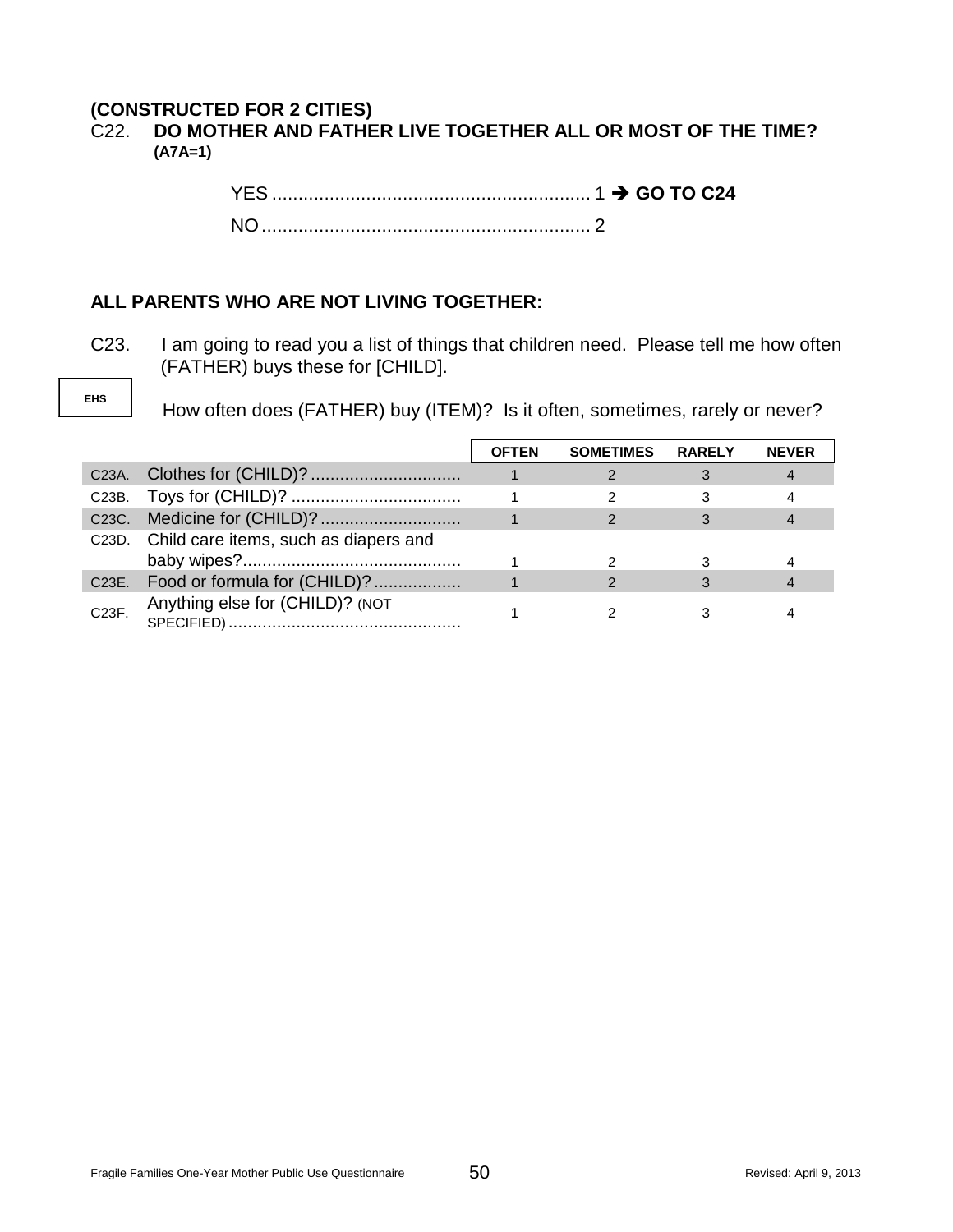## **ALL PARENTS:**

C24. Do you have any children by someone other than (FATHER)?

| YES. |  |
|------|--|
|      |  |

C24A. How many children do you have with someone other than (FATHER)?

|\_\_\_|\_\_\_| CHILDREN

ONLY ONE CHILD ...................................... 1 **GO TO C25**

#### **(18 CITIES ONLY – 2 CITIES NOT ASKED)**

C24B. Do these [NUMBER IN C24A] children have the same father?

| <b>NO</b> |  |
|-----------|--|

## **(18 CITIES ONLY – 2 CITIES NOT ASKED)**

C24C. How many different fathers do these (NUMBER IN C24A) children have?

|\_\_\_|\_\_\_| FATHERS

C25. Do you receive any child support for (this/these) child(ren)?

YES ............................................................. 1 NO............................................................... 2 **GO TO C26**

C25A. About how much child support did you receive from the (father/fathers) in the past 12 months?

\$ <u>| | | | | | | | |</u> □ →GO TO C26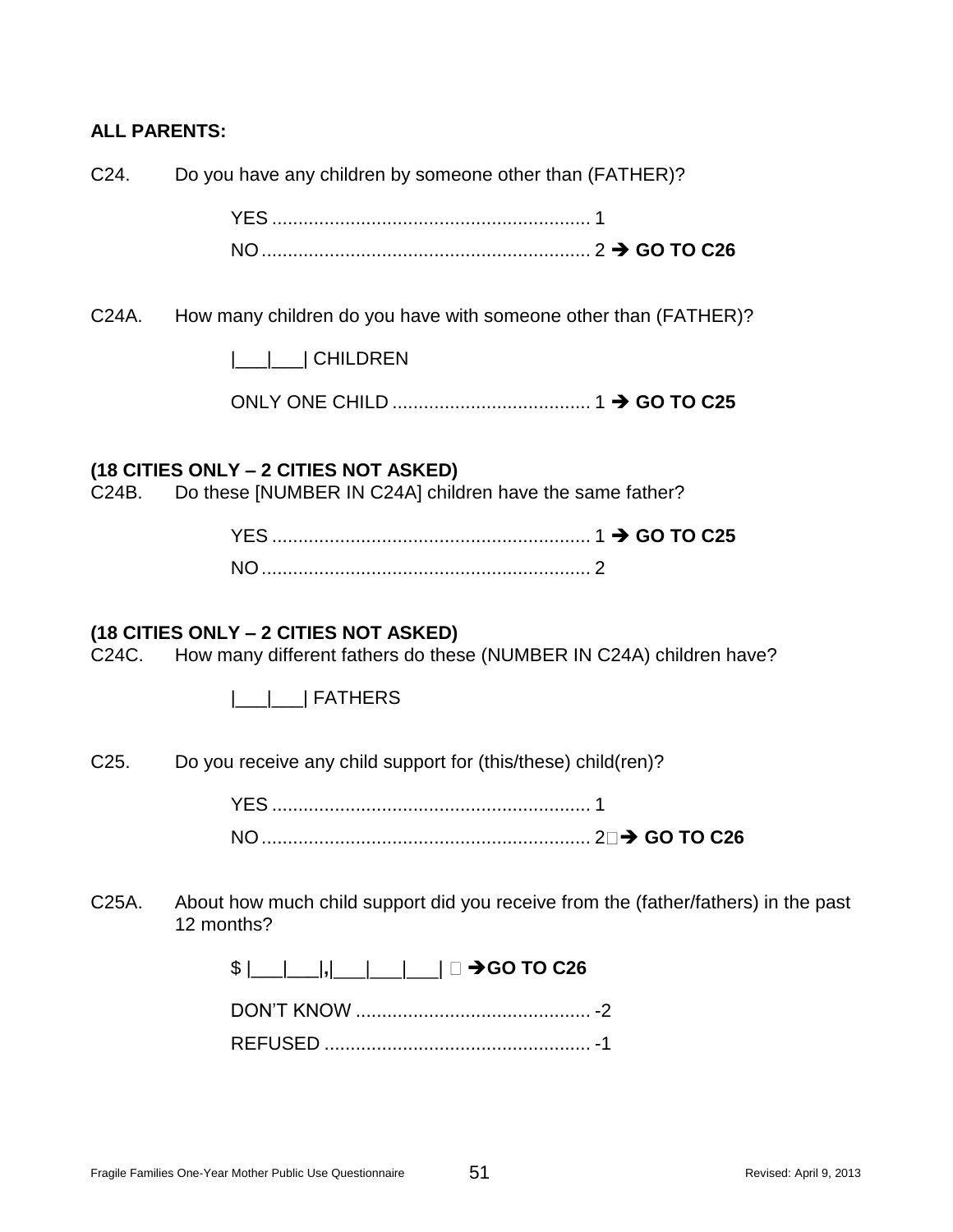C25A1. I just need to have a range. Can you tell me if it was ...

C26. Does (FATHER) have any other children by someone else?

C27. How many other children does (FATHER) have?

|\_\_\_|\_\_\_| OTHER CHILDREN

#### **(18 CITIES ONLY – 2 CITIES NOT ASKED)**

C27A. Does (FATHER) have a legal obligation to pay child support for (this child/any of these children)?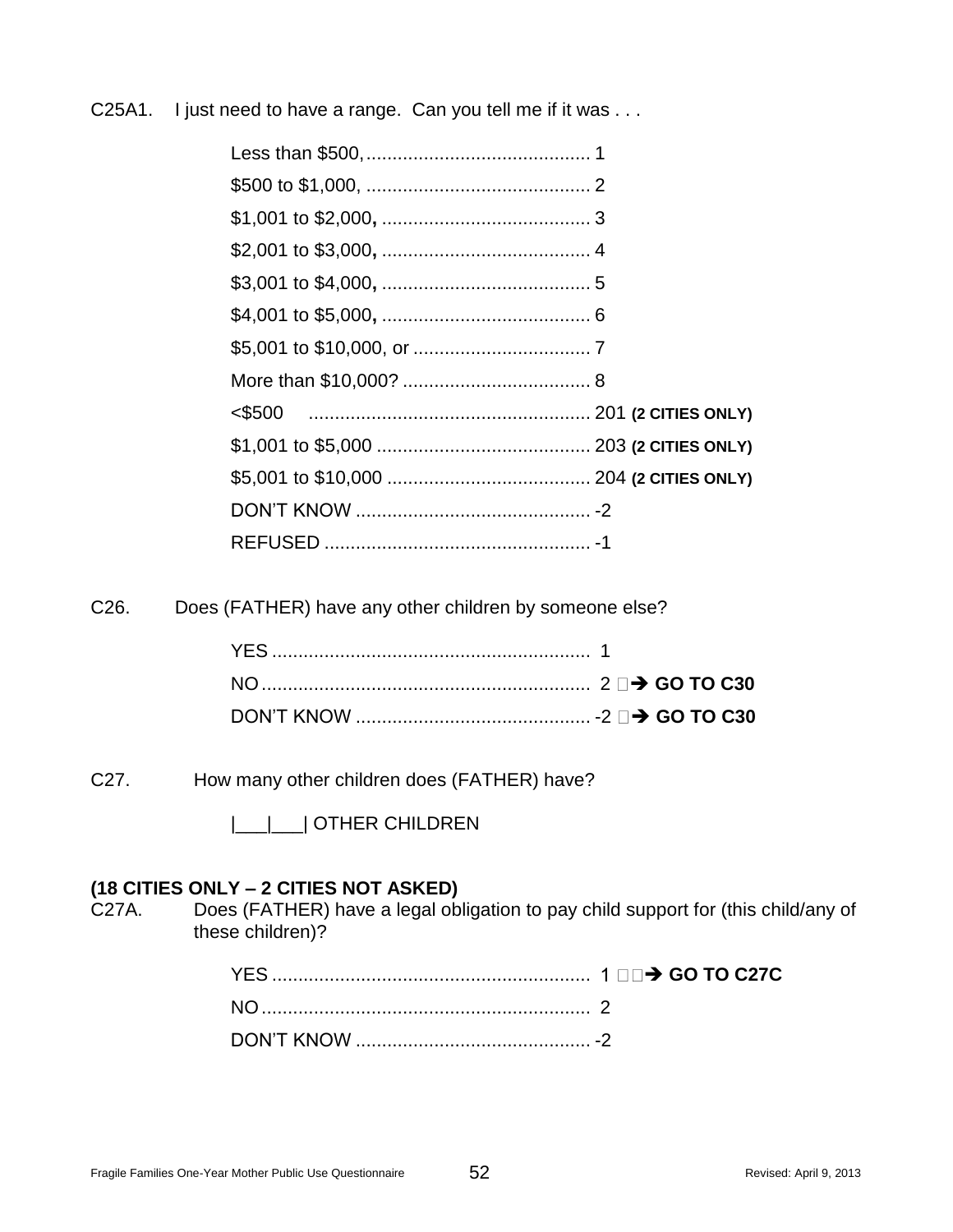C27B. Does he pay child support for (this/any of these) child(ren)?

C27C. How much does he pay each month?

| $$$ $ $ $ $ , $ $ $ $ $ $ $ $ $ $ $ $ $ $ | <b>PFR</b> |
|-------------------------------------------|------------|
|                                           |            |
|                                           |            |
|                                           |            |
| OTHER (NOT SPECIFIED)  4                  |            |
|                                           |            |

## **(18 CITIES ONLY – CONSTRUCTED FOR 2 CITIES)**

C28. **DOES FATHER HAVE A LEGAL OBLIGATION TO PAY CHILD SUPPORT FOR OTHER CHILDREN? (C27A=1)**

| <b>YES</b> |  |
|------------|--|
| <b>NC</b>  |  |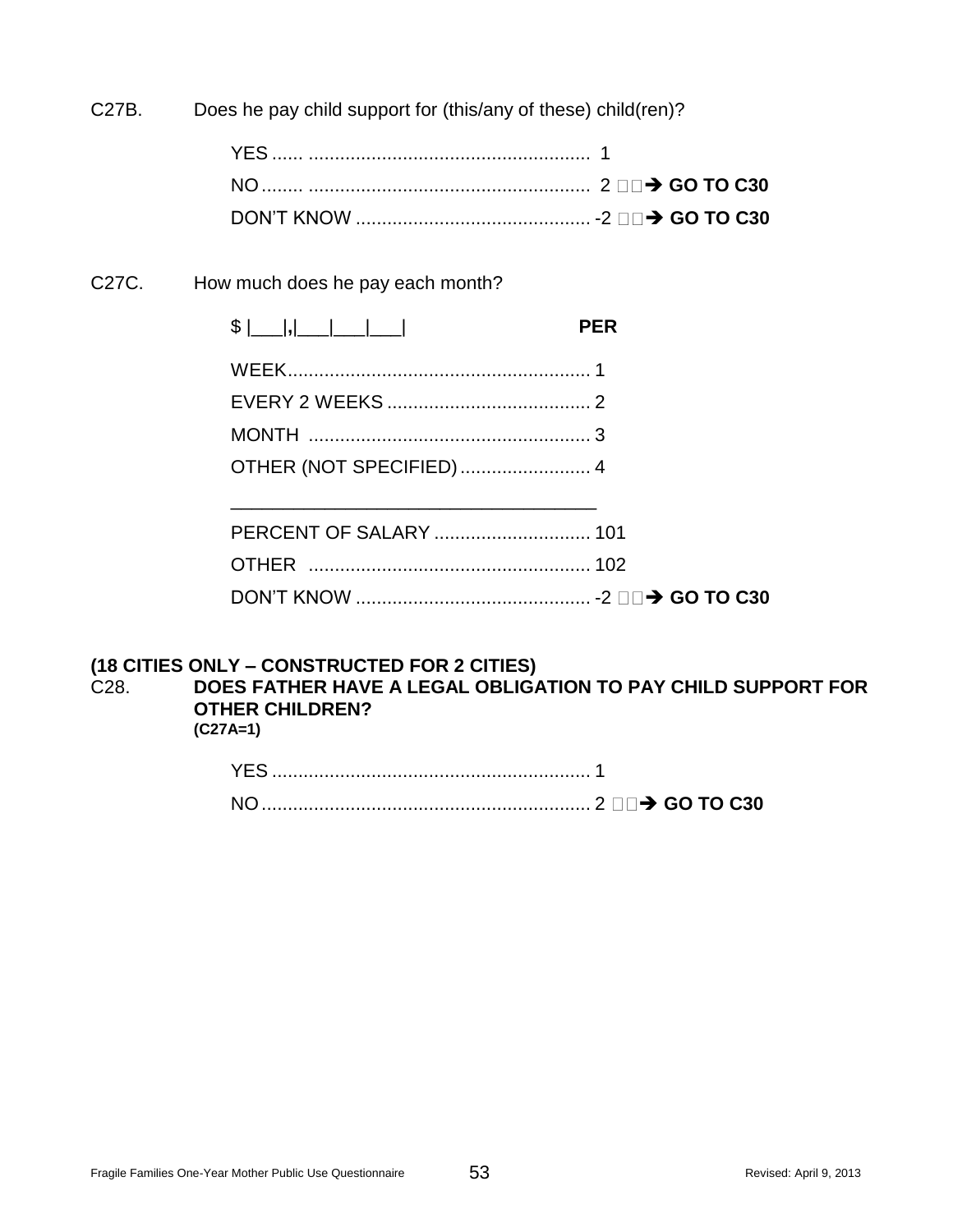## **FOR FATHERS WHO HAVE A LEGAL OBLIGATION TO PAY CHILD SUPPORT FOR OTHER CHILDREN:**

## **(18 CITIES ONLY – 2 CITIES NOT ASKED)**

C29. Does (FATHER) have any arrears in the child support he is supposed to pay for (this other child/these other children)?

> **PROBE:** Arrears is unpaid child support that the father owes to the mother or to the child support agency.

## **(18 CITIES ONLY – 2 CITIES NOT ASKED)**

C29A. What is the amount of the arrears?

| $\frac{1}{2}$ $\frac{1}{2}$ $\frac{1}{2}$ $\frac{1}{2}$ $\frac{1}{2}$ $\frac{1}{2}$ $\frac{1}{2}$ $\frac{1}{2}$ GO TO C30 |  |
|---------------------------------------------------------------------------------------------------------------------------|--|
|                                                                                                                           |  |
|                                                                                                                           |  |

## **(18 CITIES ONLY – 2 CITIES NOT ASKED)**

C29B. I just need to have a range. Can you tell me if it is . . .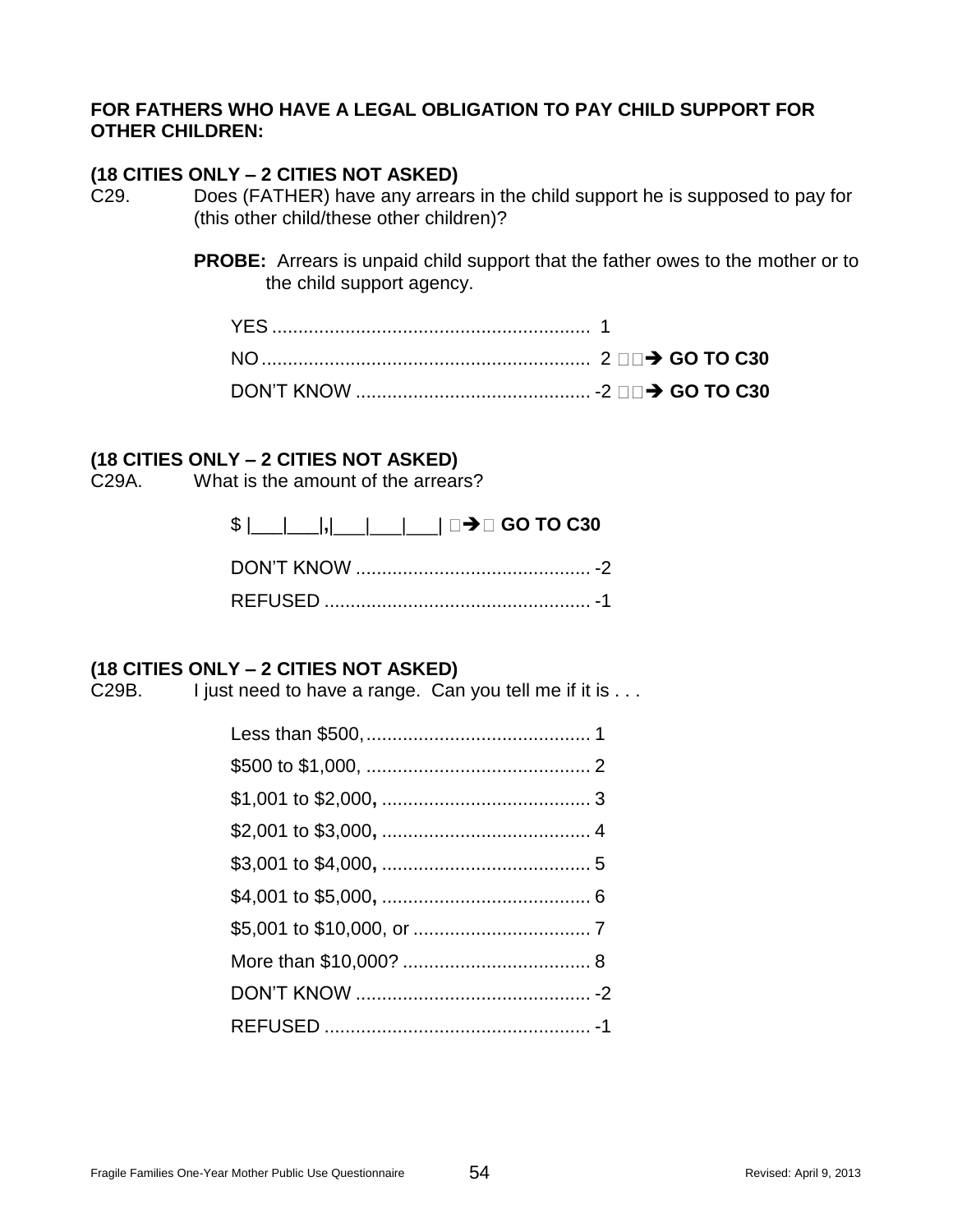#### C30. **ARE PARENTS MARRIED TO EACH OTHER OR ROMANTICALLY INVOLVED? (A7=1 OR 2)**

C30A. Is (FATHER) living with or married to another woman?

#### C31. **IS FATHER LIVING WITH MOTHER? (A7A=1 OR 2)**

| YES. |  |  |
|------|--|--|
|      |  |  |

## C32. **NOT FOR PUBLIC RELEASE.**

C33. Is (FATHER) currently working, in school, unemployed, or in jail or prison?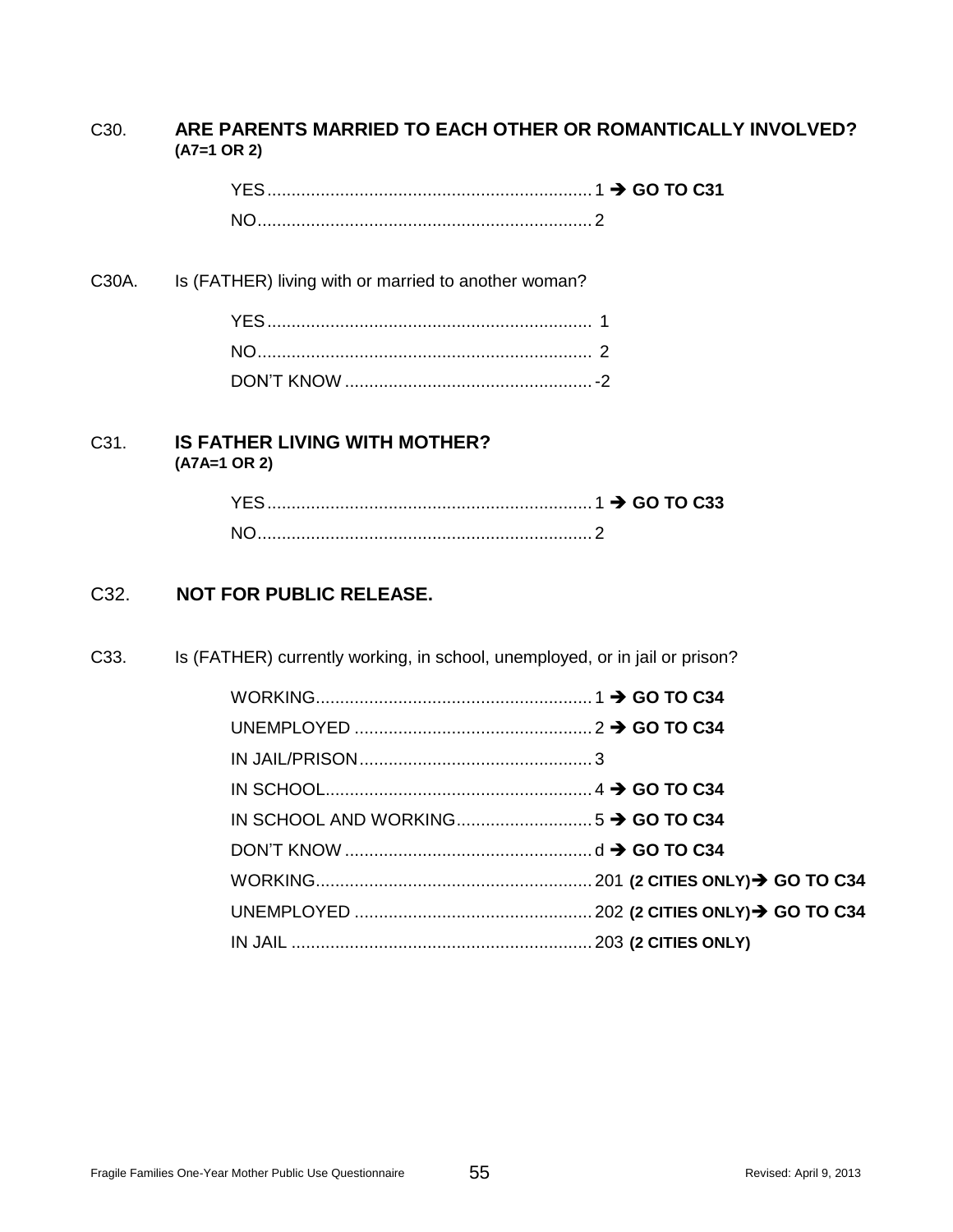## C33A. **NOT FOR PUBLIC RELEASE.**

#### **(18 CITIES ONLY – 2 CITIES NOT ASKED)**

C33B. Is this a local, state, or federal facility?

#### C33C. **NOT FOR PUBLIC RELEASE.**

#### **(18 CITIES ONLY – 2 CITIES NOT ASKED)**

C33D. When did (FATHER) go to jail/prison?

|\_\_\_|\_\_\_|\_\_\_|\_\_\_| YEAR  **(C33D2)**

DON'T KNOW ...................................................-2

#### **(18 CITIES ONLY – 2 CITIES NOT ASKED)**

C33E. When will (FATHER) be released from jail/prison?

|\_\_\_|\_\_\_|\_\_\_|\_\_\_| YEAR **(C33E2)**

DON'T KNOW ...................................................-2

## **(18 CITIES ONLY – 2 CITIES NOT ASKED)**

C34. Does (FATHER) have any physical or mental health conditions that limit the kind or amount of work he can do?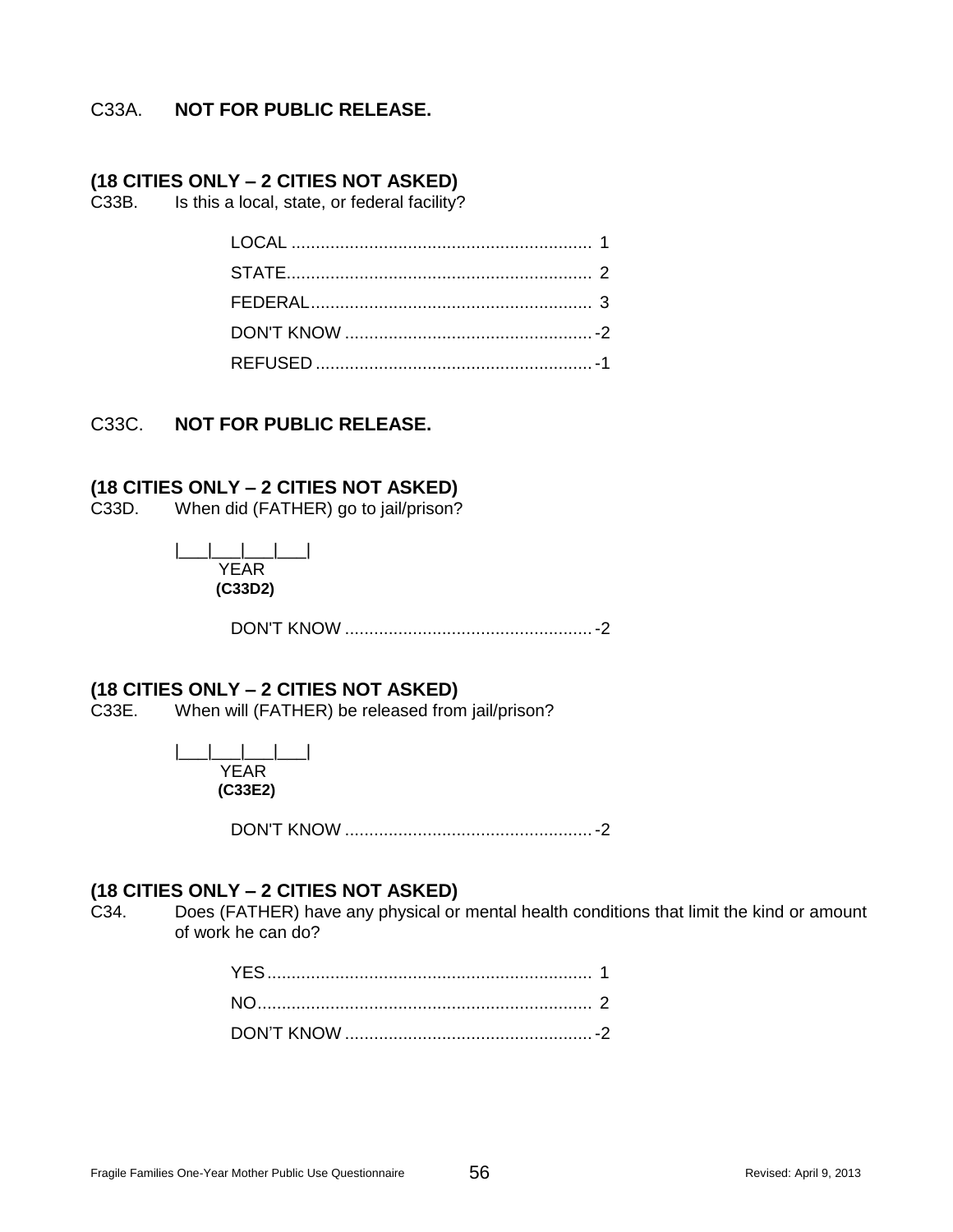C35. Does (FATHER) have problems such as keeping a job or getting along with family and friends because of alcohol or drug use?

#### C36. **CODE WITHOUT ASKING IF KNOWN:**

Has (FATHER) (ever) spent any time in jail or prison?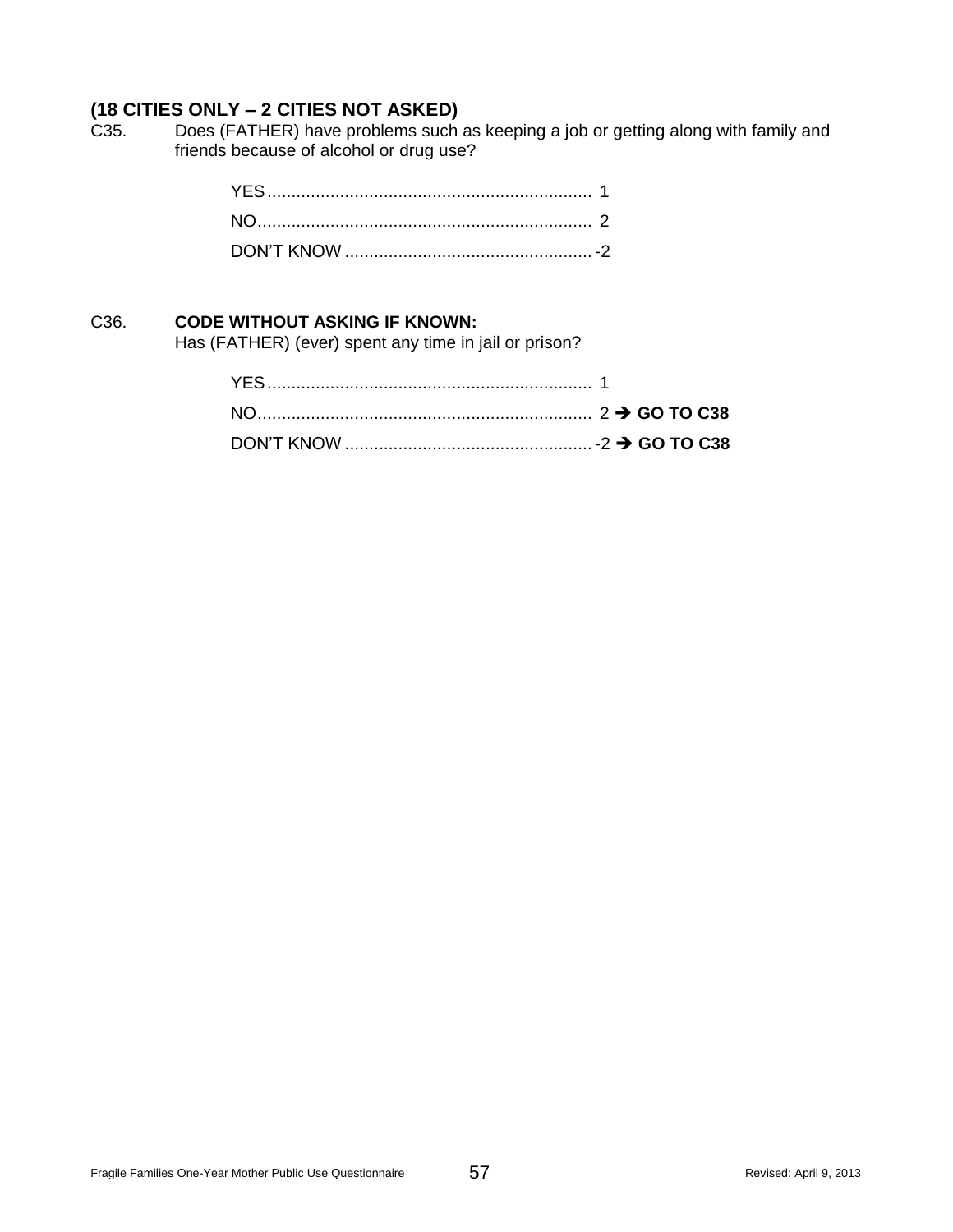What (was/is) (FATHER) in jail for?

**PROBE:** Anything else?

|                                                                            | <b>CIRCLE ALL</b><br><b>THAT APPLY</b> |
|----------------------------------------------------------------------------|----------------------------------------|
| ASSAULT (An attack on a person with a weapon or hands, e.g., battery,      | 1                                      |
| ROBBERY (Taking something from someone using a weapon or force, e.g.,      |                                        |
|                                                                            | $\overline{2}$                         |
| THEFT (Taking something without the use of force, e.g., burglary, larceny, | 3                                      |
| THEFT BY DECEPTION (Forgery, fraud, embezzlement, bad checks)              | 4                                      |
| CRIME RELATED TO STOLEN PROPERTY (Fencing, receiving,                      |                                        |
|                                                                            | 5                                      |
| DESTRUCTION OF PROPERTY (Vandalism, arson, malicious destruction,          | 6                                      |
| OTHER PROPERTY OFFENSE (Trespass, breaking and entering [other             |                                        |
|                                                                            | $\overline{7}$                         |
| GAMBLING (Running numbers, bookmaking, other participation in illegal      |                                        |
|                                                                            | 8                                      |
|                                                                            | 9                                      |
|                                                                            | 10                                     |
|                                                                            | 11                                     |
|                                                                            | 12                                     |
|                                                                            | 13                                     |
| MAJOR TRAFFIC OFFENSE (Driving under the influence of alcohol or           |                                        |
| other drug [DWI], reckless driving, driving without a license)             | 14                                     |
|                                                                            | 15                                     |
| STATUS OFFENSE (Other offense which would not be illegal if the            |                                        |
| respondent were an adult, e.g., run away from home, truancy, curfew        |                                        |
|                                                                            | 16                                     |
|                                                                            | 17                                     |
|                                                                            | 18                                     |
|                                                                            | 19                                     |
|                                                                            | 101                                    |
|                                                                            | 102                                    |
|                                                                            | 103                                    |
|                                                                            | $-2$                                   |
|                                                                            | $-1$                                   |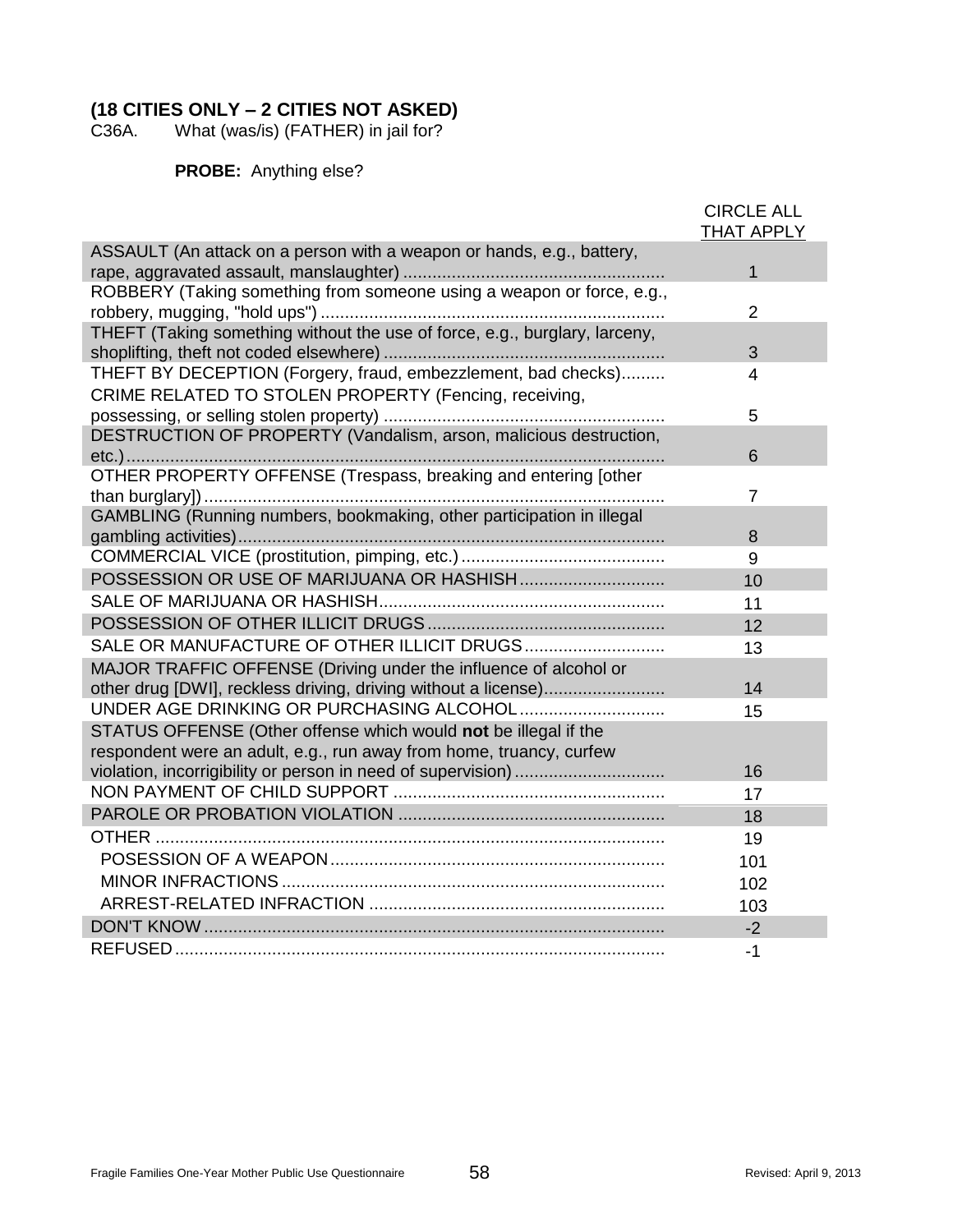C37A. Do you know approximately how long he spent in jail or prison?

|\_\_\_|\_\_\_| **OR** |\_\_\_|\_\_\_| **OR** |\_\_\_|\_\_\_| **OR** |\_\_\_|\_\_\_| YEARS MONTHS WEEKS DAYS **(C37A1) (C37A2) (C37A3) (C37A4)** NOT APPLICABLE: CURRENTLY IN JAIL.. ...................................................... -10 DON'T KNOW ............................................. -2 REFUSED ................................................... -1

#### **(18 CITIES ONLY – 2 CITIES NOT ASKED)**

C38. About how much money does (FATHER) normally earn per year? We realize you may not know the exact amount, but we would like your best estimate.

\$ |\_\_\_|\_\_\_|**,**|\_\_\_|\_\_\_|\_\_\_| **GO TO SECTION D**

## **(18 CITIES ONLY – 2 CITIES NOT ASKED)**

C38A. I just need to know a range. Can you tell me if it is ...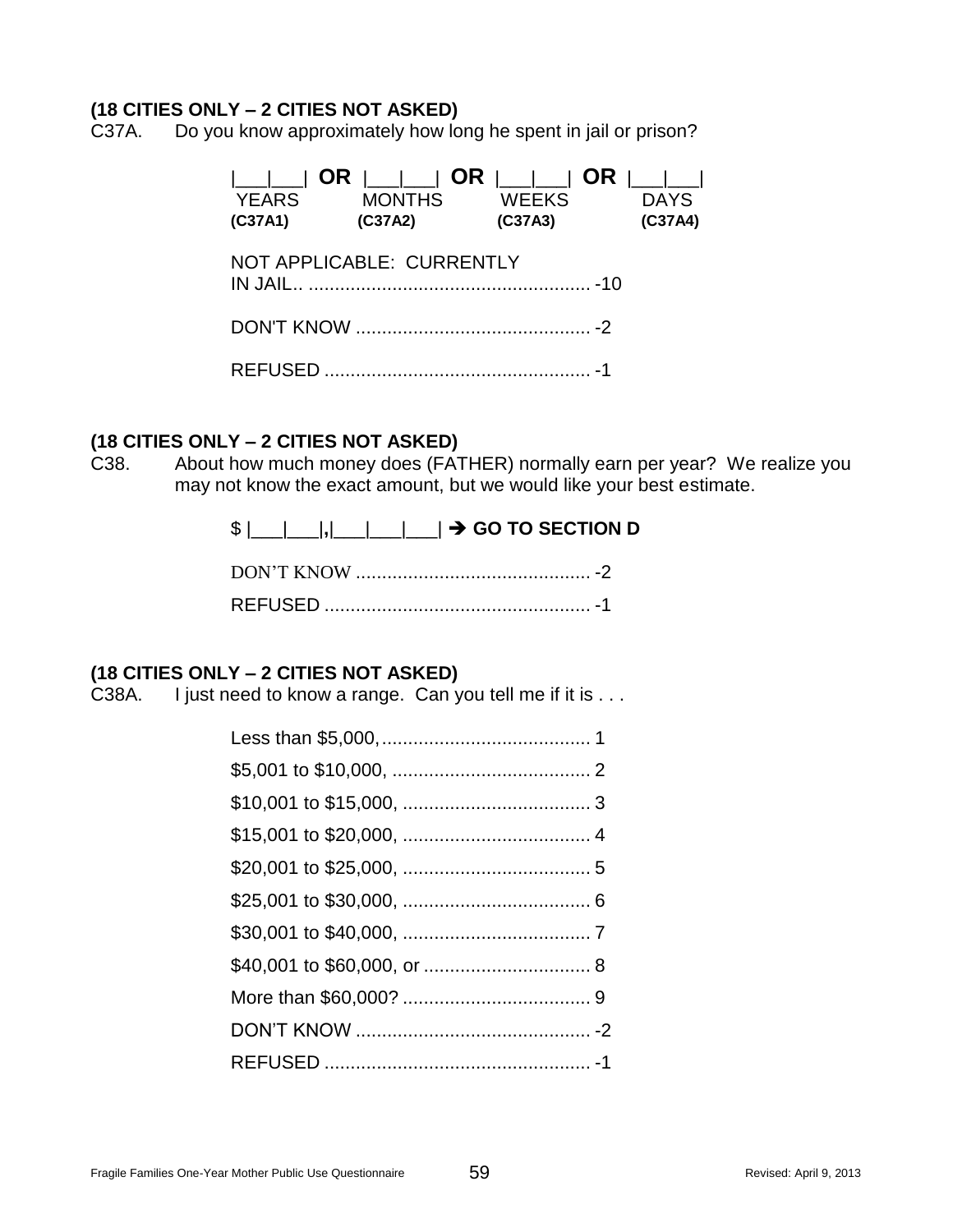## **SECTION D: MOTHER'S RELATIONSHIP WITH FATHER (FOR MOTHERS WHO ARE OR WERE IN A RELATIONSHIP)**

#### **D1. WERE PARENTS IN ANY KIND OF RELATIONSHIP AT BASELINE OR AT FOLLOW-UP? (A6=1-4 OR A7=1-4)**

| <b>YES</b>     |  |  |
|----------------|--|--|
| N <sub>O</sub> |  |  |

## **(CONSTRUCTED FOR 2 CITIES)**

D2. **DOES FATHER HAVE ANY CONTACT WITH CHILD? (C1=1 OR C2=1)**

#### **(2 CITIES ONLY)**

MX2D1. Since (CHILD) was born, would you say your relationship with (FATHER) has gotten better, worse, or stayed the same?

| NEVER IN RELATIONSHIP  n → GO TO D7 |
|-------------------------------------|
|                                     |
|                                     |
|                                     |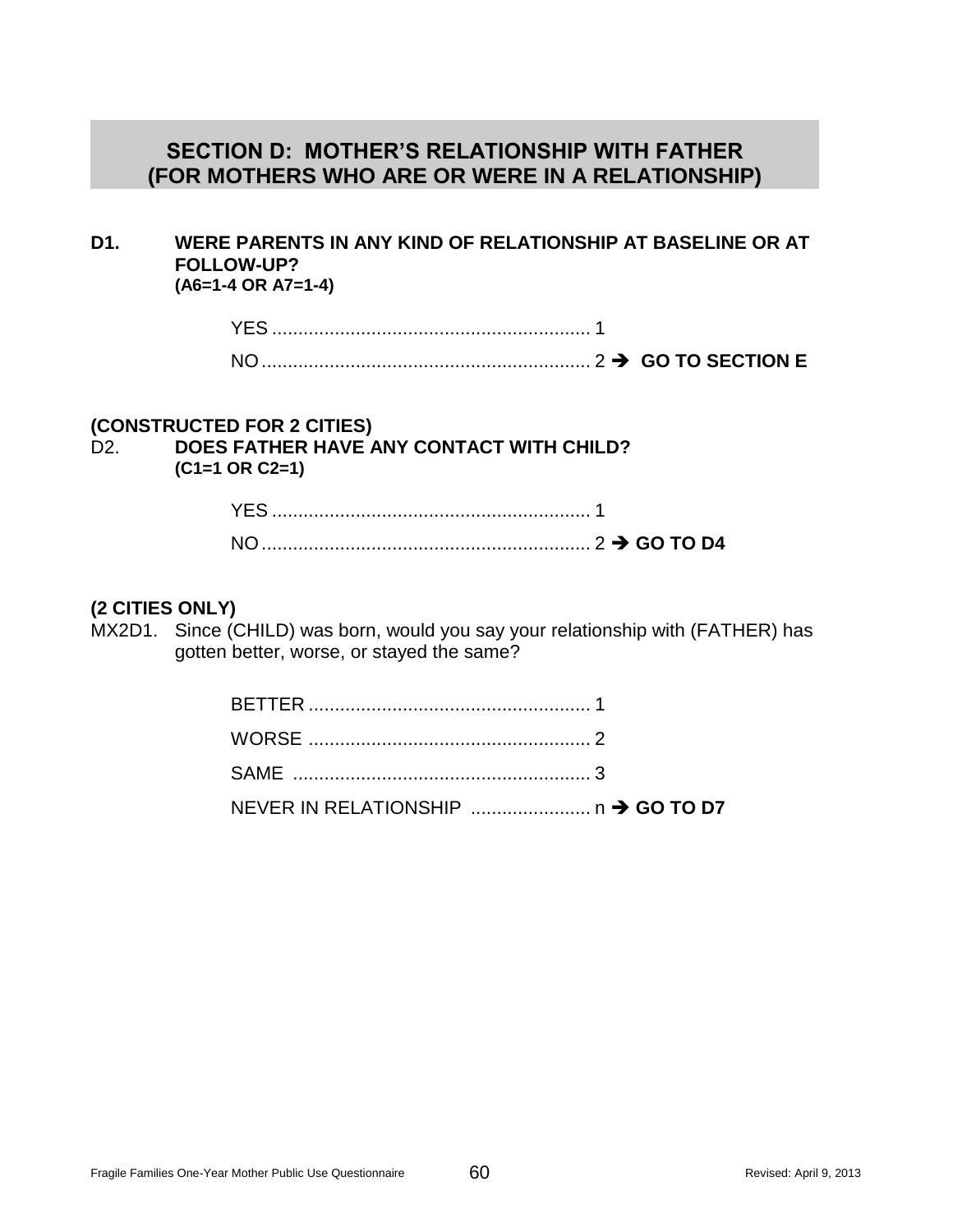The following questions are about how parents work together in raising a child. Please tell me how often the following statements are true for you and (FATHER).

|                   |                                                                                             | <b>Always</b> | <b>Sometimes</b> | Rarely      |     |
|-------------------|---------------------------------------------------------------------------------------------|---------------|------------------|-------------|-----|
|                   |                                                                                             | <b>True</b>   | <b>True</b>      | <b>True</b> | N/A |
| D2A.              | When (FATHER) is with (CHILD), he acts like                                                 |               | 2                | 3           |     |
| D <sub>2</sub> B. | You can trust (FATHER) to take good care of                                                 |               |                  | 3           |     |
| D <sub>2</sub> C. | He respects the schedules and rules you make                                                |               | 2                | 3           |     |
| D <sub>2</sub> D. | He supports you in the way you want to raise                                                |               | 2                | 3           |     |
| D <sub>2</sub> E. | You and (FATHER) talk about problems that<br>come up with raising (CHILD)                   |               |                  | 3           |     |
| D <sub>2</sub> F. | You can count on (FATHER) for help when you<br>need someone to look after (CHILD) for a few |               |                  | 3           |     |

## (READ ITEM). Would you say it's always true, sometimes true, or rarely true?

## **(18 CITIES ONLY – 2 CITIES NOT ASKED)**

D3. If you had to go away for one week and could not take (CHILD) with you, how much would you trust (FATHER) to take care of your child? Would you trust him very much, somewhat, or not at all?

## **(18 CITIES ONLY – 2 CITIES NOT ASKED)**

D3A. Could you trust anyone else to look after (CHILD)?

| <b>YES</b> |  |
|------------|--|
| NO.        |  |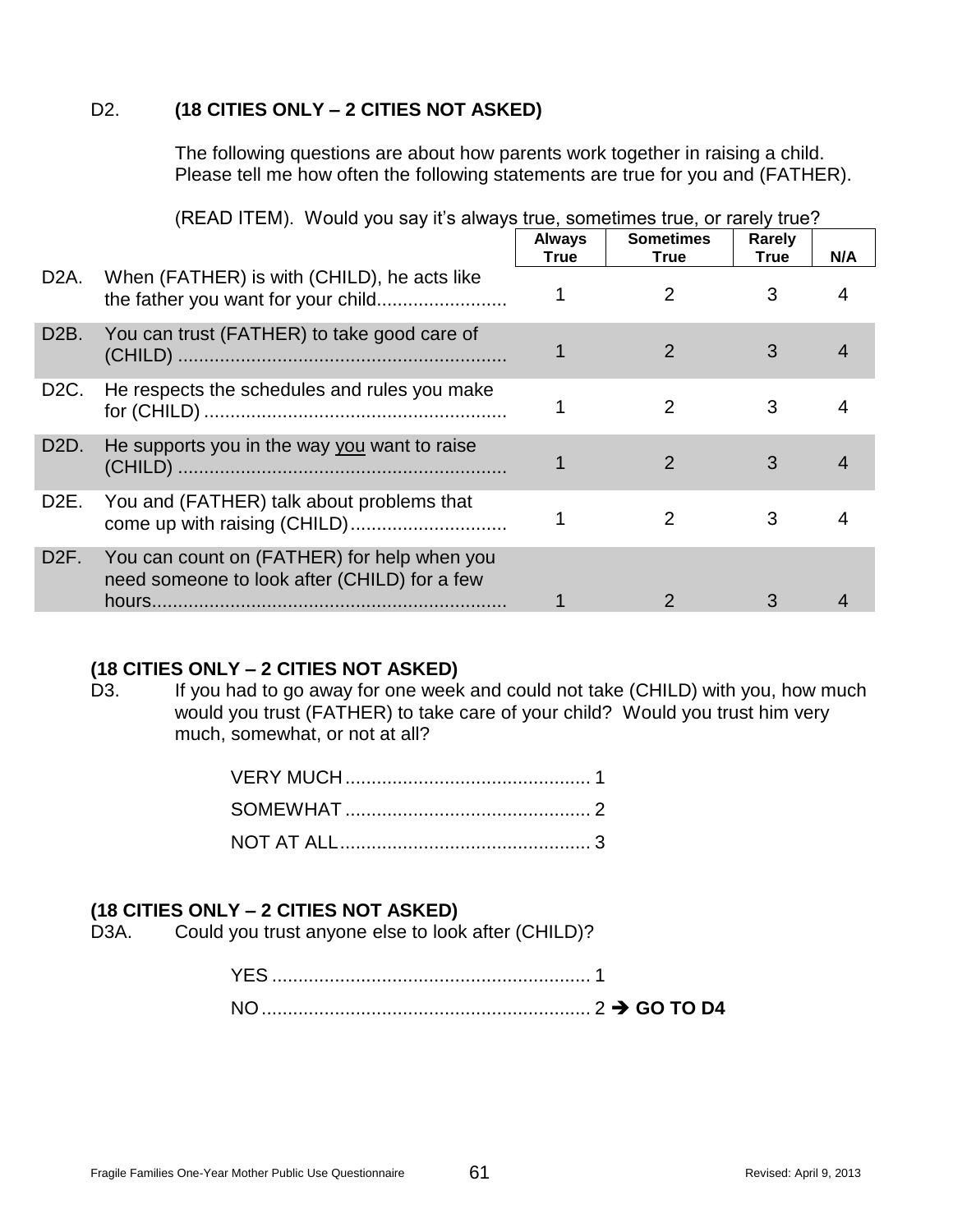D3B. Who could you trust to look after (CHILD)?

**PROBE:** Anyone else?

## CIRCLE ALL THAT APPLY

| CHILD'S MATERNAL GRANDPARENT 1         |
|----------------------------------------|
| OTHER RELATIVE ON MOTHER'S             |
| <b>CHILD'S PATERNAL GRANDPARENT  3</b> |
| OTHER RELATIVE ON FATHER'S SIDE  4     |
|                                        |
|                                        |
|                                        |

\_\_\_\_\_\_\_\_\_\_\_\_\_\_\_\_\_\_\_\_\_\_\_\_\_\_\_\_\_\_\_\_\_\_\_

## **(18 CITIES ONLY – 2 CITIES NOT ASKED)**

D4. Now I'd like to ask you some questions about your relationship with [FATHER]. In general, would you say that your relationship with him is excellent, very good, good, fair, or poor?

| NEVER IN RELATIONSHIP  -10 → GO TO D9 |  |
|---------------------------------------|--|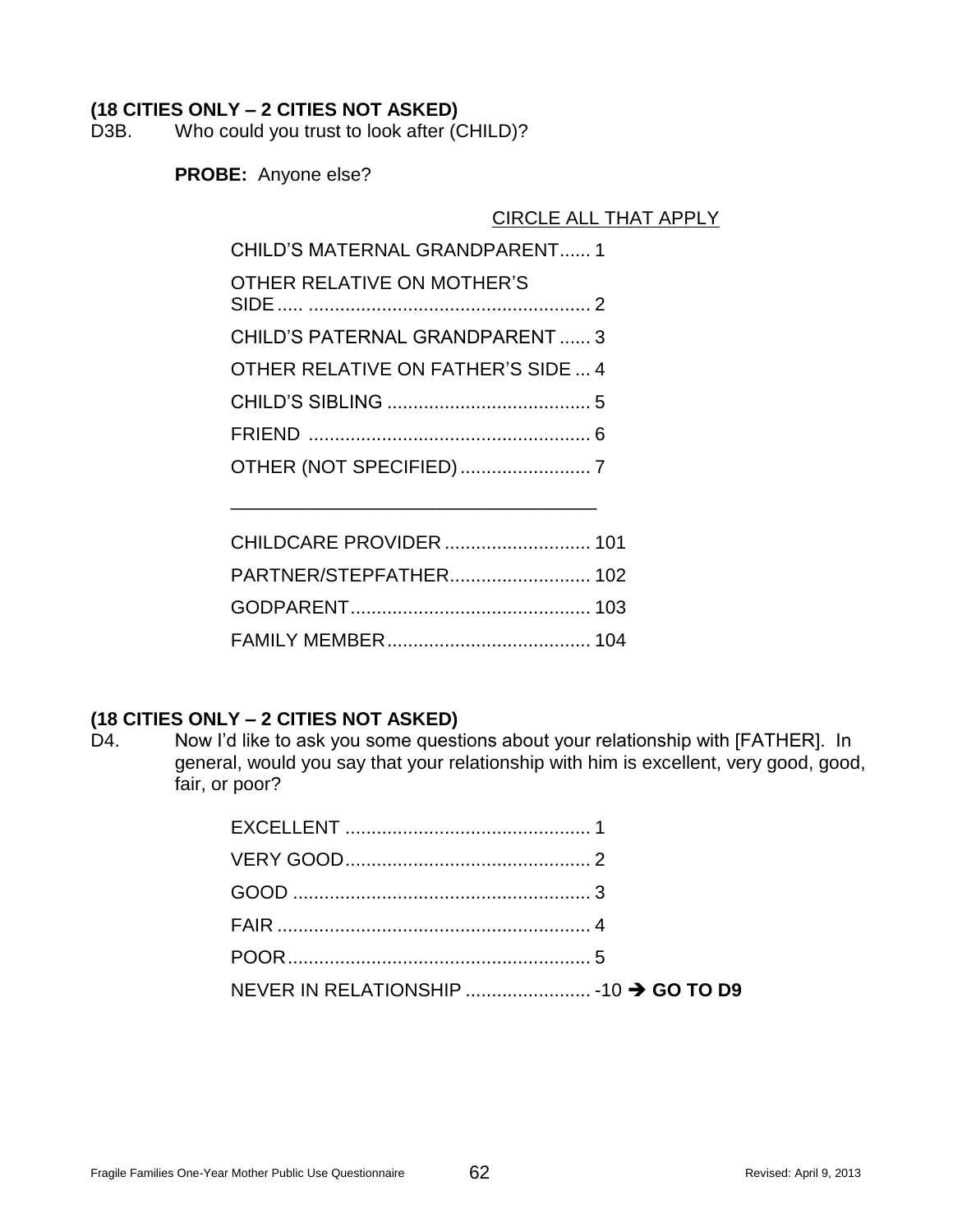D4A. No matter how well parents get along, they sometimes have arguments. How often do you and [FATHER] argue about things that are important to you? Would you say . . .

## **(CONSTRUCTED FOR 2 CITIES)**

D5. **ARE PARENTS CURRENTLY MARRIED OR ROMANTICALLY INVOLVED? (A7=1 OR 2)**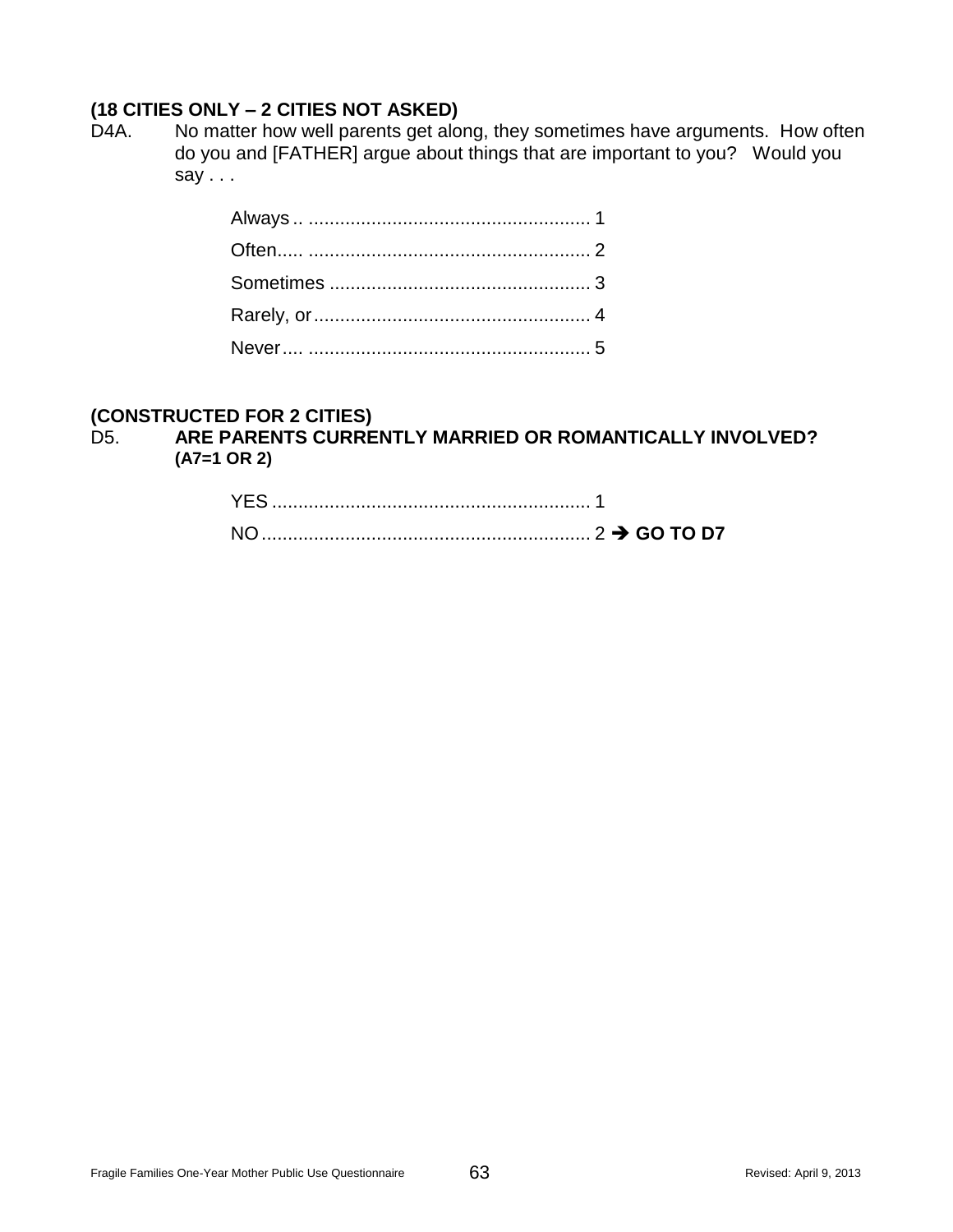## **PARENTS WHO ARE MARRIED OR ROMANTICALLY INVOLVED:**

## **(D6K, D6L - 18 CITIES ONLY – 2 CITIES NOT ASKED)**

D6. Now, think about how (FATHER) behaves towards you. For each statement I read, please tell me how often he behaves this way.

**FF MDSS LLOYD**

(First) (READ ITEM). Does (FATHER) behave this way often, sometimes, or never?

|                   |                                                                            | <b>OFTEN</b> | <b>SOMETIMES</b> | <b>NEVER</b> |
|-------------------|----------------------------------------------------------------------------|--------------|------------------|--------------|
| D <sub>6</sub> A. | He is fair and willing to compromise when                                  |              | $\overline{2}$   | 3            |
| D6B.              | He expresses affection or love for you                                     |              | $\overline{2}$   | 3            |
| D6C.              | He insults or criticizes you or your ideas                                 |              | $\overline{2}$   | 3            |
| D6D.              | He encourages or helps you to do things                                    |              | $\overline{2}$   | 3            |
| D6E.              | He tries to keep you from seeing or talking<br>with your friends or family |              | $\overline{2}$   | 3            |
| D6F.              | He tries to prevent you from going to work                                 |              | 2                | З            |
| D6G.              | He withholds money, makes you ask for<br>money, or takes your money        |              | $\mathcal{P}$    | 3            |
| D6H.              |                                                                            |              | $\overline{2}$   | 3            |
| D6I.              | He hits you with his fist or an object that                                |              | 2                | 3            |
| D6J.              | He tries to make you have sex or do sexual<br>things you don't want to do  |              | 2                | З            |
| D6K.              | He listens to you when you need someone                                    |              | $\overline{2}$   | 3            |
| D6L.              | He really understands your hurts and joys                                  |              | 2                | 3            |

**GO TO D9, PAGE 66**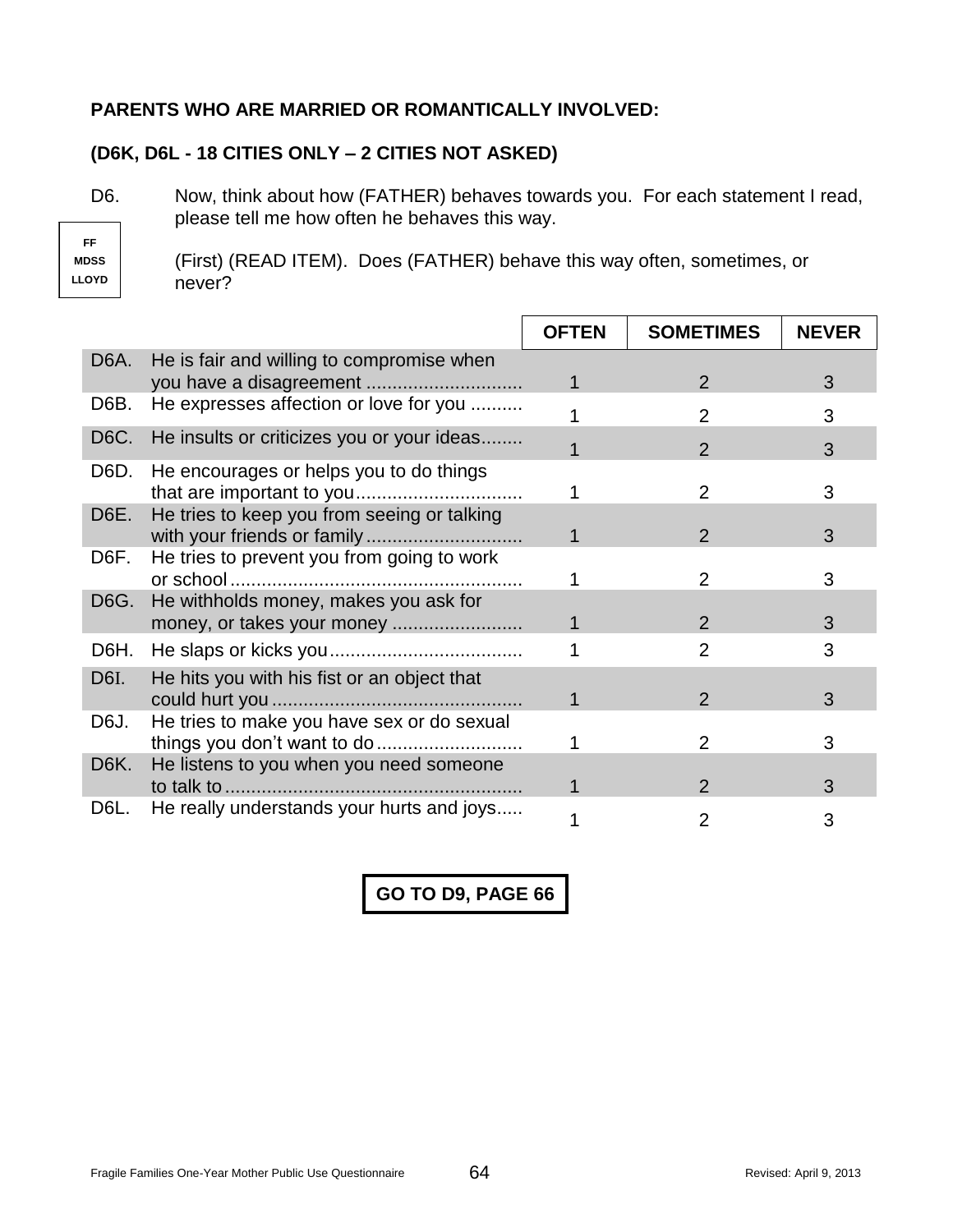## D7. **WERE PARENTS MARRIED OR ROMANTICALLY INVOLVED WHEN THE CHILD WAS BORN? (A6=1 OR 2)**

| . .        |  |  |
|------------|--|--|
| <b>VES</b> |  |  |

## **PARENTS WHO ARE NO LONGER TOGETHER:**

## **(D8K, D8L - 18 CITIES ONLY – 2 CITIES NOT ASKED)**

D8. Now, think about how (FATHER) behaved towards you during the last month of your relationship. For each statement I read, please tell me how often he behaved this way.

**FF MDSS LLOYD**

(First) (READ ITEM). Did (FATHER) behave this way often, sometimes, or never?

|                   |                                                       | <b>OFTEN</b> | <b>SOMETIMES</b> | <b>NEVER</b> |
|-------------------|-------------------------------------------------------|--------------|------------------|--------------|
| D8A.              | He was fair and willing to compromise when you had    | 1            | 2                | 3            |
| D8B.              |                                                       | 1            | 2                | 3            |
| D8C.              |                                                       | $\mathbf{1}$ | 2                | 3            |
| D8D.<br>D8E.      | He encouraged or helped you to do things that were    | 1            | 2                | 3            |
|                   | He tried to keep you from seeing or talking with your | 1            | 2                | 3            |
| D8F.              | He tried to prevent you from going to work or school  | 1            | $\overline{2}$   | 3            |
| D8G.              | He withheld money, made you ask for money, or         | $\mathbf 1$  | $\overline{2}$   | 3            |
| D8H.              |                                                       | 1            | $\mathbf{2}$     | 3            |
| D8I.              | He hit you with his fist or an object that could hurt |              | $\overline{2}$   | 3            |
| D8J.              | He tried to make you have sex or do sexual things     |              | $\overline{2}$   | 3            |
| D <sub>8</sub> K. | He listened to you when you needed someone to         |              | $\overline{2}$   | 3            |
| D8L.              |                                                       |              | $\overline{2}$   | 3            |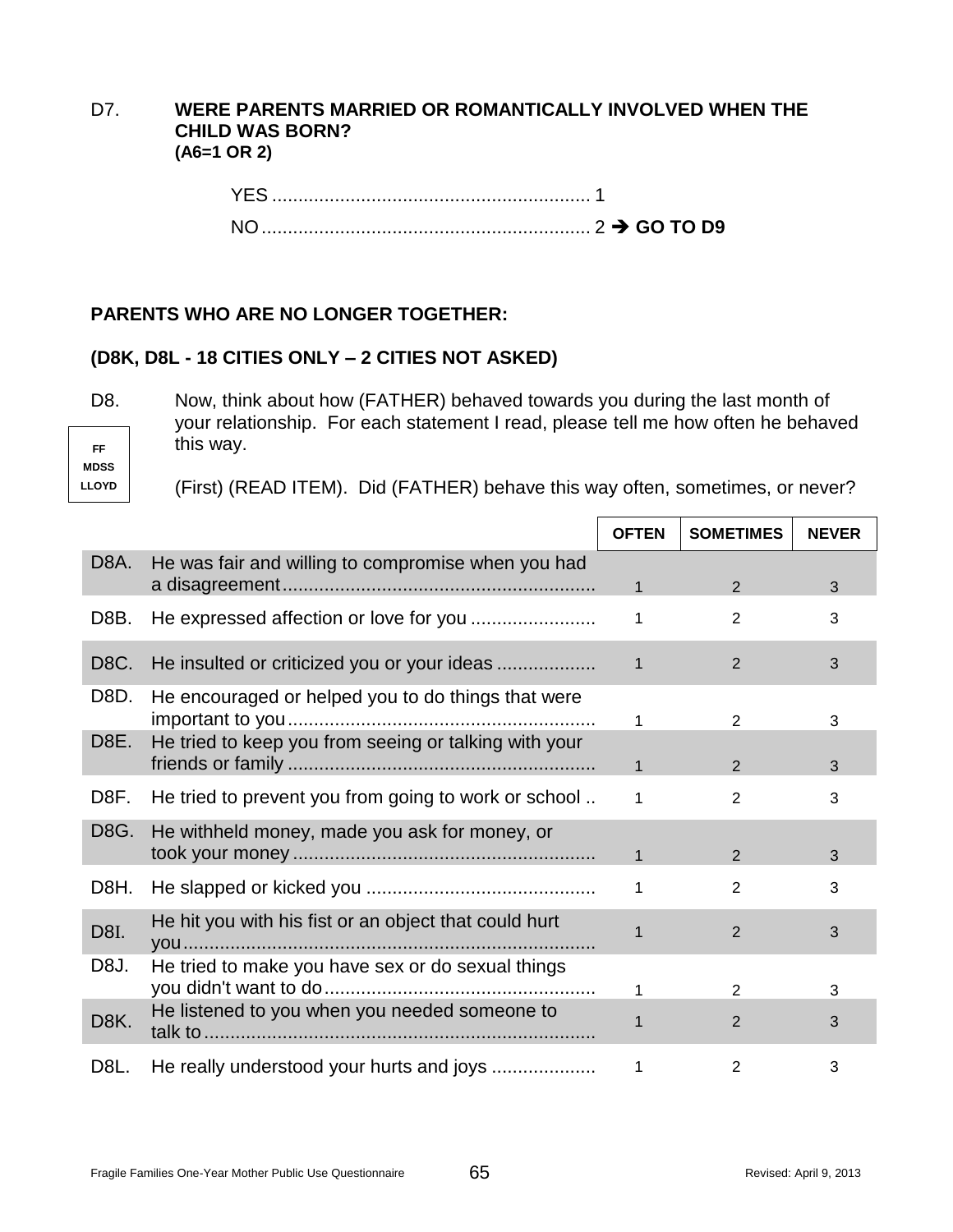## **FOR ALL MOTHERS:**

**FSFH**

D9. Couples sometimes get into fights. Were you ever cut, bruised, or seriously hurt in a fight with (FATHER)?

YES ............................................................. 1 NO............................................................... 2 **GO TO SECTION E**

## D9A. When did this happen? Did it happen . . .

|  | YES   NO |  |
|--|----------|--|
|  |          |  |
|  |          |  |
|  |          |  |

D9B. Did you ever go to the hospital for these injuries?

D9C. Did you tell anyone about this, such as a friend, a minister, a social worker, the police or someone else?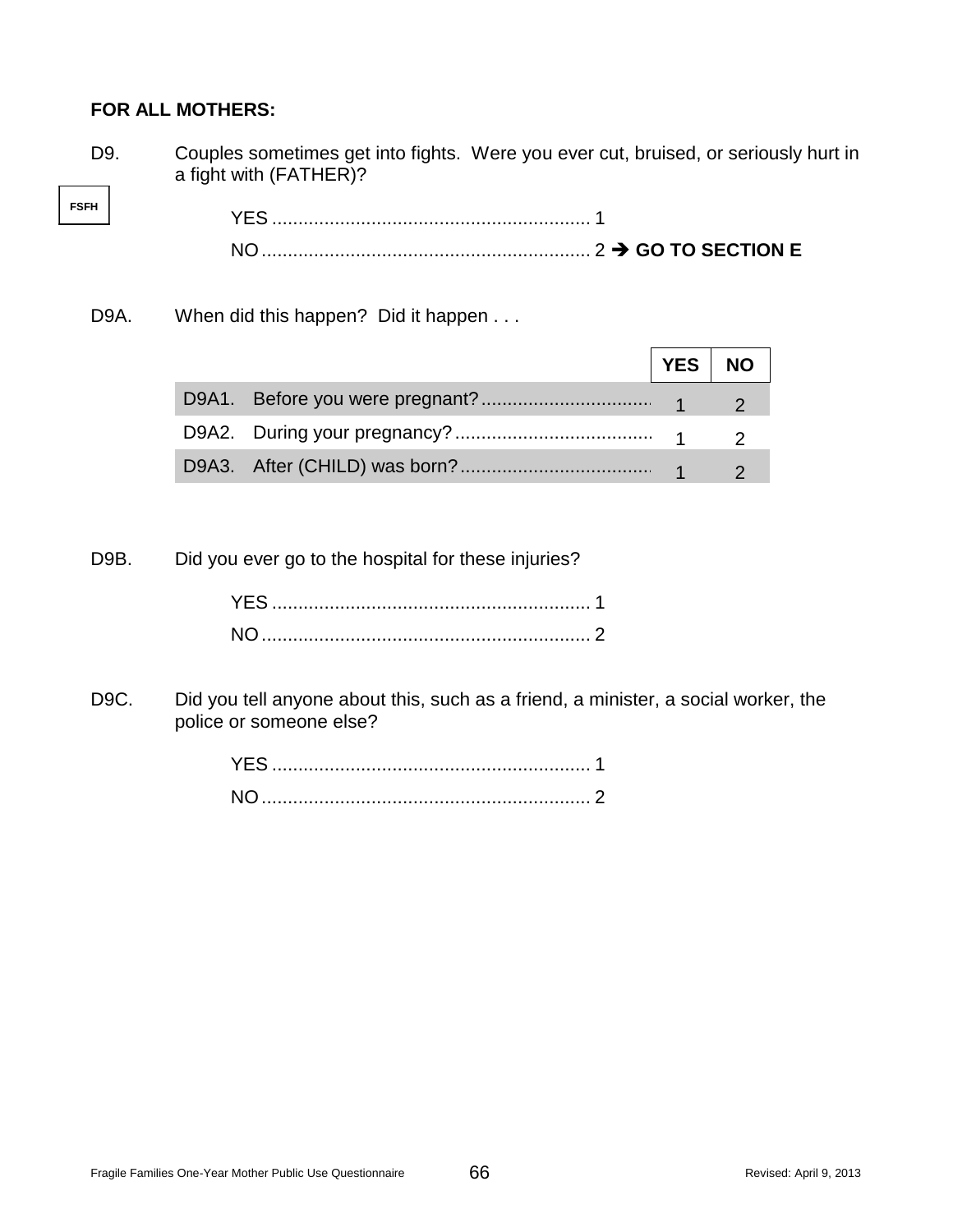## **SECTION E: CURRENT PARTNER**

#### E1. **ARE MOTHER AND FATHER CURRENTLY LIVING TOGETHER? (A7A = 1 OR A7A = 2)**

YES, LIVING TOGETHER........................... 1 **GO TO SECTION F** SOMETIMES LIVING TOGETHER ............. 2 NO............................................................... 0

E2. Are you currently involved in a romantic relationship with someone other than (FATHER)?

## E2A. **NOT FOR RESTRICTED RELEASE.**

E2A1. **CODE WITHOUT ASKING:** PARTNER IS . . .

#### **(18 CITIES ONLY – 2 CITIES NOT ASKED)**

E2A2. **ARE MOTHER AND FATHER MARRIED?** 

**(A7=1)**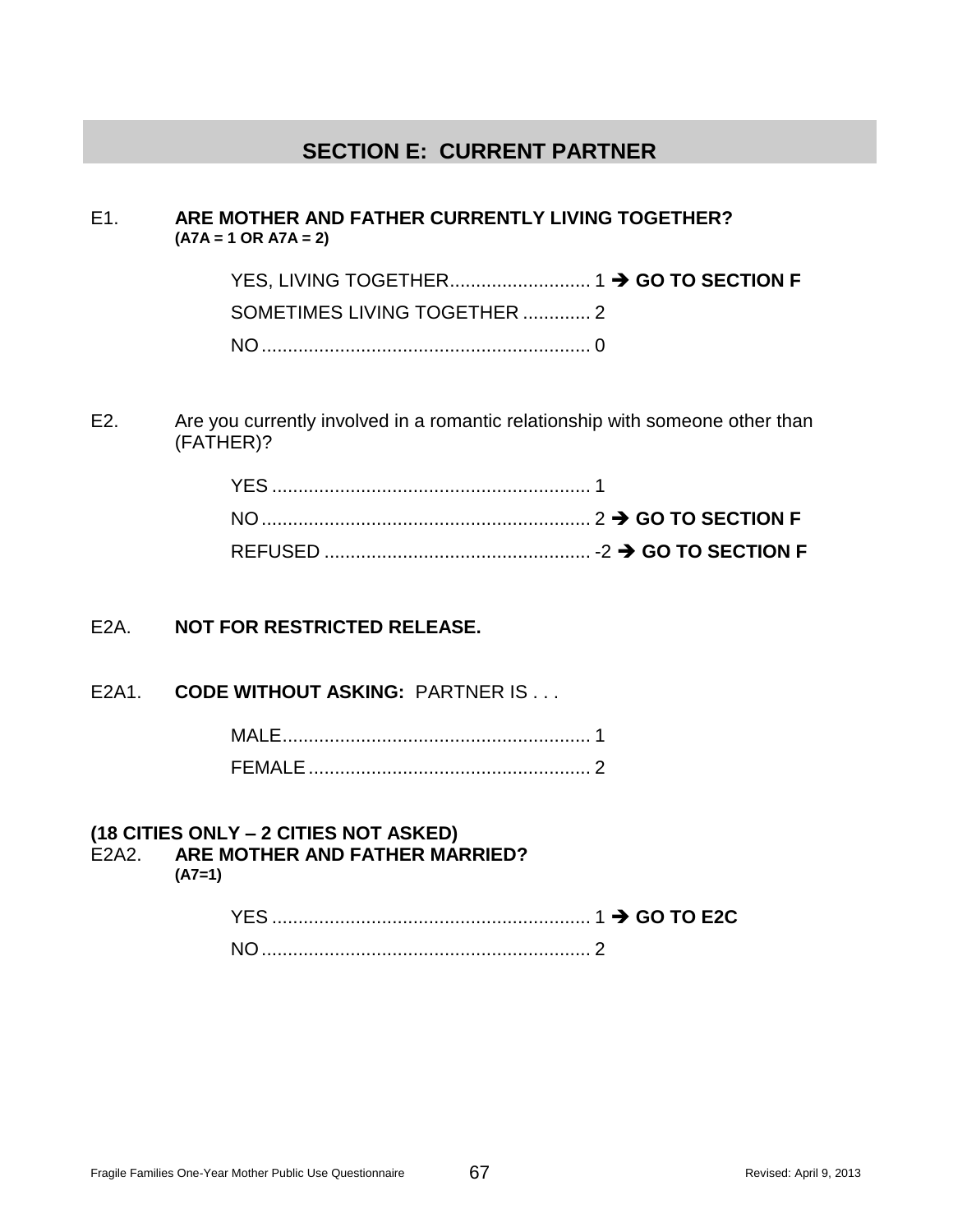E2B. Are you married to (CURRENT PARTNER)?

| <b>NO</b> |  |
|-----------|--|

E2C. Do you and (CURRENT PARTNER) live together most of the time?

## **(CONSTRUCTED FOR 2 CITIES)**

# E3. **DOES CHILD LIVE AWAY FROM MOTHER?**

**(A3=4)**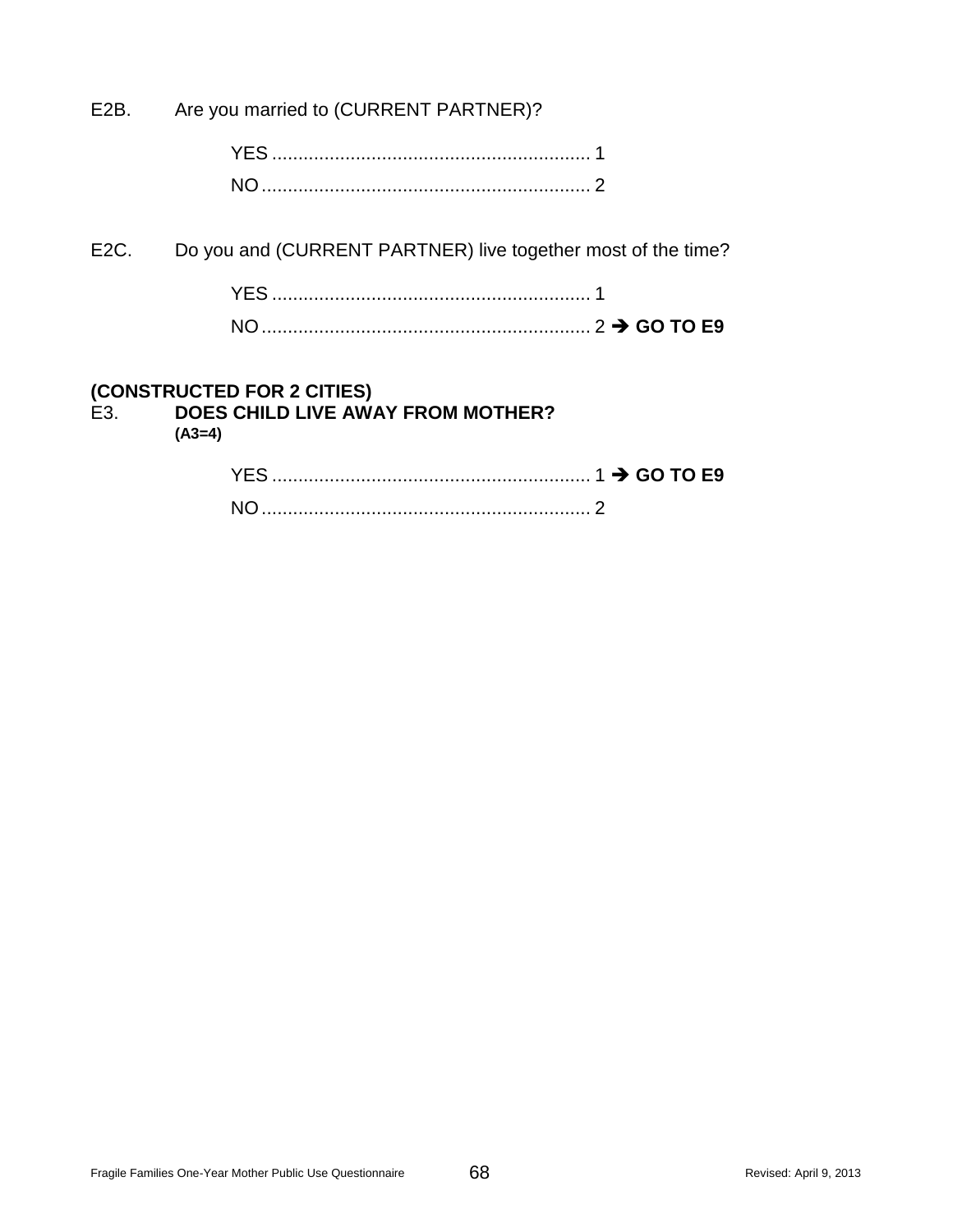**HOME** E4. Now I would like to ask you some questions about things (CURRENT PARTNER) does with (CHILD).

For each activity, please tell me how many days a week he does this in a typical week.

How many days a week does he usually (READ ITEM)?

## **(E4A, E4B, E4D, E4F, E4G, E4I, E4J – 18 CITIES ONLY – 2 CITIES NOT ASKED)**

|                   |                                                               |  | DAYS PER WEEK |  |  |  |  |     |      |
|-------------------|---------------------------------------------------------------|--|---------------|--|--|--|--|-----|------|
| E <sub>4</sub> A. | Play games like "peek-a-boo" or "gotcha" with                 |  |               |  |  |  |  |     |      |
| E4B.              | Sing songs or nursery rhymes to (him/her)  0 1 2 3 4 5 6 7    |  |               |  |  |  |  |     | $-2$ |
| E4C.              |                                                               |  |               |  |  |  |  |     |      |
| E4D.              |                                                               |  |               |  |  |  |  |     |      |
| E4E.              | Play inside with toys such as blocks or legos                 |  |               |  |  |  |  |     |      |
| E4F.              |                                                               |  |               |  |  |  |  |     |      |
| E4G.              |                                                               |  |               |  |  |  |  |     |      |
| E4H.              |                                                               |  |               |  |  |  |  |     |      |
| E4I.              | Hug or show physical affection to (CHILD)  0 1 2 3 4 5 6 7 -2 |  |               |  |  |  |  |     |      |
| E4J.              |                                                               |  |               |  |  |  |  | 6 7 | $-2$ |

## **(MX2E2C – 2 CITIES ONLY)**

MX2E2C. Taken (CHILD) to play or for a walk outside

| <b>NEARLY</b> | AT.          | AТ            | <b>NEVER</b> | <b>DON'T</b> |
|---------------|--------------|---------------|--------------|--------------|
| <b>EVERY</b>  | <b>LEAST</b> | <b>LEAST</b>  |              | <b>KNOW</b>  |
| <b>DAY</b>    | <b>ONCE</b>  | <b>ONCE</b>   |              |              |
|               |              | <b>DURING</b> |              |              |
|               | <b>WEEK</b>  | <b>MONTH</b>  |              |              |
|               |              |               |              | -2           |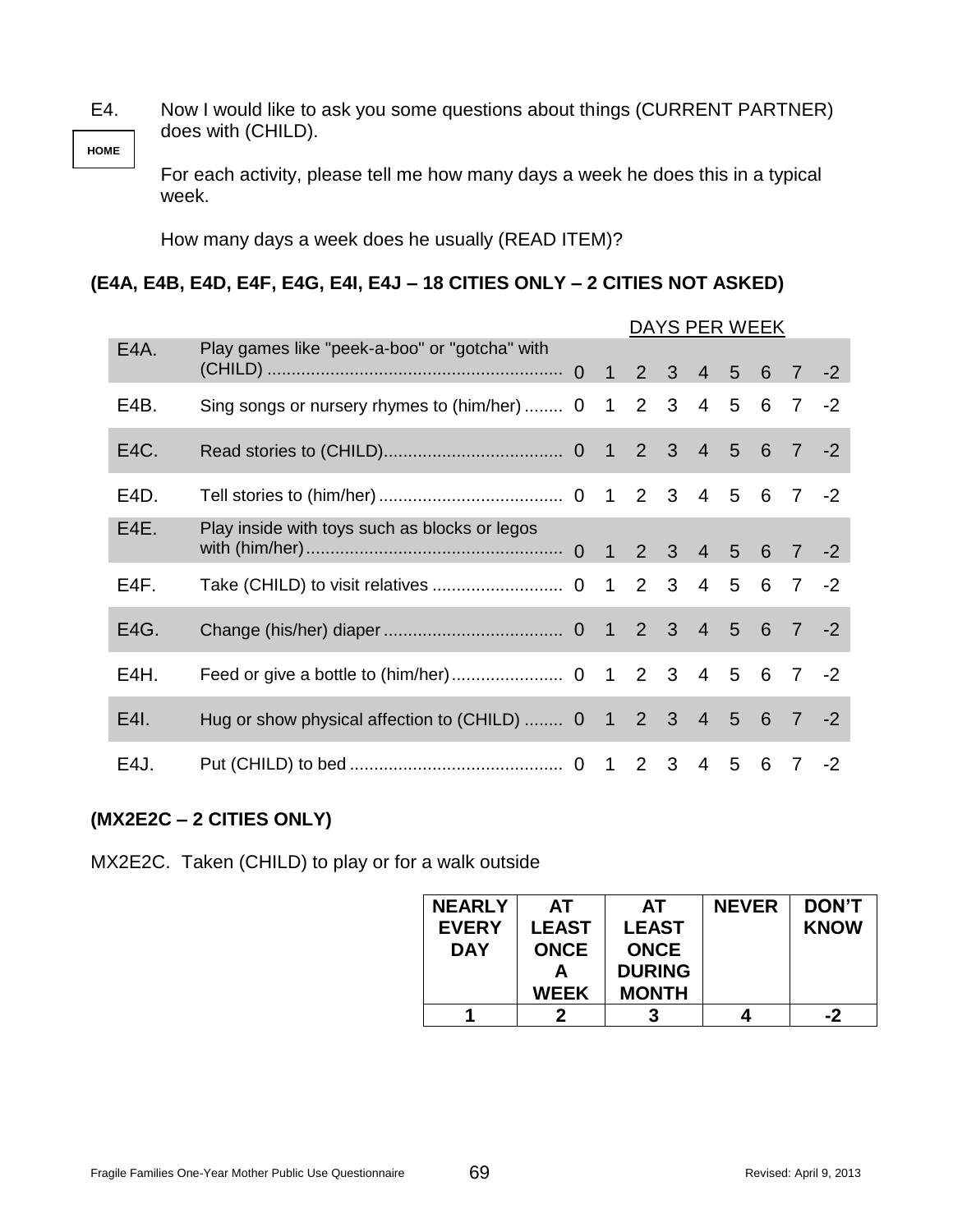E5. Sometimes children behave pretty well and sometimes they don't. In the past month, has (CURRENT PARTNER) spanked (CHILD) because (he/she) was misbehaving or acting up?

E5A. Did (CURRENT PARTNER) do this . . .

### **(18 CITIES ONLY – 2 CITIES NOT ASKED)** E6.

Partners can help in many different ways. Please tell me how often (CURRENT PARTNER) helps you with the following:

(READ ITEM). Would you say he helps you with this often, sometimes, rarely, or never?

|      |                                                                               | Often | <b>Sometimes</b> | Rarely | <b>Never</b> |
|------|-------------------------------------------------------------------------------|-------|------------------|--------|--------------|
| E6A. | How often does he look after (CHILD)<br>when you need to do things?           |       |                  |        |              |
| E6B. | How often does he run errands like<br>picking things up from the store?       |       |                  |        |              |
| E6C. | How often does he fix things around<br>your home, paint, or help make it look |       |                  |        |              |
| E6D. | How often does he take (CHILD) places<br>(he/she) needs to go, such as to     |       |                  |        |              |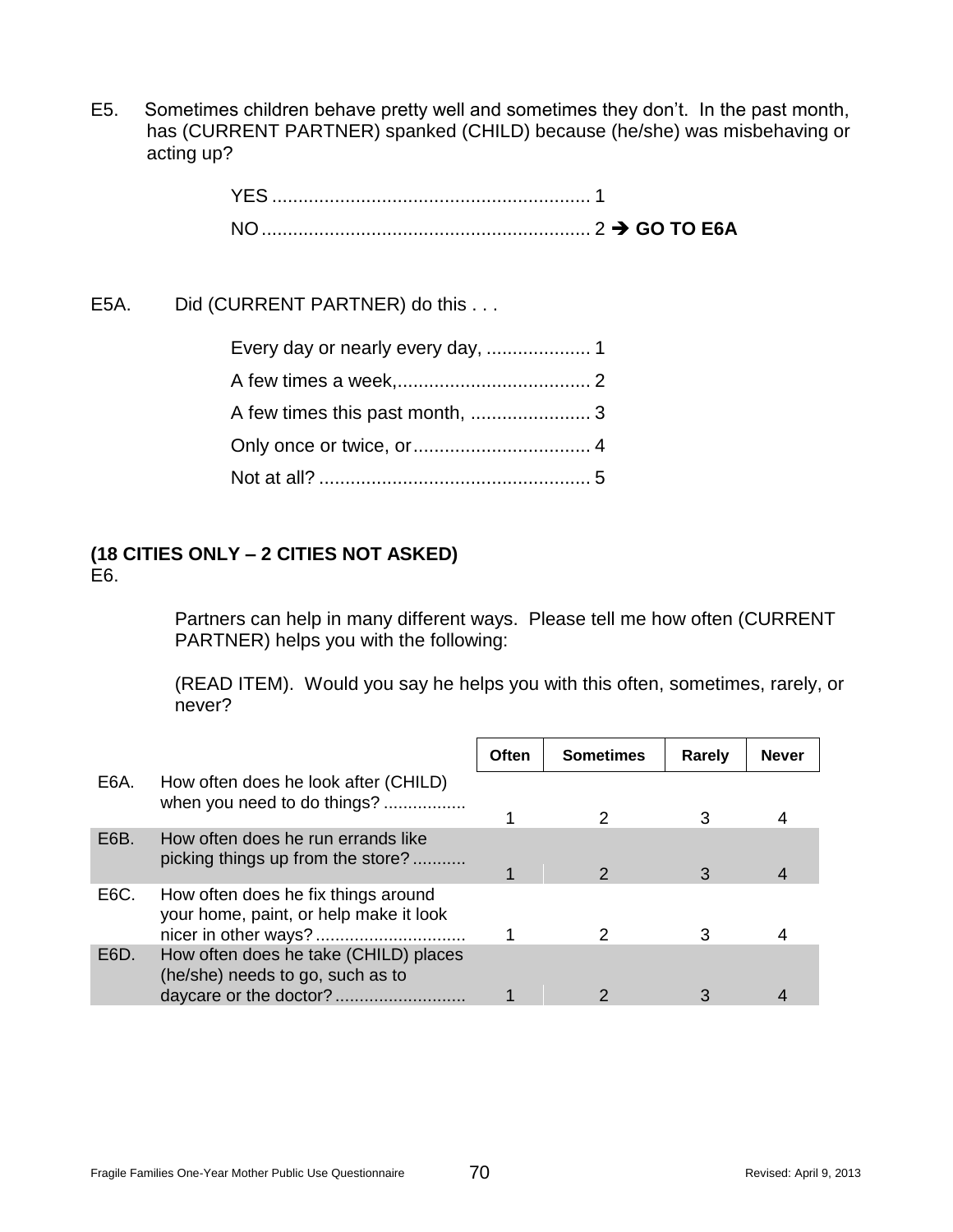### **(18 CITIES ONLY – 2 CITIES NOT ASKED)**

E7.

The following questions are about the ways in which partners work together in raising a child. Please tell me how often the following statements are true for you and (CURRENT PARTNER).

(READ ITEM). Would you say it's always true, sometimes true, or rarely true?

|      |                                                                                                | <b>Always</b><br>True | <b>Sometimes</b><br><b>True</b> | <b>Rarely</b><br><b>True</b> |
|------|------------------------------------------------------------------------------------------------|-----------------------|---------------------------------|------------------------------|
| E7A. | When (CURRENT PARTNER) is with (CHILD),<br>he acts like the kind of father you want for your   |                       |                                 |                              |
|      |                                                                                                |                       | 2                               | 3                            |
| E7B. | You can trust him to take good care of (CHILD)                                                 |                       | $\overline{2}$                  | 3                            |
| E7C. | He respects the schedules and rules you make for                                               |                       | 2                               | 3                            |
| E7D. | He supports you in the way you want to raise                                                   |                       | $\mathcal{P}$                   | 3                            |
| E7E. | You and (CURRENT PARTNER) talk about<br>problems that come up with (CHILD)                     |                       | 2                               | 3                            |
| E7F. | You can count on (CURRENT PARTNER) for help<br>when you need someone to look after (CHILD) for |                       |                                 | З                            |

### **(18 CITIES ONLY – 2 CITIES NOT ASKED)**

E7G. If you had to go away for one week and could not take (CHILD) with you, how much would you trust (CURRENT PARTNER) to take care of your child? Would you trust him very much, somewhat, or not at all?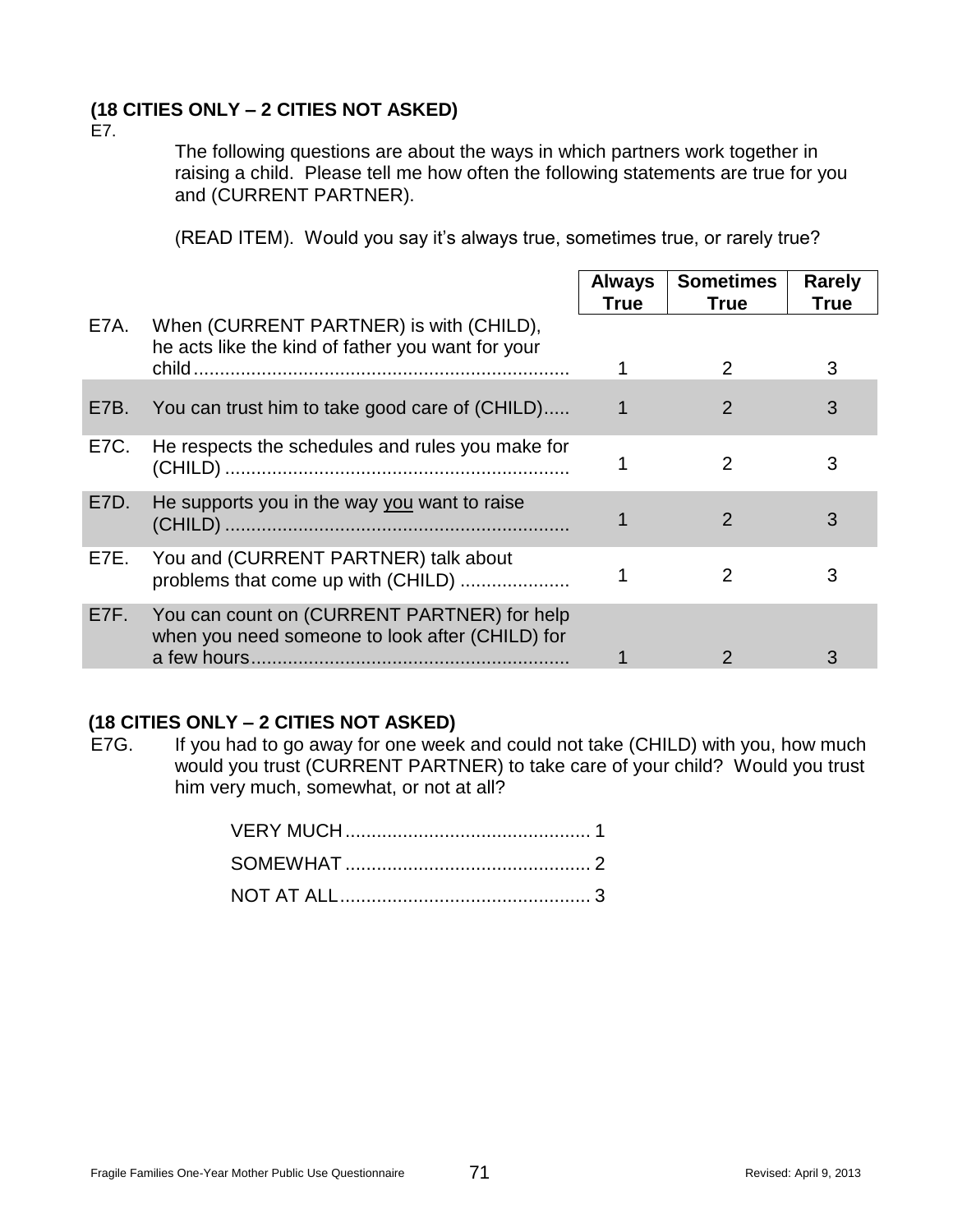E8. Now, think about how (CURRENT PARTNER) behaves towards you. For each statement I read, please tell me how often your partner behaves this way.

**FF MDSS LLOYD**

(First) (READ ITEM). Does (CURRENT PARTNER) behave this way often, sometimes, or never?

### **(E8K, E8L – 18 CITIES ONLY)**

|                   |                                                                      | <b>OFTEN</b> | <b>SOMETIMES</b> | <b>NEVER</b> |
|-------------------|----------------------------------------------------------------------|--------------|------------------|--------------|
| E8A.              | He is fair and willing to compromise when<br>you have a disagreement |              | 2                | 3            |
| E <sub>8</sub> B. | He expresses affection or love for you                               |              | 2                | 3            |
| E8C.              | He insults or criticizes you or your ideas                           |              | $\overline{2}$   | 3            |
| E8D.              | He encourages or helps you to do things                              |              | 2                | 3            |
| E8E.              | He tries to keep you from seeing or talking                          |              | 2                | 3            |
| E <sub>8</sub> F. | He tries to prevent you from going to work or                        |              | $\mathcal{P}$    | 3            |
| E8G.              | He withholds money, makes you ask for<br>money, or takes your money  |              | 2                | 3            |
| E <sub>8</sub> H. |                                                                      |              | 2                | 3            |
| E8I.              | He hits you with a fist or an object that could                      |              | 2                | 3            |
| E <sub>8</sub> J. | He tries to make you have sex or do sexual                           |              | $\mathcal{P}$    | 3            |
| E8K.              | He listens to you when you need someone                              |              | 2                | 3            |
| E8L.              | He really understands your hurts and joys                            |              | 2                | 3            |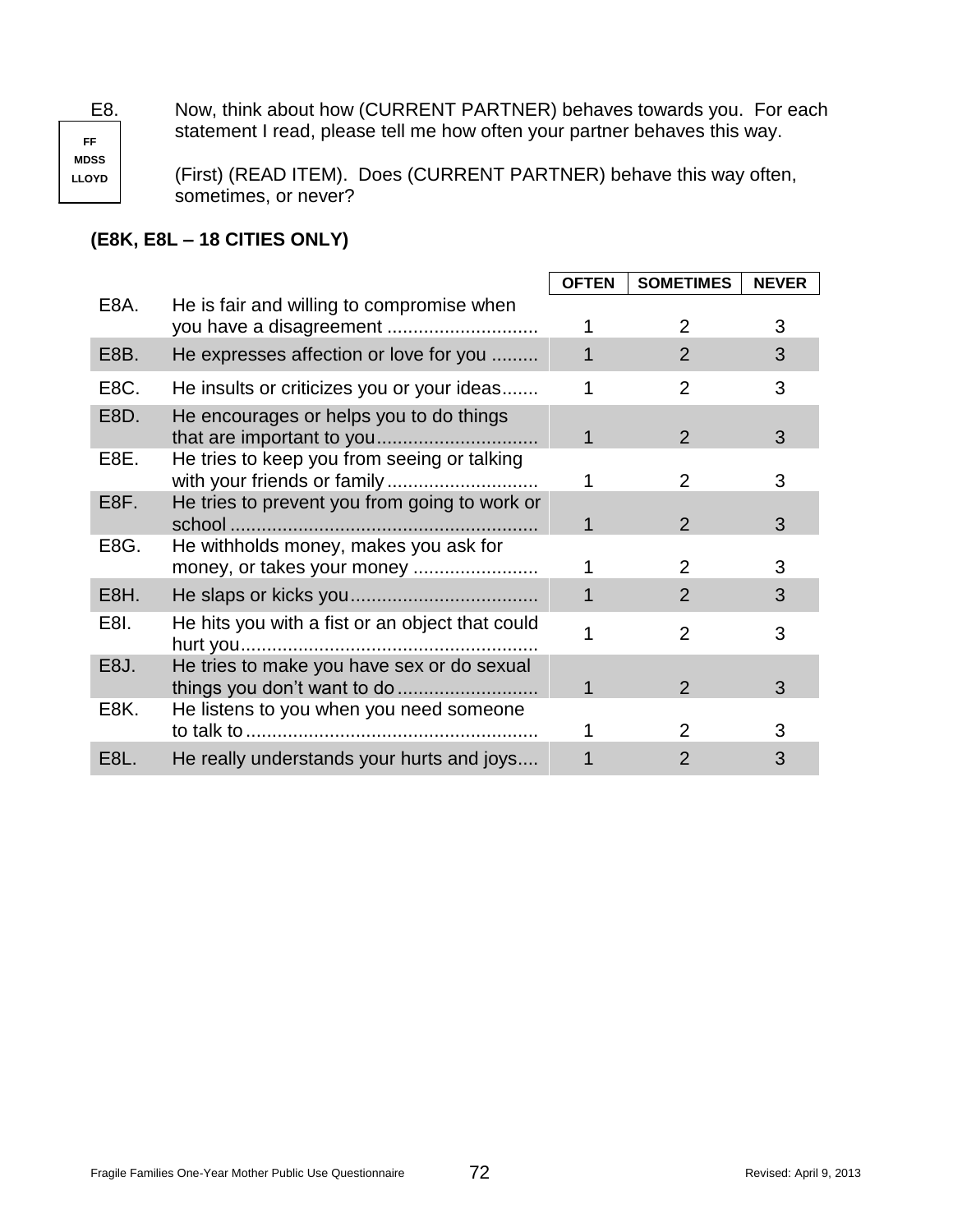E9. Couples sometimes get into fights. Were you ever cut, bruised, or seriously hurt in a fight with (CURRENT PARTNER)?

E9A. When did this happen? Did this happen . . .

|                                    |            |           | <b>NOT IN</b>            |
|------------------------------------|------------|-----------|--------------------------|
|                                    | <b>YES</b> | <b>NO</b> | <b>RELATIONSHIP THEN</b> |
| E9A1. Before you were pregnant?  1 |            |           | $-1()$                   |
| E9A2. During your pregnancy?  1 2  |            |           | $-10$                    |
| E9A3. After (CHILD) was born?  1   |            |           | ХX                       |

E9B. Did you ever go to the hospital for these injuries?

E9C. Did you tell anyone about this, such as a friend, a minister, a social worker, the police, or someone else?

E10. Has (CURRENT PARTNER) spent any time in jail or prison?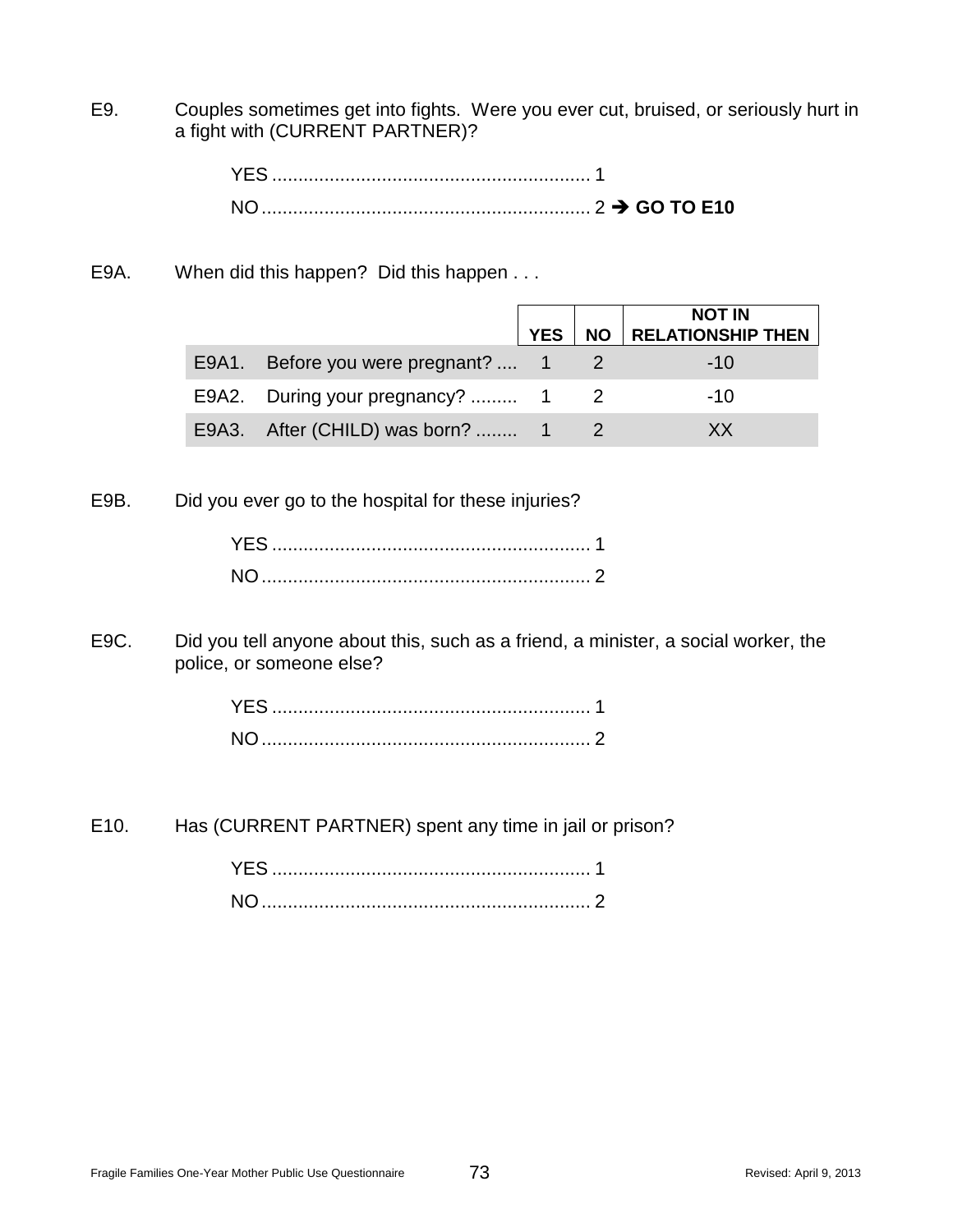# **SECTION F: DEMOGRAPHICS**

F1. **Not including yourself**, how many people are currently living with you? Please include people who sleep in this home most nights.

|\_\_\_|\_\_\_| PEOPLE **GO TO F2A**

RESPONDENT LIVES ALONE........................... 0 **GO TO SECTION G**

RESPONDENT LIVES IN JAIL, SHELTER, ON THE STREET.............................-10 **GO TO SECTION G**

### **HOUSEHOLD GRID INSTRUCTIONS**

F2A. IF ONLY 1 PERSON, SAY: And what is this person's name or initials?

IF MORE THAN 1 PERSON, SAY: I'd like to make a list of these (NUMBER) people who currently live in your household.

#### **PUT THE NAMES IN COLUMN ANAME IN THE GRID.**

Please start by giving me the first name of the oldest person currently living in your household. Please do not include yourself.

**PROBE IF RESPONDENT IS HESITANT:** Initials are fine, I just need to have some way to refer to them.

What is the name of the next oldest person who usually lives here**?**

### **CONTINUE UNTIL YOU HAVE FINISHED COLLECTING ALL NAMES.**

**IF NECESSARY, RECONCILE NUMBER OF PEOPLE IN HOUSEHOLD IN F1 WITH NUMBER OF PEOPLE LISTED:** You told me there are (NUMBER) of people listed in the household, and you have given me (NUMBER) names. Please tell me which I should correct.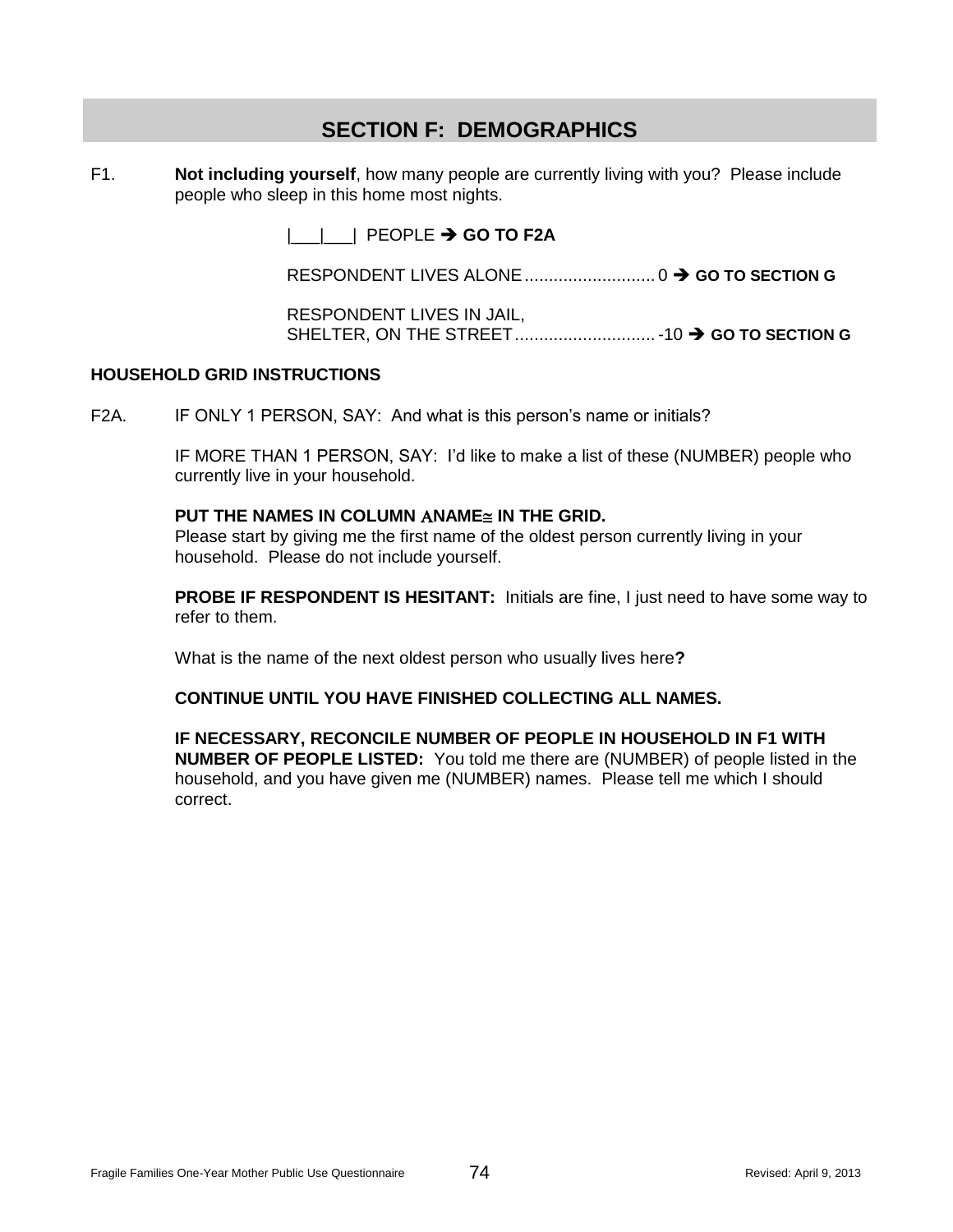### **ASK F2B-F2E FOR EACH PERSON LISTED IN COLUMN F2A.**

- F2B. **CODE WITHOUT ASKING IF OBVIOUS:** Is (PERSON) male or female?
- F2C. What is (his/her) age? **FOR CHILDREN 18 MONTHS OR YOUNGER, CODE IN MONTHS. FOR CHILDREN OLDER THAN 18 MONTHS, ROUND TO NEAREST YEAR.**

**CODE EXACT AGE IF GIVEN. IF DONT KNOW OR REFUSED, ASK:** Is (PERSON)

- F2D. What is (his/her) relationship to you?
- F2E. **IF PERSON IS 16 OR OLDER, ASK:** Is (PERSON) currently working?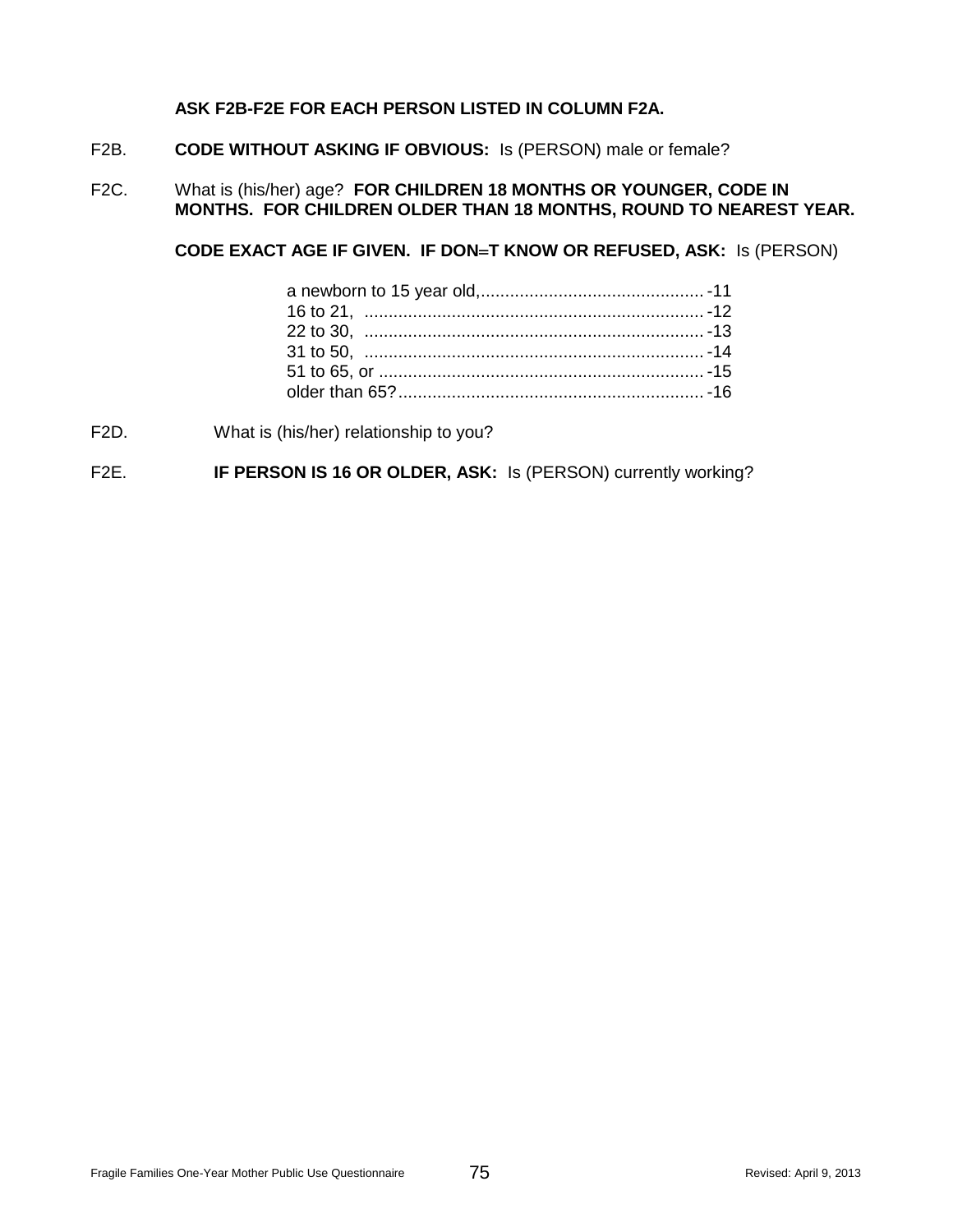| <b>F2B.</b><br><b>GENDER</b> | <b>F2C.</b><br><b>AGE</b> | <b>F2D.</b><br><b>RELATIONSHIP</b>     |                                 | <b>F2E.</b><br><b>EMPLOYED</b> |  |
|------------------------------|---------------------------|----------------------------------------|---------------------------------|--------------------------------|--|
|                              |                           | What is (his/her) relationship to you? |                                 |                                |  |
|                              |                           |                                        |                                 |                                |  |
|                              |                           | PARTNER/(BOY/GIRLFRIEND) 2             | NOT-RELATED ADULT  12           |                                |  |
|                              |                           |                                        | NOT-RELATED CHILD  13           |                                |  |
|                              |                           | PARENT IN-LAW  4                       | NIECE/NEPHEW 15                 |                                |  |
|                              |                           | BIO./ADOPTED CHILD 5                   |                                 |                                |  |
|                              |                           |                                        | <b>NEW PARTNER</b> 101          | IF $AGE=16$                    |  |
| Is (PERSON)                  | What is                   |                                        | NEW SPOUSE 102                  | OR OLDER                       |  |
| male or female?              | (his/her) age?            | SIBLING (BROTHER/SISTER). 8            | <b>UNKNOWN RELATED ADULT103</b> |                                |  |
|                              |                           | GRANDPARENT9                           | UNKNOWN RELATED CHILD104        | Is (PERSON)                    |  |
|                              |                           | AUNT/UNCLE 10                          |                                 | currently working?             |  |
| MALE<br><b>FEMALE</b>        | <b>AGE OR CODE</b>        |                                        |                                 | <b>YES</b><br>NO.              |  |
| <b>Circle One</b>            |                           |                                        |                                 | <b>Circle One</b>              |  |
|                              |                           |                                        | <b>CODE</b>                     |                                |  |
|                              |                           |                                        |                                 |                                |  |
| $\overline{2}$<br>1          | YRS                       | <b>VERBATIM:</b>                       |                                 | $\overline{2}$<br>1            |  |
|                              |                           |                                        | <b>CODE</b>                     |                                |  |
| $\overline{2}$<br>1          | <b>YRS</b>                | VERBATIM:                              |                                 | $\overline{2}$<br>1            |  |
|                              |                           |                                        | <b>CODE</b>                     |                                |  |
|                              |                           |                                        |                                 |                                |  |
| 2<br>1                       | YRS                       | VERBATIM:                              |                                 | $\overline{2}$<br>1            |  |
|                              |                           |                                        | <b>CODE</b>                     |                                |  |
|                              |                           |                                        |                                 |                                |  |
| $\overline{2}$               | YRS                       | <b>VERBATIM:</b>                       |                                 | $\overline{2}$<br>1            |  |
|                              |                           |                                        | <b>CODE</b>                     |                                |  |
| 2<br>1                       | <b>YRS</b>                | <b>VERBATIM:</b>                       |                                 | $\overline{2}$<br>1            |  |
|                              |                           |                                        | <b>CODE</b>                     |                                |  |
|                              |                           |                                        |                                 |                                |  |
| 2<br>1                       | <b>YRS</b>                | VERBATIM:                              |                                 | $\overline{2}$<br>1            |  |
|                              |                           |                                        | <b>CODE</b>                     |                                |  |
|                              |                           |                                        |                                 |                                |  |
| $\overline{2}$               | <b>YRS</b>                | VERBATIM:                              |                                 | $\overline{2}$                 |  |
|                              |                           |                                        | CODE                            |                                |  |
|                              |                           |                                        |                                 |                                |  |
| $\overline{2}$<br>1          | <b>YRS</b>                | VERBATIM:                              |                                 | $\overline{2}$                 |  |
|                              |                           |                                        | <b>CODE</b>                     |                                |  |
| $\overline{2}$<br>1          | YRS                       | VERBATIM:                              |                                 | $\overline{2}$                 |  |
|                              |                           |                                        | <b>CODE</b>                     |                                |  |
|                              |                           |                                        |                                 |                                |  |
| $\overline{2}$               | YRS                       | VERBATIM:                              |                                 | 2                              |  |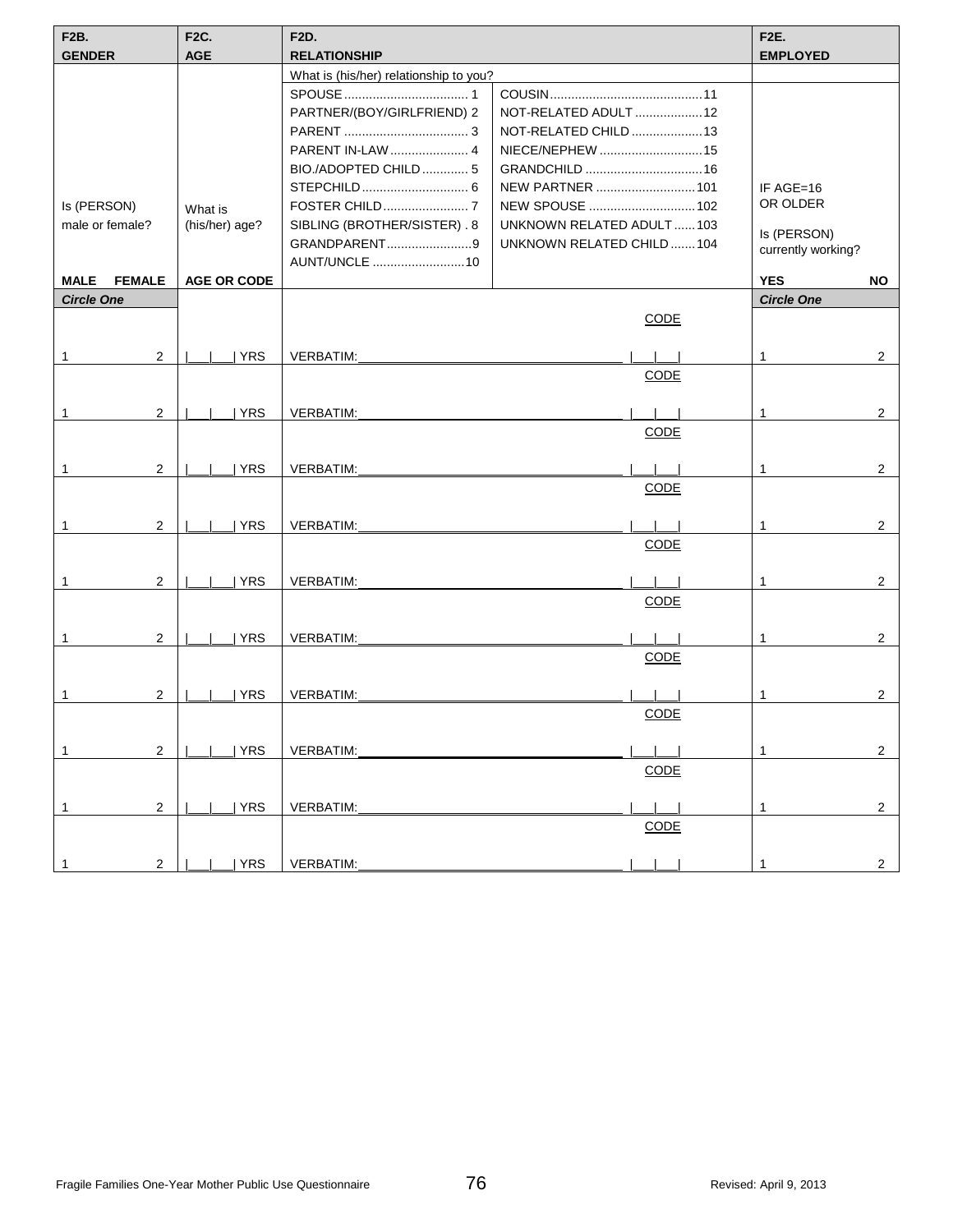### **(CONSTRUCTED FOR 2 CITIES)** F3. **IS (CHILD) MOTHERS ONLY BIOLOGICAL CHILD? (A12=1 AND C24=2)**

F4. Do you have any other biological children who are not living with you now?

| YFS. |  |
|------|--|
|      |  |

F4A. How many other living children do you have who don't live with you?

|\_\_\_|\_\_\_| CHILDREN

F4B. How old (are those other (NUMBER IN F4)/ is that other) child(ren)?

**RECORD YEARS OLD. ROUND BIRTH TO 5 MONTHS AS A00≅ AND CHILDREN 6 MONTHS TO 1 YEAR AS 01.**

| AGE    |        |        | AGE AGE AGE AGE |        |
|--------|--------|--------|-----------------|--------|
| (F4B1) | (F4B2) | (F4B3) | (F4B4)          | (F4B5) |

F5. Since (CHILD) was born, have you had any pregnancies that ended in either miscarriage, stillbirth, or abortion?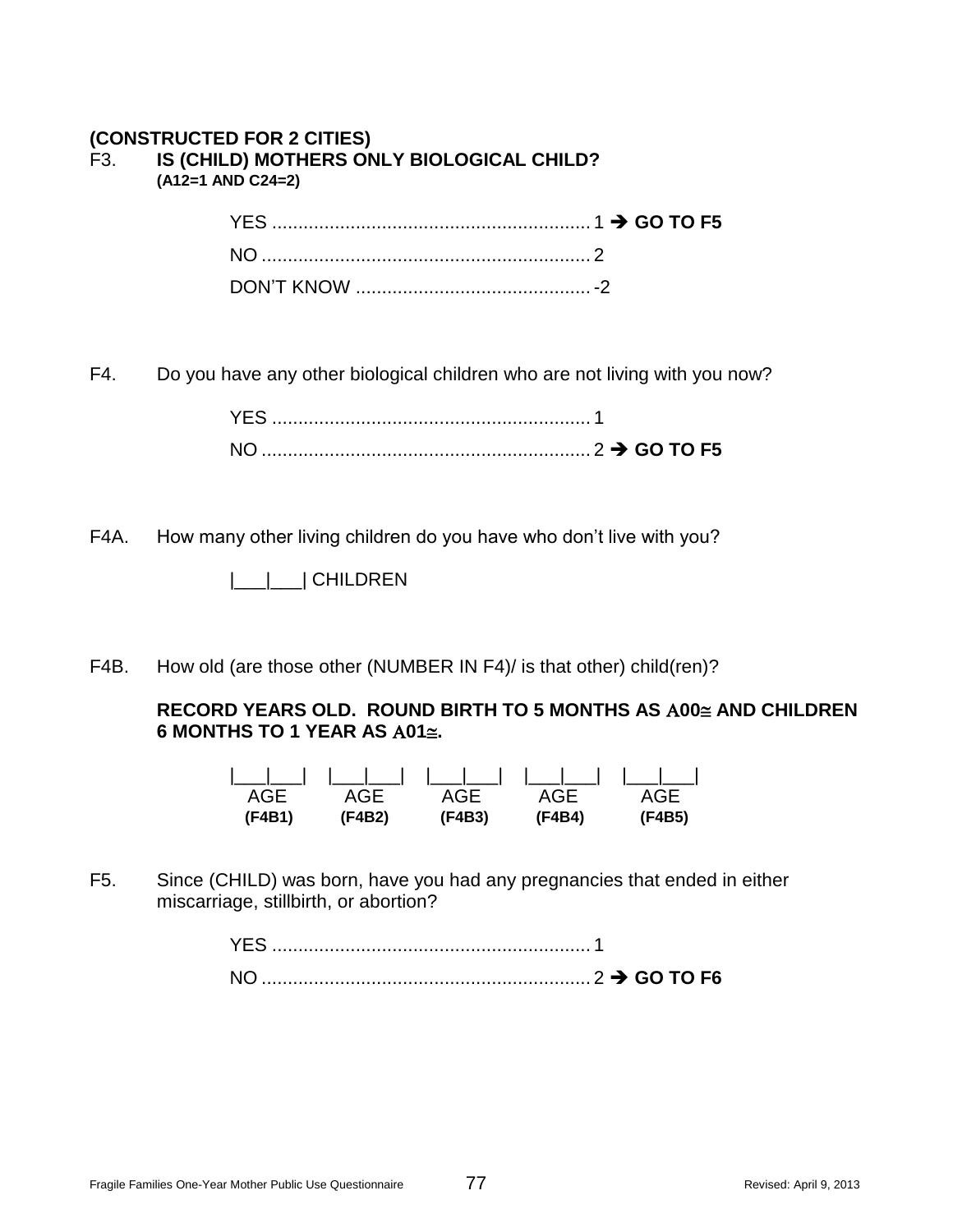### **CODE WITHOUT ASKING IF KNOWN:**

F5A. Did you have a miscarriage (or stillbirth), an abortion, or both a miscarriage and abortion?

F6. Since (CHILD) was born, have you had another baby or are you pregnant now?

| YES, HAD ANOTHER BABY 1      |  |
|------------------------------|--|
|                              |  |
| YES, HAD ANOTHER BABY AND IS |  |
|                              |  |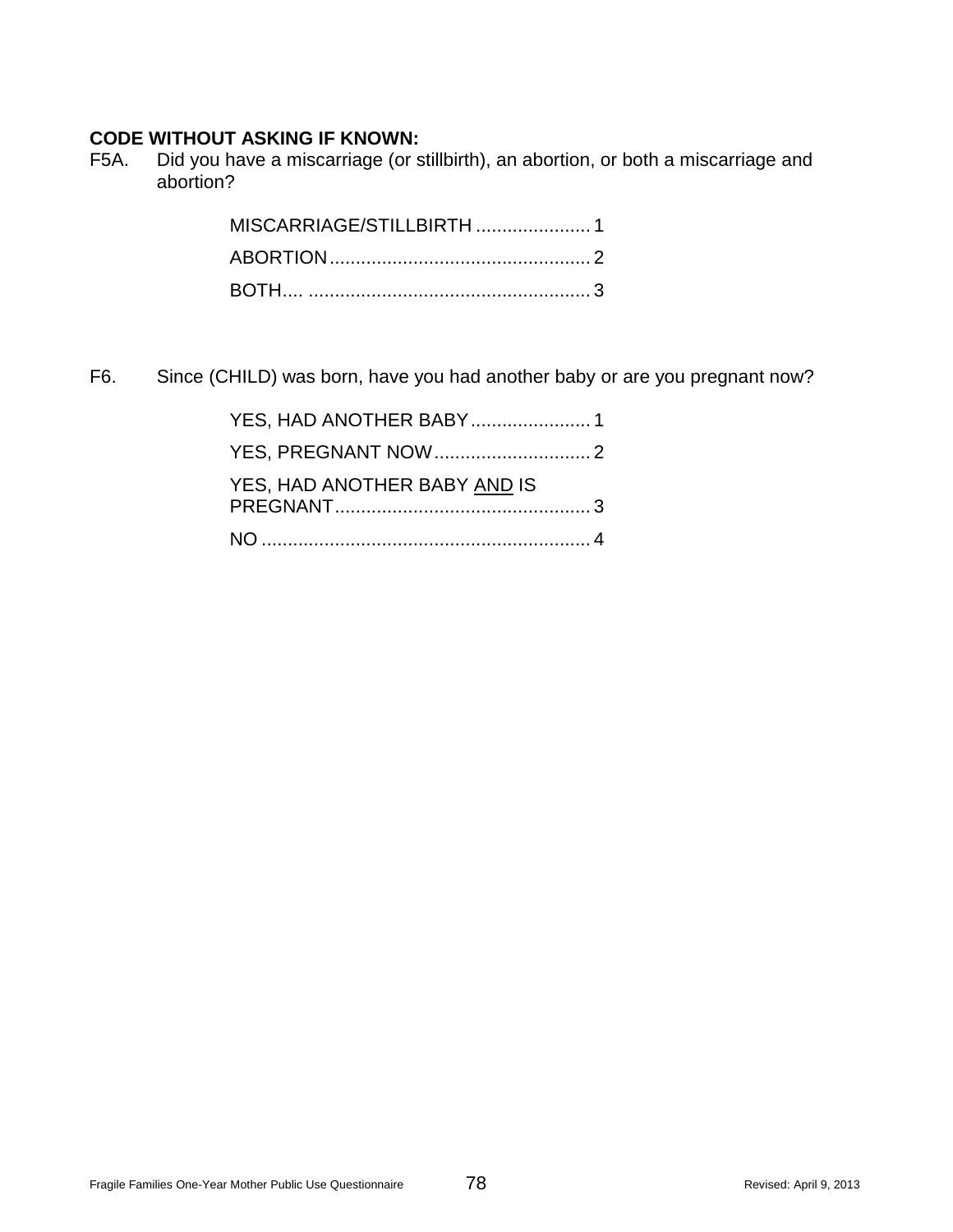# **SECTION G: MOTHER'S FAMILY BACKGROUND AND SUPPORT**

Next, I have a few questions about your parents, your background, and the help you can get from other people.

### **(18 CITIES ONLY – 2 CITIES NOT ASKED)**

G1A. First, in what country or territory was your father born?

\_\_\_\_\_\_\_\_\_\_\_\_\_\_\_\_\_\_\_\_\_\_\_\_\_ COUNTRY/TERRITORY

### **(18 CITIES ONLY – 2 CITIES NOT ASKED)**

G1B. In what country or territory was your mother born?

\_\_\_\_\_\_\_\_\_\_\_\_\_\_\_\_\_\_\_\_\_\_\_\_\_ COUNTRY/TERRITORY

### **(2 CITIES ONLY)**

MX2G1. Which of your biological parents were born in the United States? Was it your . . .

| DON'T KNOW WHERE BORN - 2 |  |
|---------------------------|--|
| NEVER KNEW BIOLOGICAL     |  |
|                           |  |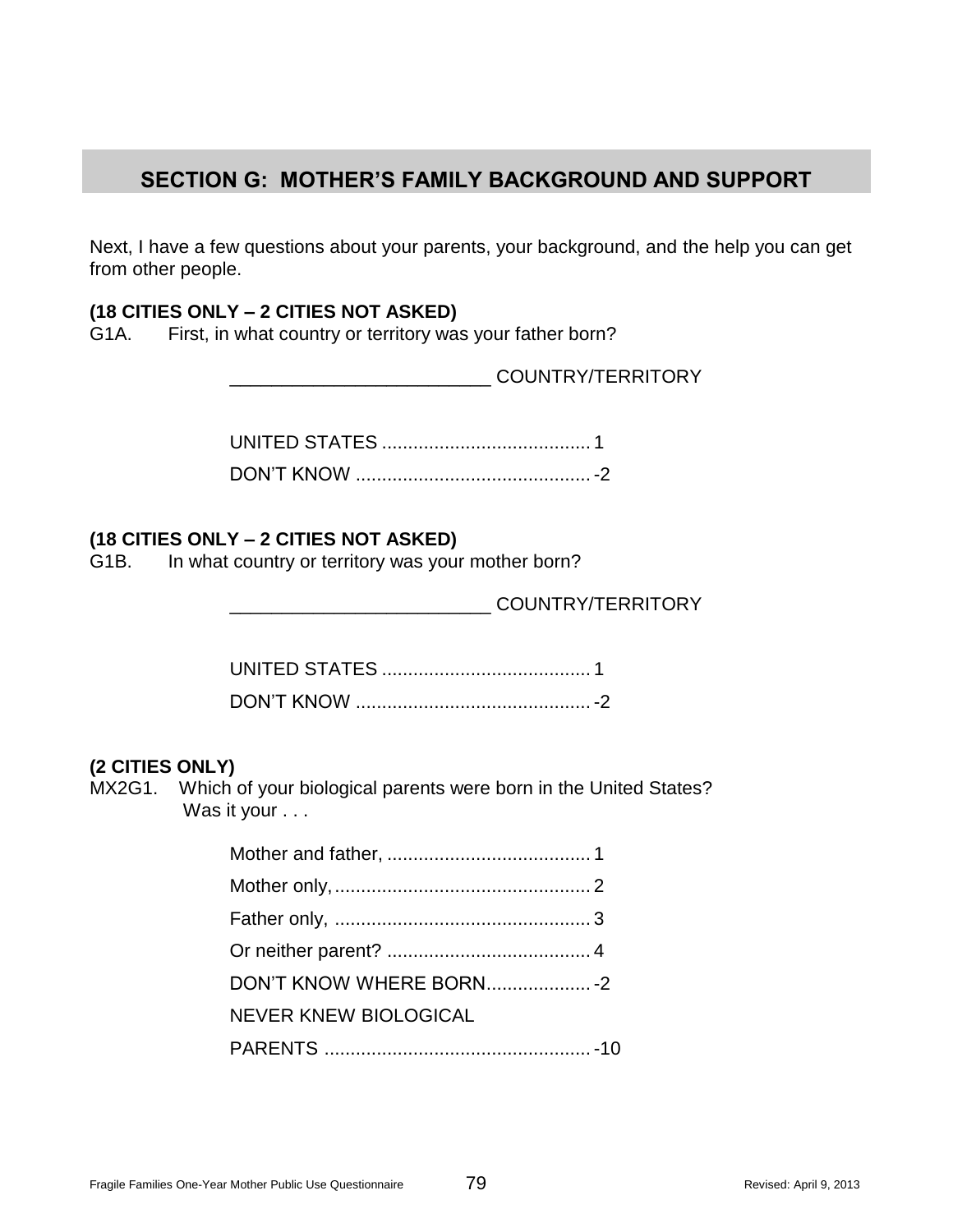### **(CONSTRUCTED FOR 2 CITIES)** G1C. **WERE BOTH PARENTS BORN IN THE UNITED STATES? (G1A=1 AND G1B=1)**

| N <sub>O</sub> |  |
|----------------|--|

### **(18 CITIES ONLY – 2 CITIES NOT ASKED)**

G1D. Are you a United States citizen?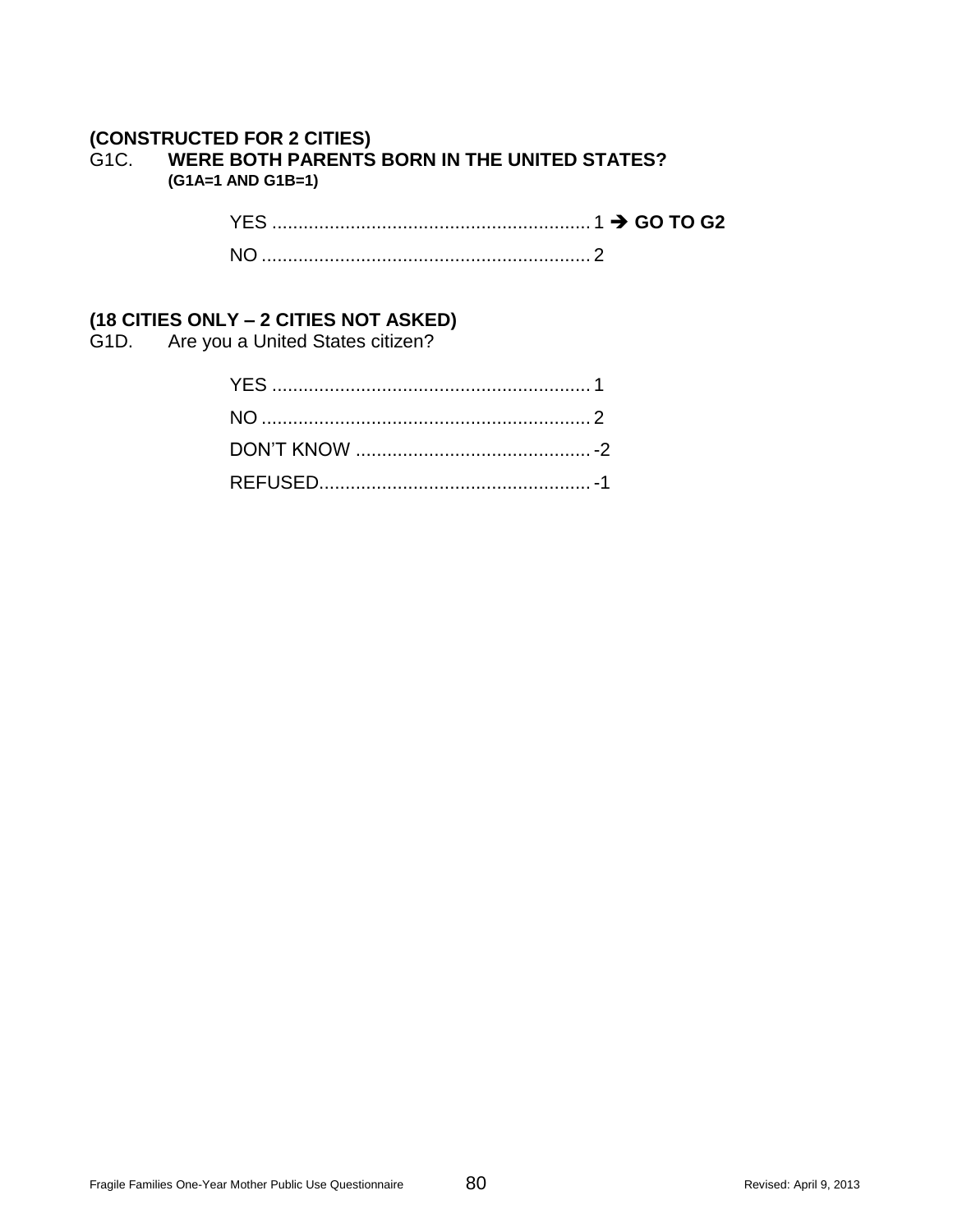G2. What is the highest grade of school that your biological mother completed?

| ELEMENTARY, MIDDLE, OR          |                         |
|---------------------------------|-------------------------|
|                                 | <b>GRADE COMPLETED:</b> |
|                                 |                         |
| NURSING SCHOOL (LPN OR RN) 5    | (G2C1)                  |
| <b>BUSINESS OR SECRETARIAL</b>  |                         |
| VOCATIONAL, TECHNICAL, OR       |                         |
| <b>JUNIOR/COMMUNITY</b>         |                         |
|                                 |                         |
| <b>OTHER TYPE OF</b>            |                         |
| SCHOOL (NOT SPECIFIED) 10       |                         |
| <b>GRADUATE OR PROFESSIONAL</b> |                         |
|                                 |                         |
|                                 |                         |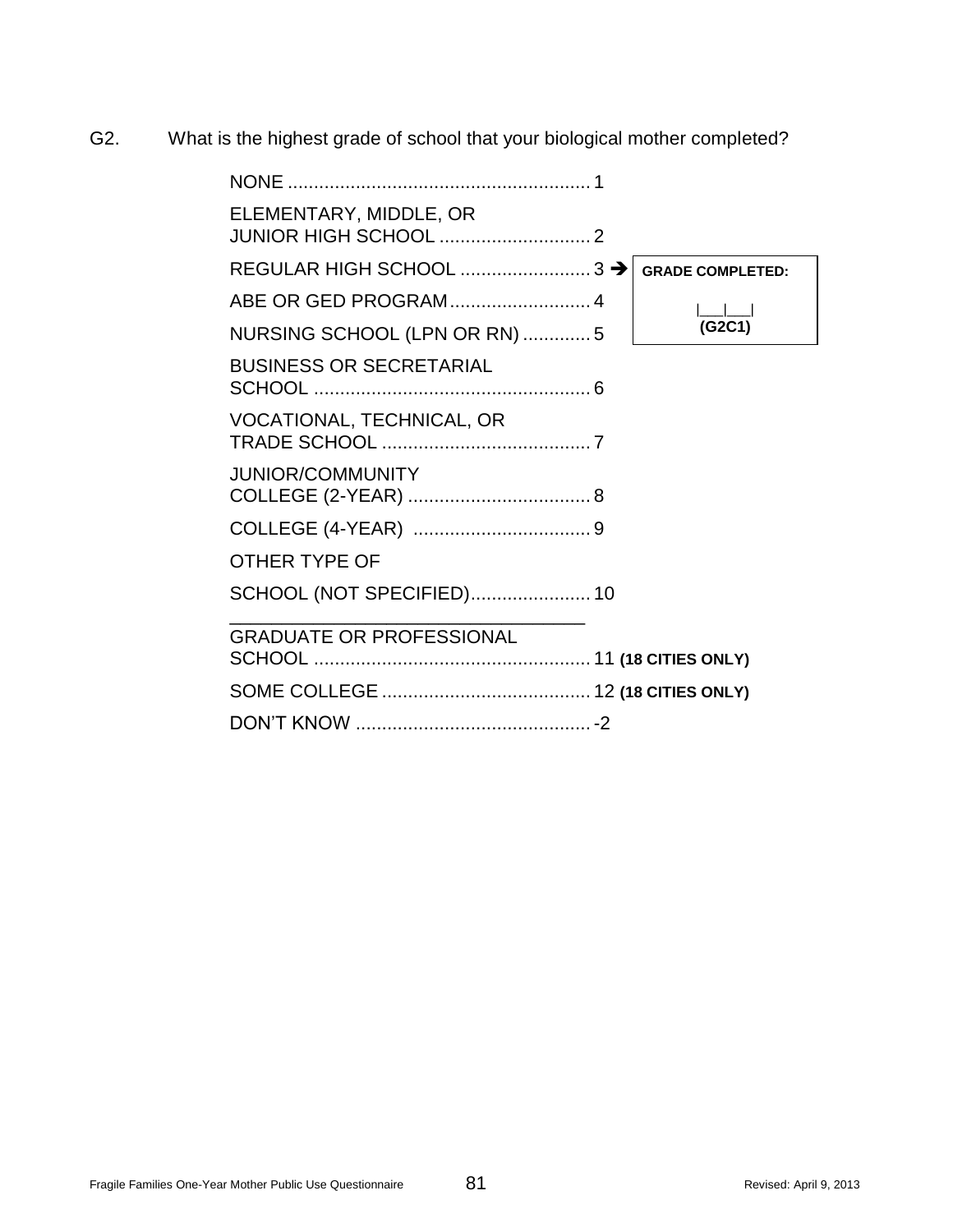# **(18 CITIES ONLY – 2 CITIES NOT ASKED)**

What is the highest grade of school that your biological father completed?

| <b>NONE</b>                                |                         |
|--------------------------------------------|-------------------------|
| ELEMENTARY, MIDDLE, OR                     |                         |
| REGULAR HIGH SCHOOL  3 >                   | <b>GRADE COMPLETED:</b> |
|                                            |                         |
| NURSING SCHOOL (LPN OR RN) 5               | (G3C1)                  |
| <b>BUSINESS OR SECRETARIAL</b>             |                         |
| VOCATIONAL, TECHNICAL, OR                  |                         |
| <b>JUNIOR/COMMUNITY</b>                    |                         |
|                                            |                         |
| OTHER TYPE OF<br>SCHOOL (NOT SPECIFIED) 10 |                         |
| <b>GRADUATE OR PROFESSIONAL</b>            |                         |
|                                            |                         |
|                                            |                         |
|                                            |                         |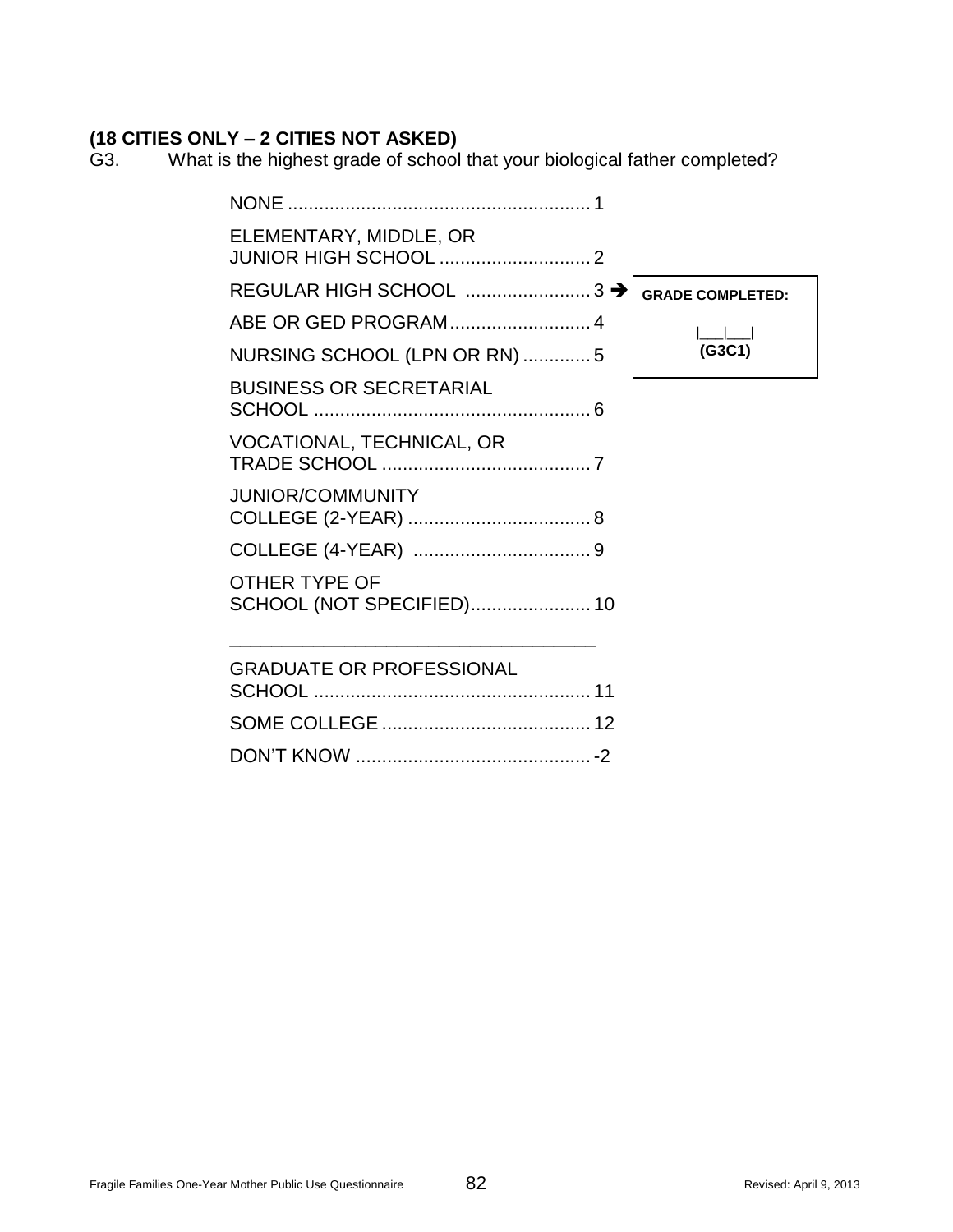- G4. Please tell me whether you strongly agree, somewhat agree, somewhat disagree, or strongly disagree with the following statements about your background.
- G4A. I feel an attachment towards my own racial or ethnic heritage. Do you strongly agree, somewhat agree, somewhat disagree, or strongly disagree?

G4B. I participate in cultural practices of my own group, such as special food, music, or customs. Do you strongly agree, somewhat agree, somewhat disagree, or strongly disagree?

G4C. How often do you go to religious services? Is it . . .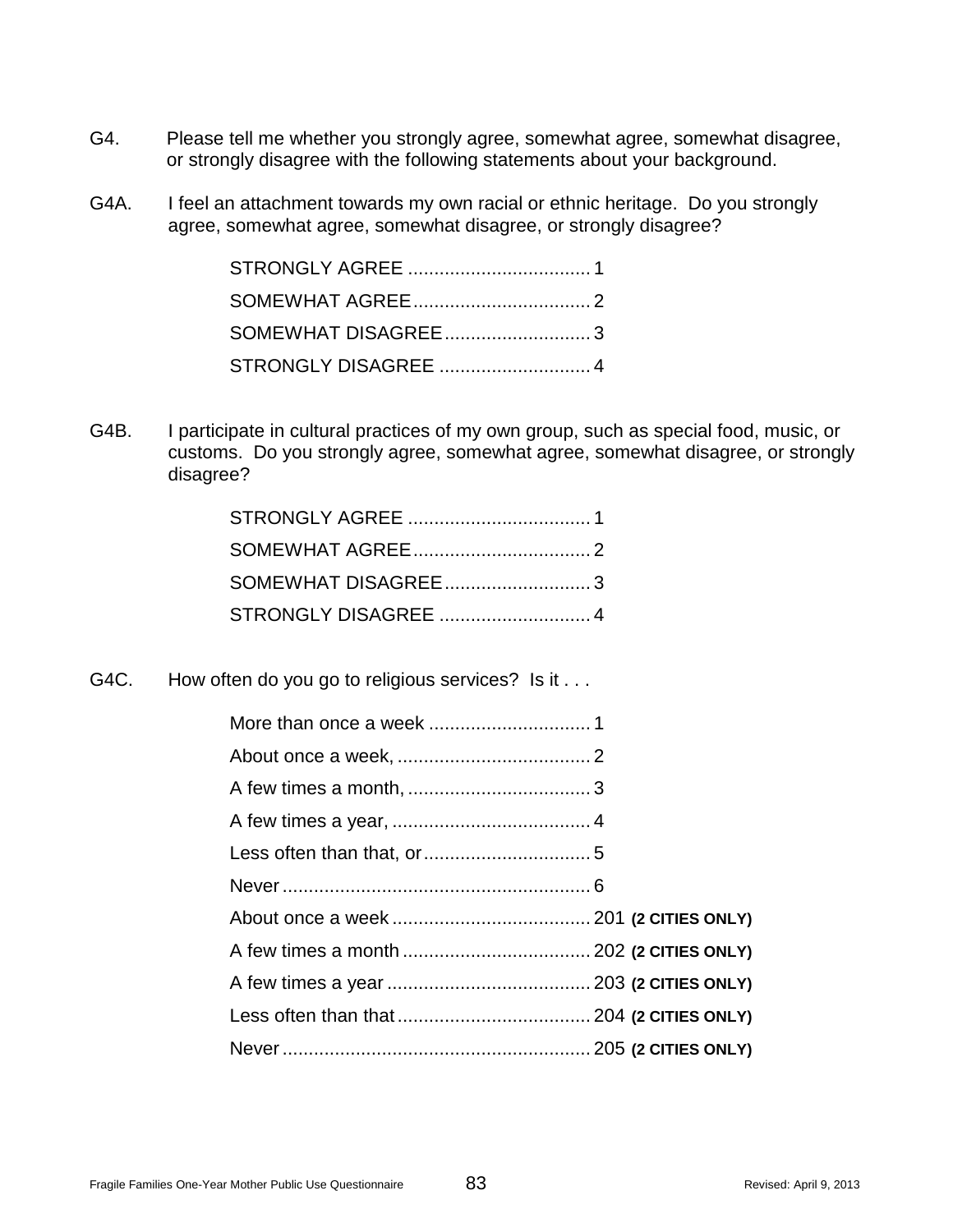G5. Since (CHILD) was born, have you received any financial help or money from anyone other than (FATHER)? Please include your relatives and friends, and his relatives and friends, but don't include help from any government or private agency.

| <b>NO</b> |  |
|-----------|--|

G5A. Who gave you financial help or money?

**PROBE:** Anyone else?

CIRCLE ALL THAT APPLY

| RESPONDENT'S PARENTS 1       |
|------------------------------|
| OTHER RELATIVES OF MOTHER2   |
|                              |
| OTHER RELATIVES OF FATHER  4 |
|                              |
|                              |
|                              |
| OTHER (NOT SPECIFIED)  8     |

\_\_\_\_\_\_\_\_\_\_\_\_\_\_\_\_\_\_\_\_\_\_\_\_\_\_\_\_\_\_\_\_\_\_\_

G5B. About how much financial help or money were you given since (CHILD) was born?

\$ |\_\_\_|\_\_\_|**,**|\_\_\_|\_\_\_|\_\_\_| **GO TO G6**

DON'T KNOW .............................................-2 REFUSED....................................................-1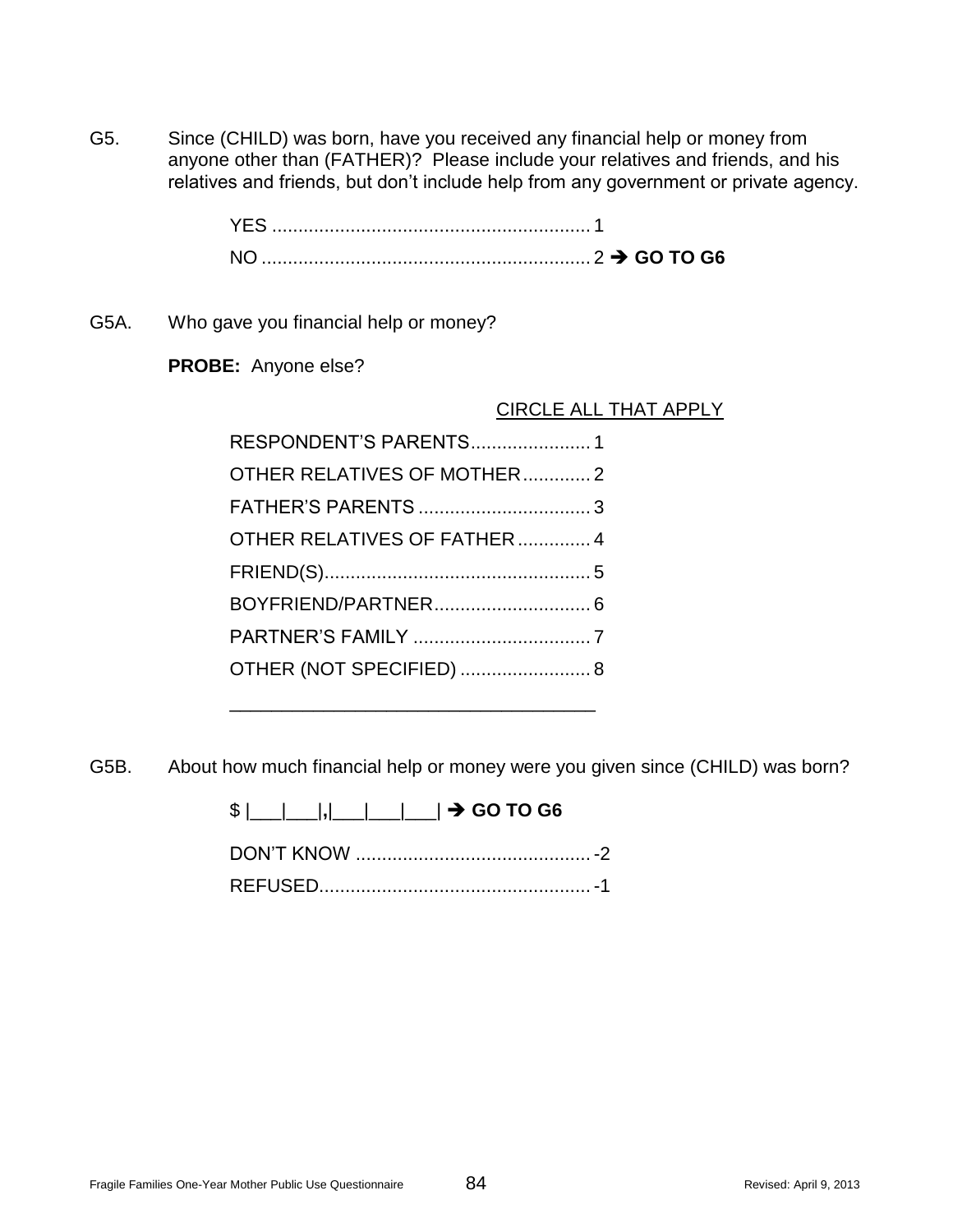| G5C. | I just need to know a range. Can you tell me if it was |
|------|--------------------------------------------------------|
|      |                                                        |

G6. Next, I want to ask you about help you could get during this next year if you needed it.

If you needed help during the next year, could you count on someone to . . .

G6A. Loan you \$200?

G6A1. What about \$1,000?

G6B. (Is there someone you could count on to) provide you with a place to live?

| NO. |  |
|-----|--|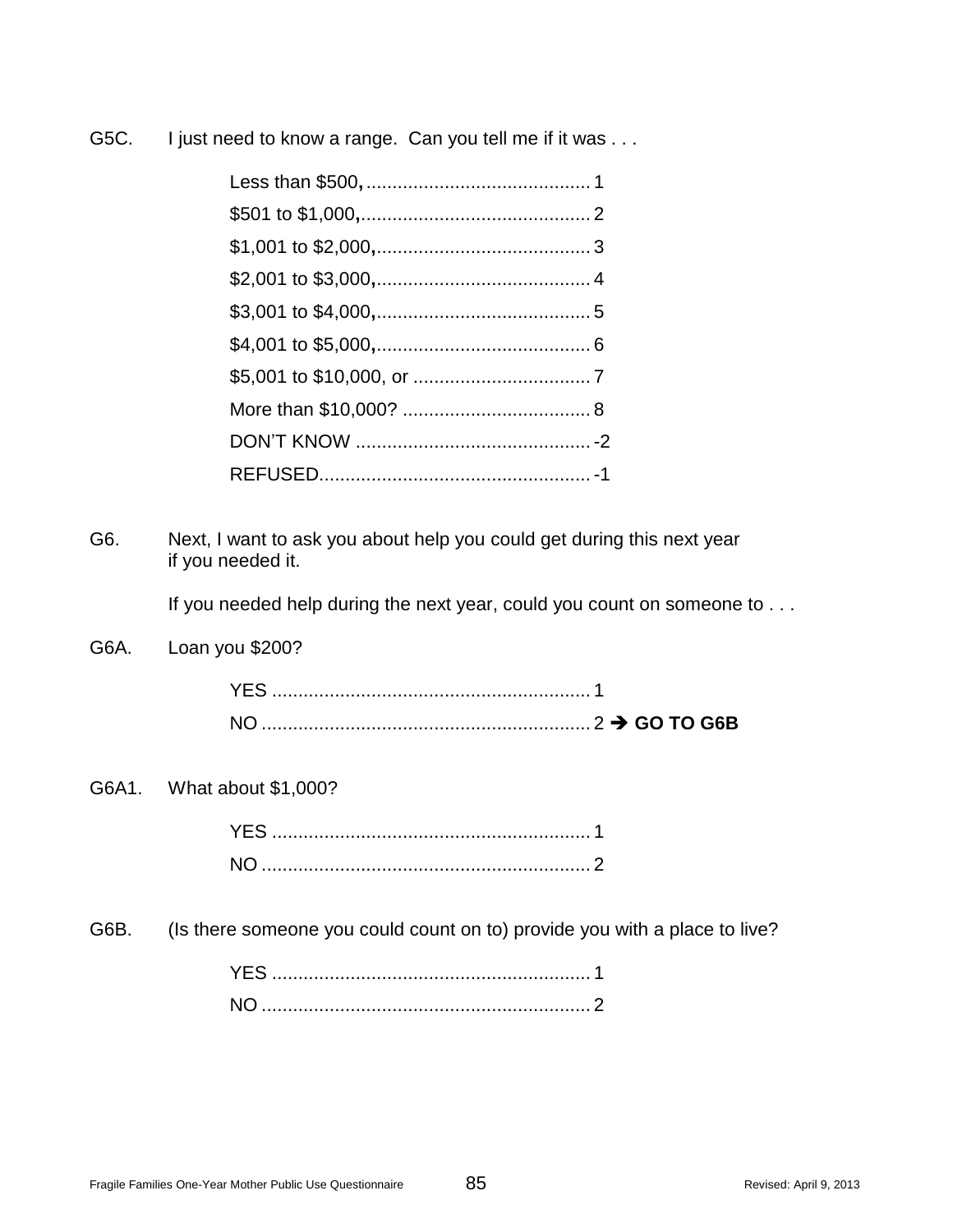G6C. (Is there someone you could count on to) help you with emergency child care?

G6D. (Is there someone you could count on to) co-sign for a bank loan with you for \$1,000?

G6D1. What about co-signing for \$5,000?

G7. Now I'd like to ask you some questions about your biological father and his involvement in your life while you were growing up. Would you say he was . . .

G7A. Did you know your biological father when you were growing up?

G8. Was there another man who was like a father to you when you were growing up?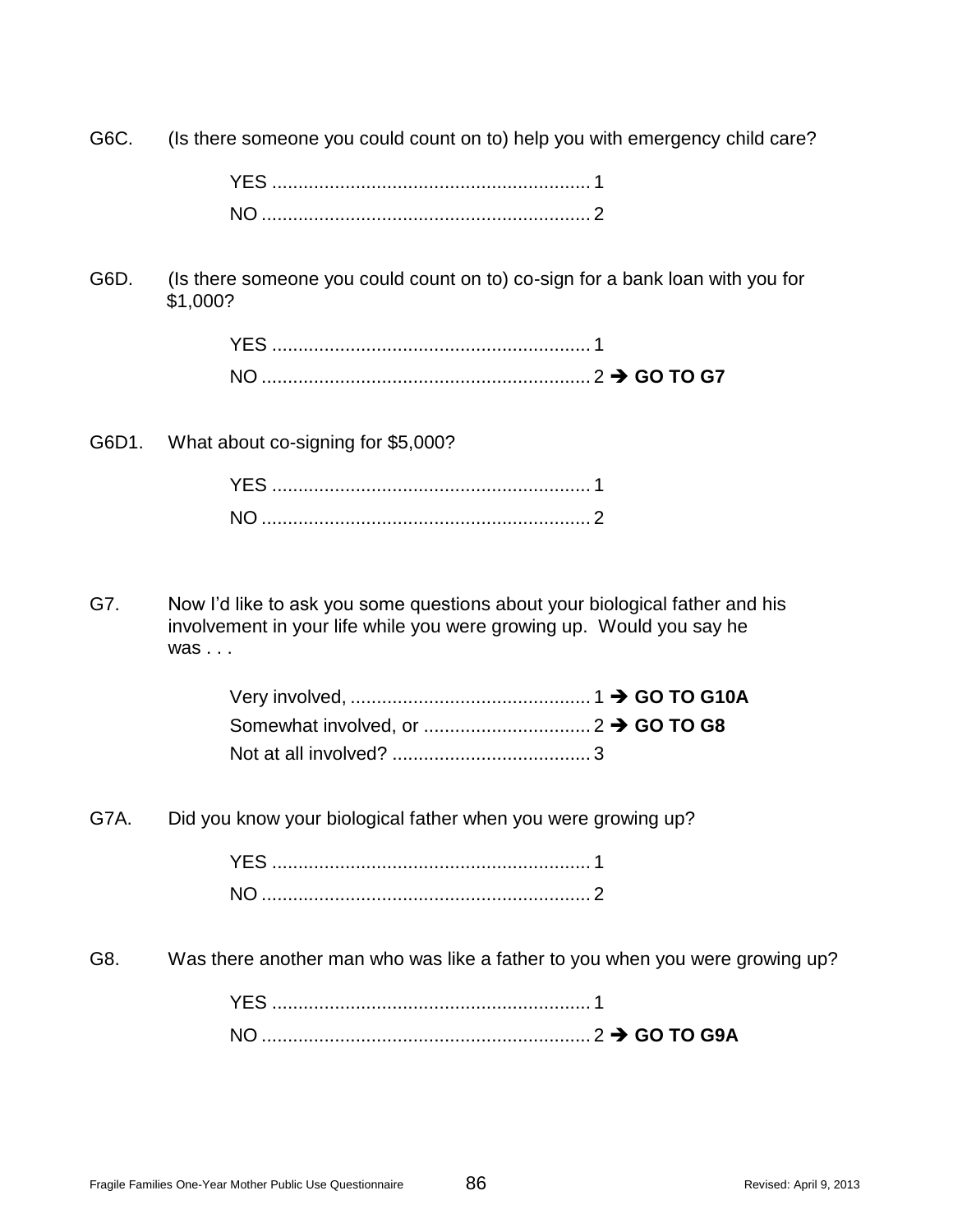G8A. Who was this person?

### **INTERVIEWER: IF MORE THAN 1 MAN IS NAMED, PROBE FOR THE MAN WHO WAS MOST LIKE A FATHER.**

### CIRCLE ONE

| MOTHER'S PARTNER 4               |  |
|----------------------------------|--|
|                                  |  |
|                                  |  |
| <b>BROTHER (INCLUDE STEP AND</b> |  |
|                                  |  |
| MINISTER/CLERGY MEMBER  9        |  |
|                                  |  |
|                                  |  |
| OTHER (NOT SPECIFIED)  12        |  |
|                                  |  |

\_\_\_\_\_\_\_\_\_\_\_\_\_\_\_\_\_\_\_\_\_\_\_\_\_\_\_\_\_\_\_\_\_\_\_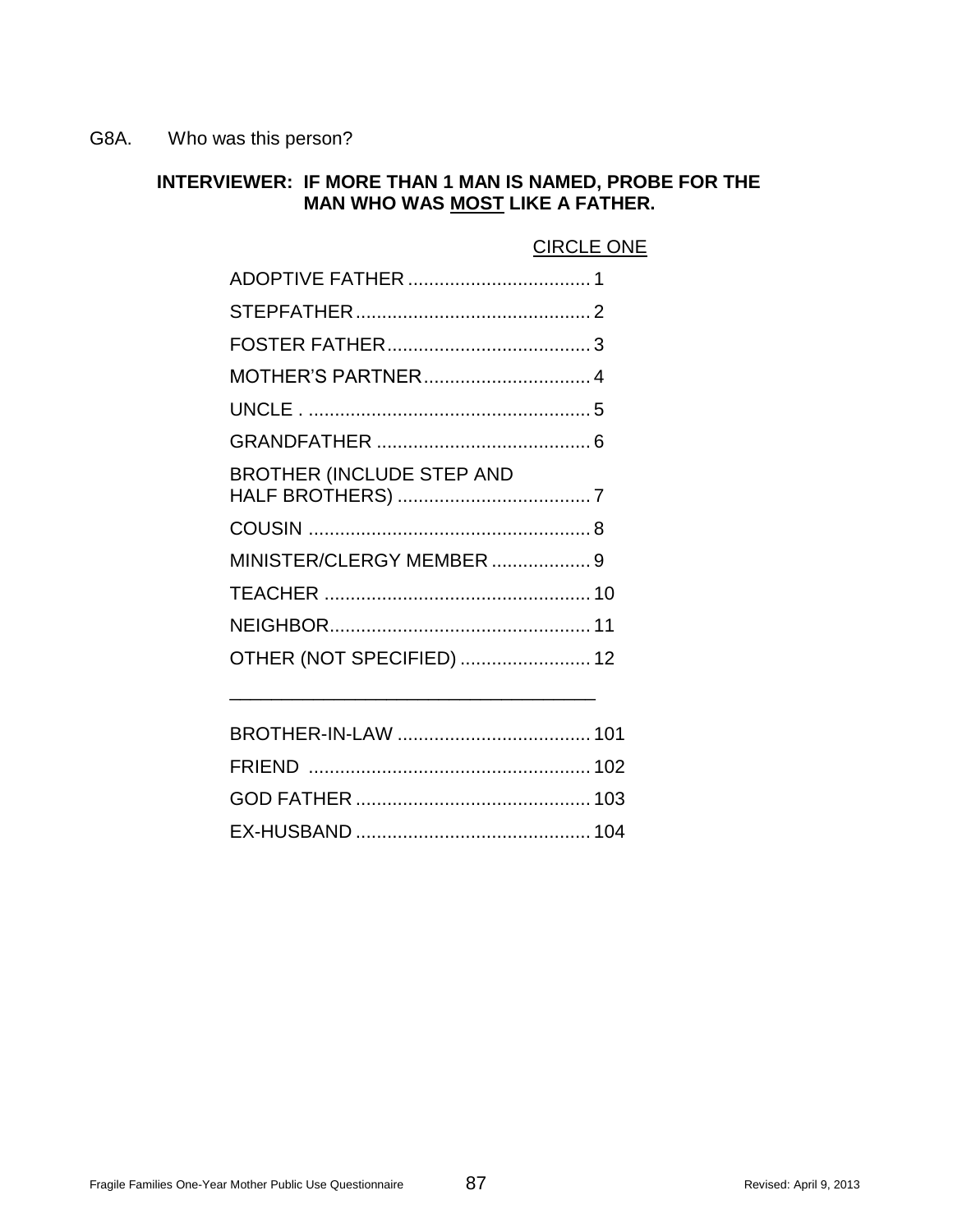| G9.  | <b>FATHER CHECKPOINT</b>                                            |
|------|---------------------------------------------------------------------|
| G9A. | DID RESPONDENT KNOW HER BIOLOGICAL FATHER?<br>(G7=1 OR 2, OR G7A=1) |
|      |                                                                     |
|      |                                                                     |
| G9B. | <b>DID RESPONDENT HAVE A FATHER-FIGURE?</b><br>$(G8=1)$             |
|      |                                                                     |
|      | NΟ                                                                  |

G10A. How well do you get along with your father now? Would you say you get along with him . . .

**GO TO G10C**

G10B. How well do you get along with him now? Would you say you get along with him . . .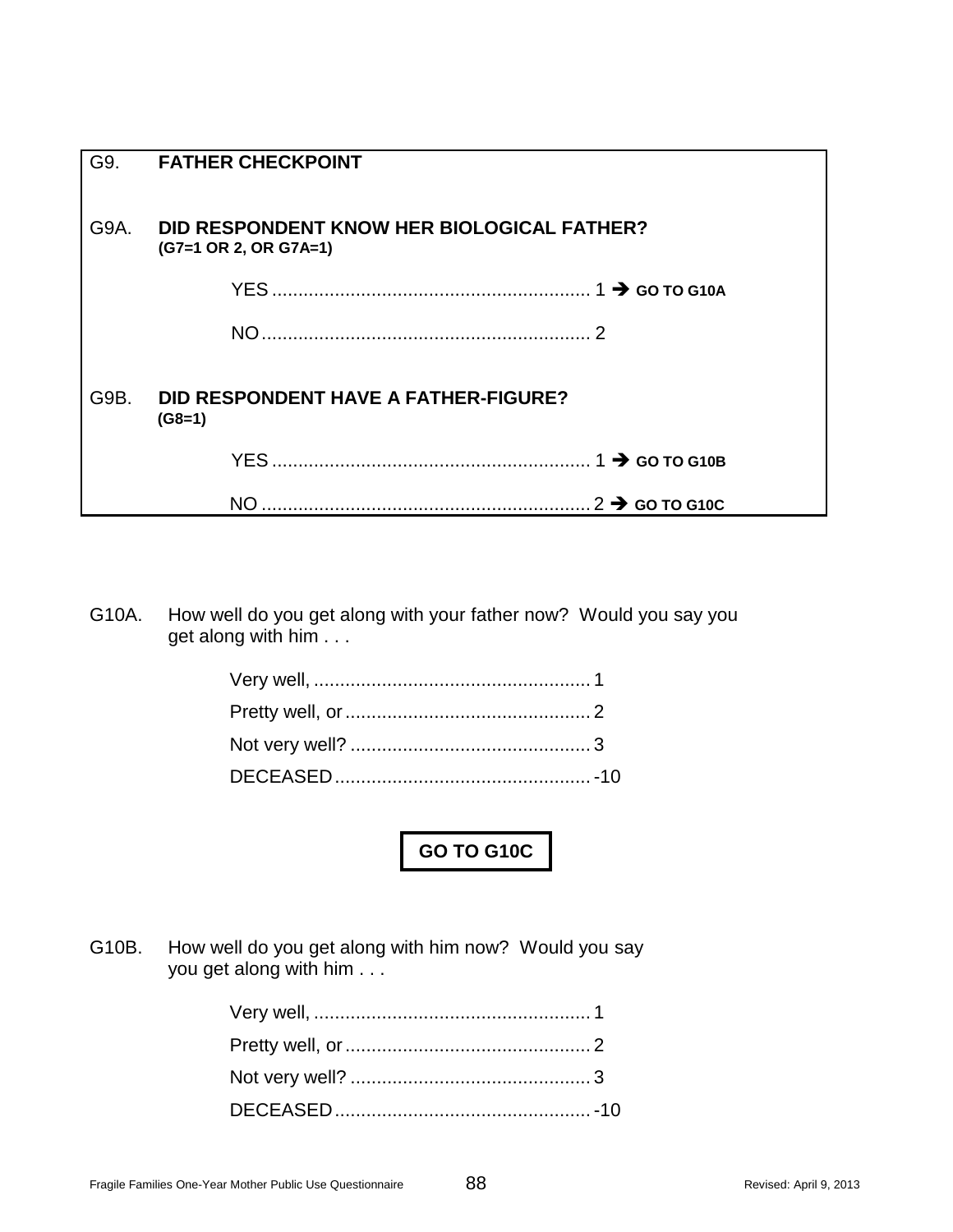### **(18 CITIES ONLY – 2 CITIES NOT ASKED)**

G10C. How well do you get along with your mother? Would you say you get along with her . . .

### G10D. **ARE RESPONDENT'S PARENTS BOTH DECEASED OR UNKNOWN? (G10A=n AND G10C=n) OR (G10C=n AND G7A=0 AND G8=0)**

| <b>YFS</b> |  |
|------------|--|
|            |  |

G11. How well does (FATHER) get along with your parents? Would you say he gets along with them . . .

### **NOTE: IF ONLY ONE PARENT LIVING, CODE FOR THE LIVING PARENT.**

| GETS ALONG WITH ONE PARENT. |  |
|-----------------------------|--|
|                             |  |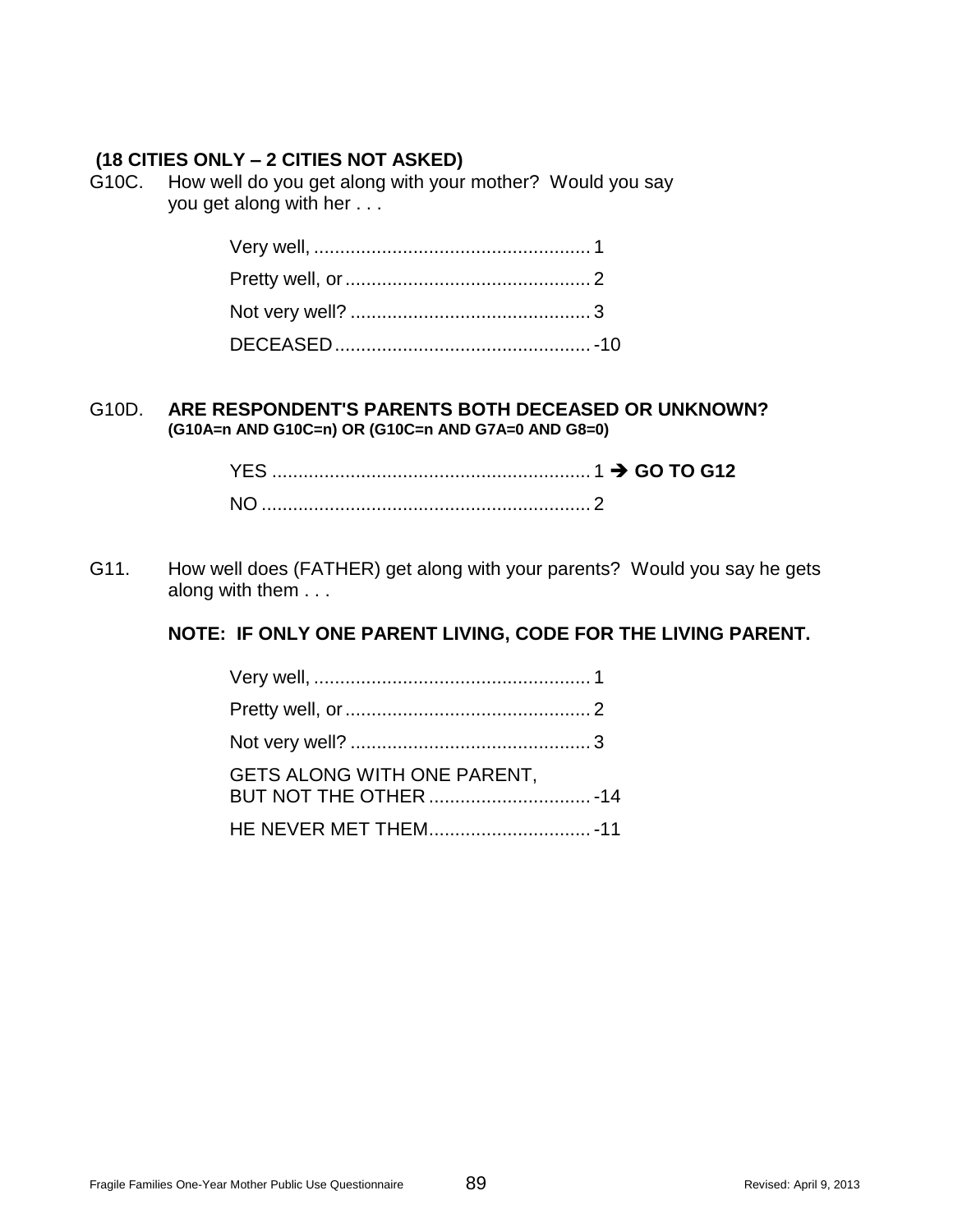G12. How well do you get along with (FATHER'S) parents? Would you say you get along with them **. . .**

**NOTE: IF ONLY ONE PARENT LIVING, CODE FOR THE LIVING PARENT.**

| GETS ALONG WITH ONE PARENT,<br>BUT NOT THE OTHER  - 14 |  |
|--------------------------------------------------------|--|
| BOTH PARENTS DECEASED - 10                             |  |
| NEVER MET FATHER'S PARENTS  - 11                       |  |

### **(CONSTRUCTED FOR 2 CITIES)**

G12A. **ARE RESPONDENT'S PARENTS BOTH DECEASED? (G10D=1)**

### **(18 CITIES ONLY – 2 CITIES NOT ASKED)**

G13. How often does (CHILD) see your parents? Would you say . . .

### **NOTE: IF ONLY ONE PARENT LIVING, CODE FOR THE LIVING PARENT. IF CHILD SEES ONE PARENT MORE THAN THE OTHER, CODE FOR THE MOST FREQUENT ONE.**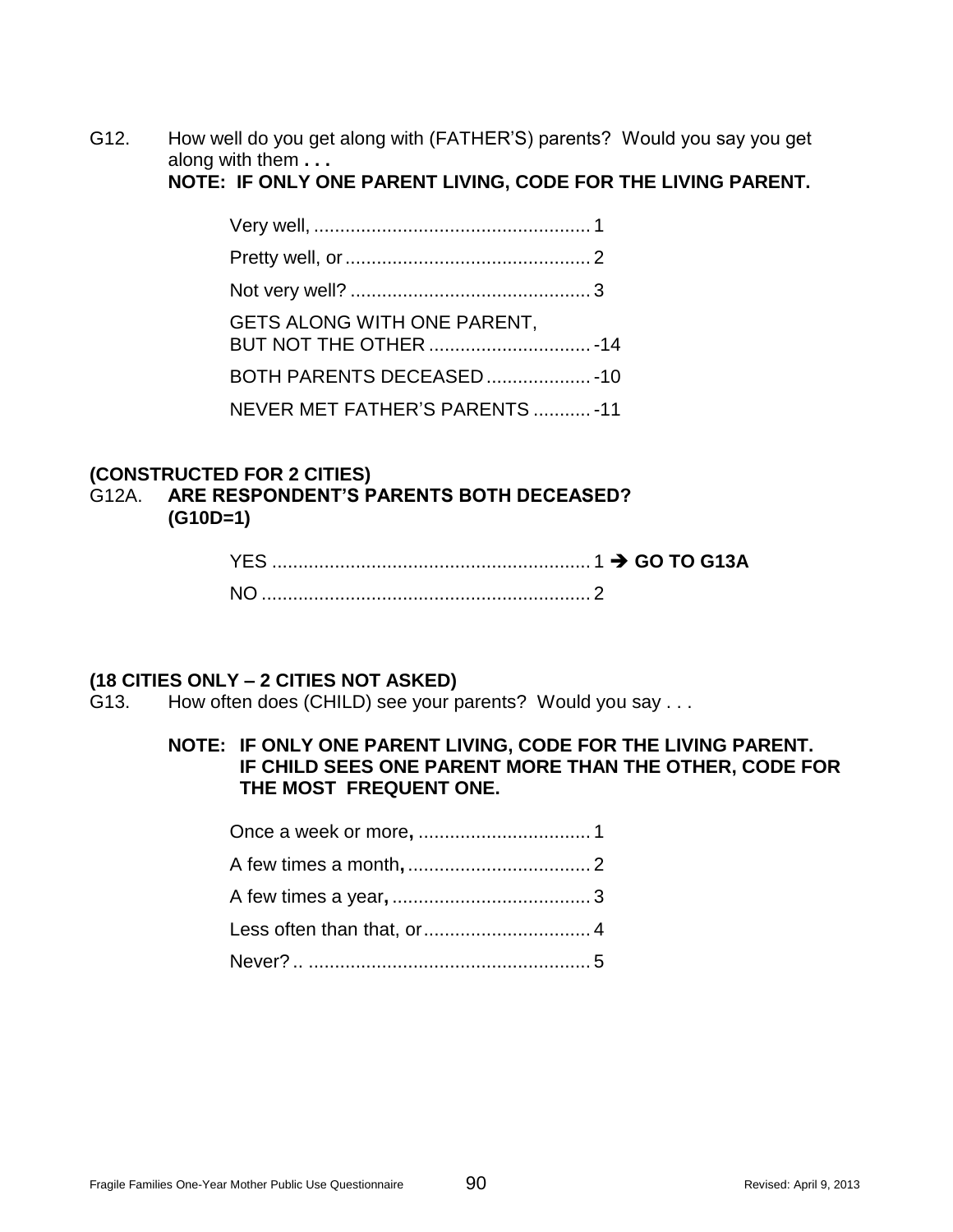# **(CONSTRUCTED FOR 2 CITIES)**

# G13A. **ARE FATHER'S PARENTS BOTH DECEASED?**

**(G12=-10)**

YES ............................................................. 1 **GO TO SECTION H**

NO ............................................................... 2

### **(18 CITIES ONLY – 2 CITIES NOT ASKED)**

G14. How often does (CHILD) see (FATHER'S) parents? Would you say . . .

### **NOTE: IF ONLY ONE PARENT LIVING, CODE FOR THE LIVING PARENT. IF CHILD SEES ONE PARENT MORE THAN THE OTHER, CODE FOR THE MOST FREQUENT ONE.**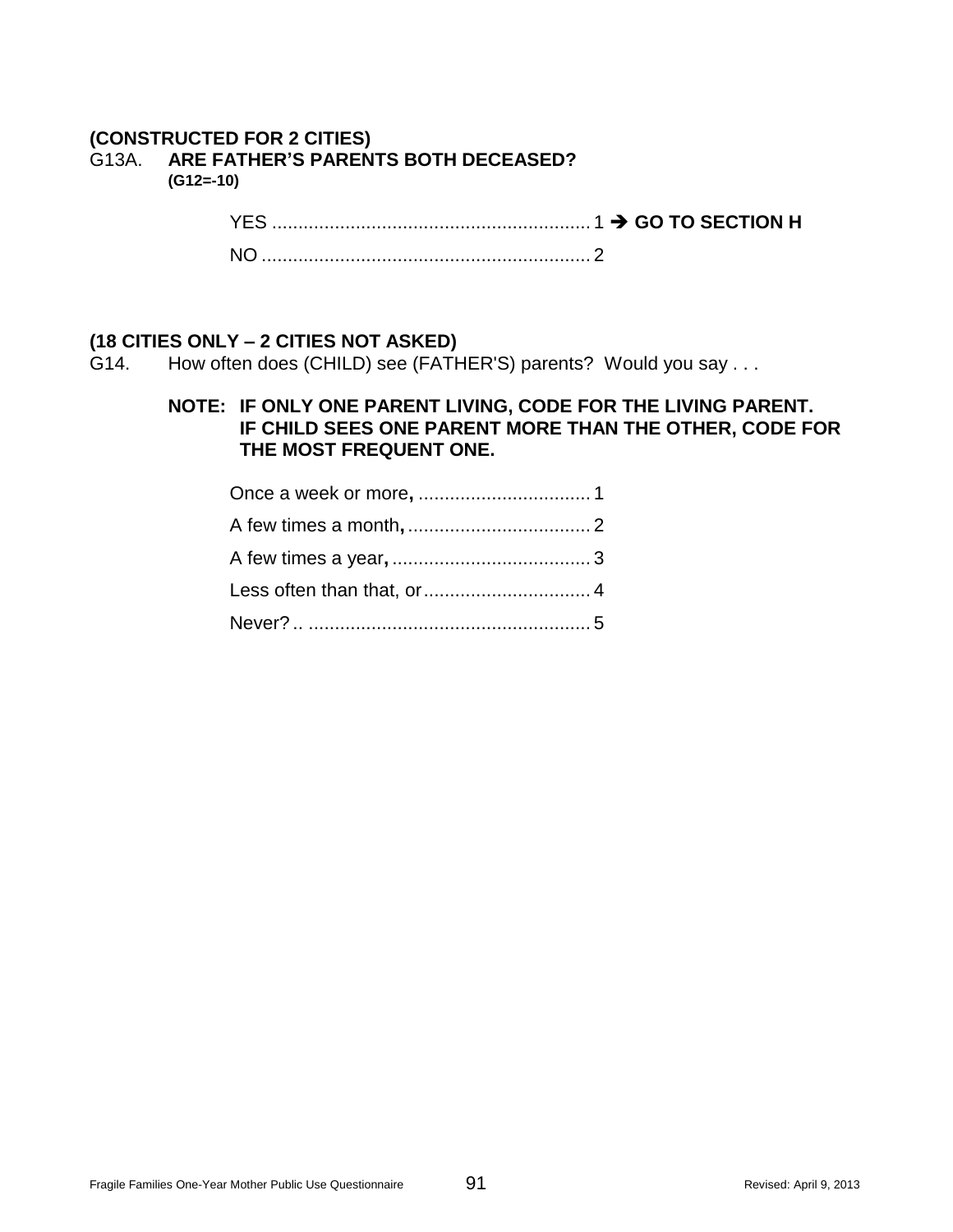# **SECTION H: ENVIRONMENT AND PROGRAMS**

Now I would like to ask you some questions about your housing situation.

| H1.               | Have you moved since (CHILD) was born?                                                                                    |  |
|-------------------|---------------------------------------------------------------------------------------------------------------------------|--|
| <b>EHS</b>        |                                                                                                                           |  |
|                   |                                                                                                                           |  |
| H <sub>1</sub> A. | How many times?                                                                                                           |  |
| <b>EHS</b>        | <b>MOVES</b>                                                                                                              |  |
| H <sub>2</sub> .  | What is your current housing situation? Please stop me when I read the statement<br>that describes your situation. Do you |  |
| <b>EHS</b>        | <b>CIRCLE ONE</b><br>Rent your own apartment or house,  1> GO TO H4                                                       |  |
|                   | Live with family or friends and contribute                                                                                |  |
|                   | Live with family or friends and                                                                                           |  |
|                   |                                                                                                                           |  |
|                   | Live in a house or condo owned by                                                                                         |  |
|                   | Live in temporary housing or a group                                                                                      |  |
|                   | Do you live in some other housing                                                                                         |  |
|                   | <b>HALFWAY HOUSE/TREATMENT</b>                                                                                            |  |
|                   |                                                                                                                           |  |
|                   |                                                                                                                           |  |
|                   | ON THE STREET, HOMELESS  10 $\rightarrow$ GO TO H8                                                                        |  |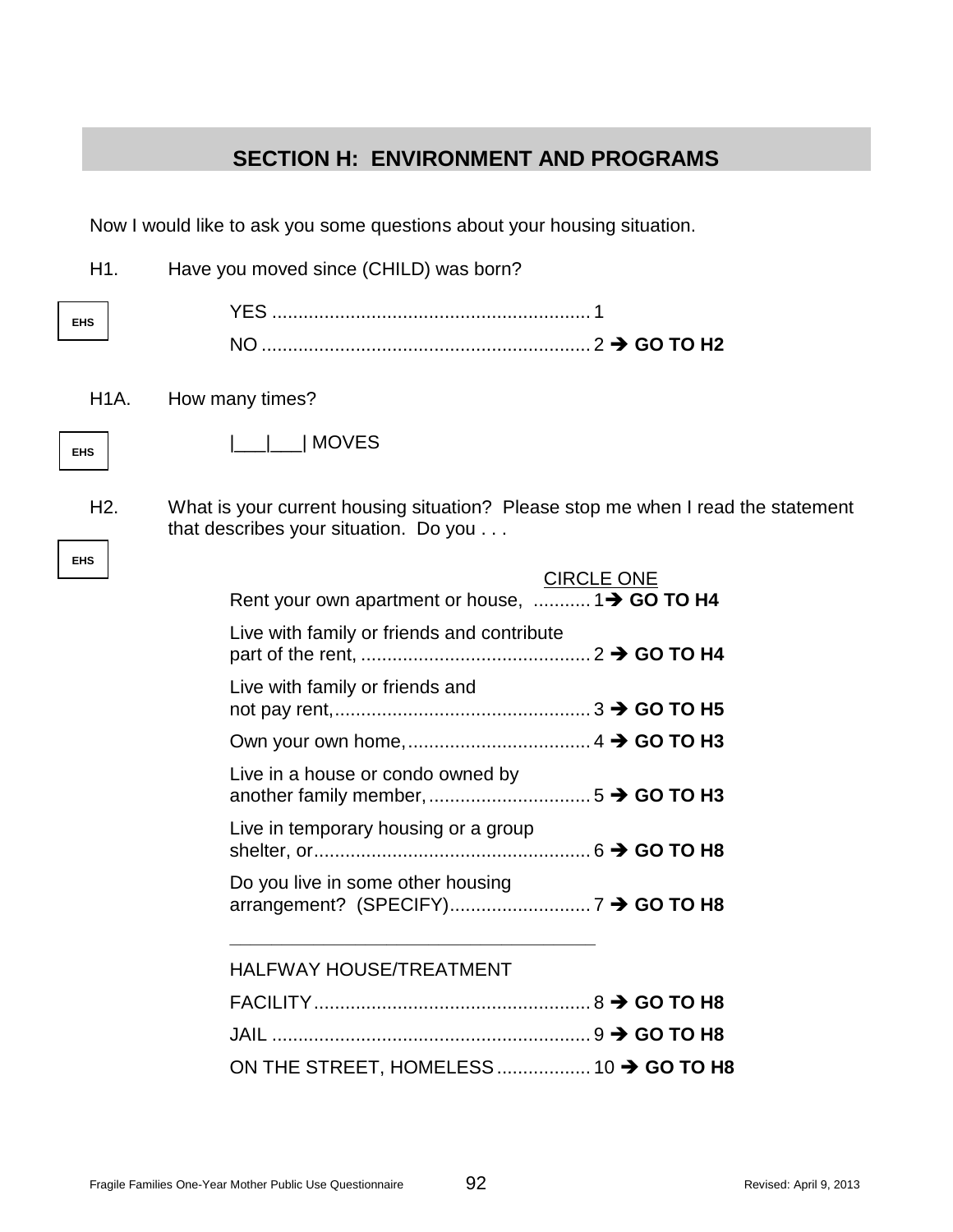H3. Approximately, how much do you think (you/they) could sell this home for today?

### **PROBE FOR APPROXIMATE AMOUNT.**

H3A. Approximately, how much do (you/they) owe on this house?

### **PROBE FOR APPROXIMATE AMOUNT.**

\$ |\_\_\_|\_\_\_|\_\_\_|**,**|\_\_\_|\_\_\_|\_\_\_| DON'T KNOW .............................................-2 REFUSED....................................................-1

H3B. What are (your/their) monthly mortgage payments? Please include taxes and any insurance payments that are included in the monthly payments.

> $$$   $|$   $|$ ,  $|$   $|$   $|$   $|$   $|$   $|$   $|$ DON'T KNOW .............................................-2 REFUSED....................................................-1

### H3C. **DOES RESPONDENT LIVE IN A HOUSE OR CONDO OWNED BY ANOTHER FAMILY MEMBER? (H2=5)**

H4. How much rent do you pay each month?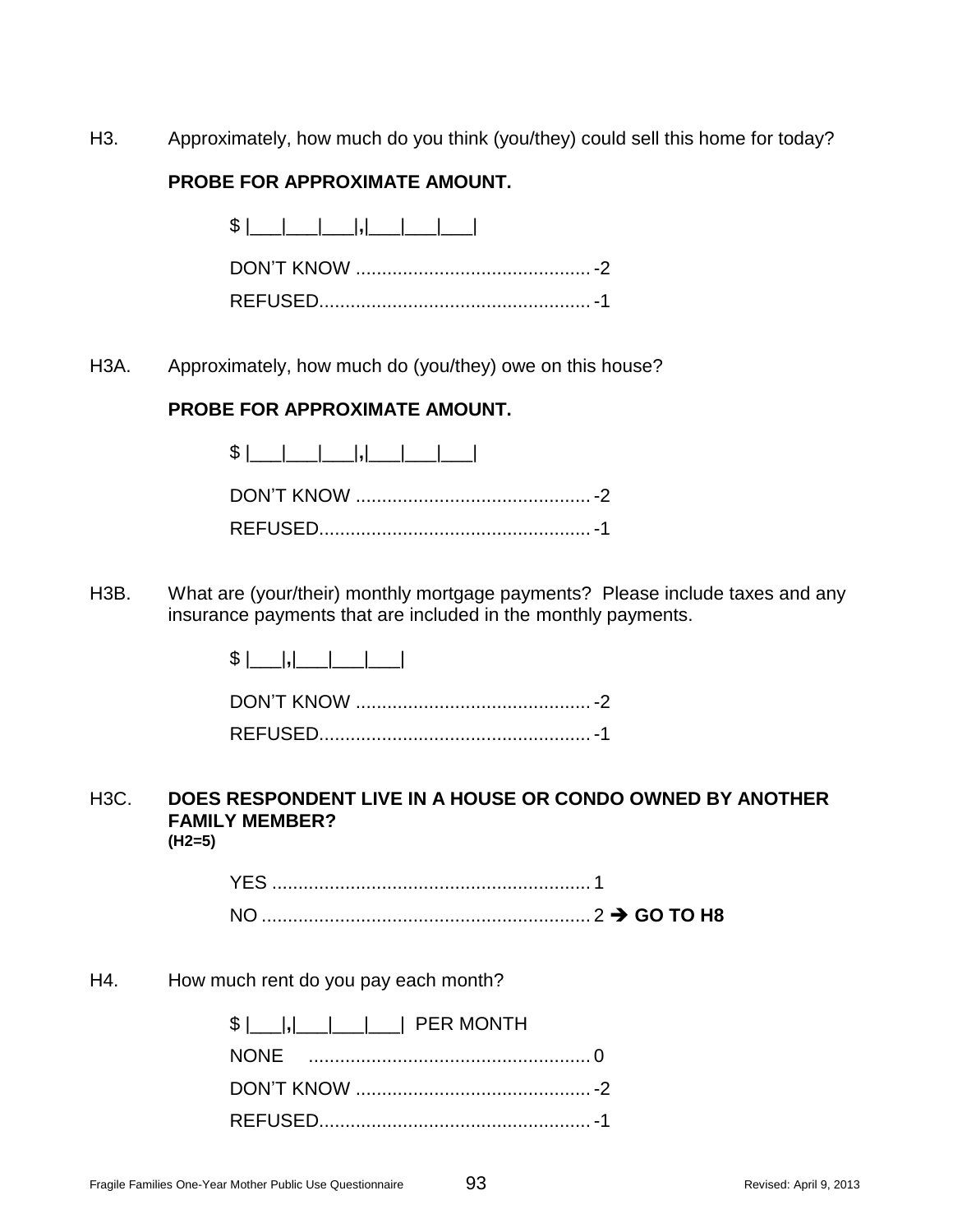### **CODE WITHOUT ASKING IF KNOWN:**

H5. Is this home in a public housing project?

| NO. |  |
|-----|--|

### **(CONSTRUCTED FOR 2 CITIES)**

H6. **DOES RESPONDENT LIVE WITH FAMILY OR FRIENDS, BUT PAY NO RENT? (H2=3, OR H2=5 AND H4=0)**

| $\frac{1}{2}$ GO TO H8<br>YFS. |  |  |  |
|--------------------------------|--|--|--|
|                                |  |  |  |

- H7. Is the federal, state, or local government helping to pay for your rent?
	- **PROBE:** This help can be in the form of additional money added to your benefits, as a voucher that you give your landlord, or as assistance from Section 8.

| YES. |  |
|------|--|
|      |  |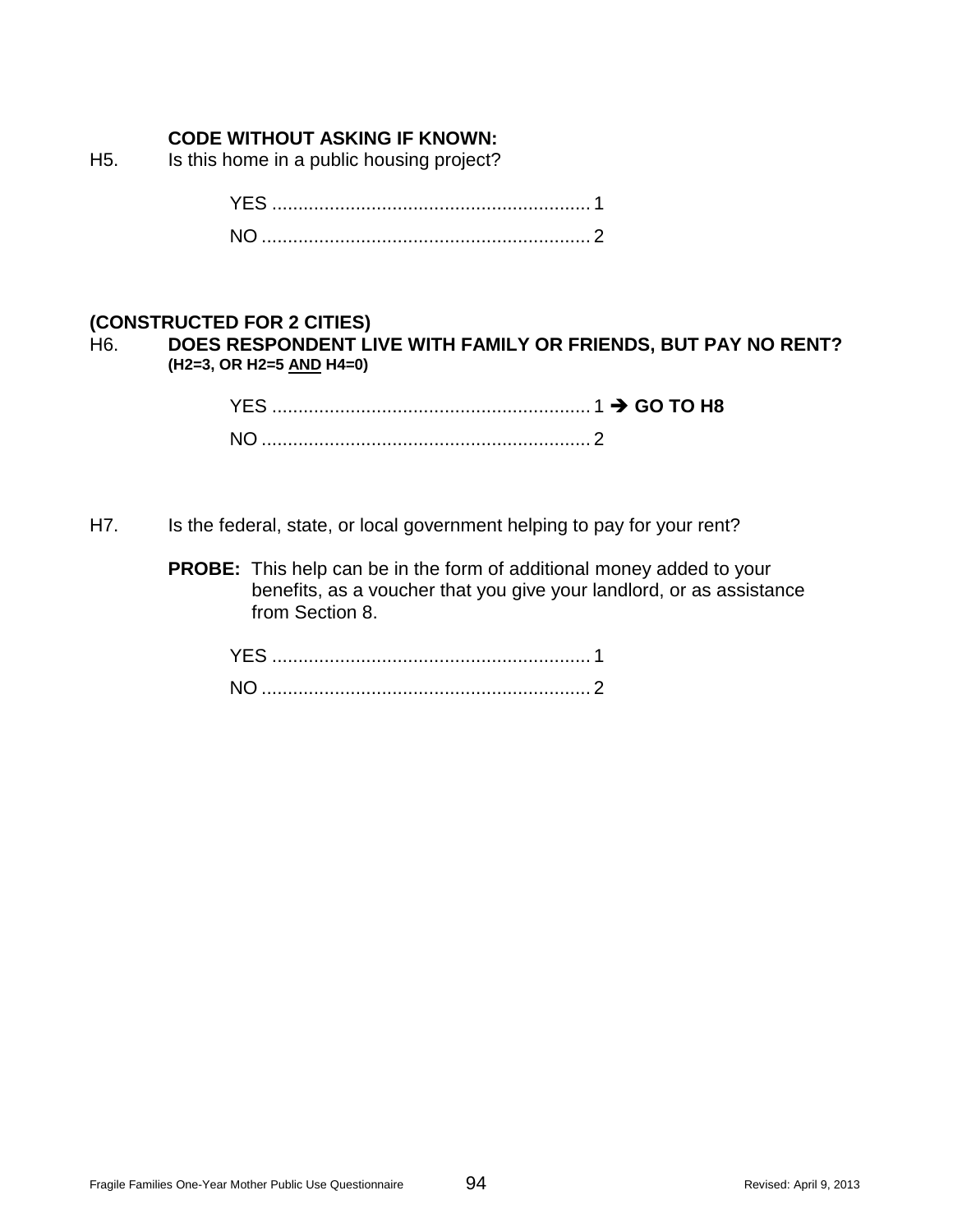H8. My next questions are about help you may have received from some agencies and government programs.

> Since (CHILD) was born, have you received help from any of the following agencies or programs?

|                   |                                                              | <b>YES</b> | <b>NO</b>      |
|-------------------|--------------------------------------------------------------|------------|----------------|
| H <sub>8</sub> A. |                                                              |            | $\overline{2}$ |
| H8B.              | A visiting nurse, Healthy Start, or other parenting classes? |            | $\overline{2}$ |
| H <sub>8</sub> C. |                                                              |            | 2              |
| H8D.              |                                                              |            | 2              |
| H <sub>8</sub> E. |                                                              |            | $\mathcal{P}$  |
| H <sub>8</sub> F. | An Employment Office (PROBE: Include Welfare office and      |            |                |

H8G. What other kinds of local, state or federal agencies have helped you since (CHILD) was born? Do not include help you may have received from welfare or TANF.

> **PROBE:** By welfare or TANF, we mean Temporary Assistance to Needy Families, AFDC, or cash welfare.

SPECIFY:

| <b>MEDICAL ASSISTANCE  101</b>                         |
|--------------------------------------------------------|
| COMMUNITY AGENCIES  102                                |
|                                                        |
| <b>EDUCATIONAL ASSISTANCE</b><br>ENERGY ASSISTANCE 105 |
| <b>HOUSING ASSISTANCE  106</b>                         |
|                                                        |
| OTHER SERVICES - UNSPECIFIED 108                       |
|                                                        |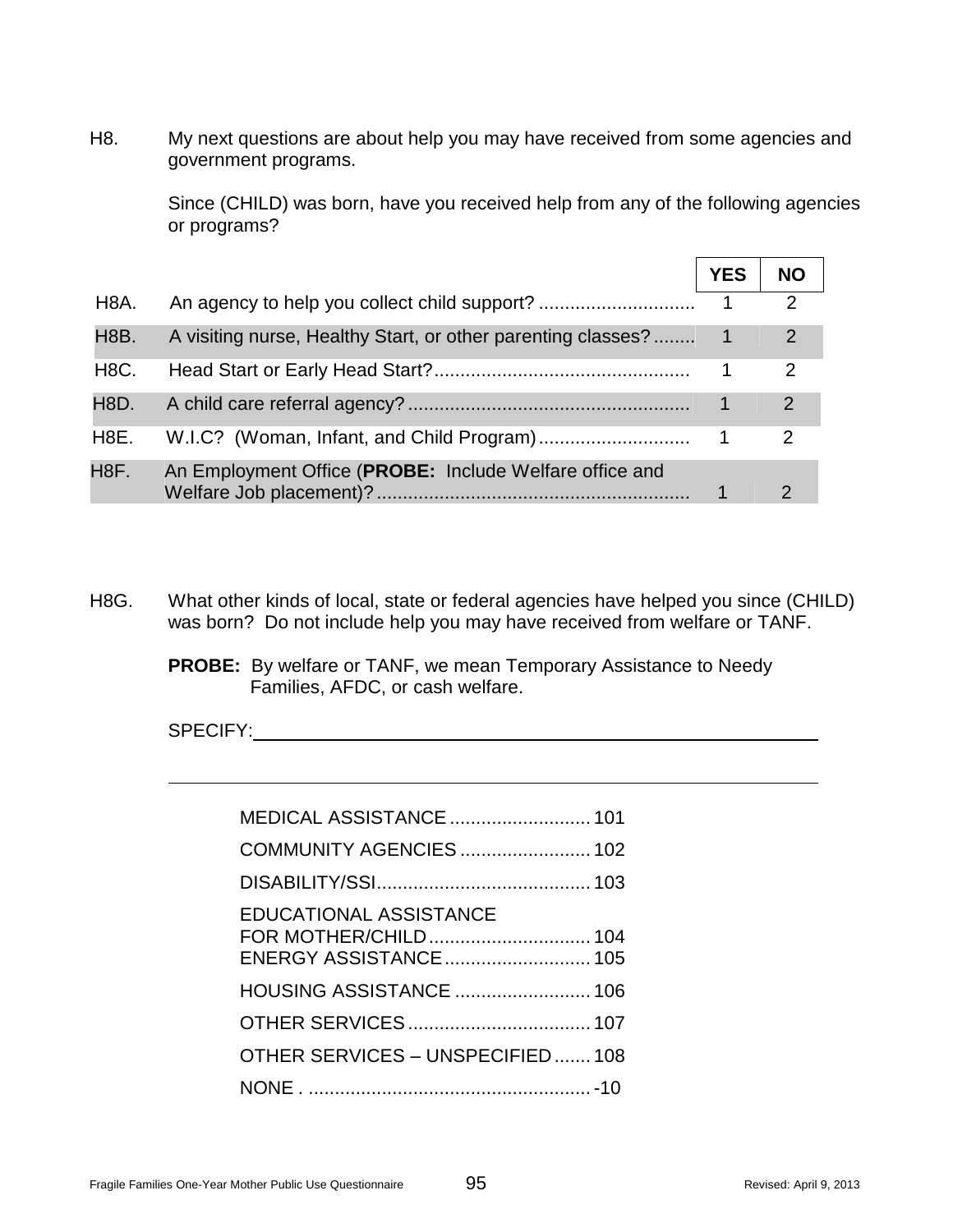H9. In the past 12 months, have you received income from any of the following programs?

Have you received income from (ITEM)?

### H9A. **FIRST, CODE YES OR NO FOR EACH PROGRAM. THEN, FOR EACH PROGRAM CODED YES, ASK:**

- H9B. How many months did you receive help from (PROGRAM) in the last 12 months?
- H9C. Approximately how much did you receive (last month/the last month you received [BENEFIT])?

|      |                                                                                      | H <sub>9</sub> A |                |                                  |                                   |  |  | H9B | H <sub>9</sub> C |
|------|--------------------------------------------------------------------------------------|------------------|----------------|----------------------------------|-----------------------------------|--|--|-----|------------------|
|      |                                                                                      | <b>YES</b>       | <b>NO</b>      | <b>MONTHS</b><br><b>RECEIVED</b> | <b>AMOUNT</b><br><b>PER MONTH</b> |  |  |     |                  |
| (1.) | <b>PROBE:</b> By welfare or TANF, we mean<br>Temporary Assistance to Needy Families, |                  |                |                                  |                                   |  |  |     |                  |
|      | AFDC, or cash welfare.                                                               |                  | $\overline{2}$ |                                  |                                   |  |  |     |                  |
| (2.) |                                                                                      |                  | $\overline{2}$ |                                  | $\mathbb{S}$                      |  |  |     |                  |
| (3.) | Other Assistance such as Unemployment<br>Insurance, or Worker's Compensation         |                  | 2              |                                  |                                   |  |  |     |                  |

### **(CONSTRUCTED FOR 2 CITIES)**

H10A. **DID MOTHER RECEIVE WELFARE OR TANF IN THE LAST 12 MONTHS? (H9A1=1)**

> YES ............................................................. 1 NO ............................................................... 2 **GO TO H11**

## **(18 CITIES ONLY – 2 CITIES NOT ASKED) CODE WITHOUT ASKING IF KNOWN:**

H10B. Are you currently receiving welfare or TANF?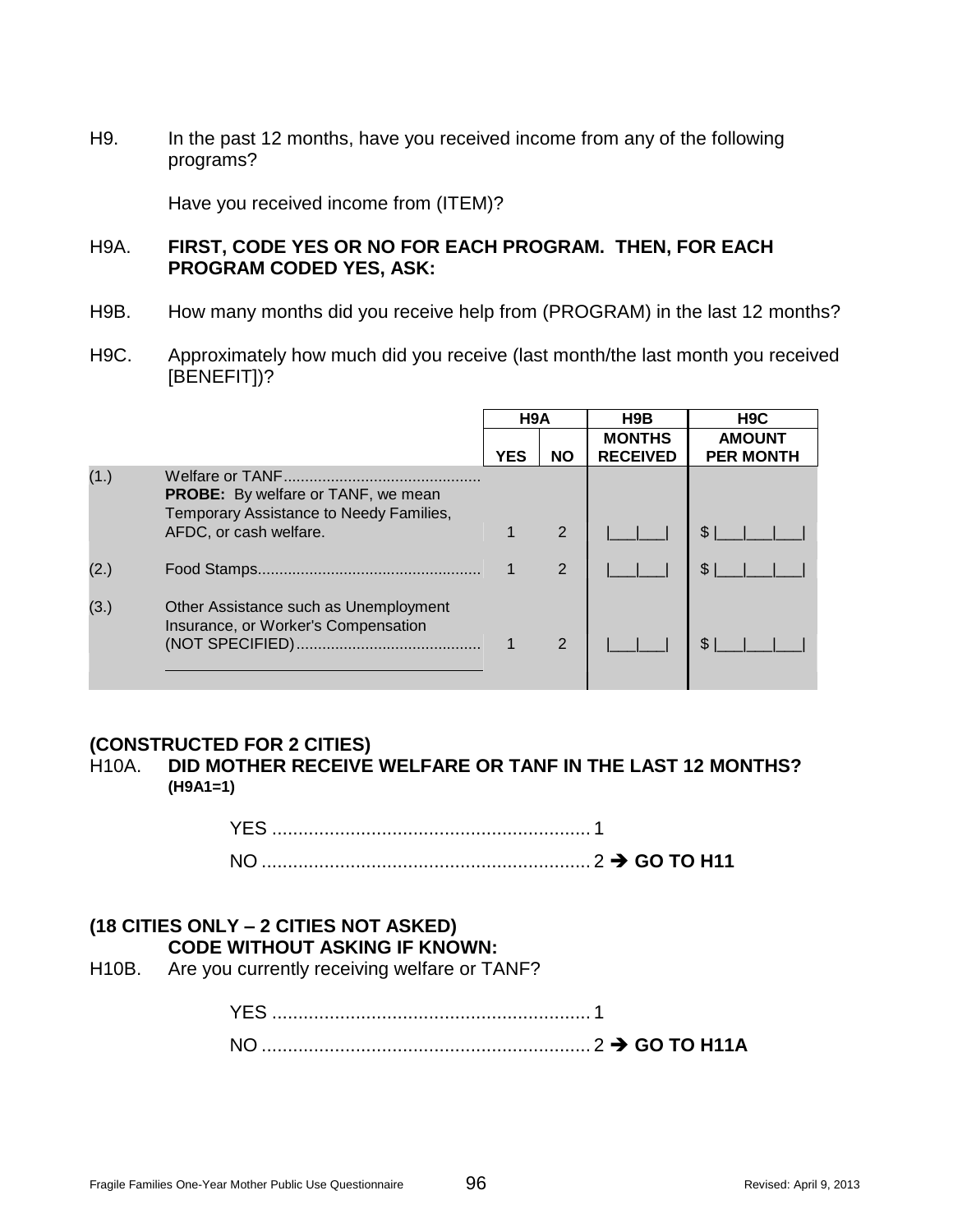### **(18 CITIES ONLY – 2 CITIES NOT ASKED)**

H10C. For how long have you been receiving welfare or TANF?

**PROBE:** This time**.**

|\_\_\_|\_\_\_| YEARS |\_\_\_|\_\_\_| MONTHS

DON'T KNOW .............................................-2

REFUSED....................................................-1

**GO TO H12**

### **(18 CITIES ONLY – 2 CITIES NOT ASKED)**

H11. Have you ever received welfare or TANF?

### **(18 CITIES ONLY – 2 CITIES NOT ASKED)**

H11A. When did you last **receive** welfare or TANF?

| <b>MONTH</b> | YFAR    |
|--------------|---------|
| (H11A1)      | (H11A2) |

H12. Do you or (CHILD) receive Supplemental Security Income (SSI)?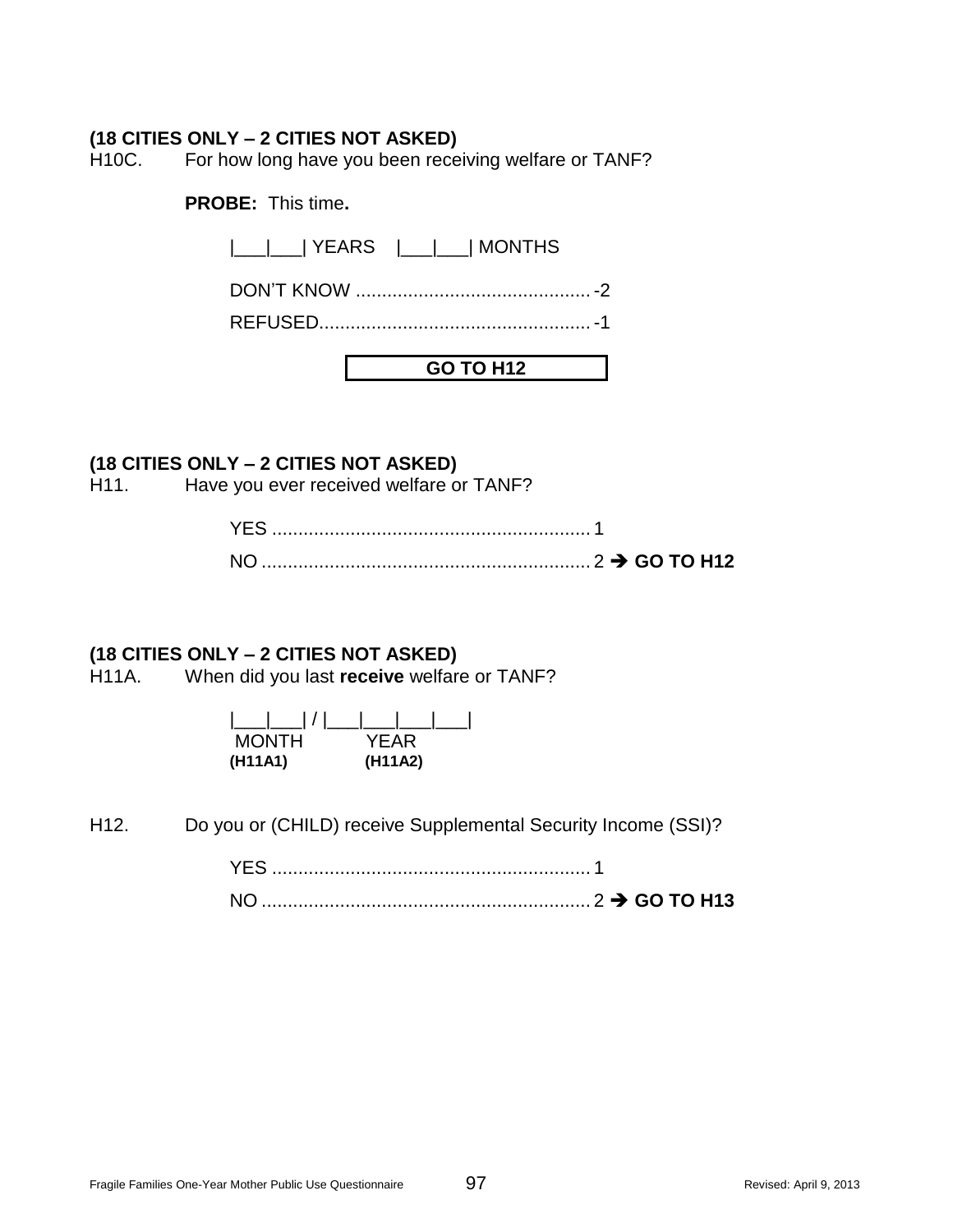H12A. Who receives SSI?

| BOTH RESPONDENT AND CHILD3             |  |
|----------------------------------------|--|
| OTHER (NOT SPECIFIED)  4               |  |
|                                        |  |
| <b>DECDONIDENT AND OTHED CHILD 101</b> |  |

| RESPUNDENT AND UTHER UHILD  TUT |  |
|---------------------------------|--|
|                                 |  |

- H12B. How many months did (you/CHILD/OTHER) receive help from SSI in the last 12 months?
	- |\_\_\_|\_\_\_| MONTHS
- H12C. Approximately how much did you receive each month?



### H13. **WAS RESPONDENT ON WELFARE/TANF IN THE PAST 12 MONTHS? (H9A1=1)**

| <b>NO</b> |  |
|-----------|--|

H14. Were you required to do anything, such as work, go to school, look for a job, or name the father of your child in return for your welfare benefits?

| N <sub>O</sub> |  |
|----------------|--|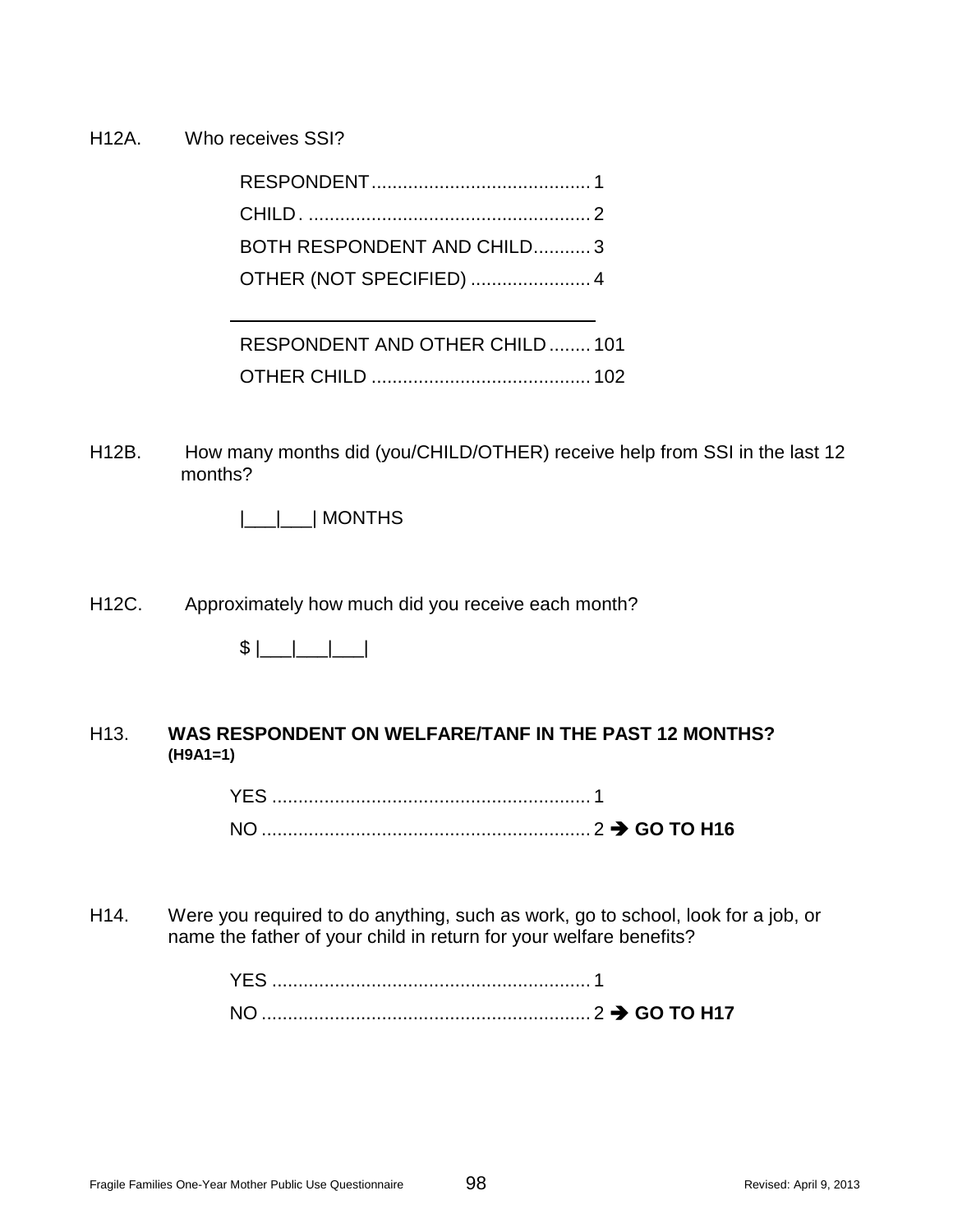H14A. What were you required to do?

**PROBE:** Anything else?

### CIRCLE ALL THAT APPLY

| ATTEND SCHOOL OR TRAINING 4 |  |
|-----------------------------|--|
|                             |  |
|                             |  |
|                             |  |

FILE FOR CHILD SUPPORT ...................... 101 PARTICIPATE IN WORK PROGRAM......... 102

H15. Were your benefits reduced or cut at any time in the past 12 months because you did not fulfill these requirements?

| <b>GO TO H17</b> |
|------------------|

**NYC** H16. Was there ever a time in the past 12 months that you thought you might be eligible for welfare?

> YES ............................................................. 1 NO ............................................................... 2 **GO TO H17**

### **(18 CITIES ONLY – 2 CITIES NOT ASKED)**

H16A. Did you apply for welfare in the past 12 months?

YES, APPLIED ............................................ 1 NO, DID NOT APPLY (OR DID NOT FINISH) ............................................... 2 **GO TO H17**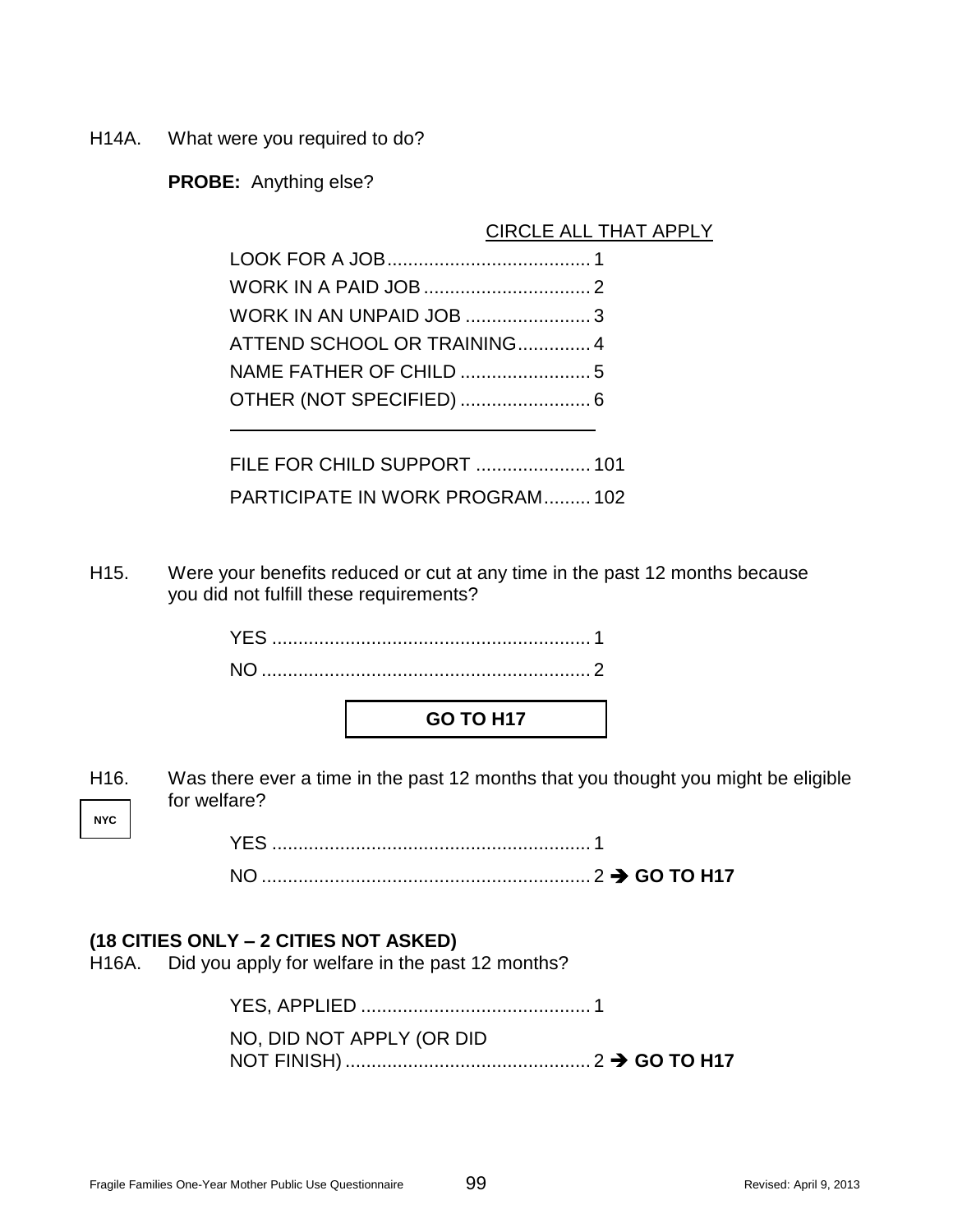### **(2 CITIES ONLY)**

MX2H14A. Did you **ever** apply for welfare?

YES, APPLIED ............................................ 1 NO, DID NOT APPLY (OR DID NOT FINISH) ............................................... 2 **GO TO H17**

H16B. What happened with the application? Was it turned down, did you get the benefits, or are you still waiting to hear?

H17. **HAS RESPONDENT RECEIVED FOOD STAMPS IN THE PAST 12 MONTHS? (H9A2=1)**

H18. Was there ever a time in the past 12 months that you thought you might be eligible for food stamps?

### **(18 CITIES ONLY – 2 CITIES NOT ASKED)**

H18A. Did you apply for food stamps in the past 12 months?

YES, APPLIED ............................................ 1

NO, DID NOT APPLY (OR DID

NOT FINISH) ............................................... 2 **GO TO H18C**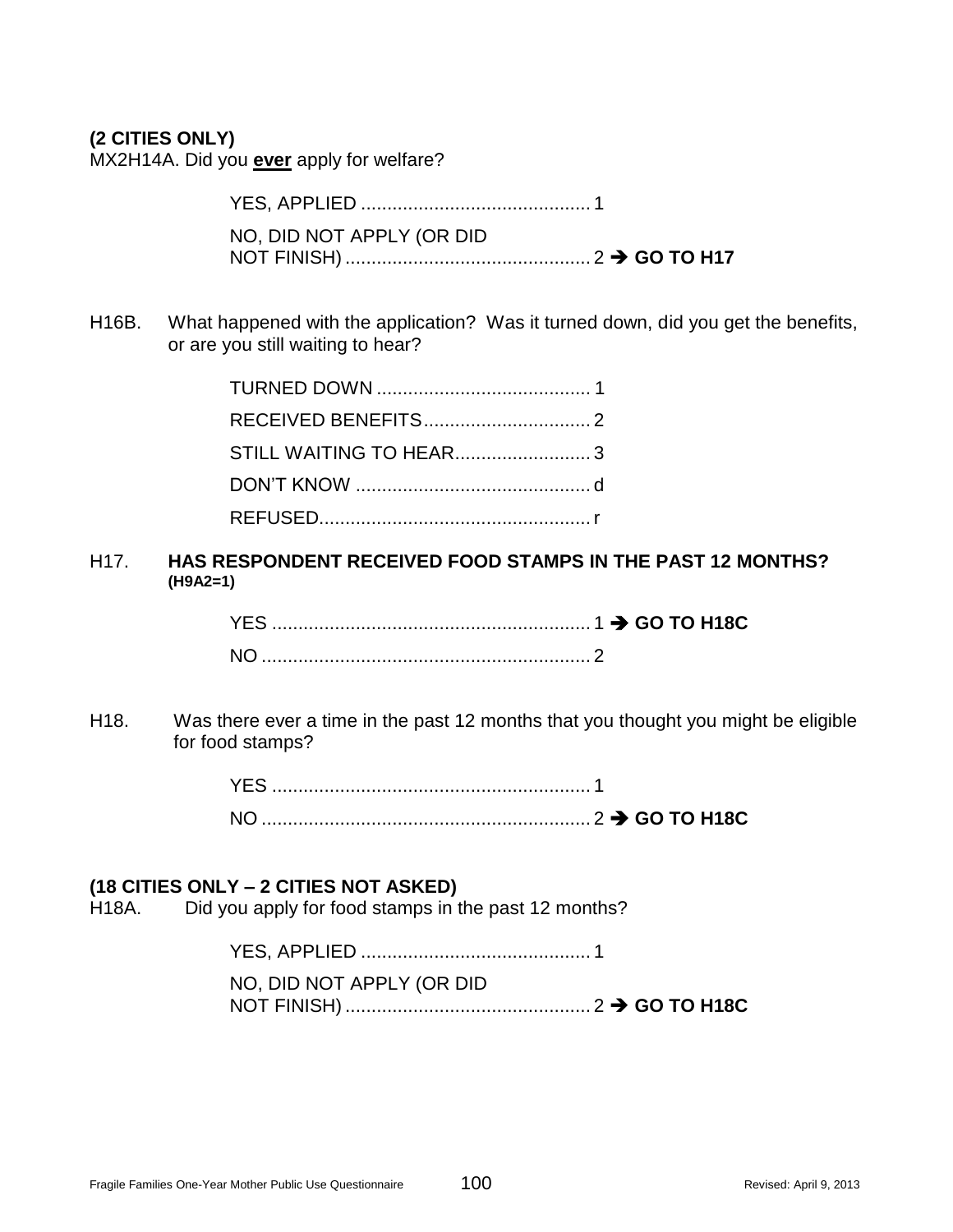### **(2 CITIES ONLY)**

MX2H16A. Did you **ever** apply for food stamps?

YES, APPLIED ............................................ 1 NO, DID NOT APPLY (OR DID NOT FINISH) ............................................... 2 **GO TO H18C**

H18B. What happened with the application? Was it turned down, did you get the benefits, or are you still waiting to hear?

| STILL WAITING TO HEAR3 |
|------------------------|
|                        |
|                        |

H18C. Did you fill out a federal tax return for (PREVIOUS FULL YEAR)?

**GUP**

H18C1. As part of filling out your federal tax return for (YEAR), did you fill out a special form to claim the Earned Income Credit, called Schedule EIC (Qualifying Child Information)?

> **PROBE IF DON'T KNOW WHAT EIC IS:** The federal government has a special rule that allows working people who make less than about \$29,000 a year to get a tax refund. It's called the Earned Income Credit or EIC. Sometimes, if the IRS thinks that someone is eligible for the EIC they send out a letter asking that person to fill out a special form so that they can claim the EIC.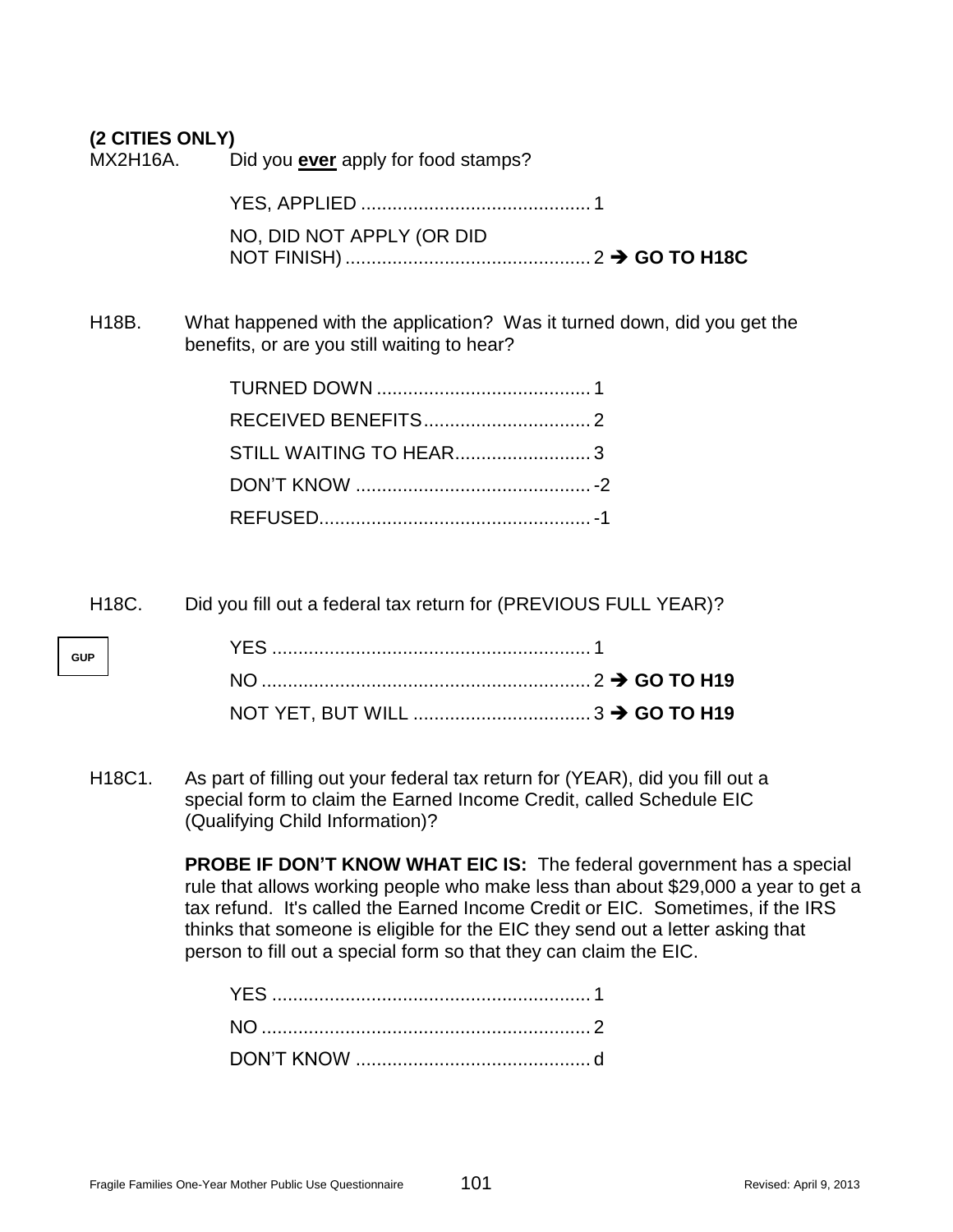H19. We are also interested in some of the problems that families face making ends meet. In the past 12 months, did you do any of the following because there wasn't enough money?

**NOTE: REPEAT AS NEEDED** because there wasn't enough money

|                    |                                                                                                                                 | <b>YES</b>   | <b>NO</b>      |
|--------------------|---------------------------------------------------------------------------------------------------------------------------------|--------------|----------------|
| H19A.              | In the past 12 months, did you receive free food or meals?                                                                      | 1            | 2              |
| H19B.              | (In the past 12 months), did your (child/children) go hungry?                                                                   | $\mathbf{1}$ | $\overline{2}$ |
| H19C.              |                                                                                                                                 | $\mathbf 1$  | 2              |
| H19D.              | (In the past 12 months), did you not pay the full amount of rent or                                                             | 1            | 2              |
| H19E.              | (In the past 12 months), were you evicted from your home or<br>apartment for not paying the rent or mortgage?                   | 1            | $\overline{2}$ |
| H19F.              | (In the past 12 months), did you not pay the full amount of a gas,                                                              | 1            | 2              |
| H19G.              | (In the past 12 months), was service turned off by the gas or<br>electric company, or did the oil company not deliver oil?      | 1            | 2              |
| H19H.              | (In the past 12 months), was service disconnected by the<br>telephone company because payments were not made?                   | 1            | 2              |
| H <sub>19</sub> I. | (In the past 12 months), did you borrow money from friends or                                                                   | 1            | 2              |
| H19J.              | (In the past 12 months), did you move in with other people even<br>for a little while because of financial problems?            | 1            | 2              |
| H19K.              | (In the past 12 months), did you stay at a shelter, in an<br>abandoned building, an automobile or any other place not meant     |              |                |
| <b>H19L.</b>       | (In the past 12 months), was there anyone in your household who<br>needed to see a doctor or go to the hospital but couldn't go | 1            | 2              |
|                    |                                                                                                                                 |              | $\overline{2}$ |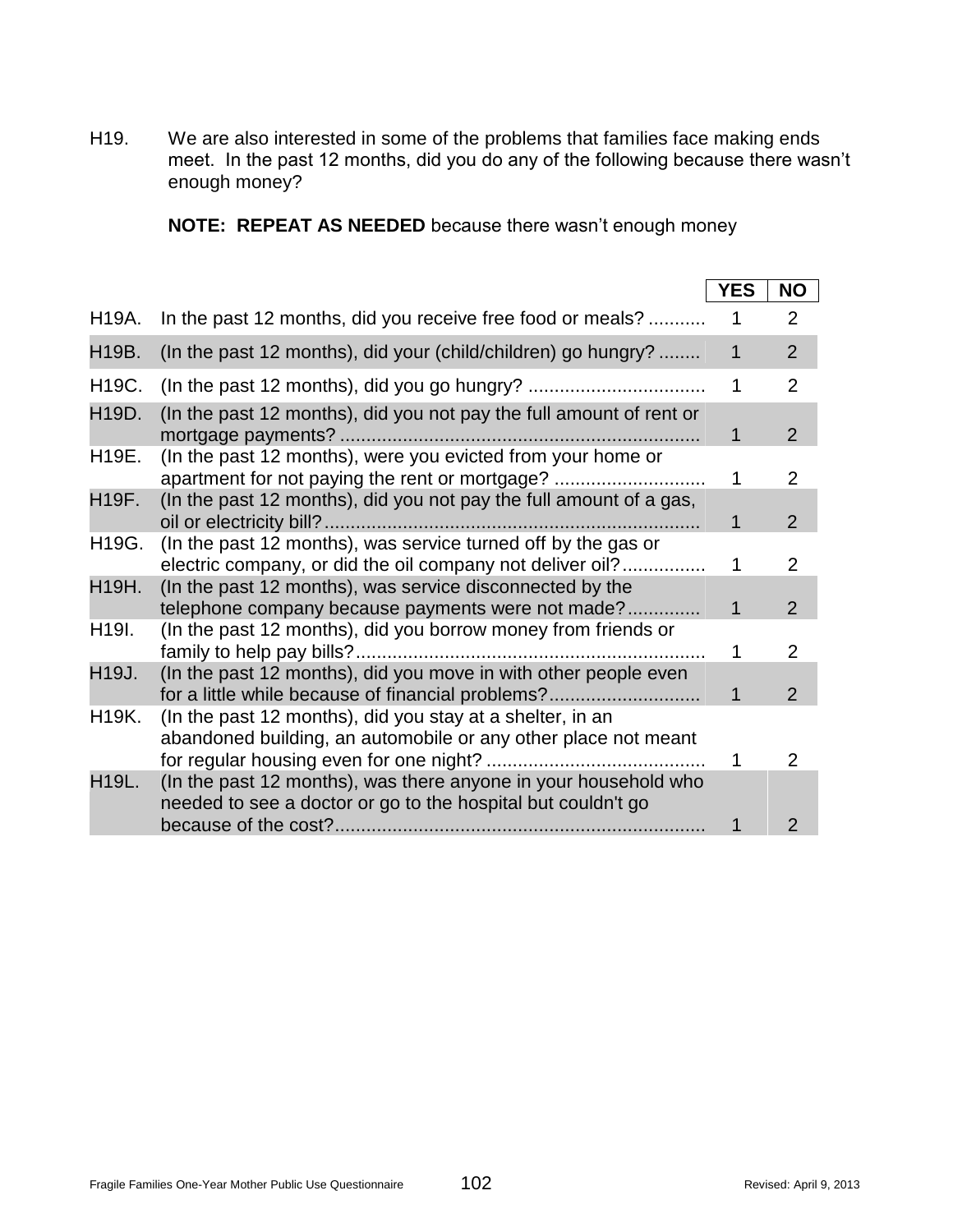# **SECTION J: HEALTH AND HEALTH BEHAVIOR**

Now I'd like to ask you some questions about your health and how you've been feeling in the past year.

J1. In general, how is your health? Would you say it is . . .

J2. Do you have a serious health problem that limits the amount or kind of work you can do?

J3. Are you or your child(ren) (who live with you) currently covered by Medicaid (CA: Medi-Cal) or by another public, federal or state assistance program which pays for medical care or do you belong to a Medicaid HMO?

J3A. Who is covered by this program? Is it ...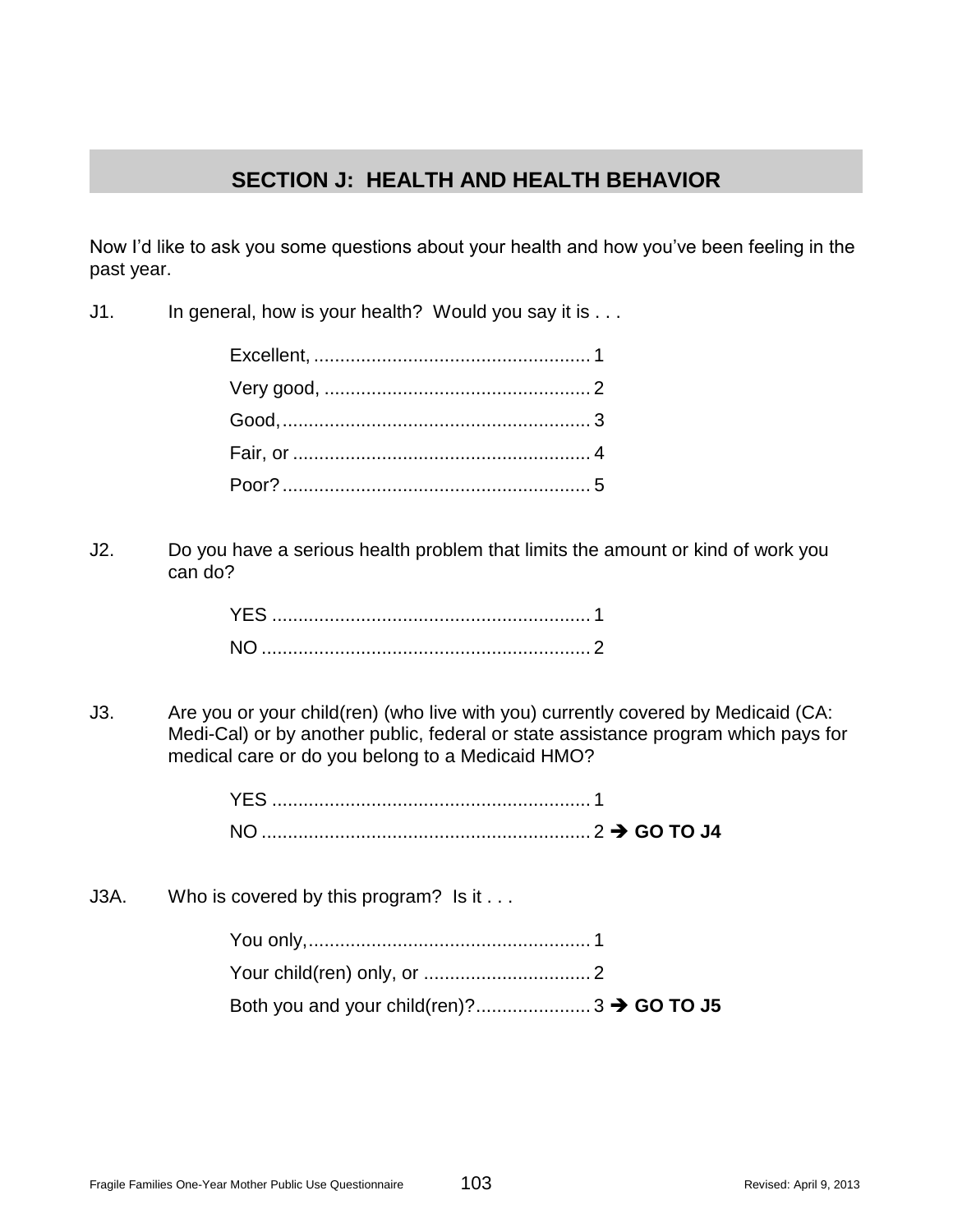J4. Are you or your child(ren) currently covered by a private health insurance plan?

J4A. Who is covered by private insurance? Is it . . .

J4B. Did you purchase the plan yourself, did someone else purchase it, or did you get it through an employer?

**PROBE:** Any others?

### CIRCLE ALL THAT APPLY

| PURCHASED BY SELF  1                |
|-------------------------------------|
|                                     |
| <b>THROUGH RESPONDENT'S</b>         |
| THROUGH CHILD'S FATHER'S            |
| <b>THROUGH PARTNER'S EMPLOYER 5</b> |
| OTHER (NOT SPECIFIED)  6            |
|                                     |
|                                     |

| RELATIVE'S EMPLOYER  101 |  |
|--------------------------|--|
|                          |  |
|                          |  |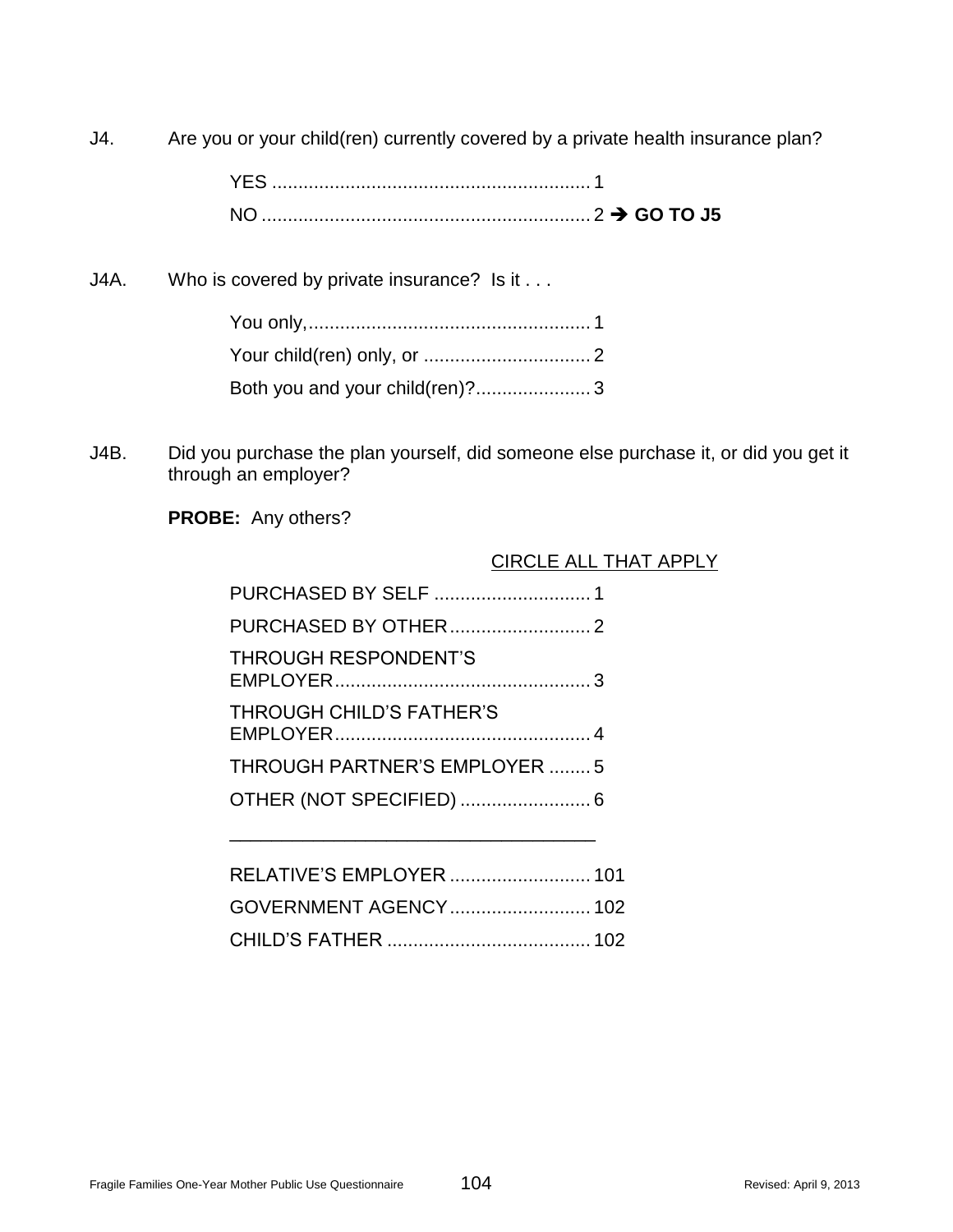J5. In the past month, did you smoke cigarettes?

J5A. How many packs per day do you usually smoke?

### **NOTE: 20 CIGARETTES EQUALS ONE PACK.**

| HALF A PACK A DAY OR LESS  1 |  |
|------------------------------|--|
|                              |  |
|                              |  |
|                              |  |
|                              |  |

J6. In the past month, did you drink any alcoholic beverages such as beer, wine, or liquor?

| YFS. |  |
|------|--|
|      |  |

J6A. In the past month, how many days did you have five or more drinks in one day?

|\_\_\_|\_\_\_| DAYS

NONE ... ...................................................... 0

J7. In the past month, did you smoke marijuana or pot?

| <b>NC</b> |  |  |
|-----------|--|--|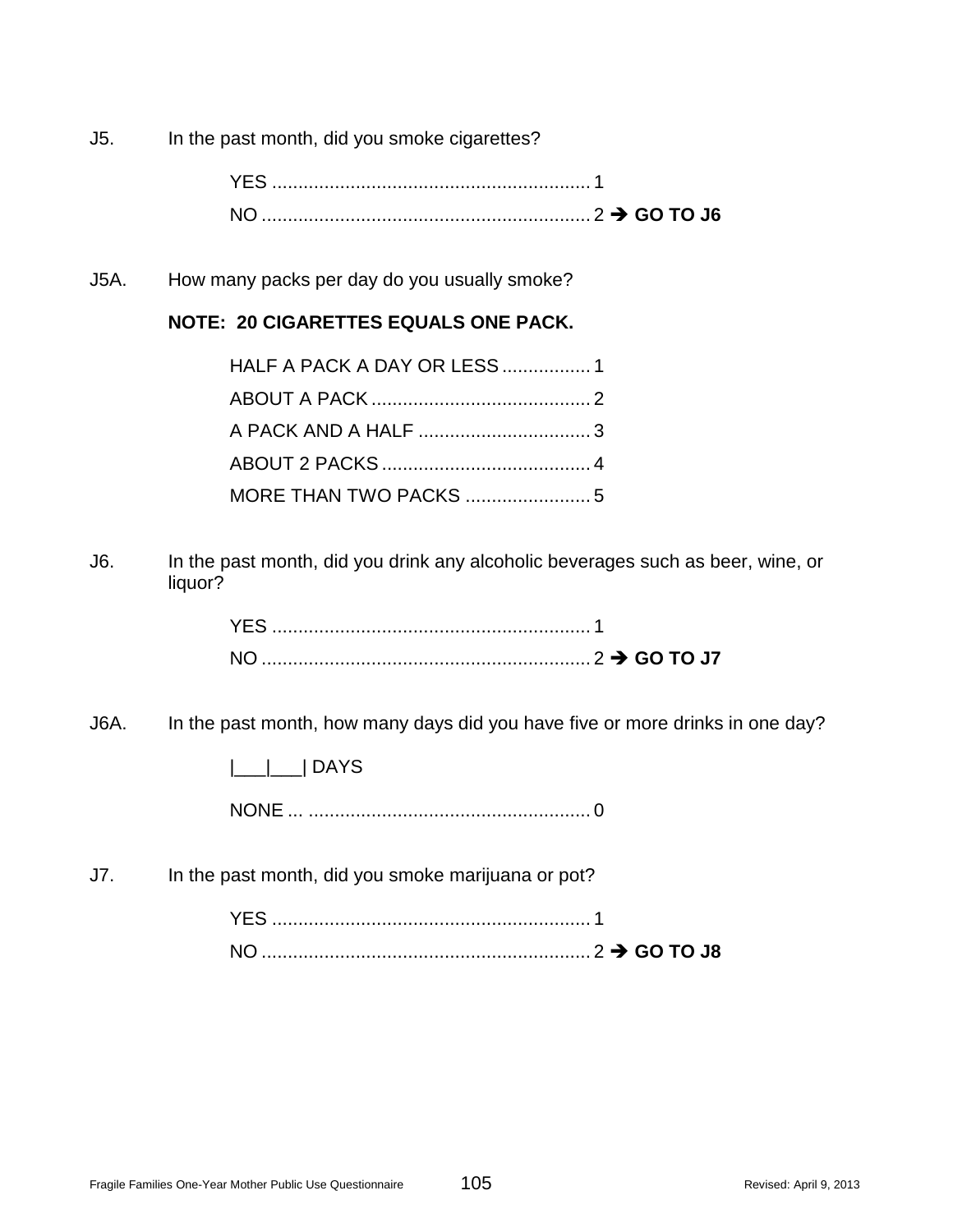J7A. In the past month, how often did you smoke marijuana or pot? Was it  $\ldots$ 

| A few times in the past month, 3 |  |
|----------------------------------|--|
|                                  |  |

J8. In the past month, did you use cocaine, crack, speed, LSD, or heroin or any other kind of hard drug?

| NO. |  |
|-----|--|

J8A. In the past month how often did you use any of these drugs?

J9. Since (CHILD) was born, has your drinking or using drugs interfered with how you manage on a day-to-day basis?

> YES ............................................................. 1 NO ............................................................... 2 VOLUNTEERED: HARDLY OR NEVER DRANK OR USED DRUGS............ -10 **→ GO TO J12**

- 
- J10. Since (CHILD) was born, has your drinking or using drugs interfered with your personal relationships?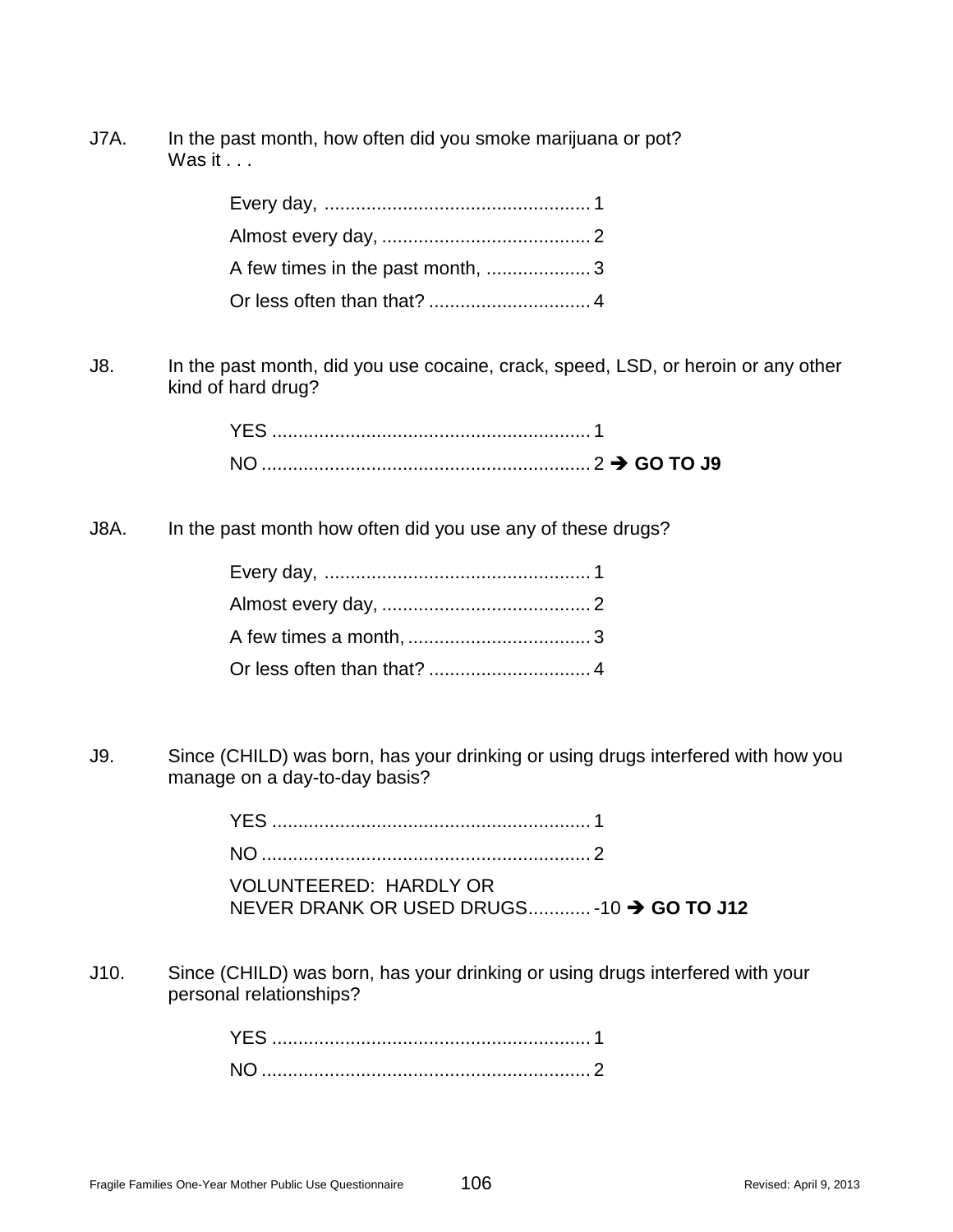J11. Since (CHILD) was born, have you sought help or been treated for drug or alcohol problems?

**CIDI** J12. During the past 12 months, has there ever been a time when you felt sad, blue, or depressed for two or more weeks in a row?

| NO, ON MEDICATION/ |  |
|--------------------|--|
|                    |  |

**CIDI**

**DEP**

**DEP**

J13. For the next two questions, please think of the two week period during the past 12 months when these feelings were the worst. During that time, did the feelings of being sad, blue, or depressed usually last . . .

J13A. During those two weeks, did you feel this way . . .

## **(18 CITIES ONLY – 2 CITIES NOT ASKED)**

J13B. During those two weeks, did you lose interest in most things like hobbies, work, or activities that usually give you pleasure?

| CIDI<br>DEP |  |
|-------------|--|
|             |  |

**CIDI DEP**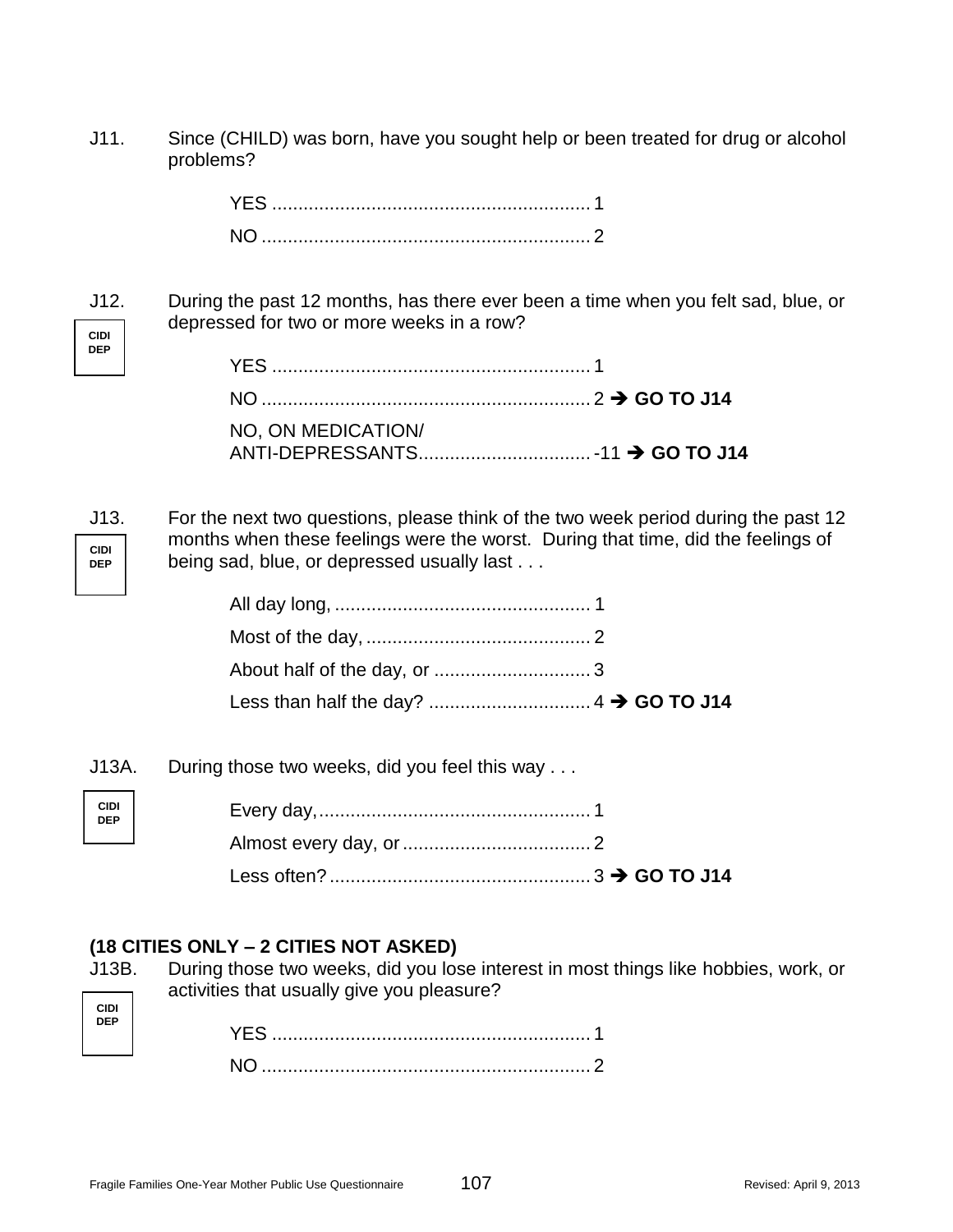#### J13C1. **WAS RESPONDENT SAD, BLUE, OR DEPRESSED FOR 2 WEEKS? (J12=1)**

| YES. |  |
|------|--|
| NO.  |  |

#### J13C2. **DID FEELING LAST ALL, MOST, OR HALF OF THE DAY? (J13=1, 2, OR 3)**

| NC |  |
|----|--|

#### J13C3. **DID RESPONDENT FEEL THIS WAY EVERY DAY OR ALMOST EVERY DAY? (J13A=1 OR 2)**

**CIDI DEP** J14. During the past 12 months, has there ever been a time lasting two weeks or more when you lost interest in most things like hobbies, work, or activities that usually give you pleasure?

| NO, ON MEDICATION/ |  |
|--------------------|--|
|                    |  |

## **(18 CITIES ONLY – 2 CITIES NOT ASKED)**

**CIDI DEP** J14A. For the next few questions, please think of the two-week period during the past 12 months when you had the most complete loss of interest in things. During that two-week period, did the loss of interest usually last . . .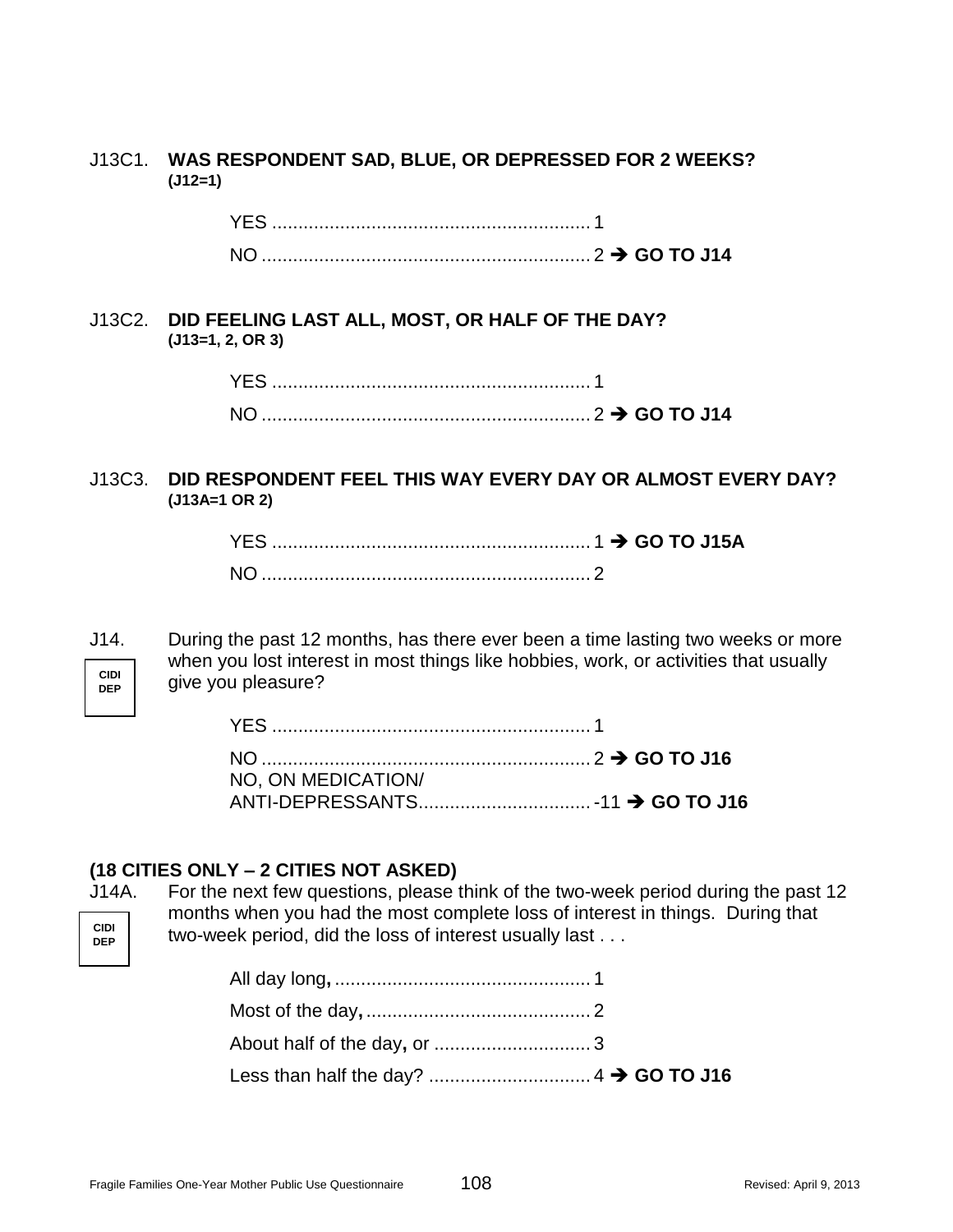J14B. Did you feel this way every day, almost every day, or less often during the two weeks?

| <b>CIDI</b><br>.<br>DEP |  |
|-------------------------|--|
|                         |  |
|                         |  |
|                         |  |

J15A. Thinking about those same two weeks, did you feel more tired out or low on energy than is usual for you?

## **(18 CITIES ONLY – 2 CITIES NOT ASKED)**

**CIDI DEP**

**CIDI DEP**

**CIDI DEP**

J15B. Did you gain or lose weight without trying, or did you stay about the same?

| <b>PROBE:</b> We are still talking about the same 2 weeks. |  |
|------------------------------------------------------------|--|
|                                                            |  |
|                                                            |  |
| IF VOLUNTEERED: BOTH GAINED                                |  |
|                                                            |  |
| IF VOLUNTEERED: MOTHER WAS                                 |  |

# **(18 CITIES ONLY – 2 CITIES NOT ASKED)**

J15B1. About how much did (you gain/you lose/your weight change)?

|\_\_\_|\_\_\_|\_\_\_| POUNDS

**INTERVIEWER: IF RESPONDENT OFFERS A RANGE, TAKE THE NUMBER AT THE LOWER END.**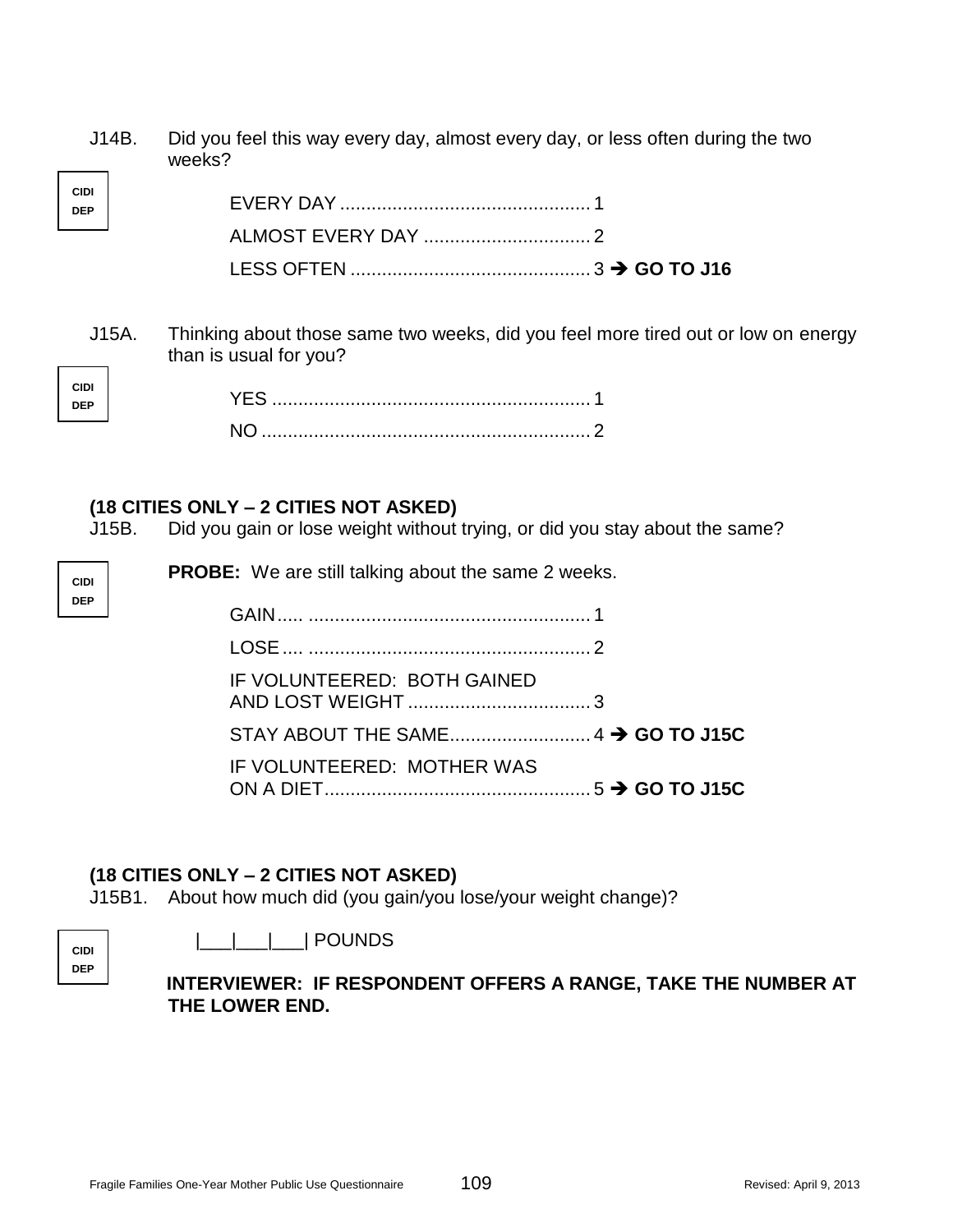# **(2 CITIES ONLY)**

MX2J15C. During that time did you Gain or lose 10 pounds without trying?

| Yes | No<br>.<br>/ |
|-----|--------------|
|     |              |

J15C. Did you have more trouble falling asleep than you usually do during those two weeks?

## **(18 CITIES ONLY – 2 CITIES NOT ASKED)**

J15C1. Did that happen every night, nearly every night or less often during those two weeks? ٦

| CIDI<br>DEP |  |
|-------------|--|
|             |  |
|             |  |

J15D. During those two weeks, did you have a lot more trouble concentrating than usual?

**CIDI DEP**

**CIDI DEP**

**PROBE:** We are still talking about the same two weeks.

J15E. People sometimes feel down on themselves, no good, or worthless. During that two week period, did you feel this way?

**CIDI DEP**

**PROBE:** We are still talking about the same two weeks.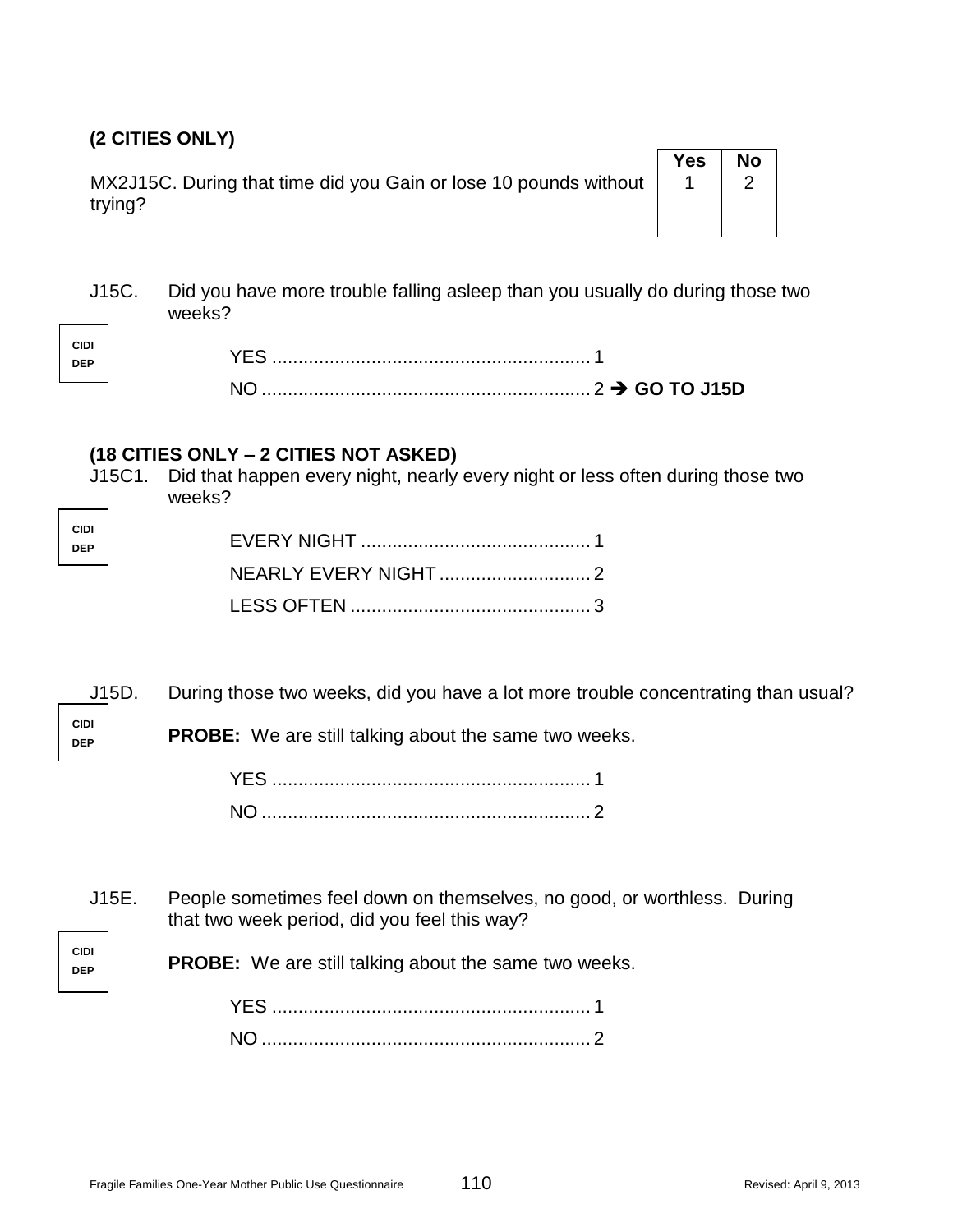| J15F.                     | Did you think a lot about death--either your own, someone else's, or death in<br>general during those two weeks?                                                               |
|---------------------------|--------------------------------------------------------------------------------------------------------------------------------------------------------------------------------|
| <b>CIDI</b><br><b>DEP</b> | <b>PROBE:</b> We are still talking about the same two weeks.                                                                                                                   |
|                           |                                                                                                                                                                                |
|                           |                                                                                                                                                                                |
| J16.                      | During the past 12 months, did you ever have a period lasting one month or longer<br>when most of the time you felt worried, tense, or anxious?                                |
| <b>CIDI</b><br>ANX        |                                                                                                                                                                                |
|                           |                                                                                                                                                                                |
| J16A.<br><b>CIDI</b>      | People differ a lot in how much they worry about things. Did you have a time in the<br>past 12 months when you worried a lot more than most people would in your<br>situation? |
| ANX                       |                                                                                                                                                                                |
|                           |                                                                                                                                                                                |
| J16B.                     | Is that period of time still going on?                                                                                                                                         |
| <b>CIDI</b>               |                                                                                                                                                                                |
| ANX                       |                                                                                                                                                                                |
| J16B1.                    | How many months or years has it been going on?                                                                                                                                 |
| <b>CIDI</b><br><b>ANX</b> |                                                                                                                                                                                |
|                           | ALL MY LIFE, AS LONG                                                                                                                                                           |
|                           | <b>GO TO J17</b>                                                                                                                                                               |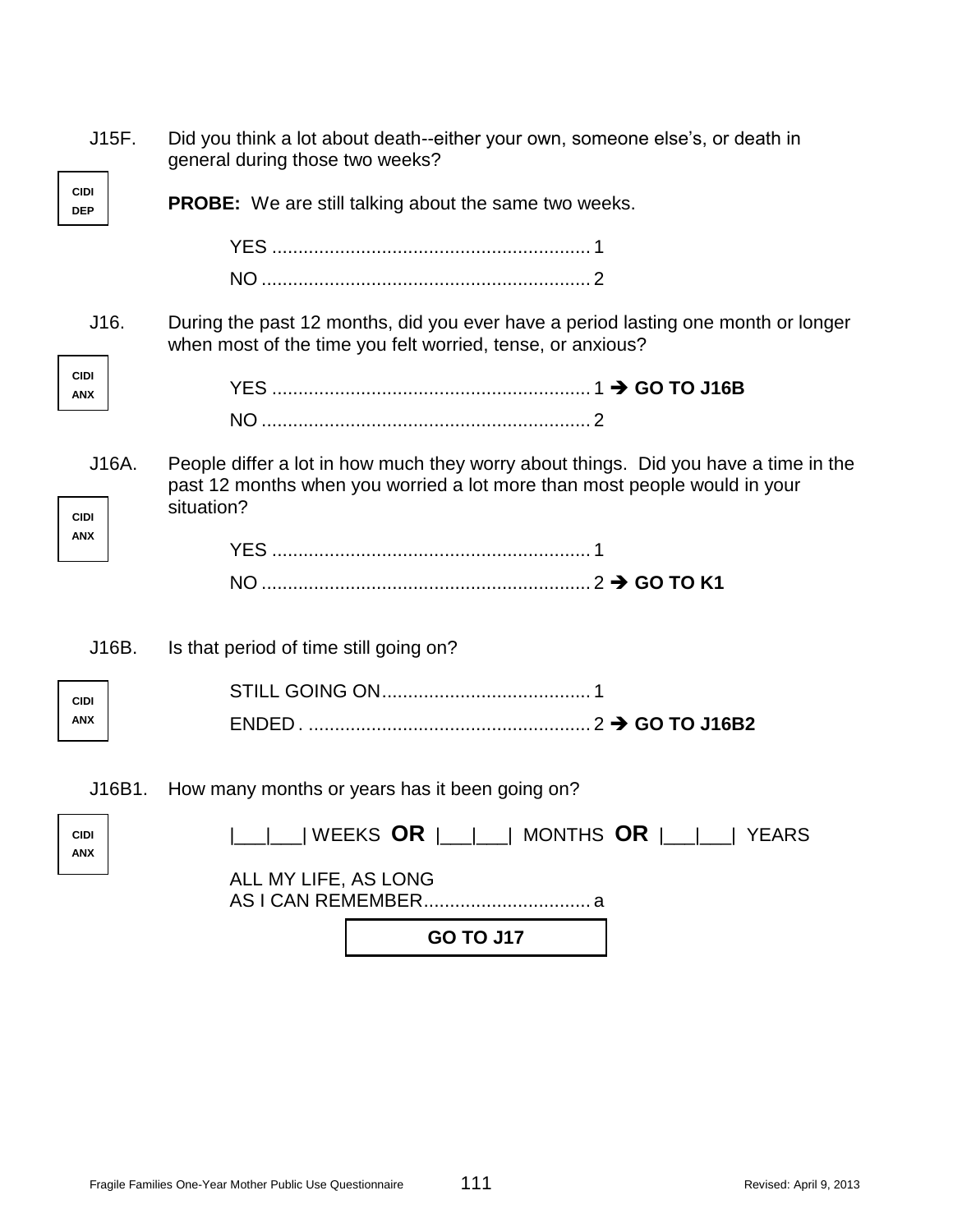| J16B2.                                | How many months or years did it go on before it ended?                                                                                   |  |
|---------------------------------------|------------------------------------------------------------------------------------------------------------------------------------------|--|
| <b>CIDI</b><br><b>ANX</b>             | WEEKS OR  __ __  MONTHS OR  __ __  YEARS<br>ALL MY LIFE, AS LONG                                                                         |  |
| J17.<br><b>CIDI</b><br><b>ANX</b>     | <b>DID WORRY LAST 6 MONTHS OR MORE?</b><br>(J16B1=6 MONTHS OR MORE, OR J16B2=6 MONTHS OR MORE)                                           |  |
| J18A.                                 | During that/this period (was/is) your worry stronger than in other people?                                                               |  |
| <b>CIDI</b><br><b>ANX</b>             |                                                                                                                                          |  |
| J18B.                                 | (Did/Do) you worry most days?                                                                                                            |  |
| <b>CIDI</b><br><b>ANX</b>             |                                                                                                                                          |  |
| J18C.<br><b>CIDI</b>                  | (Did/Do) you worry about one particular thing, such as your job security or the<br>failing health of a loved one or more than one thing? |  |
| <b>ANX</b>                            |                                                                                                                                          |  |
| (18 CITIES ONLY – 2 CITIES NOT ASKED) |                                                                                                                                          |  |

J18D. (Did/Do) you find it difficult to stop worrying?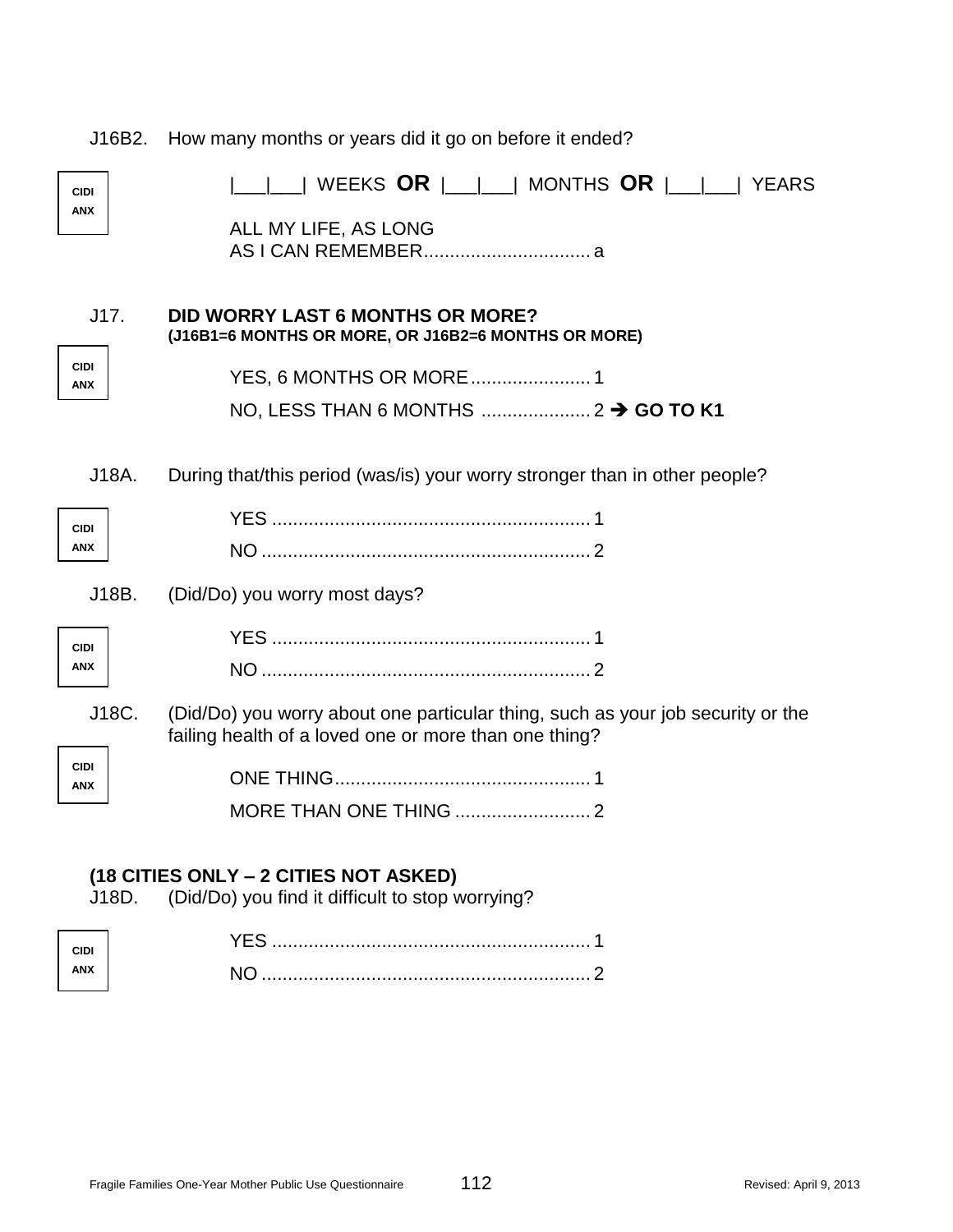J18E. (Did/Do) you have different worries on your mind at the same time?

| <b>ANX</b> |  |
|------------|--|

J19. How often (was/is) your worry so strong that you (couldn't/can't) put it out of your mind no matter how hard you (tried/try)? (Was/Is) this . . .

# **(18 CITIES ONLY – 2 CITIES NOT ASKED)**

**CIDI ANX**

**CIDI ANX**

J19A. How often (did/do) you find it difficult to control your worry?

J20. When you (were/are) worried or anxious, (were/are) you also . . .

# **(Q. J20D, J20F - 18 Cities Only)**

|                                                                       | YES                  |   |
|-----------------------------------------------------------------------|----------------------|---|
|                                                                       |                      |   |
|                                                                       |                      | 2 |
|                                                                       | $\blacktriangleleft$ | 2 |
| J20D. (Did/Do) you have difficulty keeping your mind on what you were |                      | 2 |
| J20E. (Were/Are) you more irritable than usual?                       |                      | 2 |
| J20F. (Did/Do) you have tense, sore or aching muscles?                | $\overline{1}$       | 2 |
| J20G. (Did/Do) you have trouble falling asleep or staying asleep?     |                      | າ |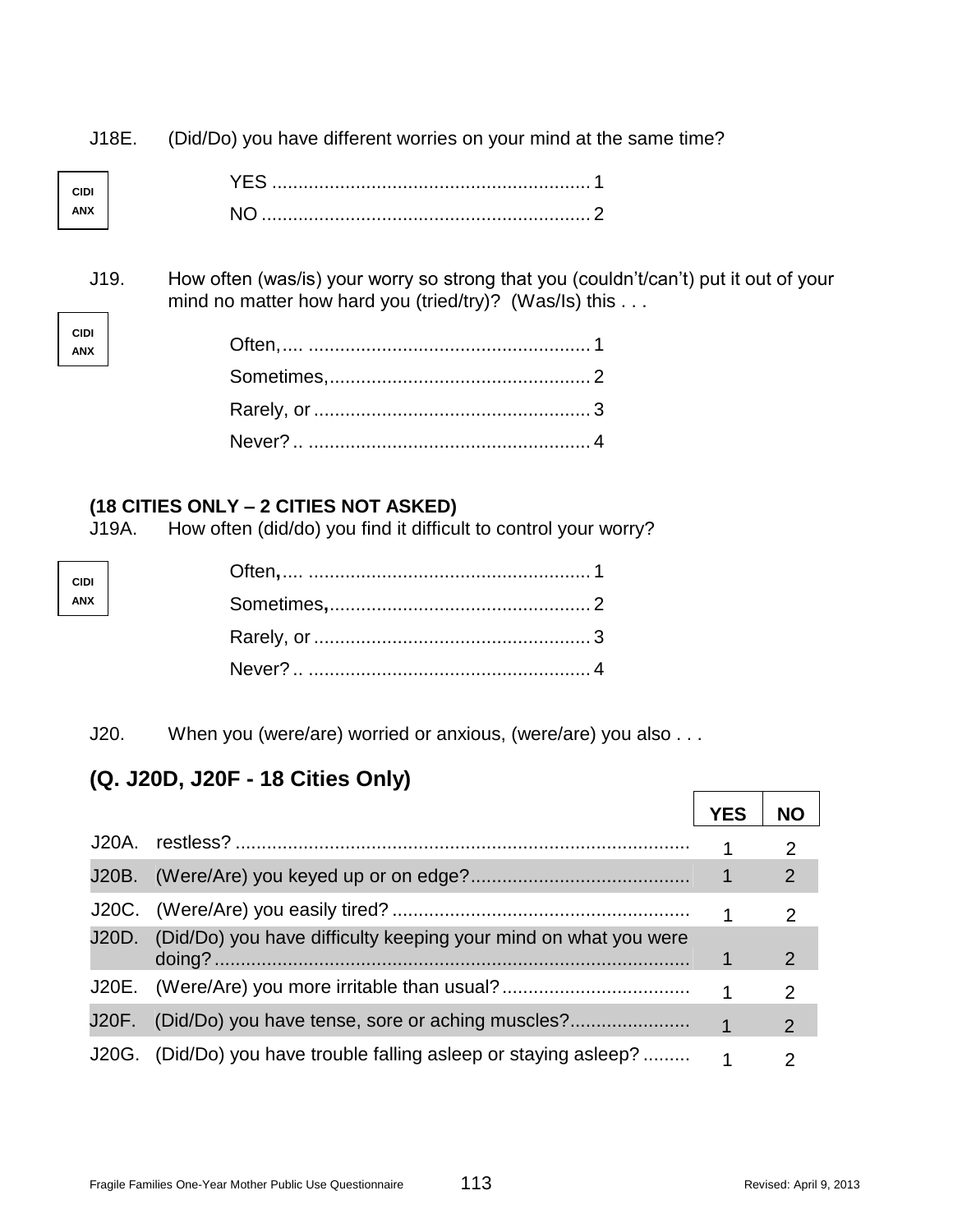# **SECTION K: EDUCATION AND EMPLOYMENT**

Now I'd like to ask you a few questions about your education and employment.

**EHS** K1. Are you currently attending any school or participating in any training programs or taking any classes? Please include regular high school, GED classes, vocational or trade school, Job Corps, college or other types of school as well as training programs to learn job skills.

| YES. |  |
|------|--|
| NO.  |  |

K2. What kind of school or program are you attending?

|                                | VINULL ALL THAT AF |
|--------------------------------|--------------------|
| REGULAR HIGH SCHOOL  1         |                    |
|                                |                    |
|                                |                    |
| NURSING SCHOOL (LPN OR RN)  4  |                    |
| <b>BUSINESS OR SECRETARIAL</b> |                    |
|                                |                    |
| PROGRAM TO IMPROVE READING  6  |                    |
| VOCATIONAL, TECHNICAL, OR      |                    |
|                                |                    |
|                                |                    |
| <b>JUNIOR/COMMUNITY</b>        |                    |
|                                |                    |
|                                |                    |
| <b>OTHER TYPE OF</b>           |                    |
| SCHOOL (NOT SPECIFIED) 11      |                    |
| <b>OTHER TYPE OF</b>           |                    |
| TRAINING (NOT SPECIFIED) 12    |                    |
| PROGRAM TO LEARN SPECIFIC      |                    |
|                                |                    |
| PROGRAM TO HELP GET A JOB  14  |                    |
| <b>GRADUATE/PROFESSIONAL</b>   |                    |

CIRCLE ALL THAT APPLY

SCHOOL ..................................................... 15 **(18 CITIES ONLY)**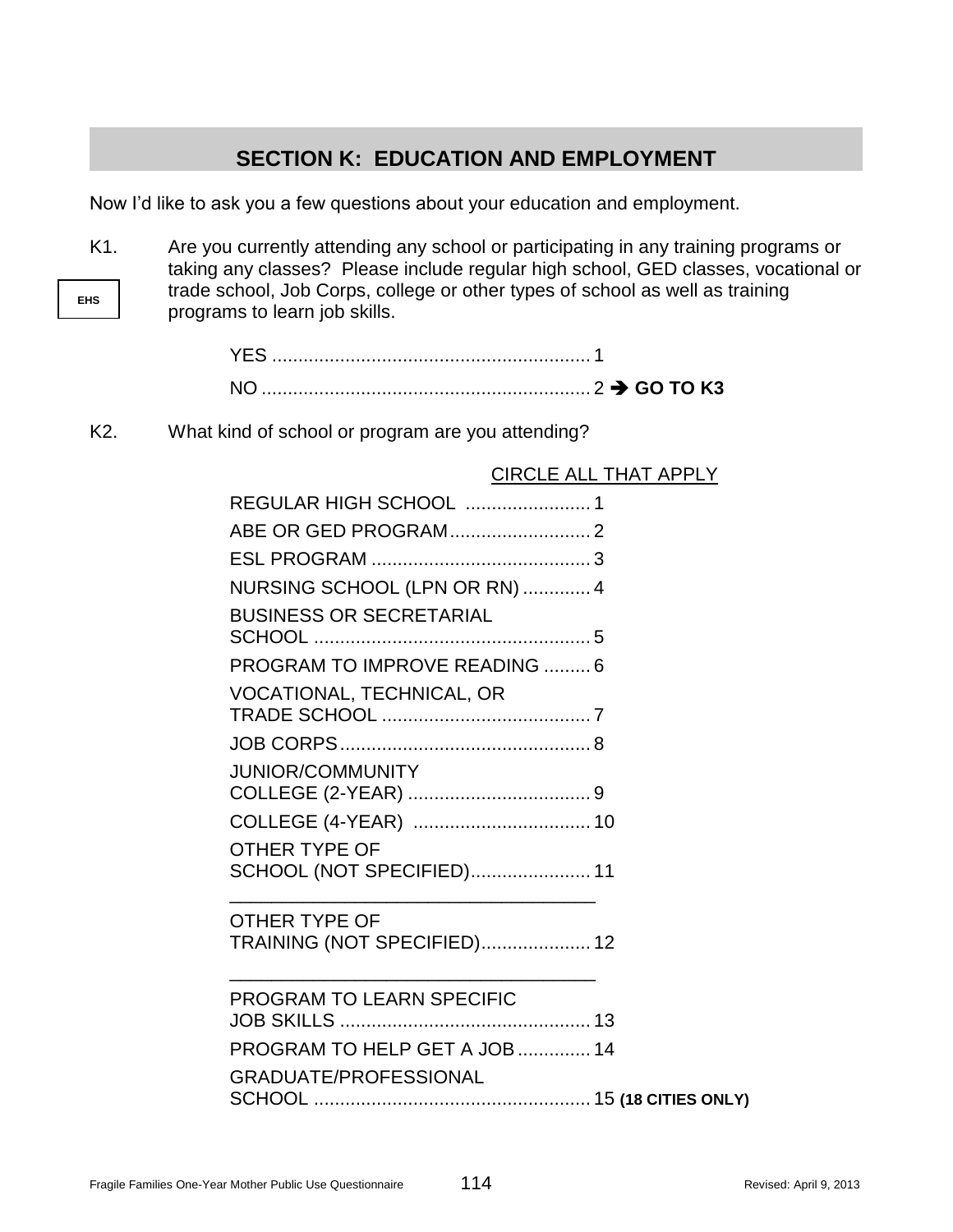K3. Have you completed any training programs or any years of schooling since (CHILD) was born?

| <b>YES</b> |  |
|------------|--|
| NO         |  |

K3A. What program or schooling have you completed?

**EHS**

| <b>CIRCLE ALL THAT APPLY</b>                        |                         |
|-----------------------------------------------------|-------------------------|
|                                                     | <b>GRADE COMPLETED:</b> |
|                                                     | <b>Committee</b>        |
|                                                     | (K3A1C)                 |
| NURSING SCHOOL (LPN OR RN)  4                       |                         |
| <b>BUSINESS OR SECRETARIAL</b>                      |                         |
| PROGRAM TO IMPROVE READING 6                        |                         |
| <b>VOCATIONAL, TECHNICAL, OR</b>                    |                         |
|                                                     |                         |
| <b>JUNIOR/COMMUNITY</b>                             |                         |
|                                                     |                         |
| OTHER TYPE OF<br>SCHOOL (NOT SPECIFIED) 11          |                         |
| <b>OTHER TYPE OF</b><br>TRAINING (NOT SPECIFIED) 12 |                         |
| PROGRAM TO LEARN JOB SKILLS  13                     |                         |
| PROGRAM TO HELP GET A JOB  14                       |                         |
|                                                     |                         |
| <b>GRADUATE OR PROFESSIONAL</b>                     |                         |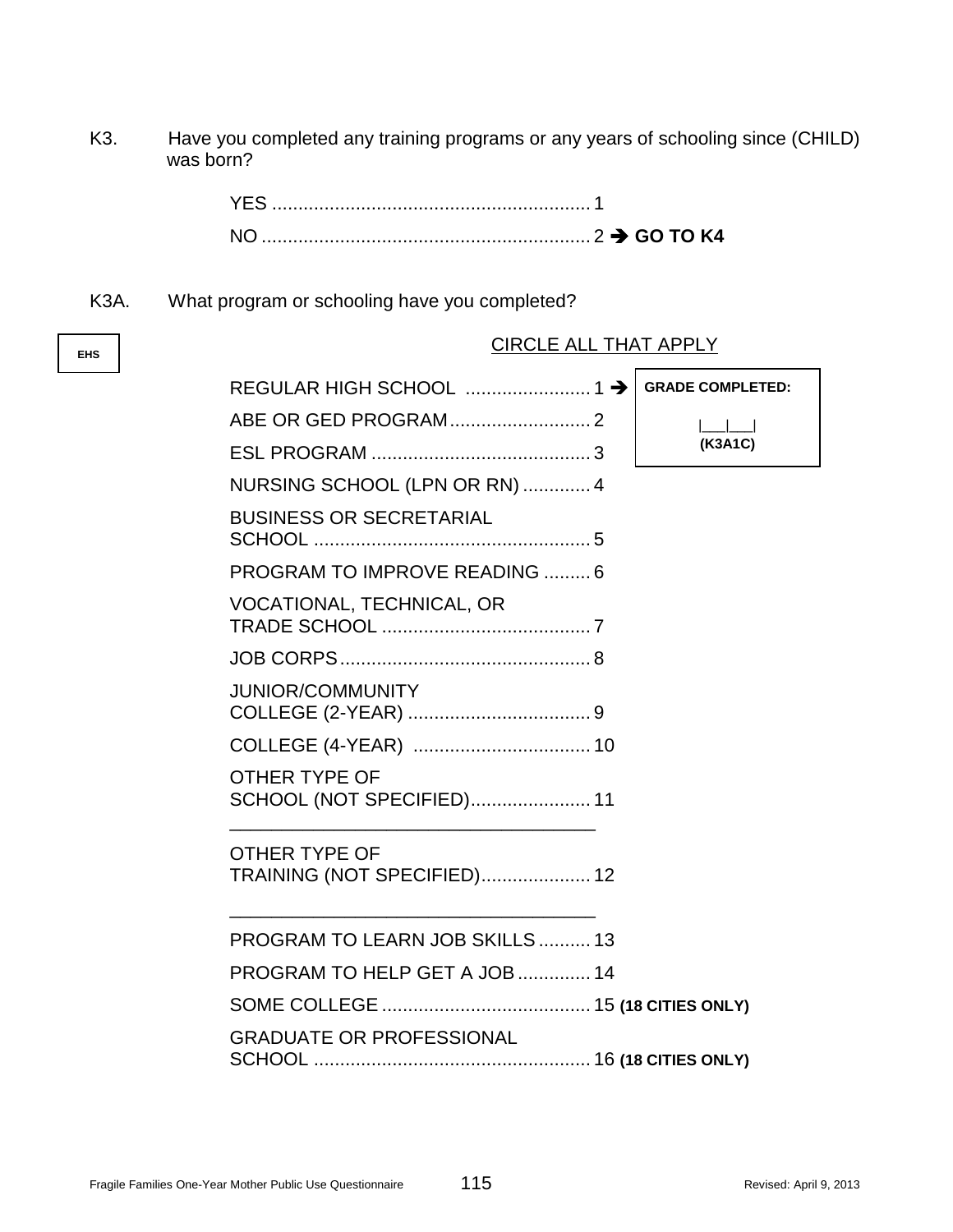K4. Have you ever served in the military?

K5. Now I'd like to ask you about your current work status. **Last week**, did you do any regular work for pay? Include any work you might have done in your own business (or military service) where you got a regular paycheck.

## **NOTE: IF RESPONDENT WAS ON VACATION LAST WEEK, ASK FOR THE WEEK BEFORE VACATION.**

| YES. |  |
|------|--|
| NO.  |  |

K6. Are you currently looking for a regular job?

K6A. How long have you been looking for a regular job? Would you say…

| More than a week, but less        |
|-----------------------------------|
|                                   |
| Between a month and six months, 3 |
|                                   |
|                                   |
|                                   |

# **GO TO K6C**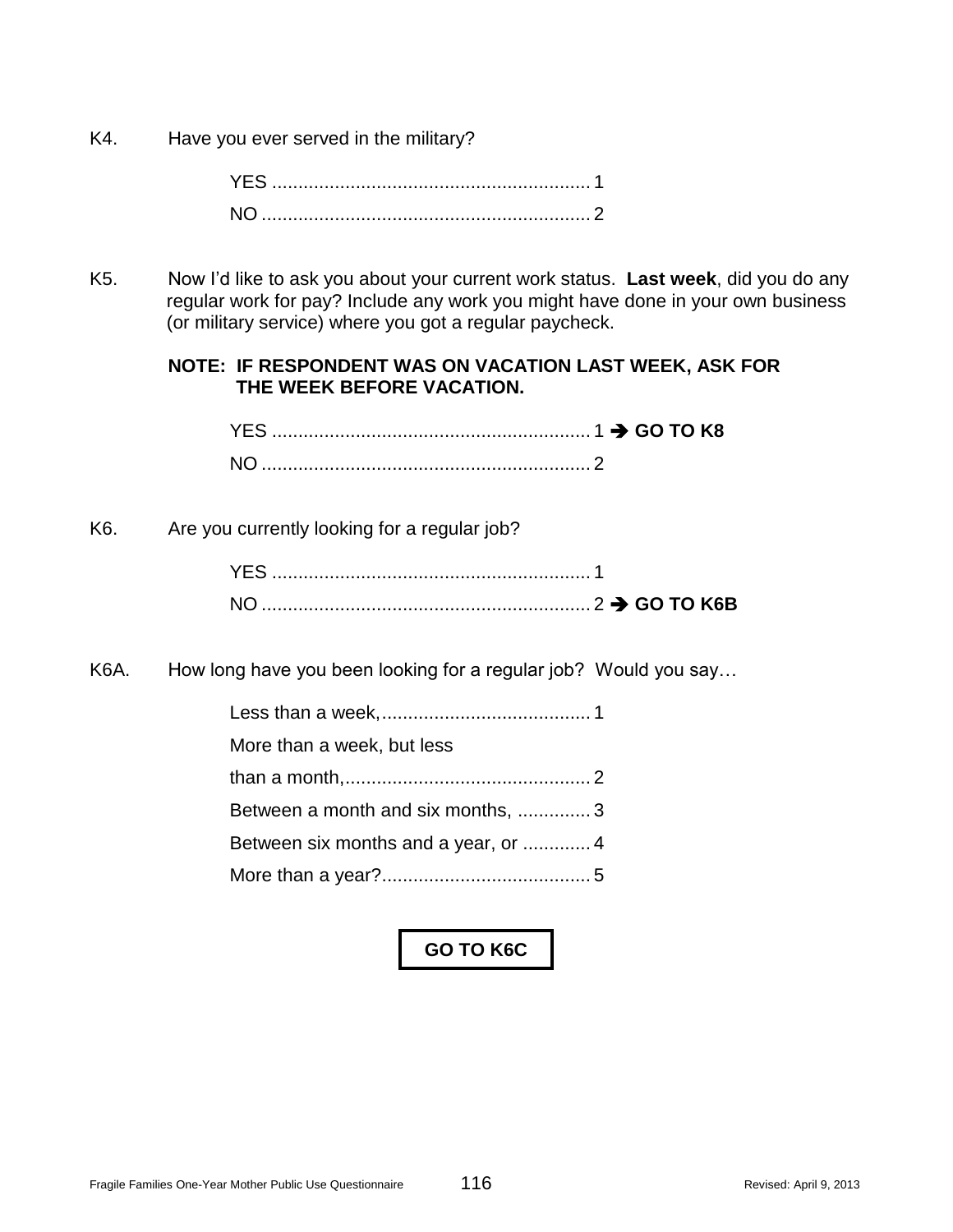K6B. Why aren't you looking for a regular job?

| ALREADY HAVE A JOB (ON VACATION,<br>ILL OR ON TEMPORARY LAYOFF)  2 $\rightarrow$ GO TO K7 |  |  |
|-------------------------------------------------------------------------------------------|--|--|
| IN SCHOOL OR TRAINING PROGRAM  3 $\rightarrow$ GO TO K7                                   |  |  |
|                                                                                           |  |  |
| DON'T WANT/NEED TO WORK5                                                                  |  |  |
| PERSONAL/FAMILY REASONS 6                                                                 |  |  |
|                                                                                           |  |  |
| OTHER (NOT SPECIFIED)  8                                                                  |  |  |
|                                                                                           |  |  |
| PROBATION/IN JAIL 102                                                                     |  |  |
| PLAN TO GO TO SCHOOL 103                                                                  |  |  |
|                                                                                           |  |  |
|                                                                                           |  |  |
| <b>JUST FOUND A JOB 106</b>                                                               |  |  |
|                                                                                           |  |  |
|                                                                                           |  |  |

CHILD CARE REASONS ............................ 9

K6C. What would the hourly wage have to be in order for you to take a job?

\$ |\_\_\_|\_\_\_| **.** |\_\_\_|\_\_\_| PER HOUR

DON'T KNOW .............................................-2

WOULD NOT TAKE A JOB AT ANY WAGE RIGHT NOW ...................................-10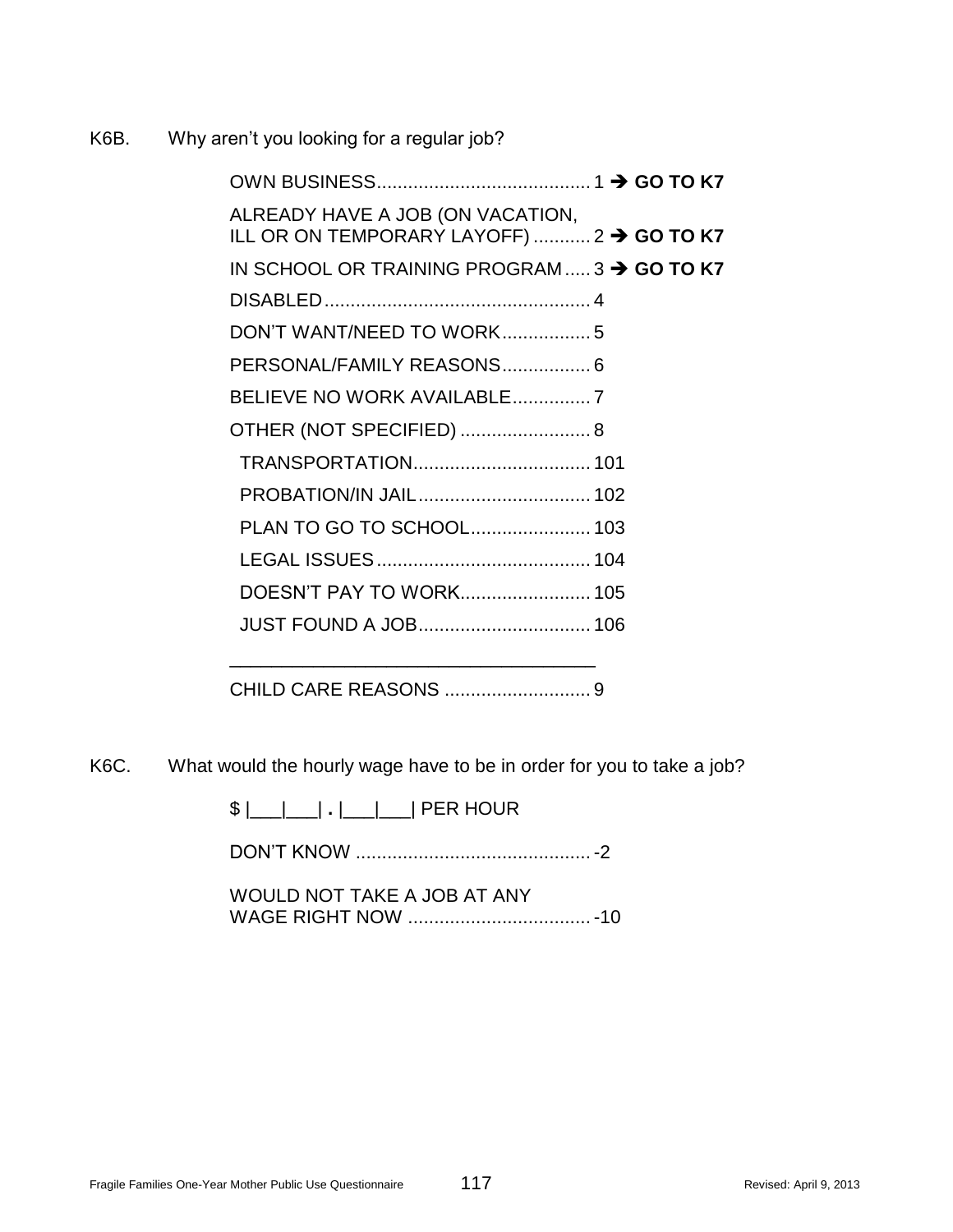K7. When did you last work at a regular job lasting two weeks in a row or more, for which you received a regular paycheck?

> |\_\_\_|\_\_\_| / |\_\_\_|\_\_\_|\_\_\_|\_\_\_| MONTH YEAR **(K7A) (K7B)**

NEVER WORKED FOR TWO CONSECUTIVE WEEKS.............................-10

#### **(CONSTRUCTED FOR 2 CITIES)** K8. **HAS MOTHER WORKED SINCE CHILD'S BIRTH? (K5=1 OR K7 MORE RECENT THAN A2A)**

#### **(18 CITIES ONLY – 2 CITIES NOT ASKED)**

K8A. How old was (CHILD) when you went back to work for the first time after (he/she) was born?

|\_\_\_|\_\_\_| MONTHS **OR** |\_\_\_|\_\_\_| WEEKS

#### **(18 CITIES ONLY – 2 CITIES NOT ASKED)**

K8B. Were you working part-time or full-time when you first returned to work after (CHILD'S) birth?

#### **(CONSTRUCTED FOR 2 CITIES)**

K8C. **HAS RESPONDENT EVER WORKED FOR TWO CONSECUTIVE WEEKS? (K5=1, OR K7 NOT EQUAL -10)**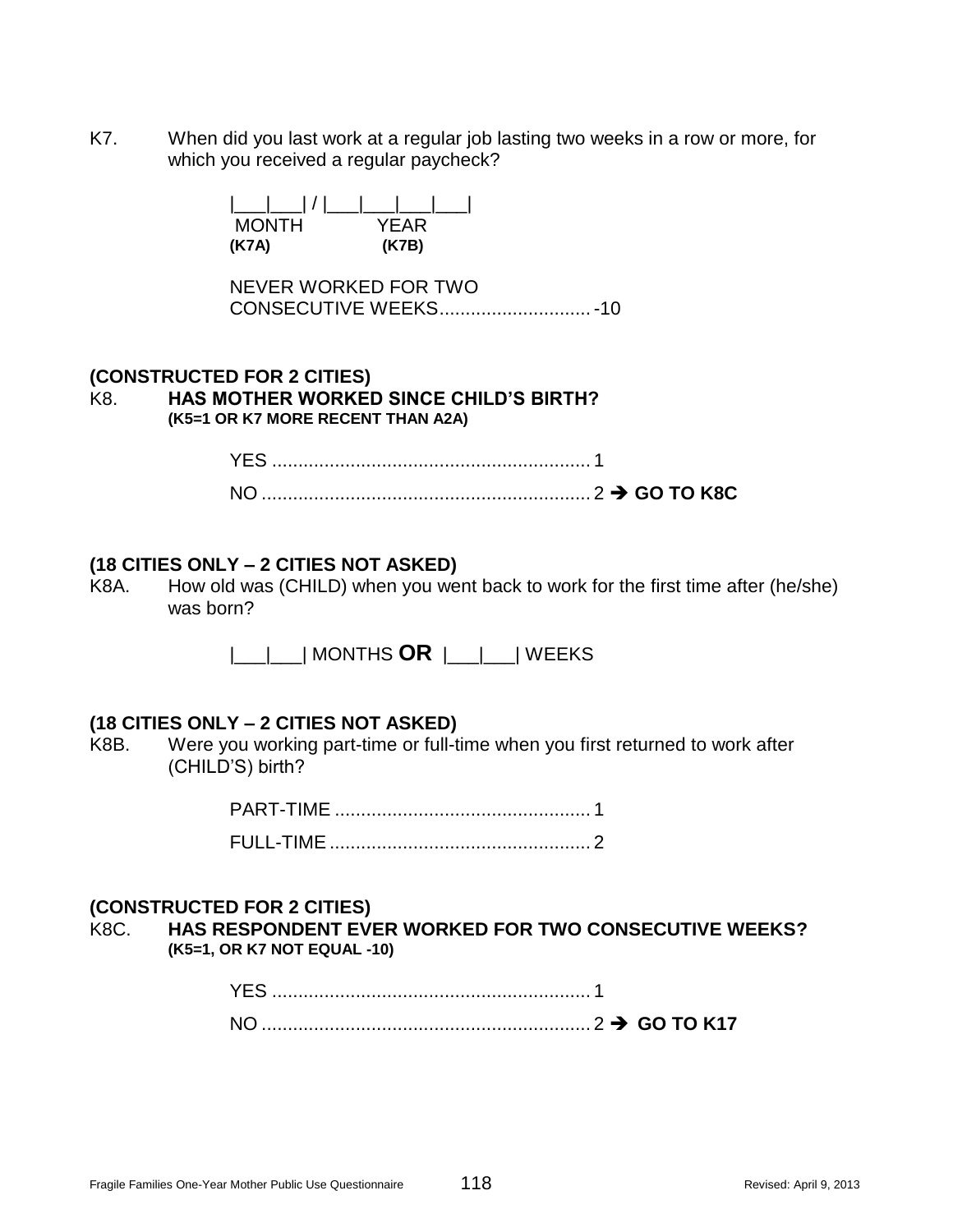K9. My next few questions are about your (current/most recent) job.

How many hours (do/did) you usually work per week at (this/that) job? Include regular overtime hours.

## **INTERVIEWER: IF R WORKS/WORKED MORE THAN ONE JOB AT A TIME, ASK ABOUT THE ONE AT WHICH SHE USUALLY WORKS/WORKED THE MOST HOURS.**

|\_\_\_|\_\_\_| HOURS PER WEEK

K9A. (Do/Did) you work for yourself or for someone else in this job?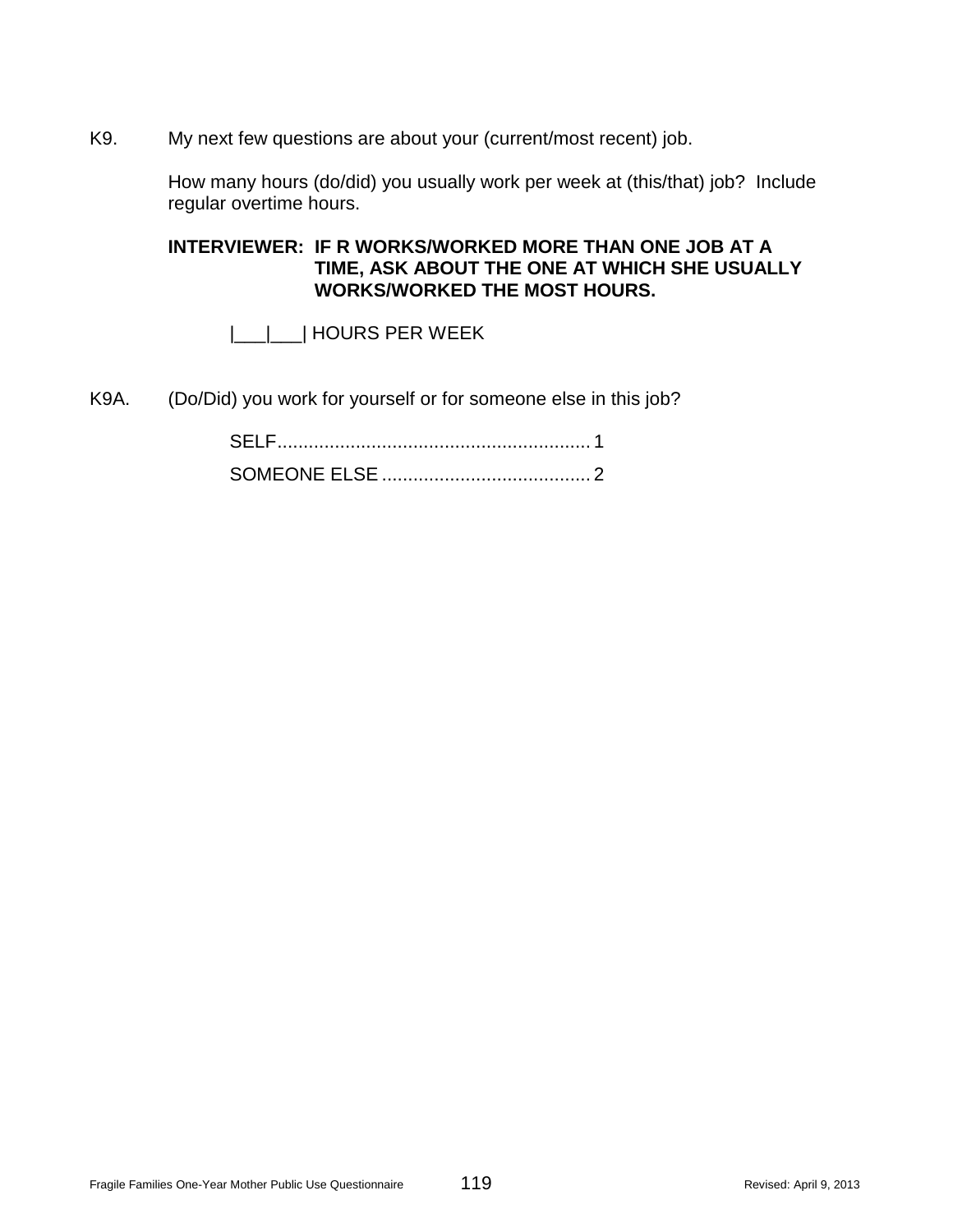K10. What (do/did) you do at (this/that) job.

| RECORD VERBATIM, BE SPECIFIC:_____ |  |  |  |  |
|------------------------------------|--|--|--|--|
|                                    |  |  |  |  |
|                                    |  |  |  |  |
|                                    |  |  |  |  |
|                                    |  |  |  |  |
|                                    |  |  |  |  |

# *NOTE: There are too many open-ended response categories to list for K10.*

# K10BC. **RESPONSES FROM K10, USING BROADER CATEGORIES.**

| PROFESSIONAL/TECHNICAL 101                           |
|------------------------------------------------------|
| EXECUTIVE/ADMINISTRATION/                            |
|                                                      |
| ADMINISTRATIVE SUPPORT  104                          |
| PRECISION PRODUCTION/                                |
| <b>MACHINE OPERATOR/</b><br>ASSEMBLY/INSPECTION  106 |
| TRANSPORTATION/<br>MATERIAL MOVING  107              |
| HANDLER/<br>EQUIPMENT CLEANER/LABORER  108           |
| <b>SERVICE (NOT PRIVATE</b>                          |
|                                                      |
|                                                      |
| FARMING/AGRICULTURE 113                              |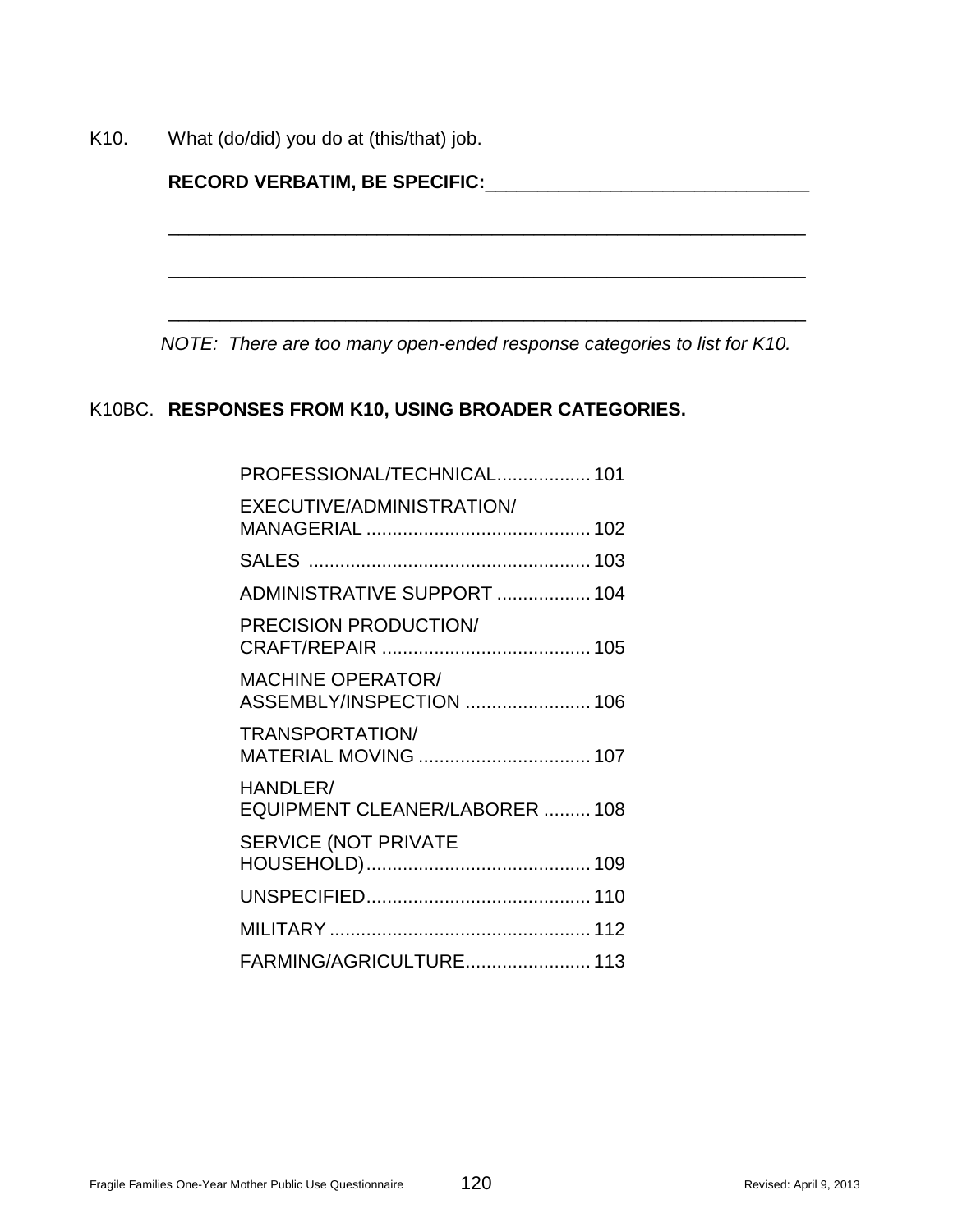K10A. About how much (do/did) you usually earn in (this/that) job, before taxes and deductions?

| OTHER (NOT SPECIFIED) 7 |  |
|-------------------------|--|
|                         |  |

 $\frac{1}{\sqrt{2}}$  ,  $\frac{1}{\sqrt{2}}$  ,  $\frac{1}{\sqrt{2}}$  ,  $\frac{1}{\sqrt{2}}$  ,  $\frac{1}{\sqrt{2}}$  ,  $\frac{1}{\sqrt{2}}$  ,  $\frac{1}{\sqrt{2}}$  ,  $\frac{1}{\sqrt{2}}$  ,  $\frac{1}{\sqrt{2}}$  ,  $\frac{1}{\sqrt{2}}$  ,  $\frac{1}{\sqrt{2}}$  ,  $\frac{1}{\sqrt{2}}$  ,  $\frac{1}{\sqrt{2}}$  ,  $\frac{1}{\sqrt{2}}$  ,  $\frac{1}{\sqrt{2}}$ 

K11. (Do/Did) you sometimes work . . .

|  | YES NO |  |
|--|--------|--|
|  |        |  |
|  |        |  |
|  |        |  |
|  |        |  |

 $\overline{a}$ 

 $\overline{\phantom{0}}$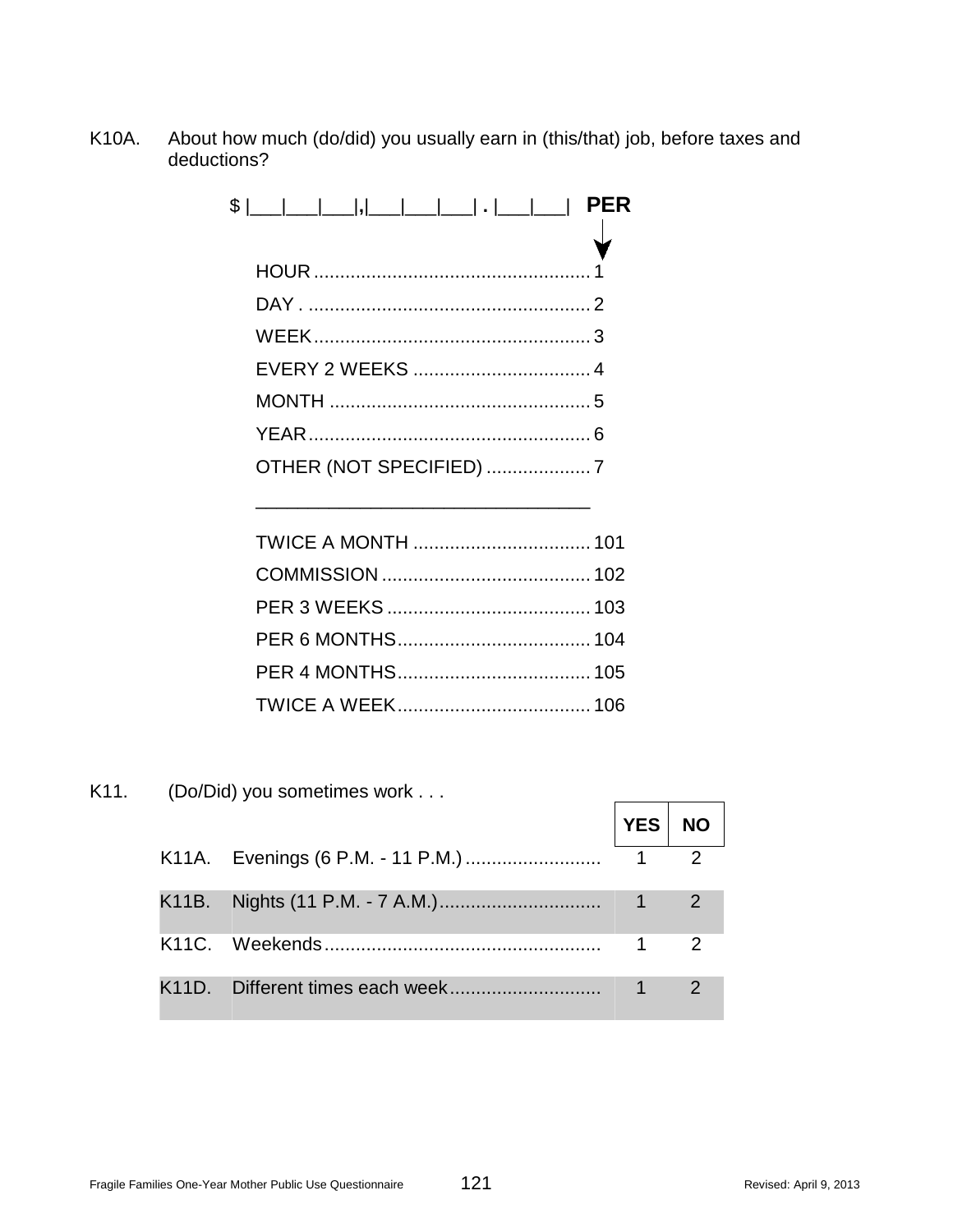# **(CONSTRUCTED FOR 2 CITIES)** K12. **HAS MOTHER WORKED SINCE CHILD'S BIRTH?**

**(IS K5=1, OR K7 MORE RECENT THAN A2A)**

YES ............................................................. 1 NO ............................................................... 2 **GO TO K17**

K13. Please tell me how true the following statements are.

EMLEN

(READ ITEM). (Is/Was) this always true, often true, sometimes true, or never true for you?

|       |                                                                                                       |  | ALWAYS OFTEN SOMETIMES NEVER N/A |  |
|-------|-------------------------------------------------------------------------------------------------------|--|----------------------------------|--|
| K13A. | My shift and work schedule (cause/caused)<br>extra stress for me and my child                         |  |                                  |  |
|       | K13B. Where I (work/worked), it (is/was) difficult to<br>deal with child care problems during working |  |                                  |  |
| K13C. | In my work schedule I (have/had) enough<br>flexibility to handle family needs                         |  |                                  |  |

K14. Some people work more than one regular job. Was there ever a time during the last 12 months, when you worked more than one regular job at the same time?

K14A. When you were working more than one regular job at the same time, about how many hours per week did you usually work altogether?

|\_\_\_|\_\_\_| HOURS PER WEEK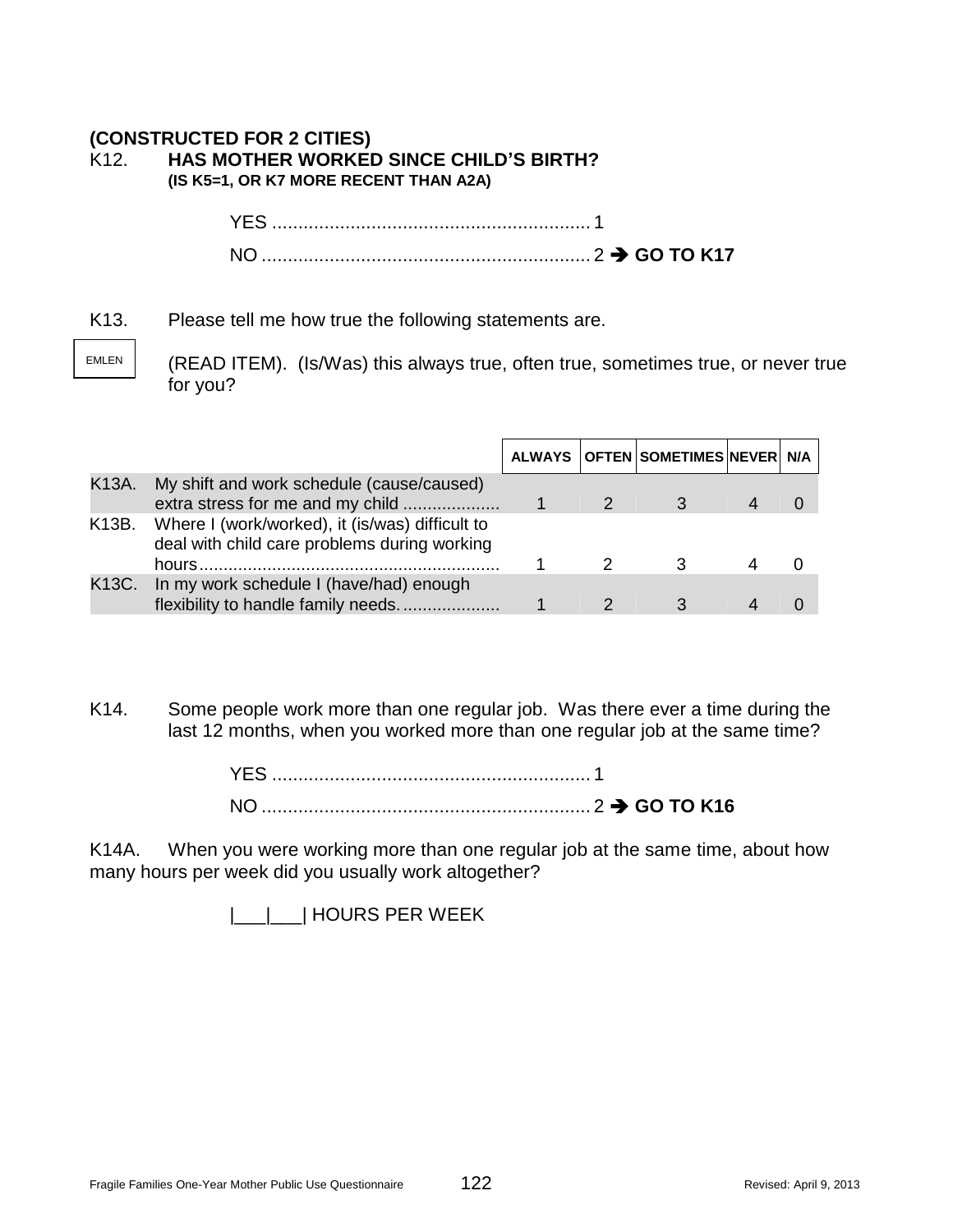K15. About how much did you earn from (all of) your regular job(s) in the last 12 months? Please do not count earnings from any off-the-books or under-the-table jobs.

\$ |\_\_\_|\_\_\_|\_\_\_|**,**|\_\_\_|\_\_\_|\_\_\_| **GO TO K16**

| NOTHING/DID NOT WORK |  |
|----------------------|--|
|                      |  |
|                      |  |

K15A. I just need to have a range. Can you tell me if it was ...

- K16. In the last 12 months, how many weeks did you work (at your job/at all of your regular jobs)?
	- **PROBE:** If you worked the entire year, but had paid vacation time or sick time, you worked 52 weeks.

|\_\_\_|\_\_\_| NUMBER OF WEEKS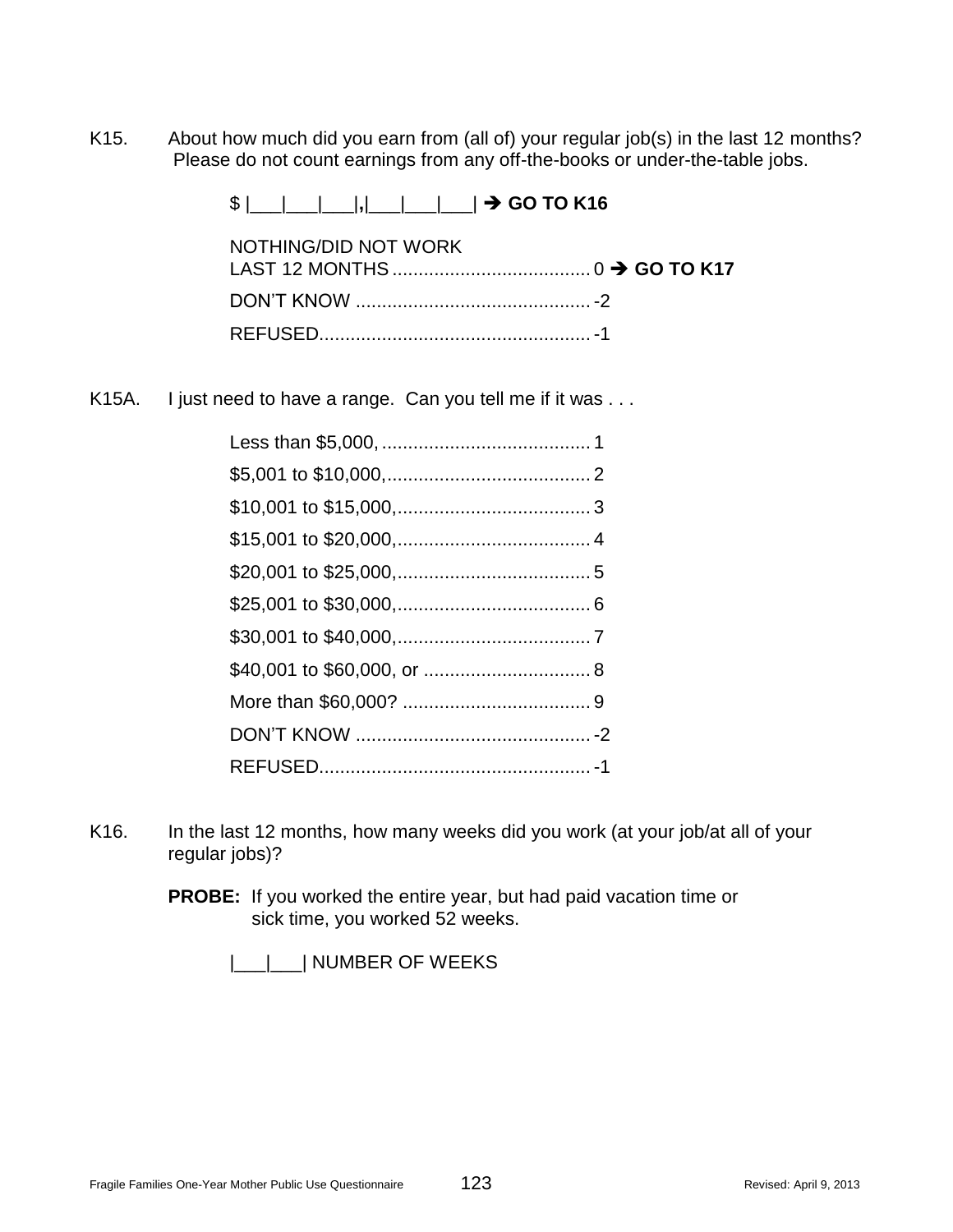K17. We are interested in finding out about some ways, other than regular work, in which people make money. This kind of activity may be paid for in cash, or done in exchange for meals, or clothing, a place to live, or something else.

Please tell me if you have done any of the following in the past 12 months.

## **RECORD YES OR NO IN ROW A, THEN ASK B TO F FOR EACH ACTIVITY CODED YES.**

|    | During the last 12 months, did                | <b>K17</b>                                                                         | <b>K18</b>                                                                     | K <sub>19</sub>                                                        | K20                             |
|----|-----------------------------------------------|------------------------------------------------------------------------------------|--------------------------------------------------------------------------------|------------------------------------------------------------------------|---------------------------------|
|    | you                                           | Work off the books or under the table? Work in your own business?                  |                                                                                | Sell or deliver drugs, engage in<br>prostitution, or do other kinds of | Do anything else to earn money? |
|    |                                               | <b>PROBE:</b> Include under the table work <b>PROBE:</b> This could include things |                                                                                | hustles?                                                               |                                 |
|    |                                               | in someone else's business, or work like such as doing other people's hair,        |                                                                                |                                                                        |                                 |
|    |                                               | housecleaning, household repairs, child either in your home or theirs.             |                                                                                | PROBE: Do not include work you                                         |                                 |
|    |                                               | care, or providing transportation or                                               |                                                                                | already told me about.                                                 |                                 |
|    |                                               | some other personal service.                                                       | PROBE: Do not include work you<br>already told me about.                       |                                                                        |                                 |
|    |                                               | PROBE: Do not include work you                                                     |                                                                                |                                                                        |                                 |
|    |                                               | already told me about.                                                             | What type of business?                                                         |                                                                        | SPECIFY:                        |
|    |                                               | What kind of work? (18 cities only)                                                | SPECIFY:                                                                       |                                                                        |                                 |
|    |                                               | SPECIFY:__________________________                                                 |                                                                                |                                                                        |                                 |
| Α. | DID ACTIVITY?                                 |                                                                                    |                                                                                |                                                                        |                                 |
|    |                                               |                                                                                    |                                                                                |                                                                        |                                 |
|    |                                               | <b>ASK K18A</b>                                                                    | ASK K19A                                                                       | <b>ASK K20A</b>                                                        |                                 |
|    |                                               | IF K17A=YES, ASK K17B.                                                             | IF K18A=YES, ASK K18B.                                                         | IF K19A=YES, ASK K19B.                                                 | IF K20A=YES, ASK K20B.          |
|    |                                               | IF NO, GO TO K18A                                                                  | IF NO, GO TO K19A                                                              | IF NO, GO TO K20A                                                      | IF NO, GO TO SECTION L          |
| B. | In the last 12 months, about                  |                                                                                    |                                                                                |                                                                        |                                 |
|    | how many weeks did you<br>$(ACTIVITY) \ldots$ | $\Box$ WEEKS                                                                       | $\Box$ WEEKS                                                                   | $\Box$ WEEKS                                                           | WEEKS                           |
| C. | And, during those (NUMBER                     |                                                                                    |                                                                                |                                                                        |                                 |
|    | FROM B) weeks, about how                      |                                                                                    |                                                                                |                                                                        |                                 |
|    | many hours per week did                       | <b>HOURS PER WEEK</b>                                                              | <b>HOURS PER WEEK</b>                                                          | <b>HOURS PER WEEK</b>                                                  | <b>HOURS PER WEEK</b>           |
|    | you (ACTIVITY).                               |                                                                                    |                                                                                |                                                                        |                                 |
| D. | When you did this, were you                   | CASH1 - ASK K17E                                                                   | CASH 1 - ASK K18E                                                              | CASH 1 - ASK K19E                                                      | CASH  1 - ASK K20E              |
|    | paid in cash, or did you receive RECEIVED     |                                                                                    | <b>RECEIVED</b>                                                                | <b>RECEIVED</b>                                                        | <b>RECEIVED</b>                 |
|    | something else such as meals,                 | OTHER2 - ASK K17F                                                                  | OTHER2 - ASK K18F                                                              | OTHER2 - ASK K19F                                                      | OTHER 2 - ASK K20F              |
|    | clothing, or a place to live?                 | <b>BOTH CASH</b>                                                                   | <b>BOTH CASH</b>                                                               | <b>BOTH CASH</b>                                                       | <b>BOTH CASH</b>                |
|    |                                               | AND OTHER 3 - ASK K17E<br>& K17F                                                   | AND OTHER 3 - ASK K18E AND OTHER 3 - ASK K19E AND OTHER 3 - ASK K20E<br>& K18F | & K19F                                                                 | & K20F                          |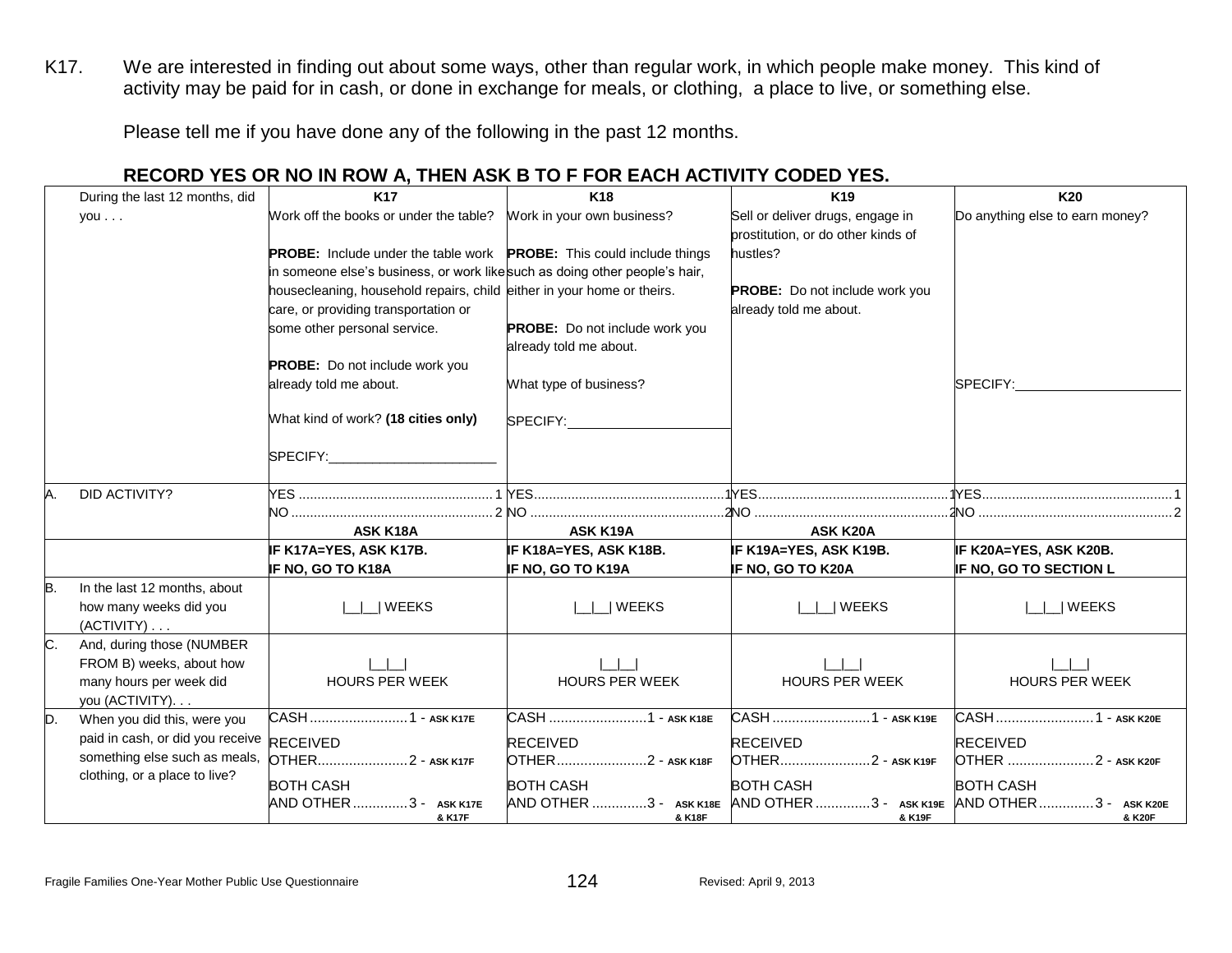| E.<br>MONEY: How much did you                                     |                                                                                                 |                              |                              |                                             |
|-------------------------------------------------------------------|-------------------------------------------------------------------------------------------------|------------------------------|------------------------------|---------------------------------------------|
| receive in the last 12 months,                                    | \$ _ _ , _ _ _  : GO TO K18F                                                                    | \$ _ _ , _ _ _  : GO TO K17F | \$ _ _ , _ _ _  : GO TO K16F | \$                               GO TO K15F |
| for this activity?                                                |                                                                                                 |                              |                              |                                             |
|                                                                   | DON'T KNOW -2                                                                                   |                              |                              |                                             |
|                                                                   |                                                                                                 |                              |                              |                                             |
| $E(1)$ . I just need to know a range.<br>Please tell me if it was |                                                                                                 |                              |                              |                                             |
|                                                                   |                                                                                                 |                              |                              |                                             |
|                                                                   |                                                                                                 |                              |                              |                                             |
|                                                                   |                                                                                                 |                              |                              |                                             |
|                                                                   |                                                                                                 |                              |                              |                                             |
|                                                                   |                                                                                                 |                              |                              |                                             |
|                                                                   |                                                                                                 |                              |                              |                                             |
|                                                                   |                                                                                                 |                              |                              |                                             |
|                                                                   |                                                                                                 |                              |                              |                                             |
|                                                                   |                                                                                                 |                              |                              |                                             |
|                                                                   |                                                                                                 |                              |                              |                                             |
|                                                                   |                                                                                                 |                              |                              |                                             |
|                                                                   |                                                                                                 |                              |                              |                                             |
|                                                                   |                                                                                                 |                              |                              |                                             |
|                                                                   |                                                                                                 |                              |                              |                                             |
| <b>WAS OTHER TYPE OF</b>                                          |                                                                                                 |                              |                              |                                             |
| <b>PAYMENT RECEIVED?</b>                                          | <b>YES1</b>                                                                                     | <b>YES</b> 1                 | YES1                         |                                             |
| $(K17D = 2 \text{ OR } 3)?$                                       |                                                                                                 |                              |                              |                                             |
|                                                                   |                                                                                                 |                              |                              |                                             |
|                                                                   |                                                                                                 |                              |                              | <b>SECTION L</b>                            |
| $F(1)$ . What (else) did you get in                               | <b>CIRCLE ALL</b>                                                                               | <b>CIRCLE ALL</b>            | <b>CIRCLE ALL</b>            | <b>CIRCLE ALL</b>                           |
| exchange for this?                                                | <b>THAT APPLY</b>                                                                               | <b>THAT APPLY</b>            | <b>THAT APPLY</b>            | <b>THAT APPLY</b>                           |
|                                                                   |                                                                                                 |                              |                              |                                             |
|                                                                   |                                                                                                 |                              |                              |                                             |
|                                                                   |                                                                                                 |                              |                              |                                             |
|                                                                   | OTHER (NOT SPECIFIED) 4 OTHER (NOT SPECIFIED) 4 OTHER (NOT SPECIFIED) 4 OTHER (NOT SPECIFIED) 4 |                              |                              |                                             |
|                                                                   | <b>GO TO K18A</b>                                                                               | GO TO K19A                   | GO TO K20A                   | <b>GO TO SECTION L</b>                      |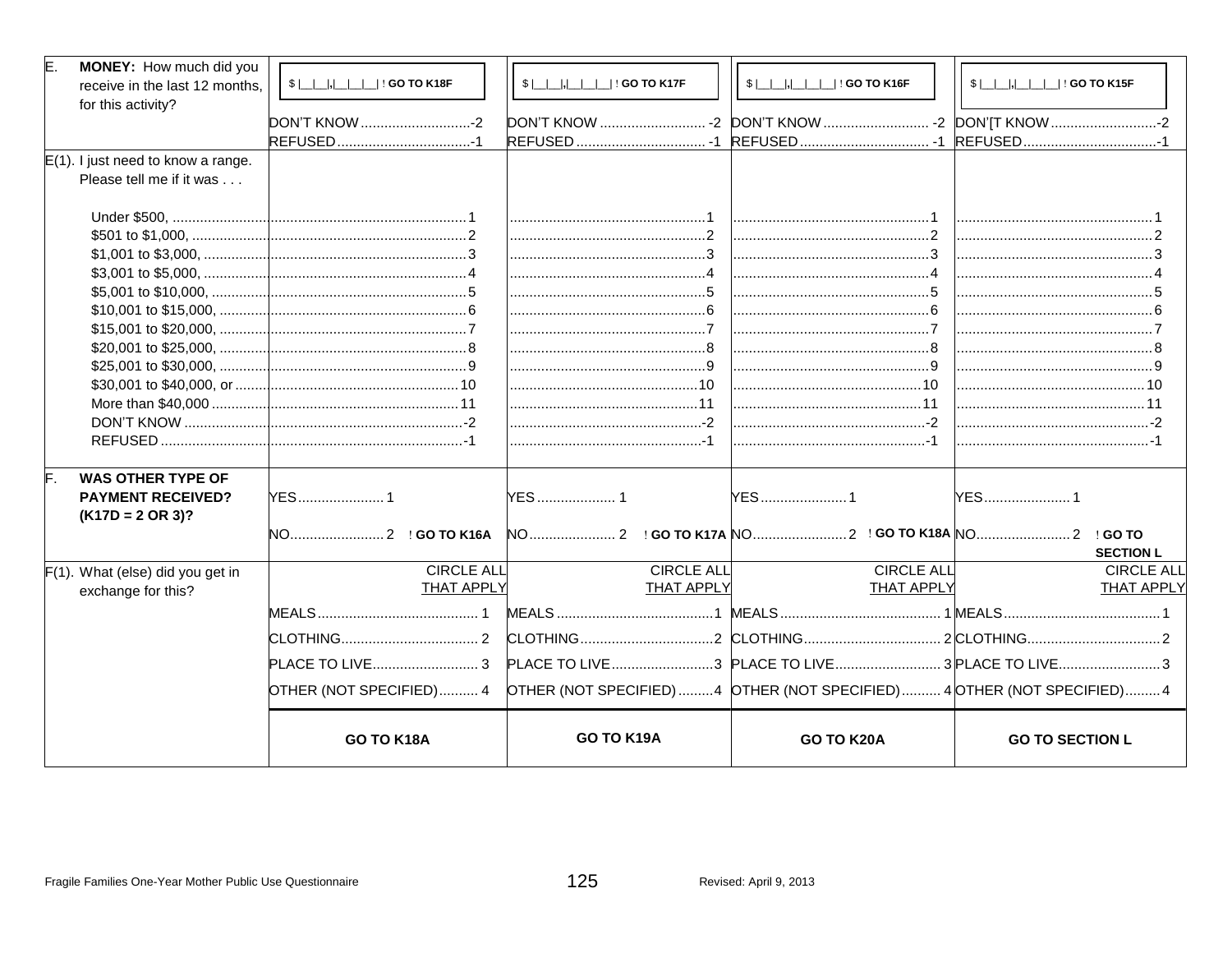# **SECTION L: INCOME**

L1. Now, please think of your household income from all sources. Include not just your own income, but also the income of everyone living with you. Include the money you have told me about from jobs and public assistance programs, as well as any sources we haven't discussed such as rent, interest and dividends. What was your total household income for the last year before taxes?

\$ |\_\_\_|\_\_\_|\_\_\_|**,**|\_\_\_|\_\_\_|\_\_\_| **GO TO L2**

L1A. I just need to know a range. Can you tell me if it was ...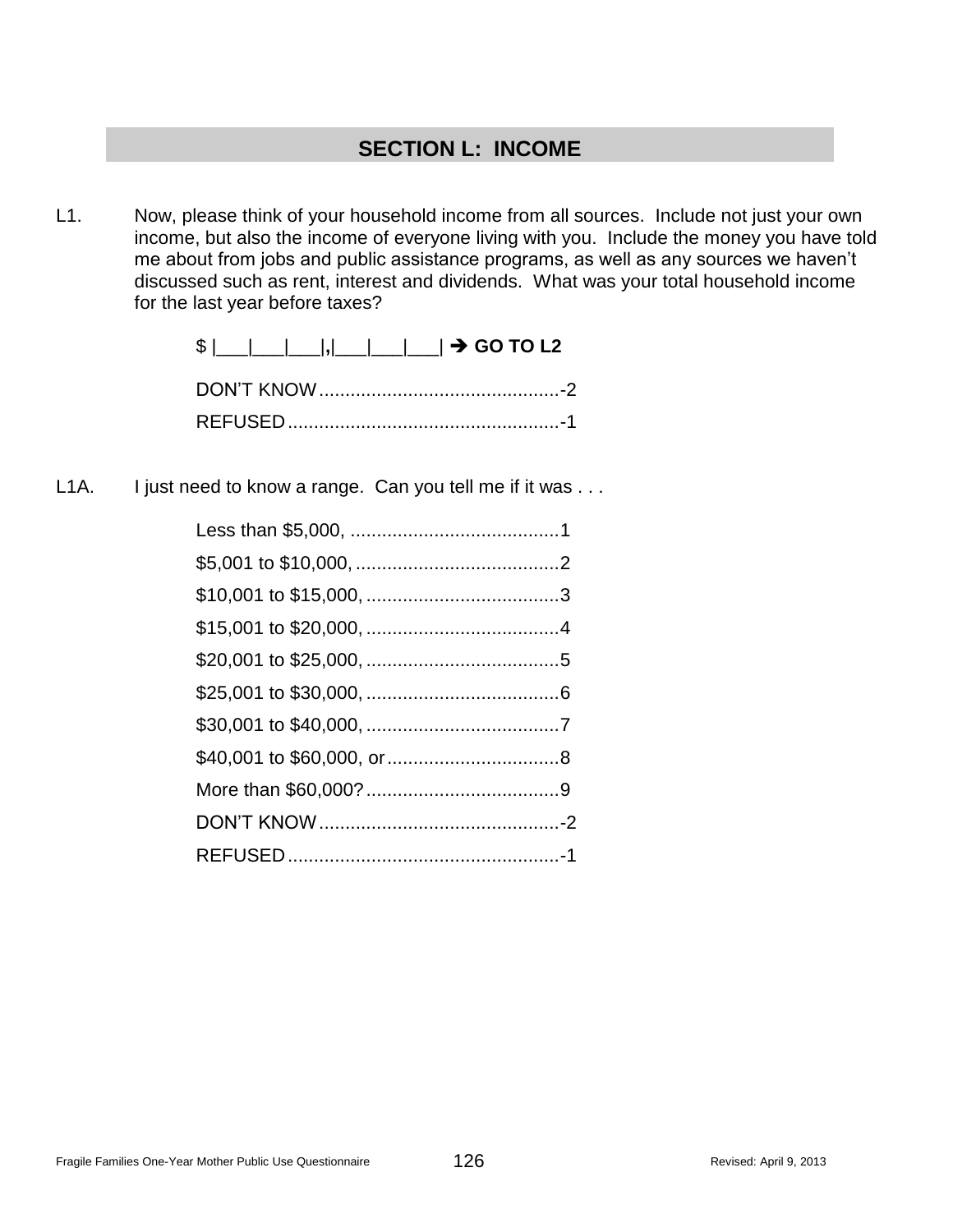L2. In the past 12 months, have you given any money to friends or relatives?

**PROBE:** This includes loans.

L2A. All together, during the past 12 months, how much money did you give to friends or relatives?

L3. **IS MOTHER LIVING WITH FATHER (A7A=1 OR 2) OR LIVING WITH A CURRENT PARTNER?**

**(E2C=1)**

L4. Do you or your (husband/partner) have a bank account?

| MULTIPLE ACCOUNTS 2 |  |
|---------------------|--|

L4A. (Is the account/Are the accounts) in your name, his name, or both?

| HUSBAND/PARTNER=S NAME2     |  |
|-----------------------------|--|
| BOTH NAMES (JOINT ACCOUNT)3 |  |
| BOTH JOINT AND SEPARATE     |  |
| SEPARATE ACCOUNTS5          |  |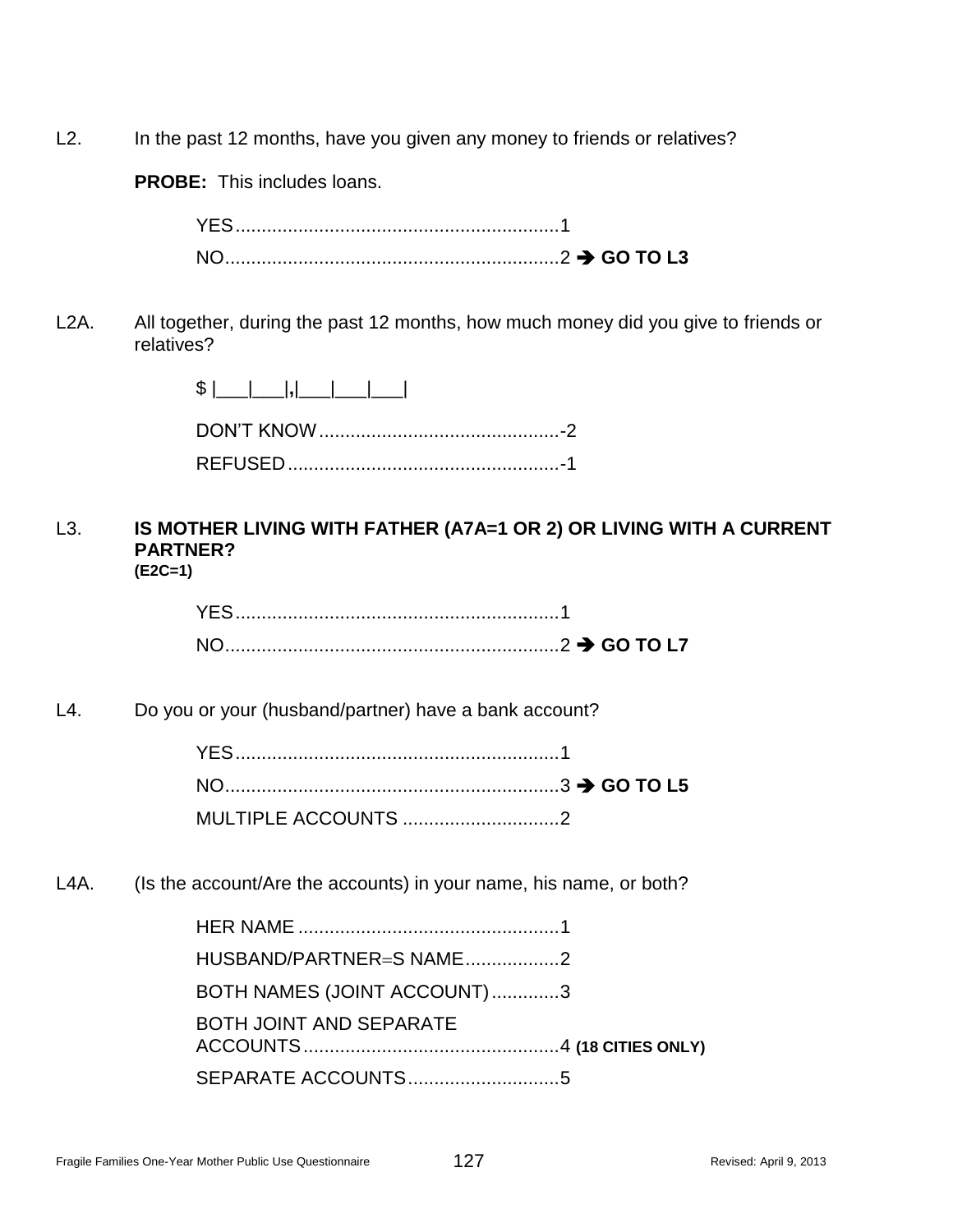L5. Do you or your (husband/partner) have a credit card? Include major credit cards and department store credit cards but not gas credit cards.

| NO. |  |
|-----|--|

L5A. Is the card in your name, his name, or both?

| HUSBAND/PARTNER'S NAME 2       |  |
|--------------------------------|--|
| BOTH NAMES (JOINT ACCOUNT)3    |  |
| <b>BOTH JOINT AND SEPARATE</b> |  |
|                                |  |

L6. Do you or your (husband/partner) own a car, truck, or van?

L6A. Can you rely on the car/truck/van to get you to school, work, or other places?

# **INTERVIEWER: IF MORE THAN ONE CAR/TRUCK/VAN, ASK ABOUT THE ONE THAT WORKS BEST.**

L6B. How much do you owe on your car/truck/van?

# **INTERVIEWER: IF MORE THAN ONE CAR/TRUCK/VAN, ASK ABOUT THE ONE THAT WORKS BEST.**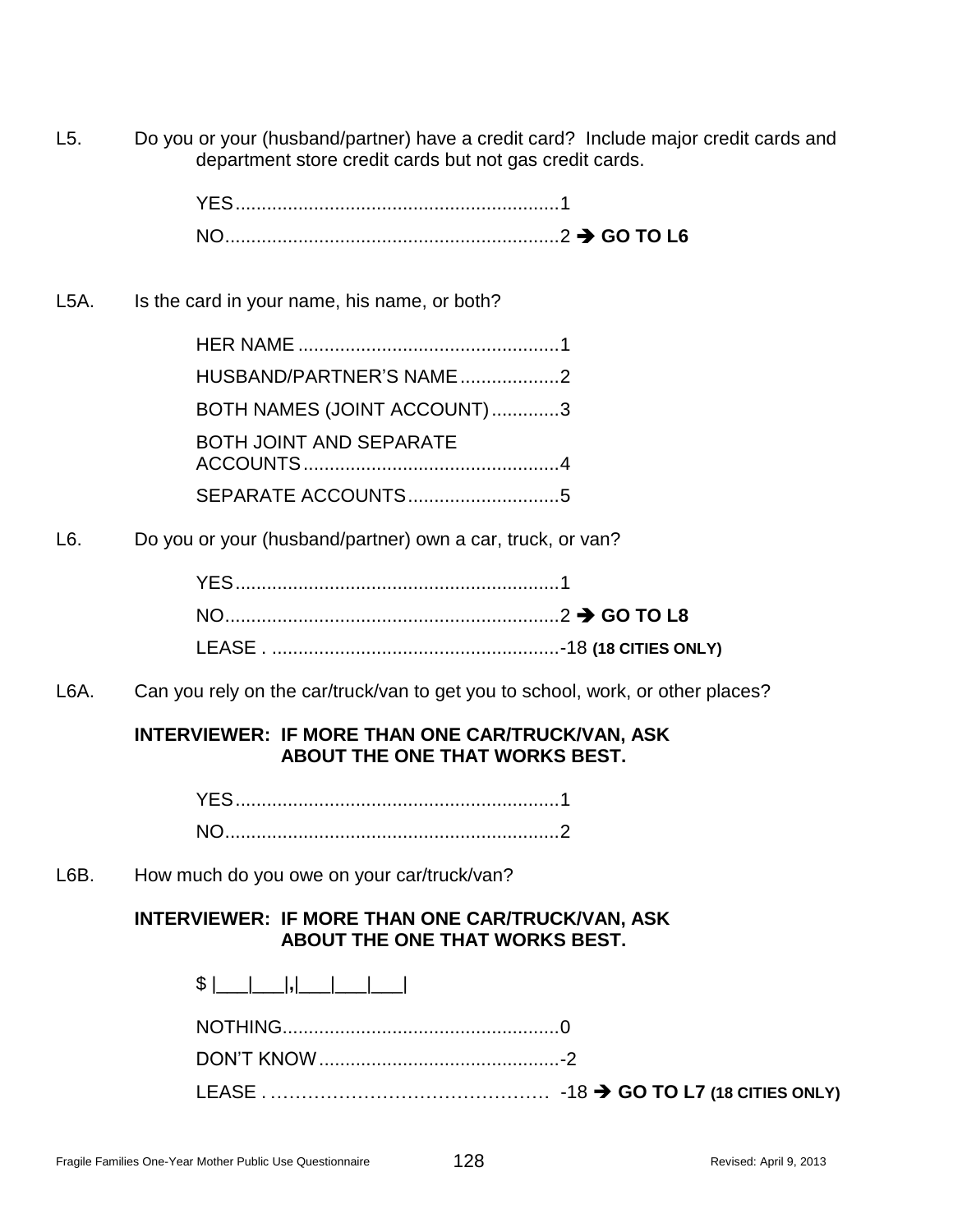L6C. About how much could you get if you sold your car/truck/van now?

\$ |\_\_\_|\_\_\_|**,**|\_\_\_|\_\_\_|\_\_\_|

# **(CONSTRUCTED FOR 2 CITIES)**

#### L7. **ARE MOTHER AND FATHER CURRENTLY MARRIED OR ROMANTICALLY INVOLVED OR IS MOTHER MARRIED OR ROMANTICALLY INVOLVED WITH ANOTHER PARTNER? (A7=1 OR 2, OR E2=1, OR E2B=1)**

L8. Couples handle their money differently. Which of the following do you do? Do you . . .

| Put some of your money together but |  |
|-------------------------------------|--|
| Each keep your own money separate,1 |  |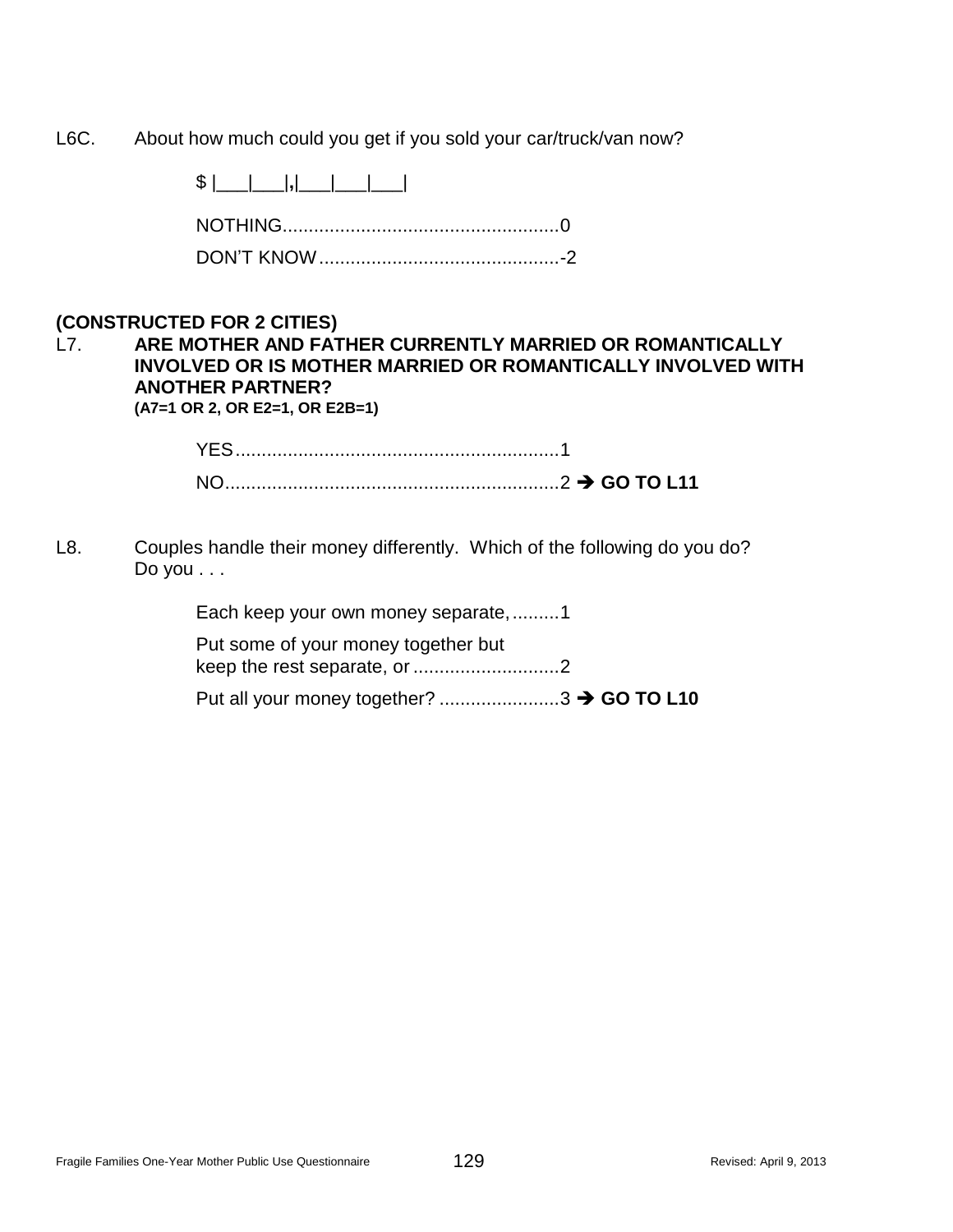L9. How do you and your (husband/partner) split expenses, such as food, rent, and utilities?

| Do you split expenses 50/50, or 5 |  |
|-----------------------------------|--|
| Do you each pay for your own      |  |
| OTHER (NOT SPECIFIED)7            |  |
|                                   |  |

| SHARE WITH OTHER FAMILY |  |
|-------------------------|--|
|                         |  |
| SOMEONE ELSE PAYS103    |  |
|                         |  |
|                         |  |

L9A. How do you and your (husband/partner) split expenses for (CHILD)?

| OTHER (NOT SPECIFIED)6 |  |
|------------------------|--|
|                        |  |

| <b>FATHER IS NOT AROUND 104</b> |  |
|---------------------------------|--|
|                                 |  |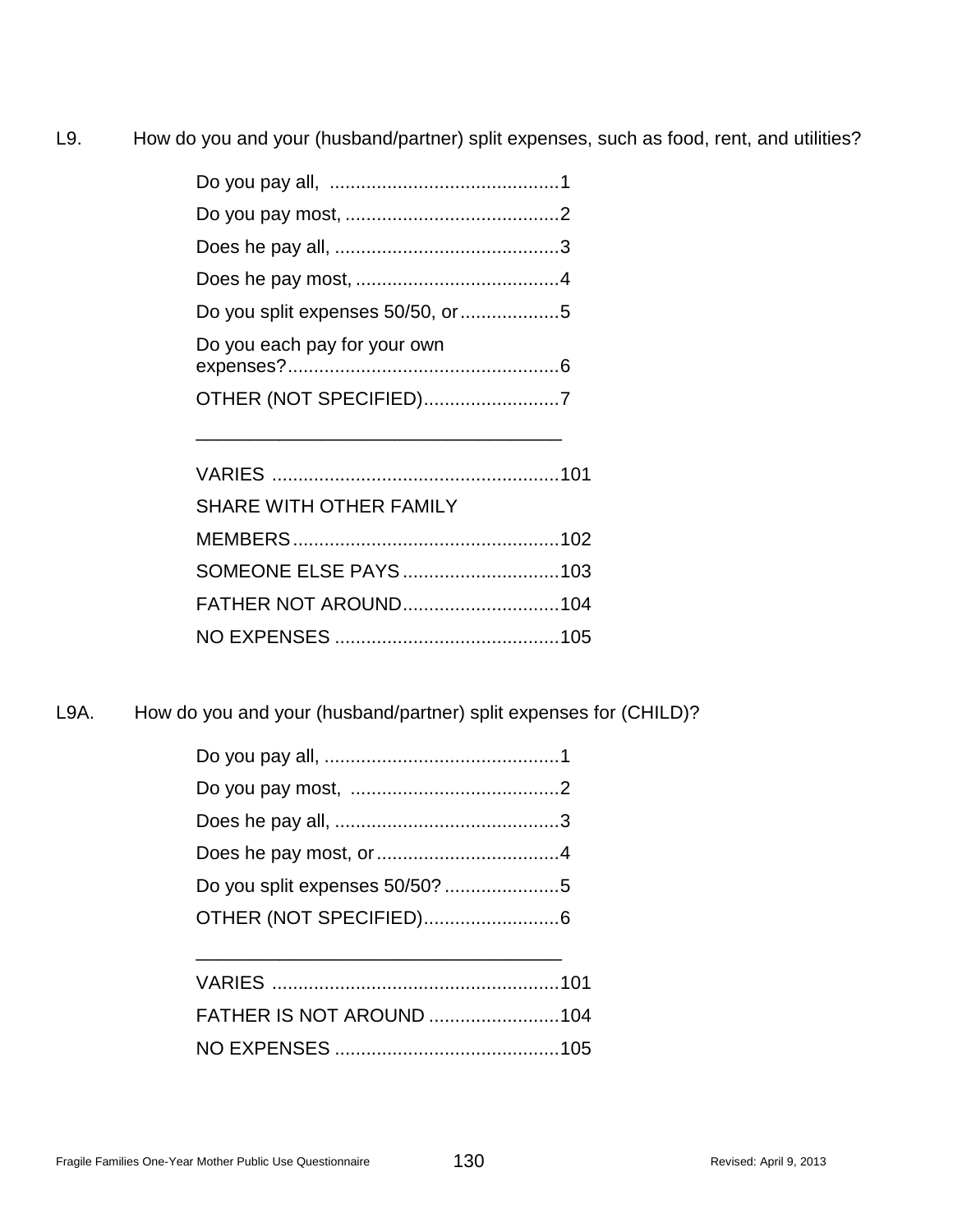#### **(CONSTRUCTED FOR 2 CITIES)** L10. **IS MOTHER LIVING WITH FATHER OR WITH A CURRENT PARTNER? (A7A=1 OR 2 OR E2C=1)**

YES..............................................................1 **GO TO L14** NO................................................................2

## **FOR SAMPLE MEMBERS WHO DO NOT LIVE WITH HUSBAND OR PARTNER:**

#### **NOTE: 390 MISSING CASES L11, L12, L13**

L11. Do you have a bank account?

L12. Do you have a credit card? Include major credit cards and department store credit cards**,** but not gas credit cards.

L13. Do you own a car, truck, or van?

| YES. |  |
|------|--|
| NO.  |  |

L13A. Can you rely on the car/truck/van to get you to school, work or other places?